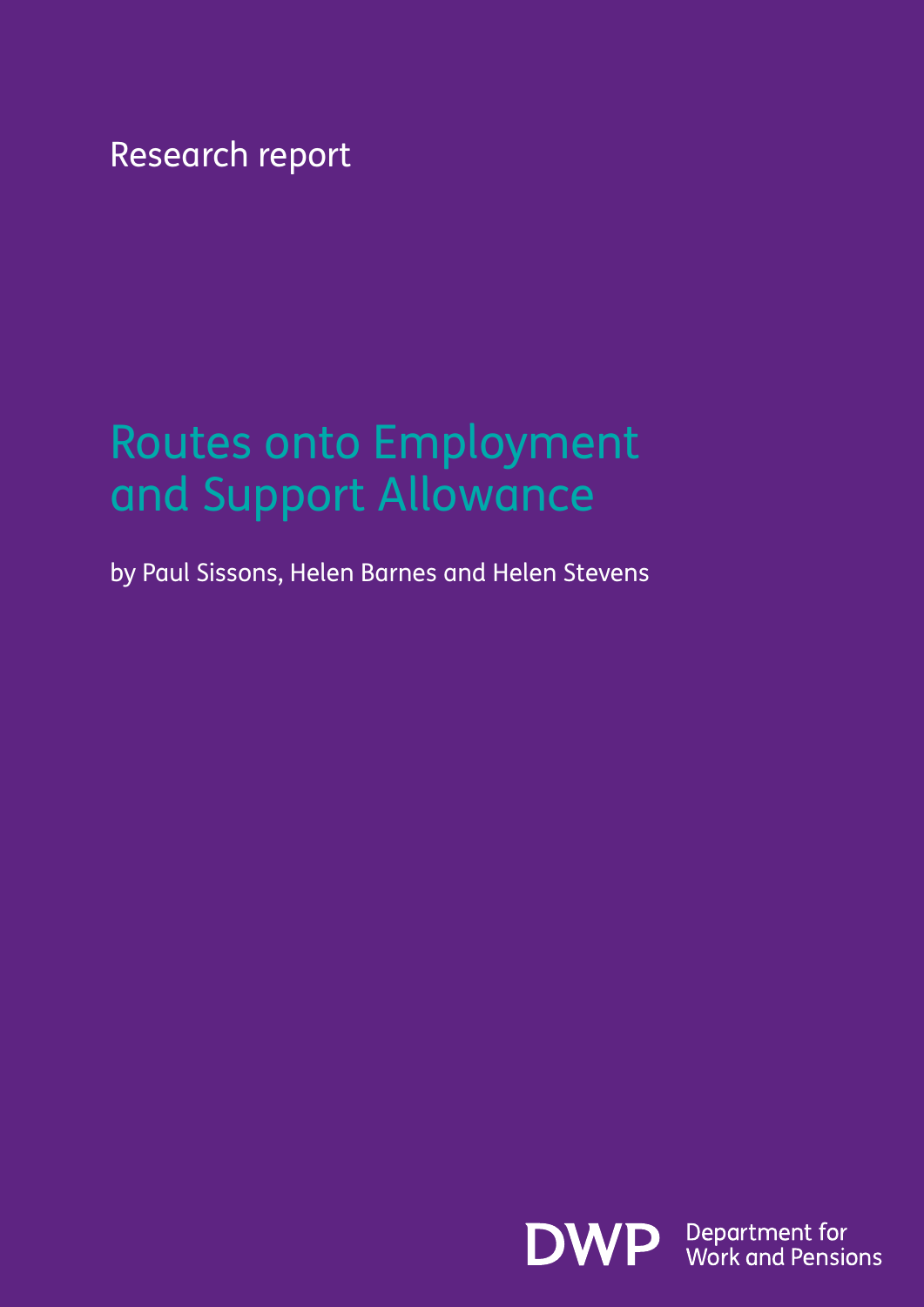Department for Work and Pensions

Research Report No 774

# **Routes onto Employment and Support Allowance**

Paul Sissons, Helen Barnes and Helen Stevens

A report of research carried out by the Institute for Employment Studies on behalf of the Department for Work and Pensions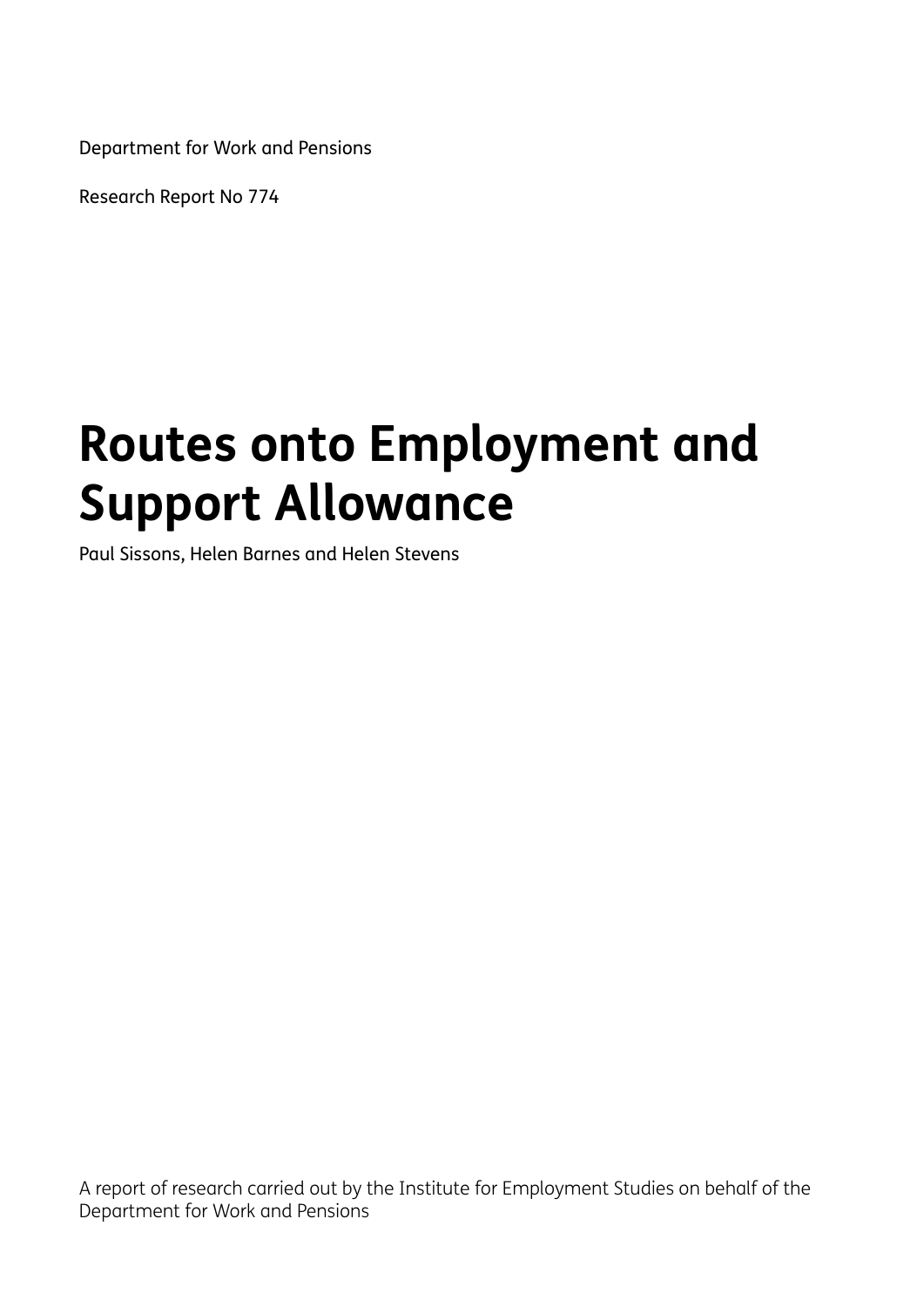© Crown copyright 2011.

You may re-use this information (not including logos) free of charge in any format or medium, under the terms of the Open Government Licence.

To view this licence, visit http://www.nationalarchives.gov.uk/doc/open-government-licence/ or write to the Information Policy Team, The National Archives, Kew, London TW9 4DU, or email: psi@nationalarchives.gsi.gov.uk.

This document/publication is also available on our website at: http://research.dwp.gov.uk/asd/asd5/rrs-index.asp

Any enquiries regarding this document/publication should be sent to us at: Department for Work and Pensions, Commercial Support and Knowledge Management Team, Upper Ground Floor, Steel City House, West Street, Sheffield S1 2GQ

First published 2011.

ISBN 978 1 908523 23 5

Views expressed in this report are not necessarily those of the Department for Work and Pensions or any other Government Department.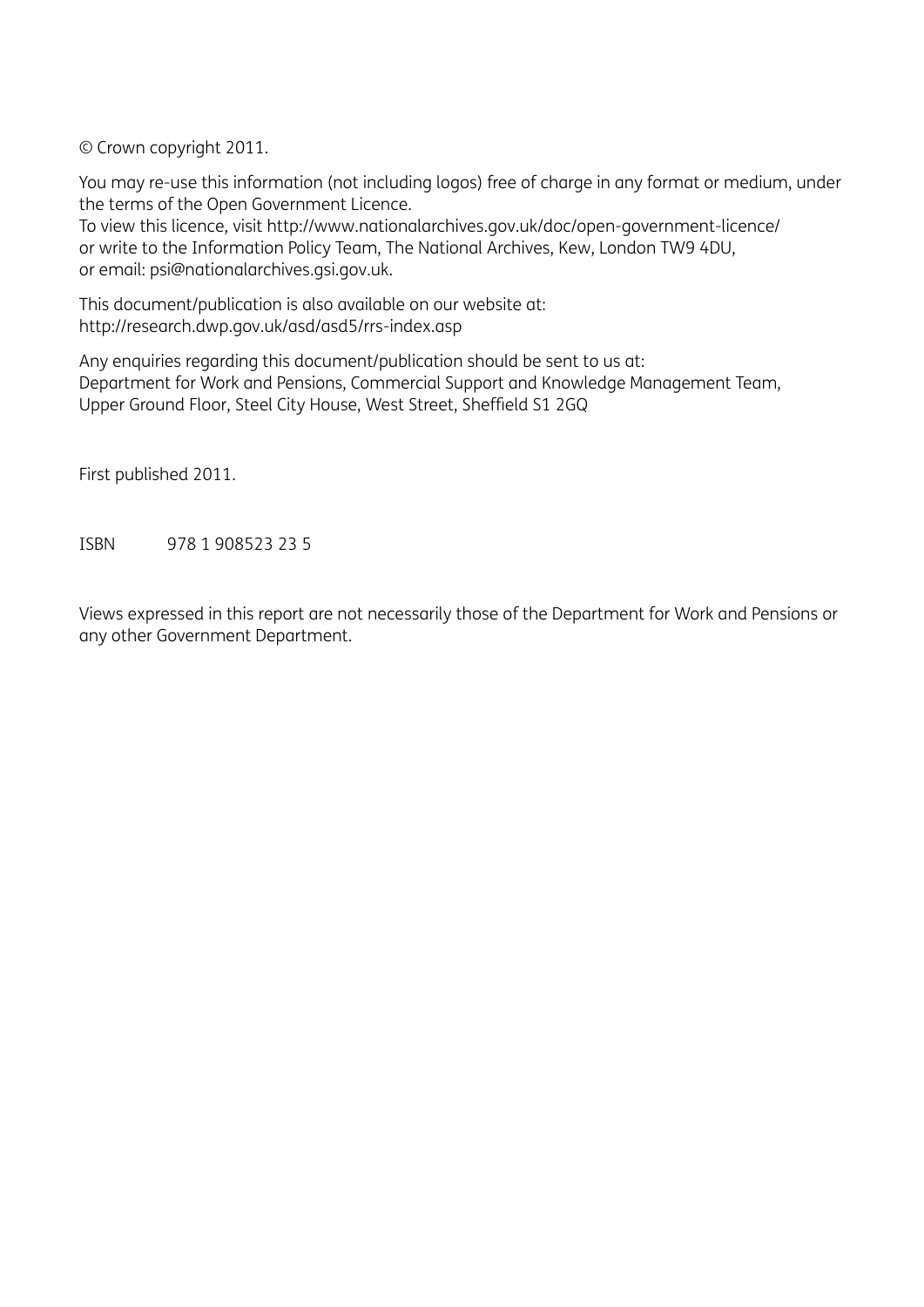# **Contents**

| $\mathbf{1}$   |     |       |                                                                     |  |  |  |  |
|----------------|-----|-------|---------------------------------------------------------------------|--|--|--|--|
|                | 1.1 |       |                                                                     |  |  |  |  |
|                | 1.2 |       |                                                                     |  |  |  |  |
|                |     | 1.2.1 |                                                                     |  |  |  |  |
|                | 1.3 |       |                                                                     |  |  |  |  |
|                |     | 1.3.1 |                                                                     |  |  |  |  |
|                |     | 1.3.2 |                                                                     |  |  |  |  |
|                |     | 1.3.3 |                                                                     |  |  |  |  |
| $\overline{2}$ |     |       |                                                                     |  |  |  |  |
|                | 2.1 |       |                                                                     |  |  |  |  |
|                | 2.2 |       |                                                                     |  |  |  |  |
|                | 2.3 |       |                                                                     |  |  |  |  |
|                |     | 2.3.1 |                                                                     |  |  |  |  |
|                |     | 2.3.2 |                                                                     |  |  |  |  |
|                |     | 2.3.3 |                                                                     |  |  |  |  |
|                |     | 2.3.4 |                                                                     |  |  |  |  |
|                |     | 2.3.5 |                                                                     |  |  |  |  |
|                | 2.4 |       | Characteristics of people claiming Employment and Support Allowance |  |  |  |  |
|                |     | 2.4.1 |                                                                     |  |  |  |  |
|                |     | 2.4.2 |                                                                     |  |  |  |  |
|                |     | 2.4.3 |                                                                     |  |  |  |  |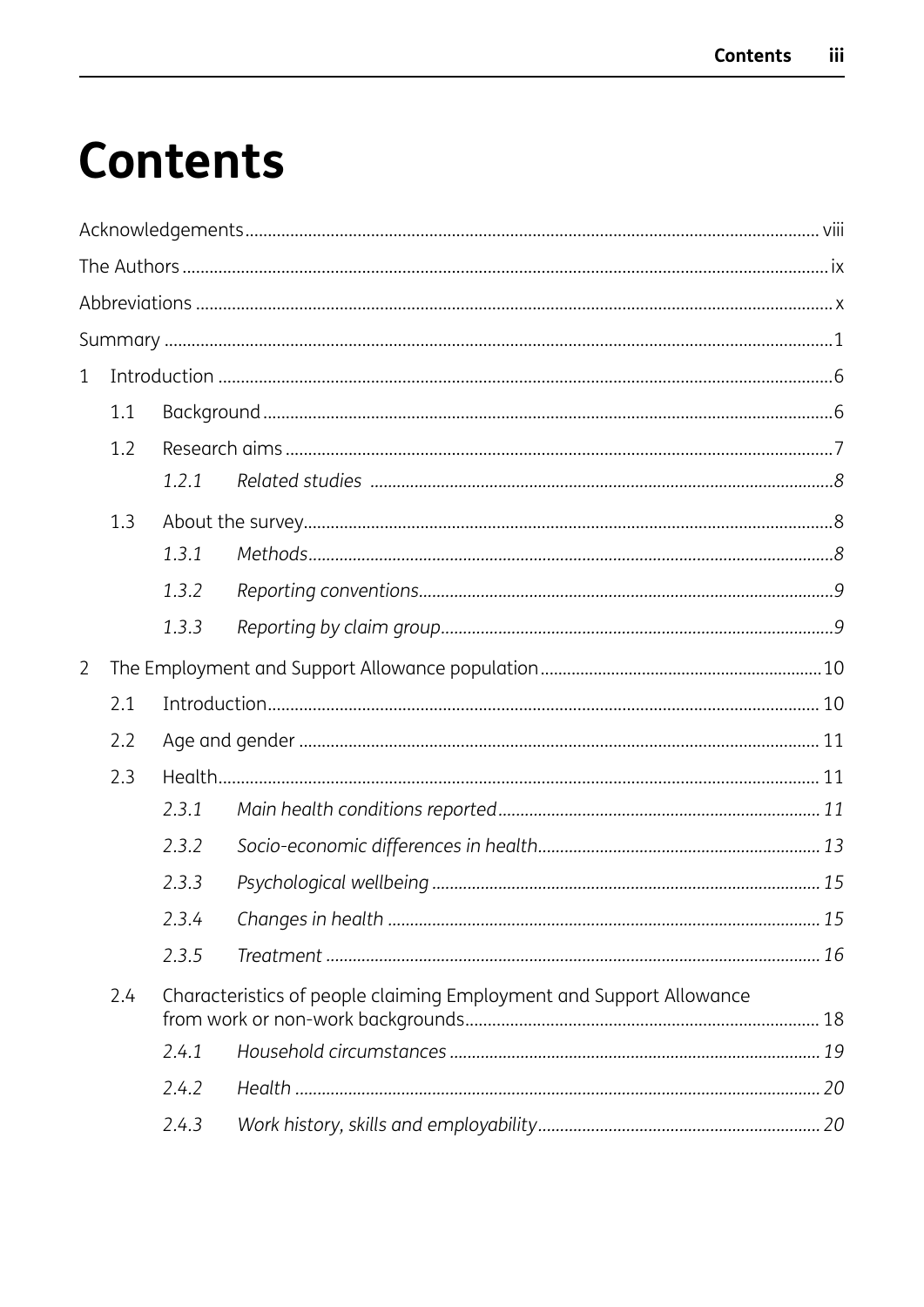| 3              |                                                                        |       | People claiming Employment and Support Allowance from employment 24           |  |  |  |  |  |
|----------------|------------------------------------------------------------------------|-------|-------------------------------------------------------------------------------|--|--|--|--|--|
|                | 3.1                                                                    |       |                                                                               |  |  |  |  |  |
|                | 3.2                                                                    |       |                                                                               |  |  |  |  |  |
|                |                                                                        | 3.2.1 |                                                                               |  |  |  |  |  |
|                | 3.3                                                                    |       |                                                                               |  |  |  |  |  |
|                |                                                                        | 3.3.1 |                                                                               |  |  |  |  |  |
|                |                                                                        | 3.3.2 |                                                                               |  |  |  |  |  |
|                |                                                                        | 3.3.3 |                                                                               |  |  |  |  |  |
|                |                                                                        | 3.3.4 | The role of employers in helping people remain in work 39                     |  |  |  |  |  |
| 4              |                                                                        |       | People not in employment before claiming Employment and Support Allowance  42 |  |  |  |  |  |
|                | 4.1                                                                    |       |                                                                               |  |  |  |  |  |
|                | 4.2                                                                    |       |                                                                               |  |  |  |  |  |
|                |                                                                        | 4.2.1 | Changes in health between baseline and follow-up survey waves 45              |  |  |  |  |  |
|                | 4.3                                                                    |       |                                                                               |  |  |  |  |  |
| 5              | A typology of groups flowing onto Employment and Support Allowance  50 |       |                                                                               |  |  |  |  |  |
|                | 5.1                                                                    |       |                                                                               |  |  |  |  |  |
|                | 5.2                                                                    |       |                                                                               |  |  |  |  |  |
|                | 5.3                                                                    |       |                                                                               |  |  |  |  |  |
| 6              |                                                                        |       |                                                                               |  |  |  |  |  |
|                | 6.1                                                                    |       |                                                                               |  |  |  |  |  |
|                | 6.2                                                                    |       |                                                                               |  |  |  |  |  |
|                | 6.3                                                                    |       |                                                                               |  |  |  |  |  |
|                | 6.4                                                                    |       |                                                                               |  |  |  |  |  |
|                |                                                                        | 6.4.1 | Factors associated with entry to work for men claiming ESA  62                |  |  |  |  |  |
|                |                                                                        | 6.4.2 | Factors associated with entry to work for women claiming ESA  63              |  |  |  |  |  |
|                |                                                                        | 6.4.3 | Factors associated with return to work for the 'from work' group              |  |  |  |  |  |
| $\overline{7}$ |                                                                        |       |                                                                               |  |  |  |  |  |
|                | 7.1                                                                    |       |                                                                               |  |  |  |  |  |
|                |                                                                        | 7.1.1 | The Employment and Support Allowance population  65                           |  |  |  |  |  |
|                |                                                                        | 7.1.2 |                                                                               |  |  |  |  |  |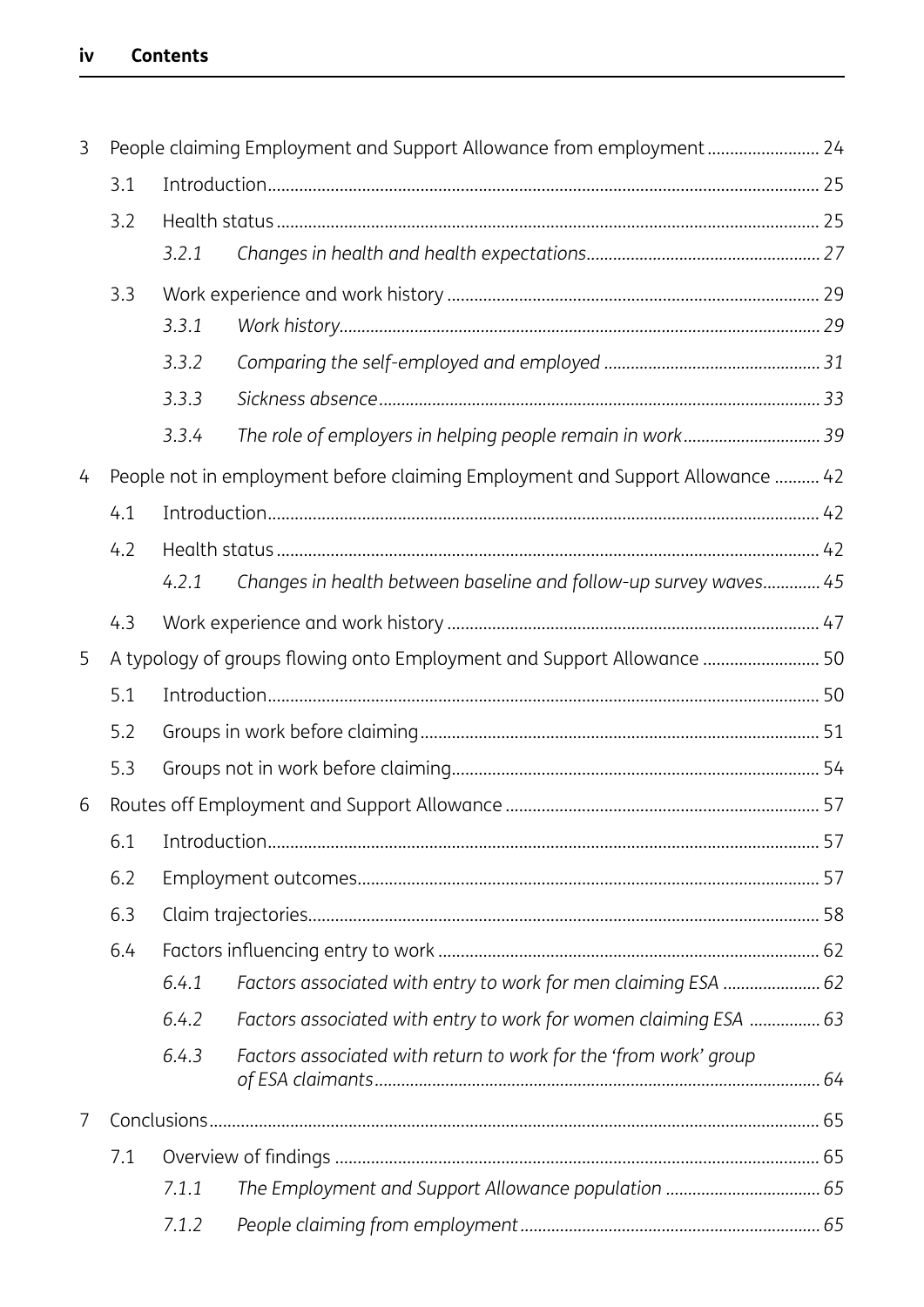|     | 7.1.3 |       |                                                                           |  |
|-----|-------|-------|---------------------------------------------------------------------------|--|
|     | 7.1.4 |       |                                                                           |  |
| 7.2 |       |       |                                                                           |  |
|     | 7.2.1 |       |                                                                           |  |
|     |       | 7.2.2 | Support for people with employability and health needs  66                |  |
|     |       |       | Appendix A Employment and Support Allowance claim process (simplified) 67 |  |
|     |       |       | Appendix B Comparisons of Employment and Support Allowance population     |  |
|     |       |       | Appendix C Limiting health problems at baseline and follow-up surveys 70  |  |
|     |       |       |                                                                           |  |
|     |       |       |                                                                           |  |
|     |       |       |                                                                           |  |
|     |       |       |                                                                           |  |
|     |       |       |                                                                           |  |
|     |       |       |                                                                           |  |
|     |       |       |                                                                           |  |

# List of tables

| Table 1.1         |                                                                         |  |
|-------------------|-------------------------------------------------------------------------|--|
| Table 2.1         | Main reported health condition at baseline survey, by age and gender 12 |  |
| Table 2.2         | Whether health condition fluctuates and whether multiple or single      |  |
| Table 2.3         | Main health condition at baseline survey, by socio-economic group       |  |
| Table 2.4         |                                                                         |  |
| Table 2.5         | Mean GHQ-12 score at baseline survey, by main health condition 15       |  |
| Table 2.6         | Health trajectory at follow-up survey: respondent views on change in    |  |
| Table 2.7         | Whether treatment being received at baseline and follow-up surveys      |  |
| Table 2.8         | Whether awaiting treatment at the baseline and follow-up surveys        |  |
| Table 2.9         | Employment situation immediately before claim by gender 19              |  |
| Table 2.10        |                                                                         |  |
| <b>Table 2.11</b> |                                                                         |  |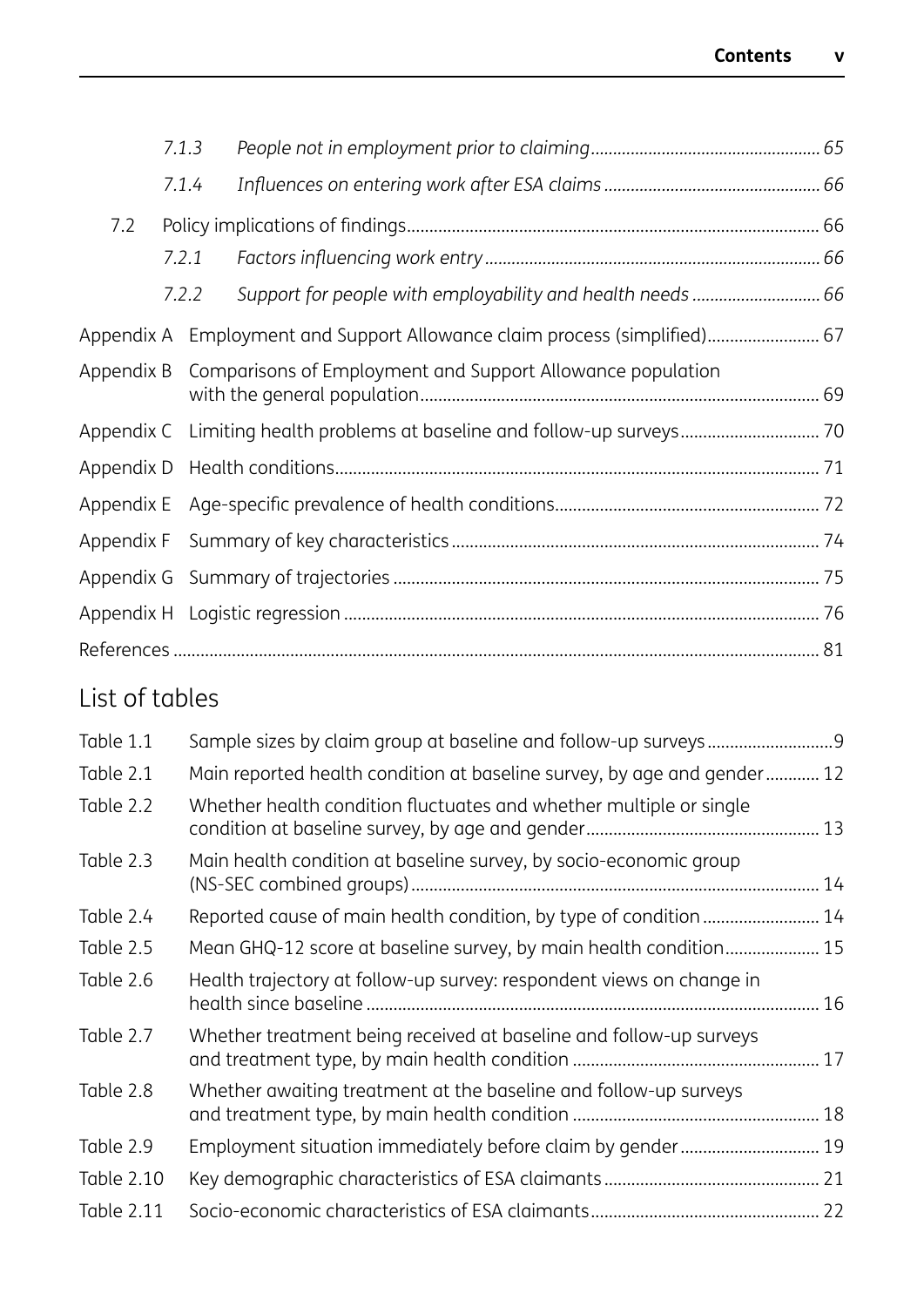| <b>Table 2.12</b> |                                                                                                                                        |  |
|-------------------|----------------------------------------------------------------------------------------------------------------------------------------|--|
| <b>Table 2.13</b> |                                                                                                                                        |  |
| Table 3.1         | Main reported health condition: people in work before claim,                                                                           |  |
| Table 3.2         | Cause of condition: people in work before claim, by age and by gender 26                                                               |  |
| Table 3.3         | Recent health, treatment status and health expectations at follow-up                                                                   |  |
| Table 3.4         | Previous employment: people in work before claim, by gender  30                                                                        |  |
| Table 3.5         | Reason last job ended: people in work before claim, by selected                                                                        |  |
| Table 3.6         | Self-employed and employed: people in work before claim,                                                                               |  |
| Table 3.7         | Self-employed and employed: people in work before claim,                                                                               |  |
| Table 3.8         | Sickness absence status before claim, by claimant characteristics:                                                                     |  |
| Table 3.9         | Claimant characteristics, by sickness absence status before claim:                                                                     |  |
| <b>Table 3.10</b> | Sickness absence status before claim, by characteristics of claimant's                                                                 |  |
| <b>Table 3.11</b> | Access to occupational health services: people in work before claim,                                                                   |  |
| Table 3.12        | Whether health condition was discussed with employer: people<br>in work before claim, by sector, gender, firm size and main            |  |
| Table 4.1         | Main reported health condition at baseline survey: people not in work                                                                  |  |
| Table 4.2         | Cause of condition reported at baseline survey: people not in work                                                                     |  |
| Table 4.3         | Recent health, treatment status and health expectations at follow-up<br>survey: people not in work before claim, by age and gender  46 |  |
| Table 4.4         | Economic activity immediately before ESA claim by gender:                                                                              |  |
| Table 4.5         | Characteristics of previous employment: people not in work before                                                                      |  |
| Table 4.6         | Reason last job ended: people not in work before claim,                                                                                |  |
| Table 5.1         | Estimated ESA on-flow: people in work before claim with consistent                                                                     |  |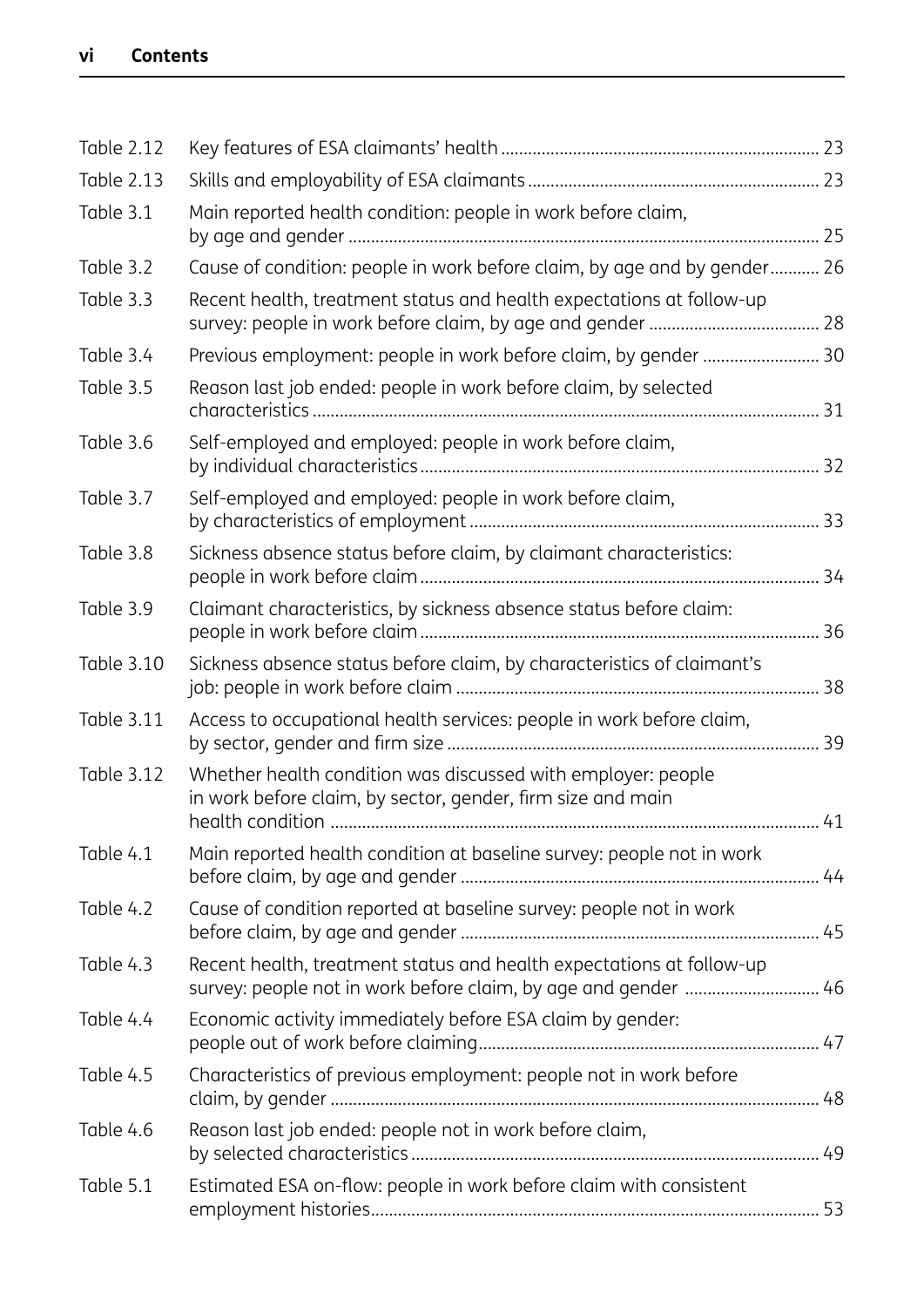| Table 5.2 | Estimated ESA on-flows: people not in work before claim, by position  |  |
|-----------|-----------------------------------------------------------------------|--|
| Table 6.1 |                                                                       |  |
| Table B.1 | ESA claimants, compared with the general population of working age    |  |
| Table C.1 | Limiting health problems at baseline and follow-up surveys, by age 70 |  |
| Table E.1 | Proportion with each condition by age group and NS-SEC, people with   |  |
| Table E.2 | Proportion with each condition by age group and NS-SEC, people with   |  |
| Table F.1 | Summary table of selected characteristics of ESA claimants by         |  |
| Table G.1 |                                                                       |  |
| Table H.1 | Factors associated with male ESA claimants being in work,             |  |
| Table H.2 | Factors associated with female ESA claimants being in work,           |  |
| Table H.3 | Factors associated with 'from work' ESA claimants being in work,      |  |
|           |                                                                       |  |

# List of figures

| Figure 1.1 Schema of ESA claims in relation to work and health trajectories |  |
|-----------------------------------------------------------------------------|--|
|                                                                             |  |
|                                                                             |  |
| Figure 6.2 Employment trajectory of claimants with non-work origins 61      |  |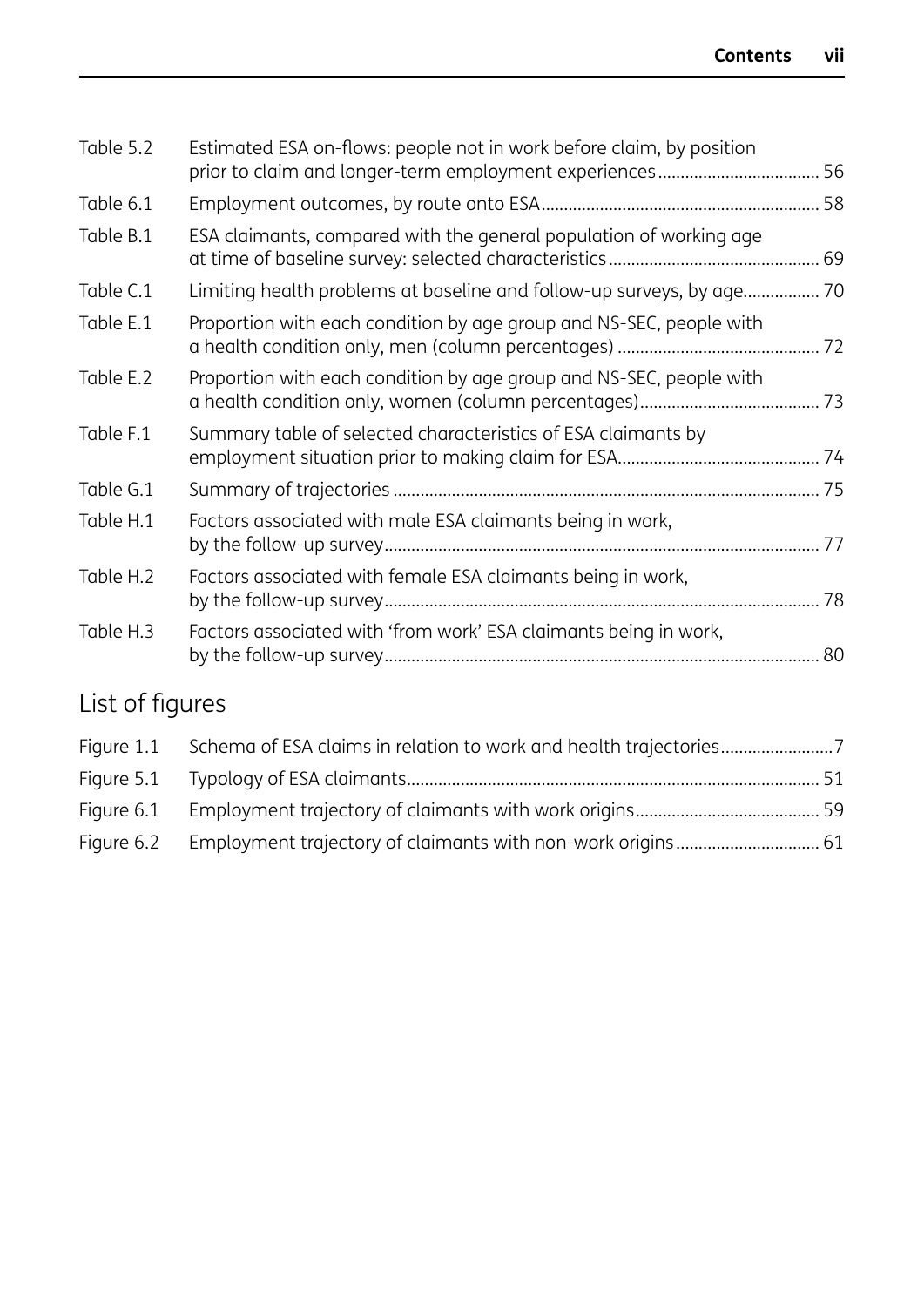# **Acknowledgements**

We'd like to thank the Department for Work and Pensions (DWP), which funded this study, and especially Bola Akinwale, research manager for this study, Michael Kelly, and Rob Willis.

Thanks also to Ipsos MORI, who conducted the survey, and in particular to Patsy Lam, Trinh Tu, Sylvie Hobden, and Juliet Johnson.

At Institute for Employment Studies (IES), thanks are due to Karen Patient for her work in preparing the report for publication, and to Sara Dewson and John Atkinson for contributions at various stages of the project.

A most sincere thanks to all the people who agreed to take part in the survey and discuss their experiences of work, health and claiming Employment and Support Allowance (ESA), without whom this report would not have been possible.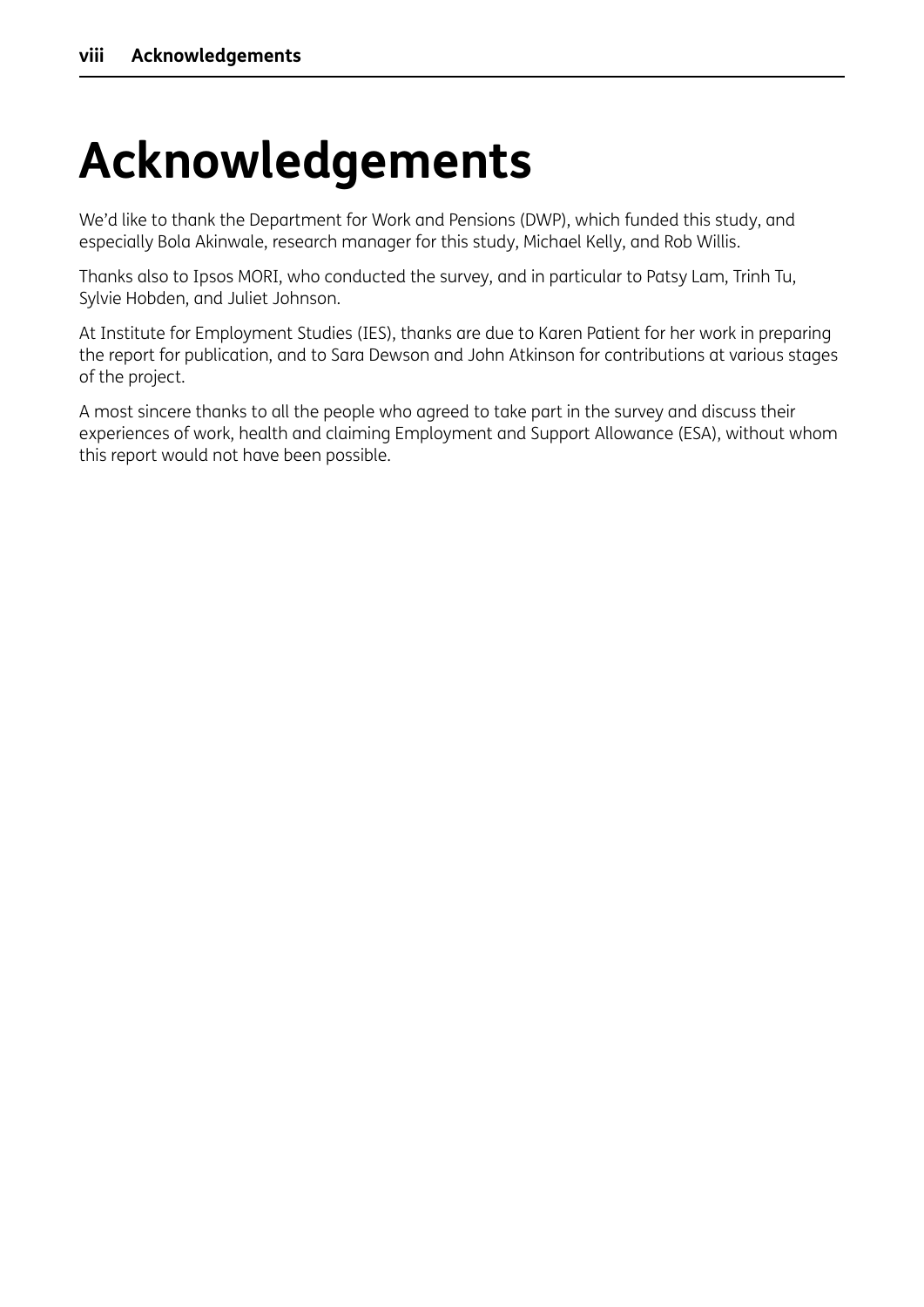# <span id="page-9-0"></span>**The Authors**

Paul Sissons is a Research Fellow in the Unemployment and Labour Market Disadvantage team at Institute for Employment Studies (IES). His research interests include the labour market experiences of disadvantaged groups, welfare reform, and skills. Paul previously worked at the University of Dundee on research into sickness benefit trends, and into the changing geography of the Private Rented Housing sector.

Helen Barnes is a Principal Research Fellow in the Unemployment and Labour Market Disadvantage team at the IES. Her research interests include welfare reform, labour market disadvantage, particularly in relation to age, ill-health and disability and ethnicity, poverty, wellbeing and living standards.

Helen Stevens is a Research Officer at IES. Her work at the institute is mainly focused around labour market disadvantage, welfare to work policy and disability issues. Helen has contributed to a number of large scale national qualitative and quantitative research evaluations.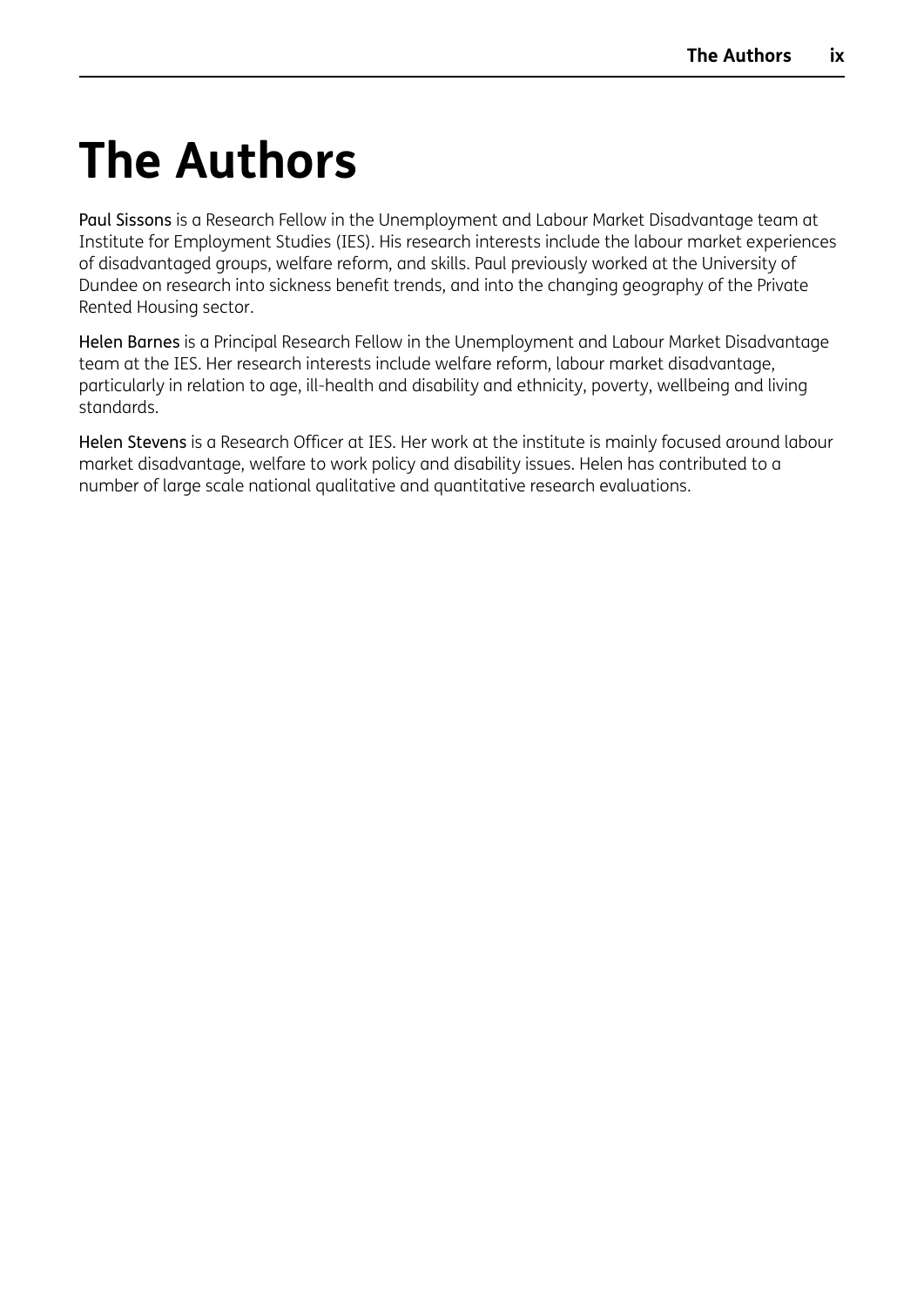# <span id="page-10-0"></span>**Abbreviations**

| <b>CBT</b>   | Cognitive Behavioural Therapy               |
|--------------|---------------------------------------------|
| <b>CHAID</b> | Chi-squared Automatic Interaction Detection |
| <b>DWP</b>   | Department for Work and Pensions            |
| <b>ESA</b>   | <b>Employment and Support Allowance</b>     |
| <b>FFW</b>   | Fit for Work                                |
| <b>GCSE</b>  | General Certificate of Secondary Education  |
| <b>HR</b>    | <b>Human Resources</b>                      |
| ΙB           | Incapacity Benefit                          |
| IES          | Institute for Employment Studies            |
| <b>IS</b>    | Income Support                              |
| <b>JSA</b>   | Jobseeker's Allowance                       |
| <b>OH</b>    | Occupational Health                         |
| <b>ONS</b>   | <b>Office for National Statistics</b>       |
| <b>WCA</b>   | Work Capability Assessment                  |
| <b>WFI</b>   | Work Focused Interview                      |
| <b>WRAG</b>  | <b>Work-Related Activity Group</b>          |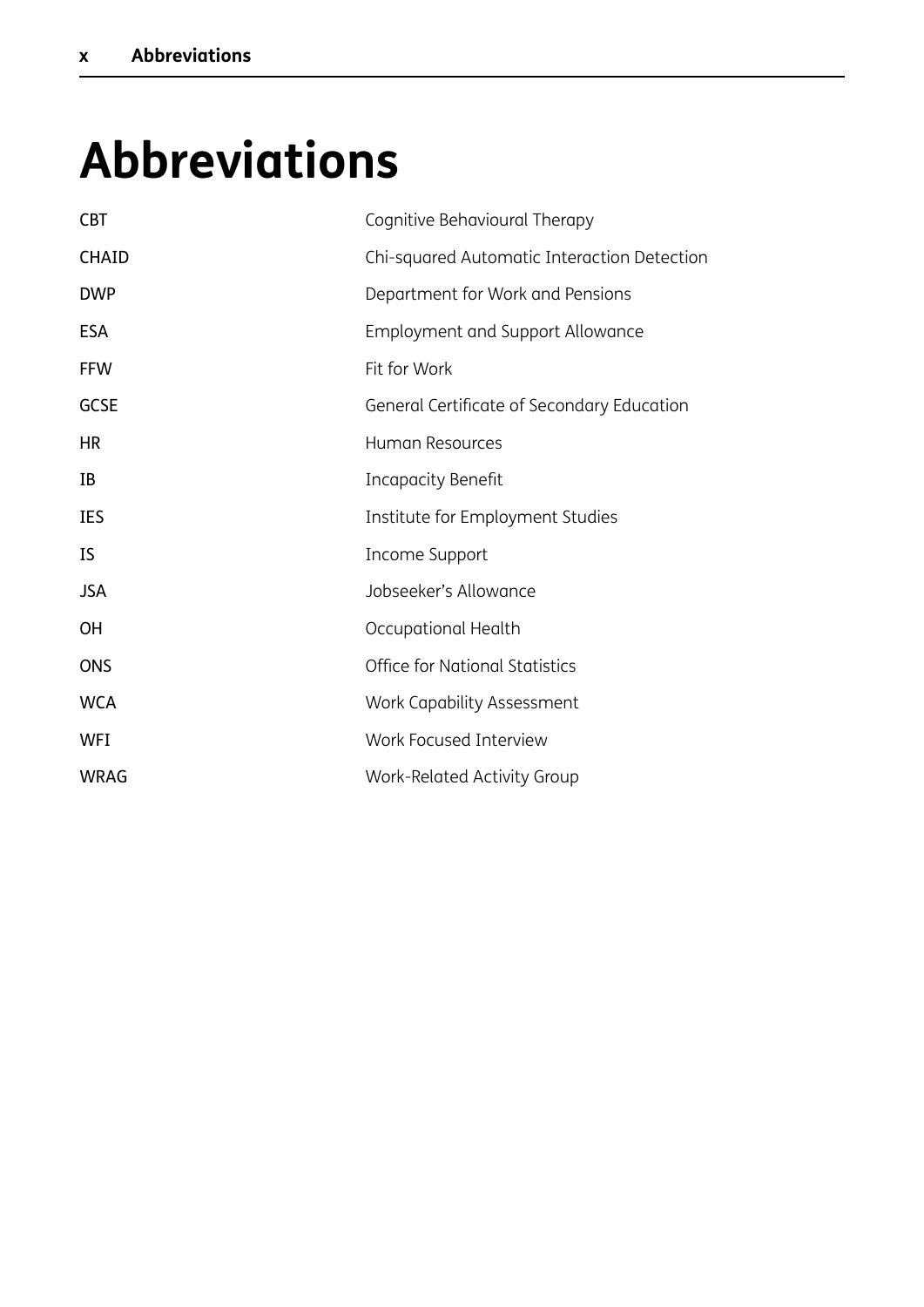# <span id="page-11-0"></span>**Summary**

## Key findings

### **Health**

- Health condition varies considerably by demographic characteristics. Mental health conditions (more common among women and younger people) and musculoskeletal conditions (more common among men and older people) were the mostly frequently reported health conditions among Employment and Support Allowance (ESA) claimants.
- Many ESA claimants have multiple conditions or fluctuating conditions. Two-thirds (66 per cent) of claimants reported that they had multiple health conditions and around half (53 per cent) had a fluctuating condition.

## **Pre-claim experiences**

- Around half (51 per cent) of people claiming ESA were in paid work immediately before claiming. People who were employed prior to claiming were older, and the vast majority (85 per cent) had been in employment for most of their working lives. Almost half (49 per cent) had a condition which was of recent (2008/09) onset.
- People who were not in work before their claim have a particularly disadvantaged socioeconomic profile. Almost one-third had never worked or were long-term unemployed, 41 per cent had no qualifications (10 per cent in the general population), 25 per cent had literacy problems, and only 23 per cent were owner-occupiers, compared with 67 per cent in the general population.

## **Return to work**

- Relatively few claimants had returned to work a year to 18 months after their initial claim, regardless of their employment origins. Just over one-quarter (26 per cent) of people in employment prior to their claim who were allowed ESA (those who were in the Work-Related Activity Group (WRAG) or Support Group) had returned to work by the time of the follow-up survey, compared to only nine per cent of those who were not in employment prior to claiming.
- Health and health beliefs are central to return to work. Early recovery was a strong predictor of a return to employment. Change in health status was also important: for men, improved health was strongly associated with an increased likelihood of entering employment; for women, deteriorating health reduced the likelihood of being in work. Among claimants who were in work before their claim, the belief that work improves health was associated with a higher likelihood of work resumption.
- Qualifications also play a role. For claimants who had been in work immediately before claiming ESA, having qualifications was a significant predictor of return to work.

## Research aims and methods

ESA was introduced on 27 October 2008 for new claimants to replace Incapacity Benefit (IB) and Income Support (IS) received on the grounds of incapacity. In the year to November 2010, around 650,000 people flowed onto ESA.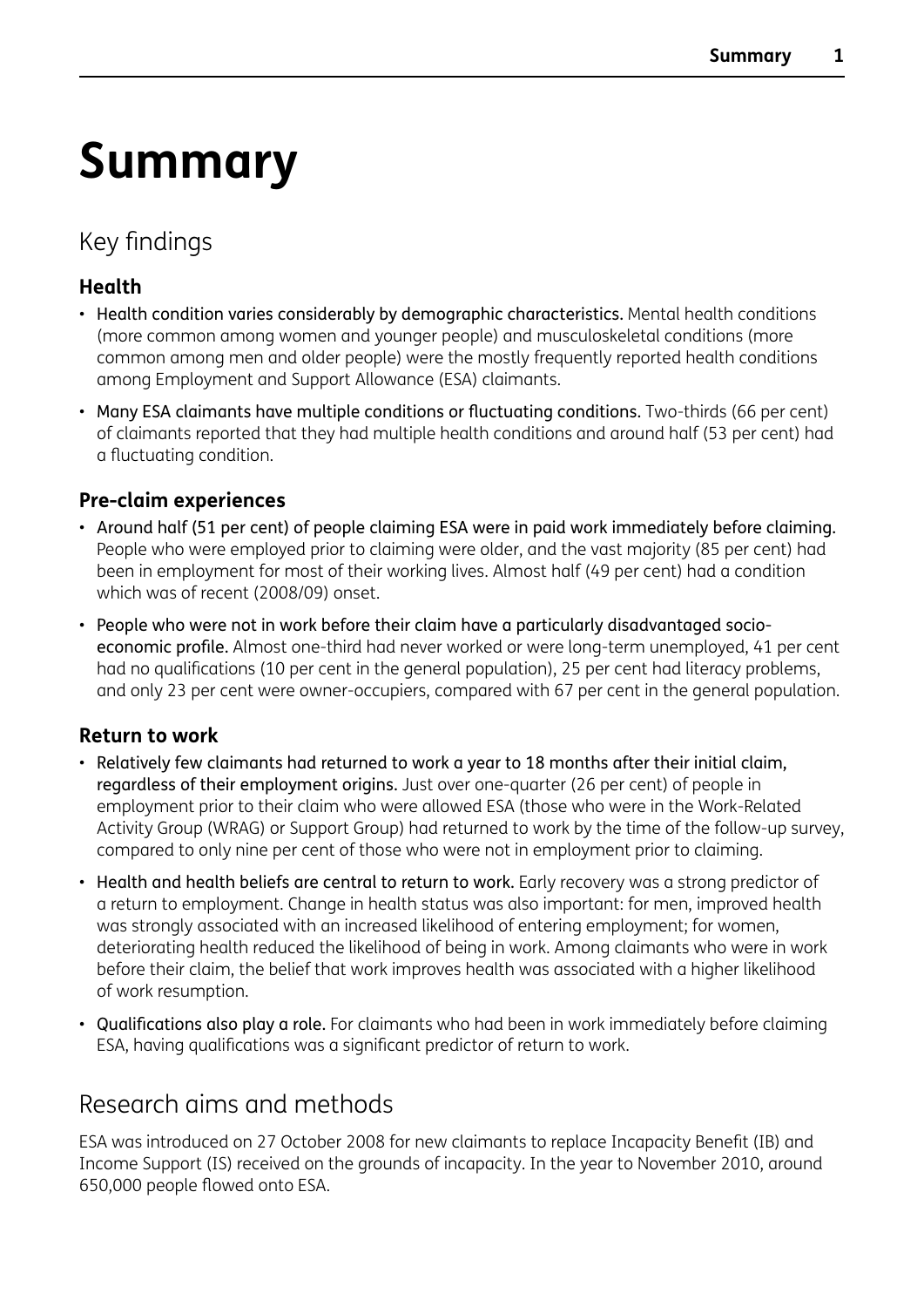This report aims to meet information needs related to policy development on health and work, in particular to provide detailed information about the characteristics of people who claim ESA; to explore what steps employers might have taken to help ESA claimants with a health problem remain in employment; and to explore the short-term employment trajectories of people claiming ESA.

The findings draw on data from a two-wave survey of people claiming ESA. The baseline survey, conducted between December 2009 and February 2010, involved face-to-face interviews with 3,650 people who had claimed ESA between April and June 2009. A follow-up telephone survey was conducted with 1,842 participants who had agreed to be contacted again. Follow-up interviews were conducted between July and September 2010.

## The population of Employment and Support Allowance claimants

Compared to the general working-age population, people making a claim for ESA were slightly older, more likely to be male and less likely to have qualifications.

### **Health**

Mental health conditions (more prevalent among women and younger people) and musculoskeletal conditions (more prevalent among men and older people) were the main reported health conditions.

A substantial minority of conditions (19 per cent) were seen as work related, rising to almost a third (32 per cent) of musculoskeletal conditions. People with mental health conditions were less likely to attribute their condition to work (14 per cent). The majority of respondents (74 per cent) were receiving treatment at both waves of the survey while just under a third (30 per cent) were waiting for treatment at the time of the follow-up survey.

### **Work history and socio-demographic characteristics**

Around half (51 per cent) of people claiming ESA were in paid work immediately before claiming. These people were older, more likely to be living as a couple (and to have a partner who was in work) and more than twice as likely to own their own home as people who were not in work prior to their claim. The vast majority of people claiming ESA from work (85 per cent) had been in employment for most of their working lives. Almost three-quarters (72 per cent) of people coming from work had a physical health condition and musculoskeletal conditions were most prevalent. Almost half of people coming onto ESA from work (49 per cent) had a condition which was of recent (2008/09) onset.

People who were not in work prior to claiming were more likely to be living alone, to be a lone parent, or to be living in some other kind of household situation, such as with parents or in a shared house. Just over half (52 per cent) of people not in employment prior to claiming had spent most of their working lives in employment, and they were less likely to have any qualifications; one-quarter (25 per cent) had a literacy problem, and 28 per cent were in a disadvantaged group. Mental health conditions were the most widespread health condition for people who were not in work prior to claiming, accounting for almost two in five of this group (38 per cent) while around one-third (32 per cent) had a health condition that had started more than six years before their claim (before 2004).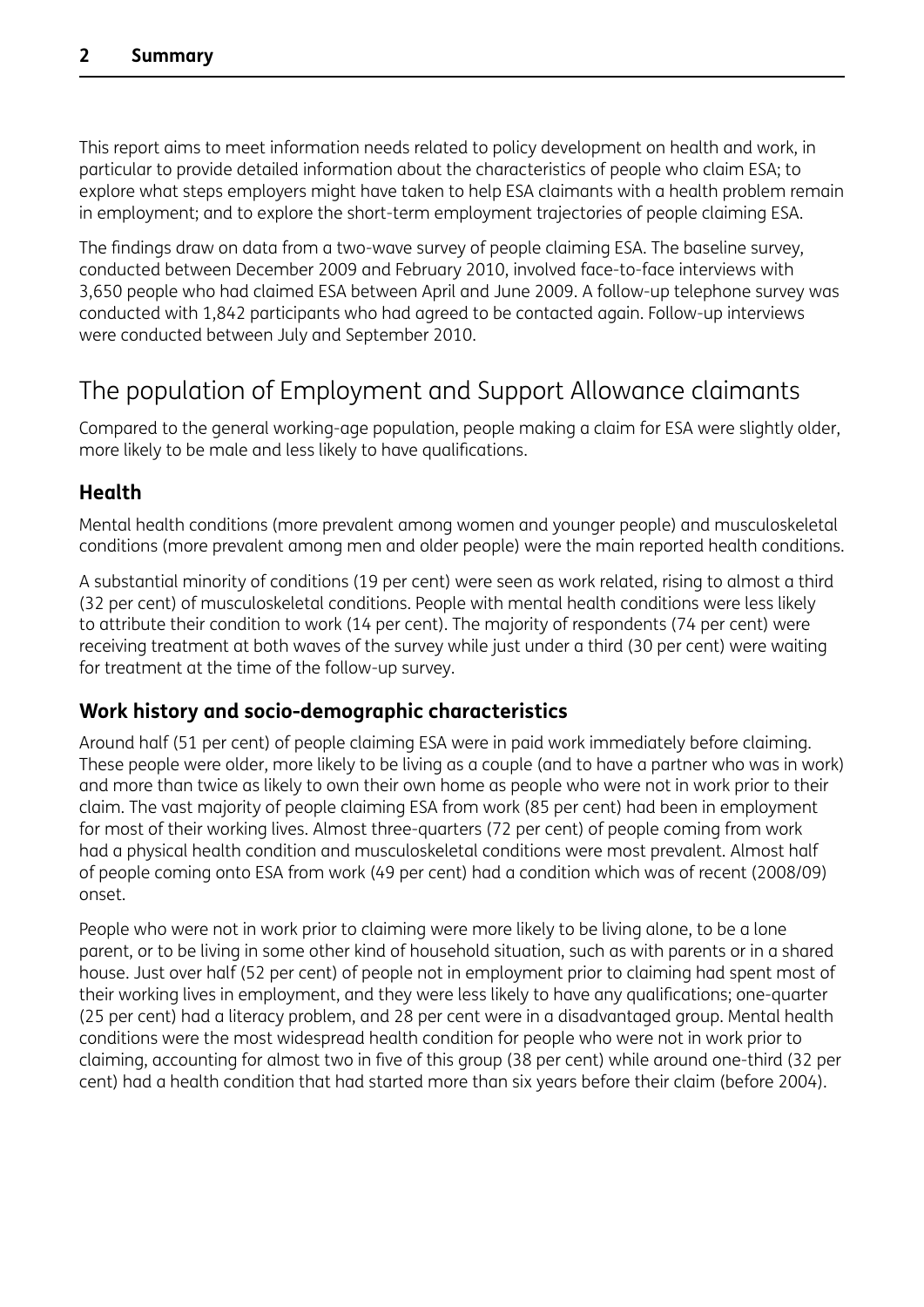# People claiming Employment and Support Allowance from work

## **Health**

Women who were in work prior to claiming were more likely to have a mental health condition and men a musculoskeletal condition. Over one-quarter (27 per cent) of health conditions were attributed to work and men were more likely than women to identify their condition as work related.

At the follow-up survey, more people who claimed ESA from work were more likely to report improved health than those from non-work origins. Improved health was most common among younger claimants and men.

## **Previous employment**

People who had been in work before claiming ESA had overwhelmingly been in employment in the private sector, on a permanent contract, however, around one-fifth (19 per cent) of men had been in temporary work. More than one-third (35 per cent) of people claiming from work had been employed in unskilled or semi-skilled occupations and exactly a quarter in skilled trades. Fewer than one in five (19 per cent) worked in managerial or professional occupations. Women were more likely than men to have been employed in managerial or professional posts and very much more likely to have worked in administrative or service occupations. Men were over-represented in skilled trades, unskilled and semi-skilled occupations.

Most people claiming ESA from work had been low paid. Almost three-quarters (74 per cent) of these people had earned less than £20,000 a year and nearly half (48 per cent) of women who had come from a work background had been earning less than £10,000 a year.<sup>1</sup>

Over half (55 per cent) of all people who had worked immediately prior to claiming had left their last job for health reasons and this was most common among women and people with a physical health problem. Exactly one-quarter (25 per cent) of people left their last job because of redundancy and a substantial minority of men (13 per cent) had left work because their temporary job ended. Just over two in five (43 per cent) people claiming ESA from work reported taking a period of paid or unpaid sickness absence before their claim.

## **The role of employers**

Overall, just under one-quarter (24 per cent) of people who had been in employment prior to their claim reported access to Occupational Health (OH) at work. There were, however, significant differences in this pattern by sector and firm size. Access to OH was highest for claimants who had been working in the public sector. For people working within the private sector, those working in larger firms were more likely to have access to OH.

More than three-quarters of claimants who had access to OH at work had used the service (77 per cent), and one-fifth (21 per cent) had changes made to their work as a result. These were most often changes to hours and duties. Almost three-quarters (72 per cent) of people who had changes to their work believed they had helped them to stay in work for longer.

Overall 63 per cent of people who were in work before their ESA claim had discussed their condition with their line manager, and 27 per cent had discussed it with their Human Resources (HR) manager. This was most common among women and public sector workers. Mental health conditions were discussed less frequently than other conditions.

<sup>&</sup>lt;sup>1</sup> By comparison 70 per cent of full-time workers in the UK in 2010 earned less than £30,000, and 40 per cent of female workers in the UK earned less than £13,500 (Office for National Statistics (ONS), 2010).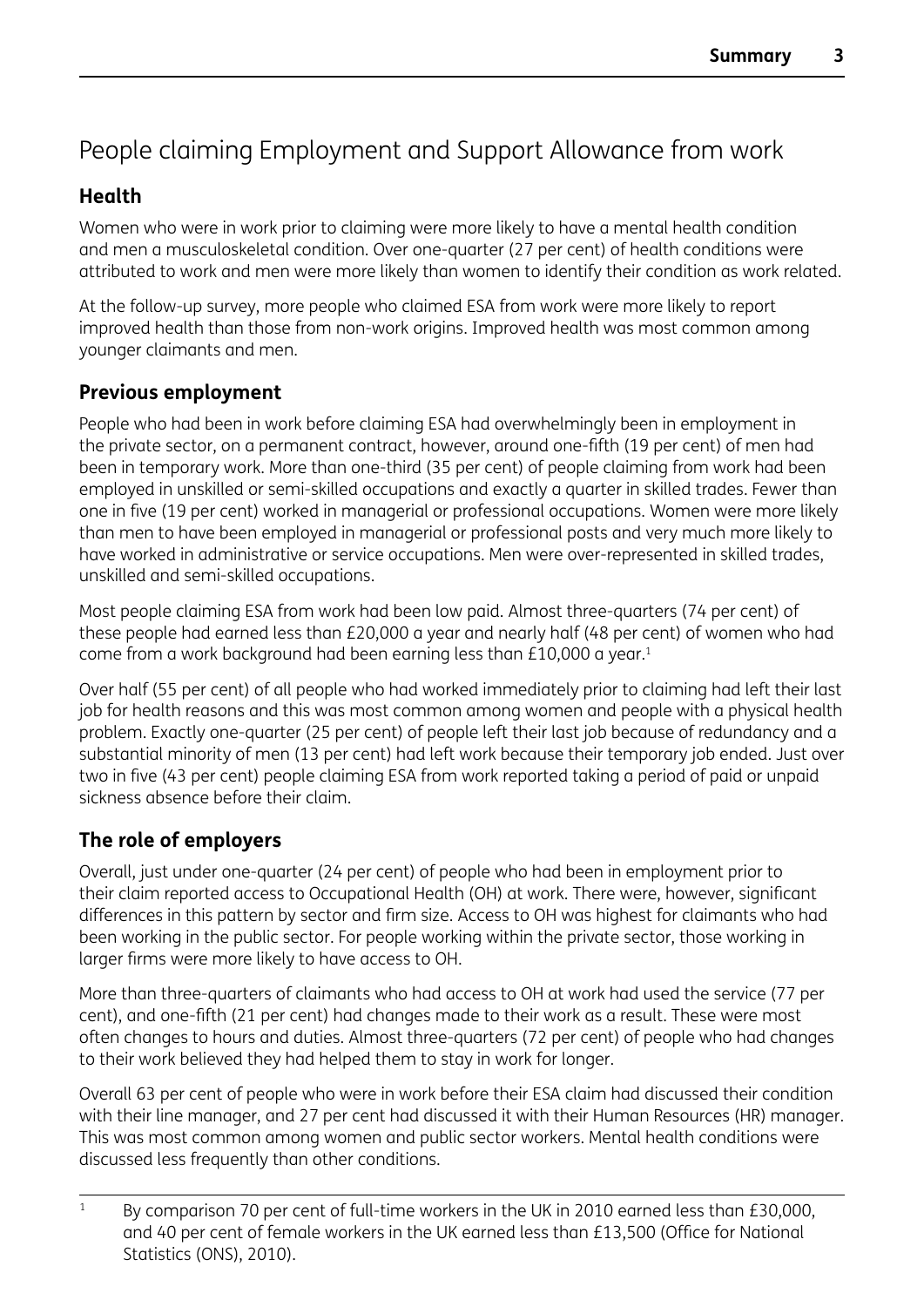Sixty-three per cent of people who had discussed their condition with their line manager and 68 per cent of people who had discussed their condition with HR had found it helpful, with approval ratings somewhat higher in the public sector (with 73 per cent finding it helpful).

## People claiming Employment and Support Allowance from non-work backgrounds

People who were not in employment prior to claiming ESA had a younger age profile, compared to those coming from work, with over two-fifths (43 per cent) aged under 35. Almost half (48 per cent) lived either alone or as a lone parent and a higher proportion lived in rented rather than owneroccupied accommodation.

## **Health**

Mental health conditions were the most commonly reported type of health condition among people who were not working before claiming ESA. This is partly a reflection of the younger age profile of this group, as mental health conditions were more than twice as common among claimants in younger age groups. Compared with those claiming ESA from work, a higher proportion had their condition over the long term (before 2004).

People who were not in work prior to claiming were more likely to report that their health had been deteriorating, rather than improving, over the period between the baseline and follow-up surveys, but there were no notable differences in future health expectations between claimants coming from work or non-work.

## **Work history and return to work**

ESA claimants who were not in work prior to claiming were much less likely to have been in employment for most of their working lives and those with a partner were also much less likely to have a working partner than people who were in employment prior to their claim. Compared with those from work, claimants from a non-work background had a disadvantaged employment profile, being less likely to have had managerial or professional jobs, and more likely to have had relatively low earnings of less than £10,000 a year. Many of these claimants (29 per cent) had a temporary contract in their last employment.

Among claimants who were not in work prior to their ESA claim, those who were unemployed immediately prior to claiming ESA, but who had a consistent work history had the highest return to work rates (26 per cent), which was comparable with the ESA population as whole. Claimants who were unemployed with a fragmented work history and those who were economically inactive, but had a consistent work history, had rates of return which were around half those for the ESA population as a whole (11 and 13 per cent respectively, compared to 25 per cent for the survey population). People who were economically inactive and had a fragmented work history had a very low rate of return to work. This group tended to have employability issues such as low qualification levels.

## Factors influencing movements to work

Considering people who were allowed ESA and allocated to the WRAG or Support Group, just over a quarter (26 per cent) of claimants who were in work immediately prior to their claim had moved into work by the time of the follow-up survey, compared with only nine per cent of people who were not previously in work. Rates of work entry were higher for claimants in the Fit for Work (FFW) or claim closed/withdrawn groups, but a difference remained between those who were employed before claiming and those who were not.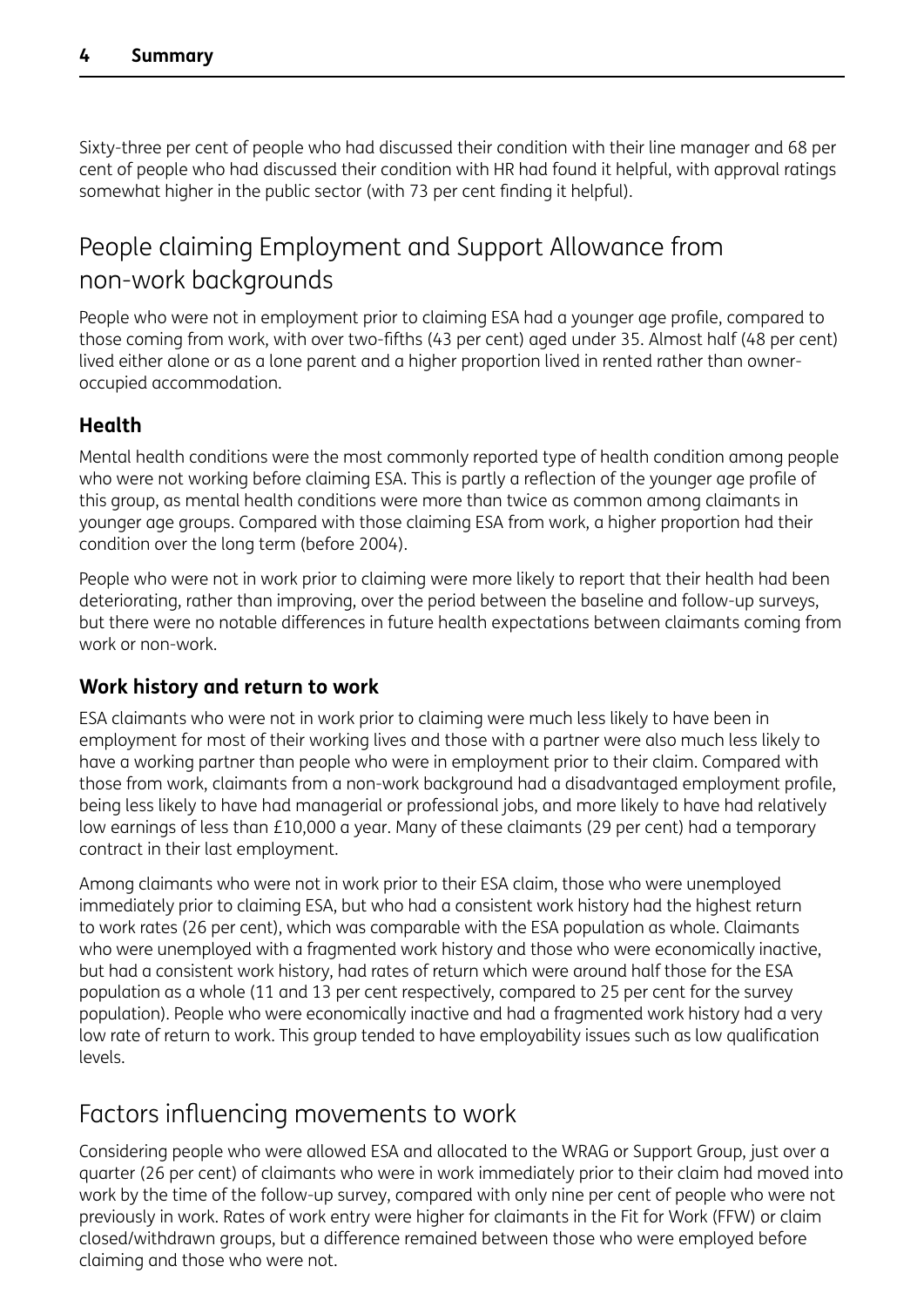Health status was found to be of central importance in influencing movements to work. For both men and women early recovery (not having a health condition at the time of the baseline survey) was a strong predictor of moving into employment, and it was the most important predictor for those who had been in work immediately before claiming ESA. Change in health was also important: for men, improving health between the two survey waves increased the likelihood of being in employment, while for women, deterioration in health was associated with reduced likelihood of entering employment.

Factors measuring employability were also found to be statistically significant predictors of movements to work. Men and women with recent work experience (in work prior to their ESA claim) were more likely to return to work, as were men with a consistent longer-term employment history. The presence of a qualification was also an important predictor of work resumption for people who were in employment before their claim and for men in general. Likewise, the belief that work improves health was associated with a return to work for people who been in employment prior to their claim.

## Improving support for health and employability

Given that health status was found to be an important predictor of work entry, measures to facilitate access to treatment, and prevent deterioration in health are likely to be beneficial in increasing the rate of people moving off ESA and into employment.

The salience of a consistent longer-term employment history for work entry rates is notable. Claimants with a fragmented work history were more likely to face significant barriers to work, compared to claimants with a consistent work history. Avoiding long-term unemployment and inactivity, especially among younger age groups, should, therefore, be a priority. In addition, as the belief that work improves health was found to be important, encouraging people in this belief may positively influence work entry rates.

It may also be possible to improve employment outcomes by delivering targeted help to those most in need of it. For example, those in older age groups are likely to require additional assistance to return to work, especially if their ill-health persists, as there is evidence of disadvantage in entering jobs as people age. Claimants previously employed in manual occupations, who are much less likely to have formal qualifications than other claimants, may improve their employment prospects if given the opportunity to retrain for alternative occupations. The high rates of mental health conditions within the ESA population, and the continuing prejudices which exist about these conditions suggests that specific measures aimed at this group may also be of value.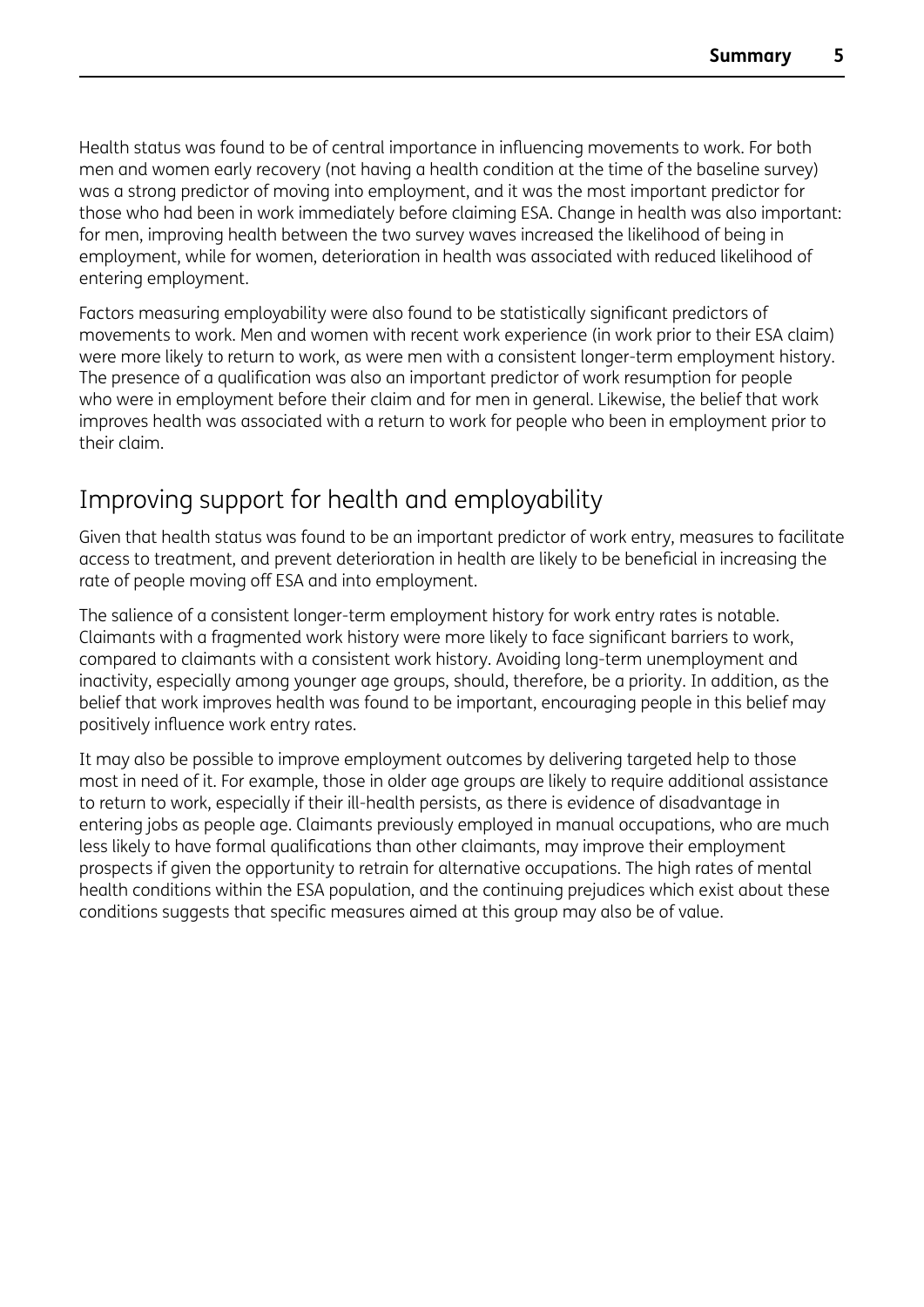# <span id="page-16-0"></span>**1 Introduction**

## Key points

- Employment and Support Allowance (ESA) was introduced on 27 October 2008 for new claimants to replace Incapacity Benefit (IB) and Income Support (IS) received on the grounds of incapacity. Around 650,000 people flowed onto ESA in the year to November 2010.
- This report aims to meet information needs related to policy development, particularly to provide detailed information about the characteristics of people who claim ESA and their short-term employment trajectories.
- The findings draw on data from a two-wave survey of people claiming ESA. The baseline was a face-to-face survey of 3,650 people who had claimed ESA between April and June 2009. At the follow-up survey, 1,842 participants who had agreed to be contacted again were interviewed by telephone between July and September 2010.
- The survey covers all people who made a claim to ESA. This includes people who were allowed ESA at the Work Capability Assessment (WCA), as well as those who were either found Fit for Work (FFW) and disallowed the benefit, or whose claim had been closed or withdrawn.

This report presents findings from a two-wave survey of people who claimed ESA between April and June 2009. It examines the social characteristics of ESA claimants and their employment trajectories over a period of approximately 18 months. The aim of the report is to provide information about who flows onto, and off ESA and the reasons for doing so.

## 1.1 Background

ESA was introduced on 27 October 2008 for new claimants to replace IB and IS received on the grounds of incapacity. From early 2011, ESA is being rolled out to existing incapacity benefits claimants nationally.

Individuals are entitled to ESA if they have limited capability for work due to illness or disability (Harrington, 2010). The majority of people who are awarded ESA are allocated to a Work-Related Activity Group (WRAG)<sup>2</sup> and are required to attend a series of Work Focused Interviews (WFIs) with an employment adviser. People whose illness or disability most severely affects their ability to engage in work-related activity are allocated to the Support Group, where participation in return to work activity is voluntary. In the year to November 2010, around 650,000 people claimed ESA.<sup>3</sup>

At the point of claiming ESA, customers can be viewed as occupying an intermediate position on a health and work spectrum from short-term sickness absence to long-term worklessness (Figure 1.1). Claims may be made at an earlier or later stage in the trajectory of ill-health depending on employment status and entitlement to statutory and occupational sickness pay.

<sup>&</sup>lt;sup>2</sup> See Appendix A for a simplified diagram of the claim process.

<sup>&</sup>lt;sup>3</sup> The Department for Work and Pensions (DWP), Information Directorate. Work and Pensions Longitudinal Study. Employment and Support Allowance On Flows.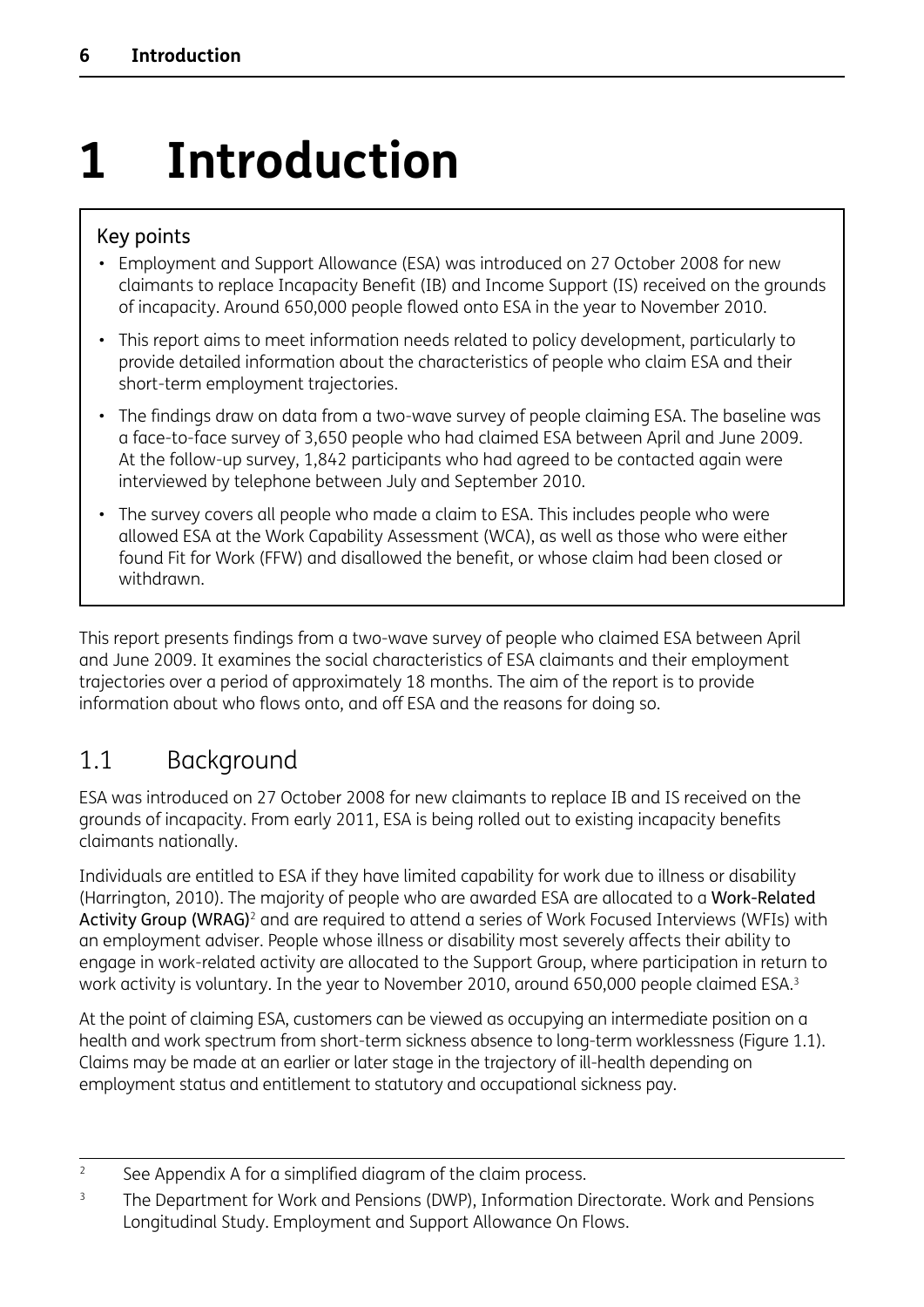

## <span id="page-17-0"></span>**Figure 1.1 Schema of ESA claims in relation to work and health trajectories**

For people who were employed before claiming ESA, claims may be predated by a period of sickness pay (Statutory Sick Pay or Occupational Sick Pay), which is paid by employers.

Across this health and work spectrum, there are opportunities for government to intervene to increase the numbers of people with health conditions or disabilities who are participating in employment. Studies of unemployment and health suggest that being out of work is associated with poor physical and mental health while return to work has therapeutic benefits, though there is less evidence focusing on people who are sick or otherwise economically inactive (Mclean *et al.*, 2005). Nonetheless, there is arguably a case for government to intervene to prevent people losing paid work due to ill-health or to enable a return to work wherever possible.

Increasingly, policy is targeting intervention earlier along the health and work spectrum to prevent people from leaving employment in the first place. For example, a review of sickness absence has been announced by government (DWP, 2011) to look at how the current system of sickness pay and health benefits can be changed to help more people stay in work. Other moves toward earlier intervention include a pilot programme of Fit for Work Services and Employment Adviser job retention pilots in Improving Access to Psychological Therapy areas (DWP, n.d.).

## 1.2 Research aims

This research was commissioned by DWP to fill some key evidence gaps that will inform the development of policy related to health and work. Previous research (Kemp and Davidson, 2007) has examined the processes which lead people to claim Incapacity Benefit but, given substantial changes to the benefits regime, it is not known whether, and how, ESA claimants differ in terms of their characteristics, prior experiences and perceptions, and eventual employment outcomes. The objectives of this research were, therefore, to:

- Identify factors leading to ESA claims. This includes drawing out key subgroup differences (for example, by age group, gender, health condition) experiencing particular routes onto ESA.
- Provide detailed information about the social characteristics of people who claim ESA, including their employment and labour market experiences.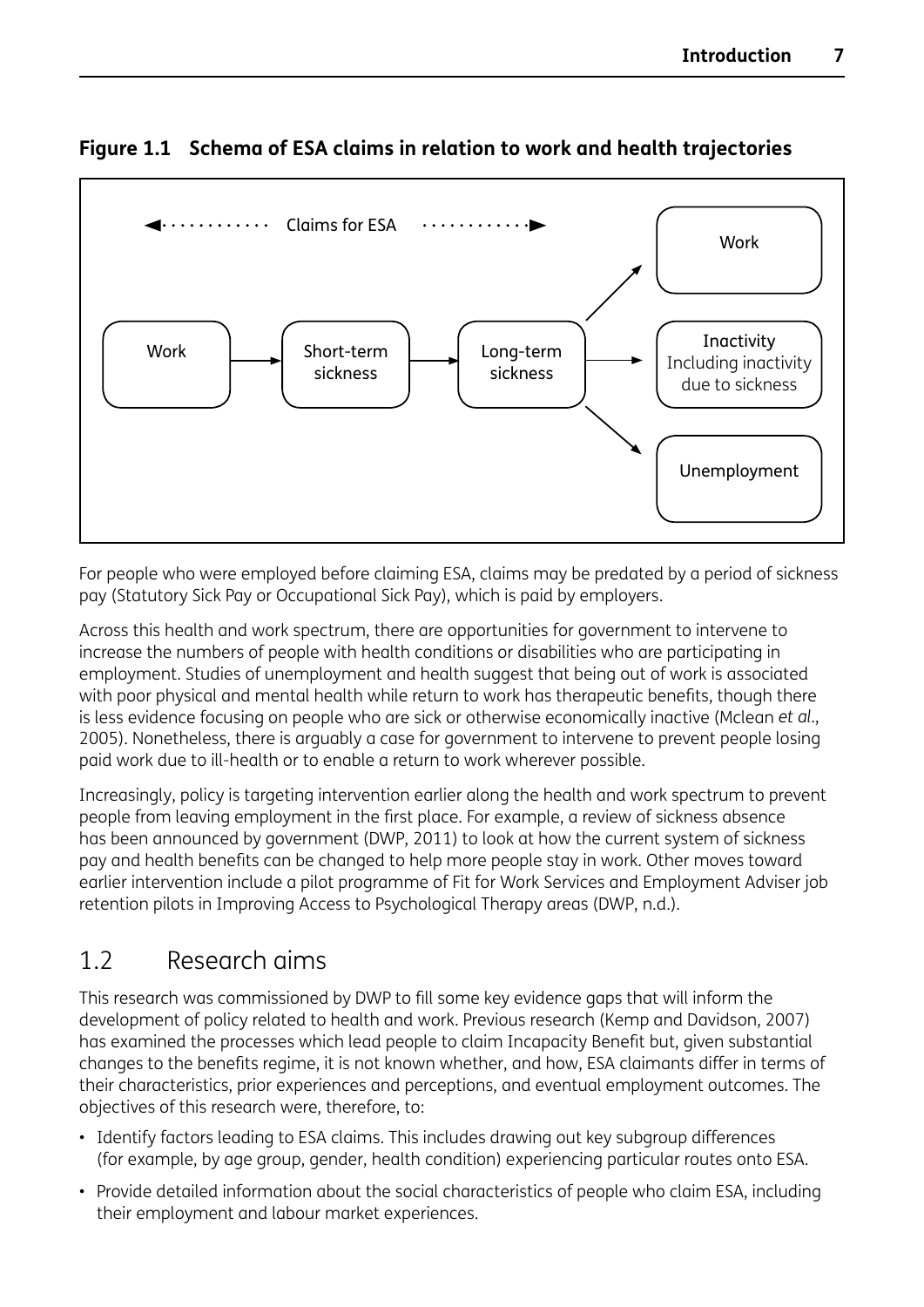- <span id="page-18-0"></span>• Explore detailed health histories of recent claimants, including the timing of onset, the presence of multiple conditions, and the extent to which health is work-limiting.
- Explore what steps employers have taken (or might usefully have taken) to help ESA claimants with a health problem remain in or return to employment, for instance by making adjustments to working conditions or referrals to occupational health provision.
- Provide information about the short-term employment trajectories to understand what types of ESA claimants are most likely to return to work.

## **1.2.1 Related studies**

DWP has also commissioned several other reports on ESA claimants which provide relevant information including:

- two reports on ESA claim experiences based on data from the same surveys as the present report (Barnes *et al.*, 2010a; Barnes *et al.*, 2011);
- two reports of qualitative research with claimants and staff, on early implementation experiences of ESA (Barnes *et al.*, 2010b), and on the assessment process for ESA (Barnes *et al.*, 2010c);
- a further qualitative study on the experiences of those found Fit for Work, or whose claim is closed or withdrawn before Jobcentre Plus make a decision about it, which will be published in the DWP research report series in summer 2011 (Barnes *et al.*, forthcoming).

## 1.3 About the survey

## **1.3.1 Methods**

This report presents findings from a two-wave survey of people who claimed ESA between April and June 2009, which was carried out by the Institute for Employment Studies (IES) and Ipsos MORI. The first wave – the baseline survey – was a face-to-face survey of 3,650 people conducted between December 2009 and February 2010, six to ten months after respondents had made their initial claim for ESA (Barnes *et al.*, 2010a). Participants who agreed to be contacted again for the study were also interviewed in the follow-up survey conducted between July and September 2010, approximately six months after the baseline survey; 1,842 people took part.

At the baseline survey, the unadjusted response rate was 51 per cent. The adjusted response rate based on all eligible addresses after exclusion of invalid telephone numbers and addresses (for example, non-residential properties), ineligible respondents, people who had moved away and those who were too ill to be interviewed, was 62 per cent. At the follow-up survey, the unadjusted response rate was 61 per cent. The adjusted response rate for the follow-up survey was 70 per cent.

To make the sample representative of the ESA population as a whole and to correct for biases due to non-response and the clustered design of the sample, weighting factors have been calculated for the baseline survey. Weighting adjustments were also made to compensate for panel non-response at the follow-up survey using CHAID<sup>4</sup>. This approach allows for correction of panel non-response using information on initial or demographic characteristics of the sample and their responses at the baseline survey. Full details of the survey methodology are presented in a technical report on the survey (Ipsos MORI, 2011).

<sup>4</sup> CHAID is an acronym that stands for Chi-squared Automatic Interaction Detection. CHAID uses chi-squared statistics to identify optimal splits or groups of independent variables to predict dependent variables (e.g. whether a claimant takes part in a follow-up survey).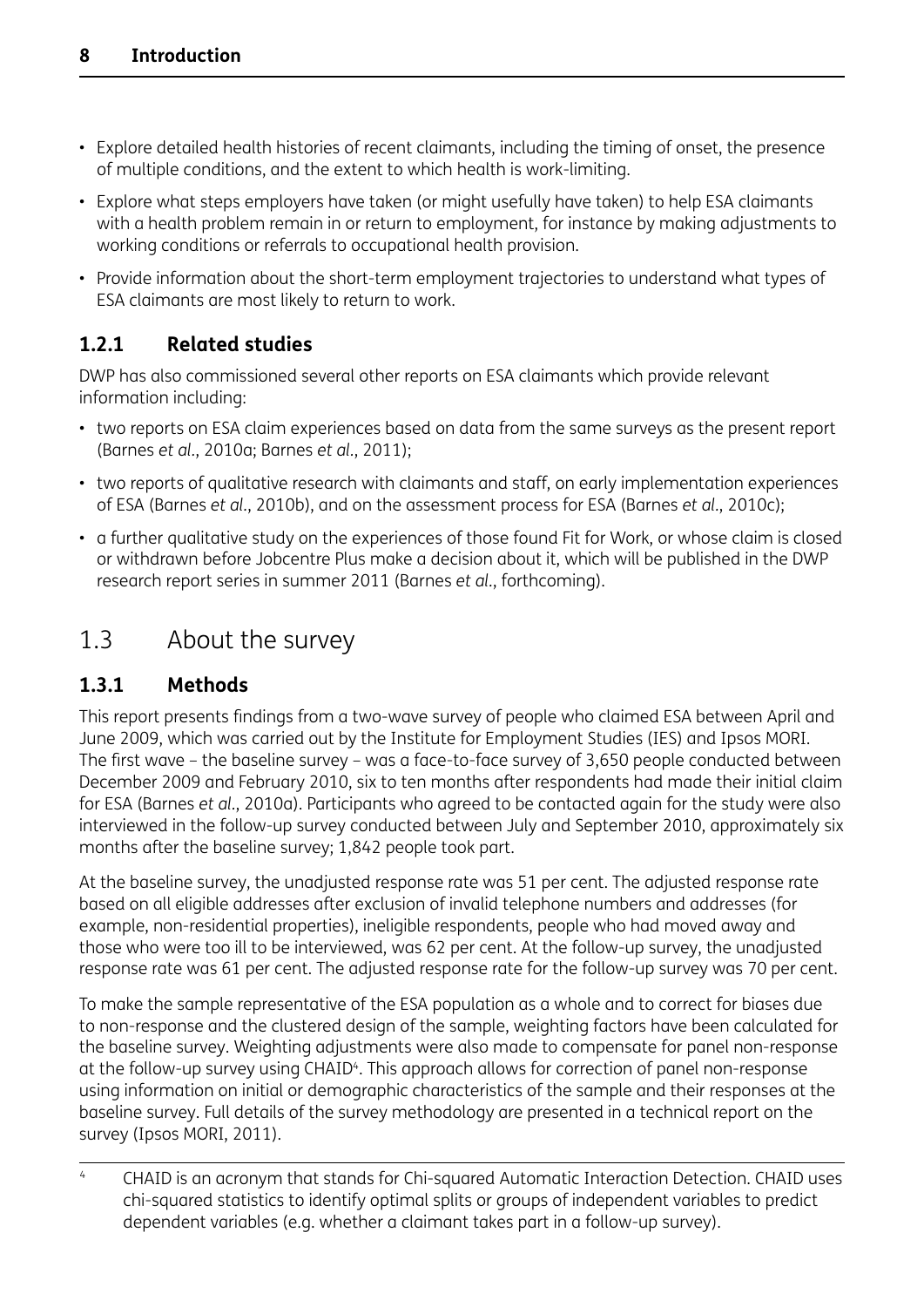## <span id="page-19-0"></span>**1.3.2 Reporting conventions**

Weighted data are presented throughout this report and for simplicity only weighted bases (sample sizes) are shown. All differences described in the text are statistically significant at the 95 per cent confidence level, unless otherwise stated. Where figures in a table are enclosed by square brackets this denotes a base of less than 30.

## **1.3.3 Reporting by claim group**

In the ESA regime, claimants are allocated to one of three different claim outcome groups, depending on the assessment of their functional capability for work. In this report, the term claim group is used to describe this allocation: people assessed as entitled to ESA are allocated into either the Support Group, or Work-Related Activity Group (WRAG); people who are disallowed ESA are deemed 'Fit for Work (FFW)'. Additionally, we use the description 'Claim closed or withdrawn' to refer to cases where people did not complete a WCA for whatever reason (for example, if they had found a new job, or recovered from their illness). Finally, 'In progress' is used to describe the group of people who were still awaiting a decision on their claims at the time they were interviewed.

At the baseline survey it was intended that respondents would be assigned to a claim group based on their responses to survey questions. However, inconsistencies between individuals' responses to survey questions and between survey responses and administrative data suggest that respondents were often confused about which claim group they had been allocated to.<sup>5</sup> As these discrepancies were pronounced it was decided to use linked administrative data on ESA claims held by DWP to assign cases accurately. During survey interviews, respondents were asked whether they would consent to their responses being linked to current and future benefits data, and a total of 3,075 of the 3,650 individuals who responded to the baseline survey consented to this. For people consenting to linkage, DWP administrative data, including information on the end date of the claim assessment period and the DWP Decision Maker's decision on the claim, were used to derive a respondent's claim group. For people who did not consent to data linking, responses to the survey question about their current claim group were used to indicate their claim group and in some cases were adjusted using responses to other questions in the survey. Table 1.1 shows the weighted sample sizes for each claim group at each wave of the survey, for reference.

## **Table 1.1 Sample sizes by claim group at baseline and follow-up surveys**

|                 | Support | Claim closed/ |                     |           |             |                    |  |
|-----------------|---------|---------------|---------------------|-----------|-------------|--------------------|--|
|                 | Group   | <b>WRAG</b>   | <b>Fit for Work</b> | withdrawn | In progress | Total              |  |
| <b>Baseline</b> | 227     | 548           | 1.431               | 1.019     | 403         | 3,628 <sup>1</sup> |  |
| Follow-up       | 124     | 429           | 721                 | 528       | 38          | 1,840              |  |

 $1$  Of the 3,650 respondents, 22 cases could not be assigned on the basis of administrative data or survey responses.

<sup>&</sup>lt;sup>5</sup> This is also consistent with the findings of the ESA evaluation early implementation study. (Barnes, H. *et al.*, 2010a).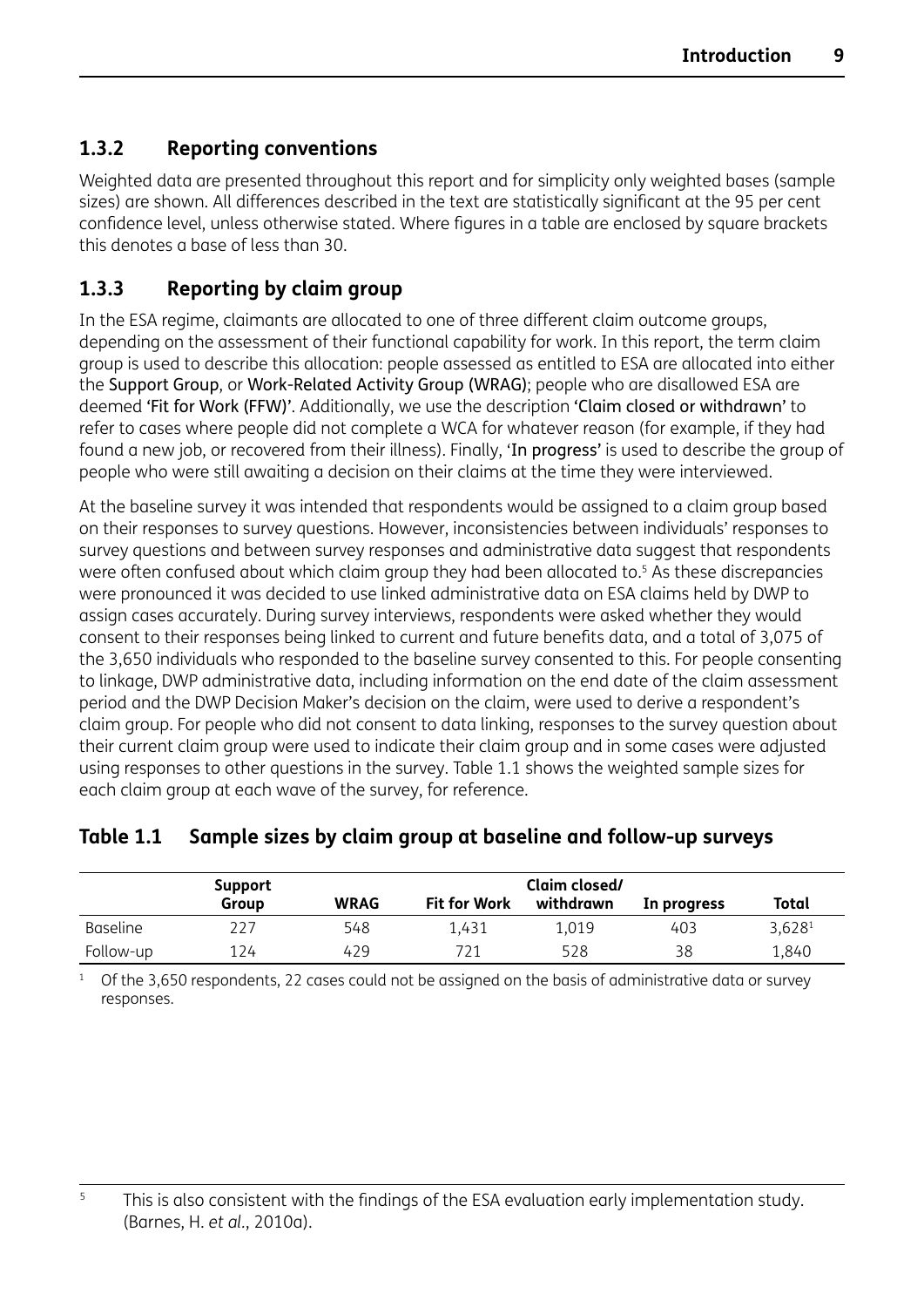# <span id="page-20-0"></span>**2 The Employment and Support Allowance population**

## Key points

- Compared to the working-age population as a whole, people who make a claim for Employment and Support Allowance (ESA) are slightly older and more likely to be male.
- ESA claimants are less likely to have qualifications than the general population: over onethird (35 per cent) of ESA claimants have no qualifications.
- Mental health conditions (more prevalent among women and younger people) and musculoskeletal conditions (more prevalent among men and older people) were the main reported health conditions. Health condition also varies by socio-economic group.
- A substantial minority of people (19 per cent) reported that their health conditions were work-related; this applied to almost one-third (32 per cent) of people with musculoskeletal conditions.
- Half (51 per cent) of people claiming ESA were in paid work immediately before claiming.
- ESA claimants who were in work before claiming were older, more likely to be living as a couple and to have a partner who was in work. They were twice as likely to own their own home as claimants not in work prior claiming ESA. The vast majority (85 per cent) had been in employment for most of their working lives.
- Claimants who had not been in work prior to claiming tended to be younger and more likely to be living alone, as a lone parent, or in some other kind of household situation, such as living with parents or in a shared house.
- About one-third of people who were in work before claiming ESA had never worked; half (52 per cent) said they had spent most of their working lives in employment. They were much less likely to have qualifications than general population and a quarter (25 per cent) had a literacy problem.
- Almost three-quarters (72 per cent) of claimants who were in work prior to claiming ESA had a physical health condition; musculoskeletal conditions were the most common main condition and half (49 per cent) had a condition which was of recent (2008/09) onset.
- Mental health conditions were the most common main health condition for ESA claimants not working before their claim, accounting for almost two in five (38 per cent) of this group. One-third (32 per cent) of claimants not working before their claim had a condition that had started before 2004.

## 2.1 Introduction

This chapter outlines the demographic and social characteristics of recent ESA claimants. It considers the characteristics of claimants by their employment origins, comparing those who were in work immediately prior to claiming with those who were out of work. Chapters 3 and 4 consider the experiences and trajectories of these two groups in more detail.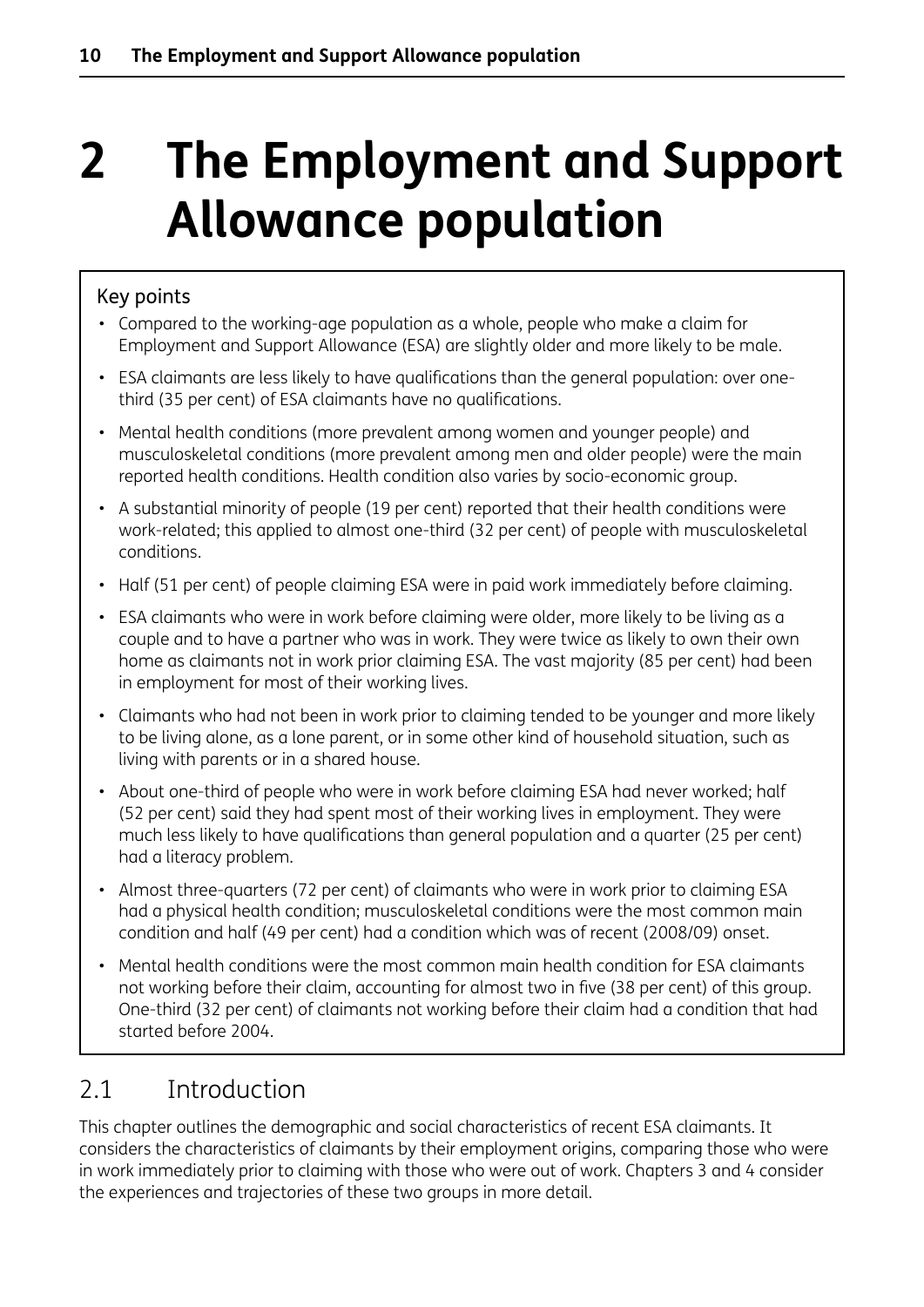## <span id="page-21-0"></span>2.2 Age and gender

ESA claimants tend be slightly older than the general population of working age and are predominately male. The median age of ESA claimants at the baseline survey was 41 against the UK working-age average of 39 years. Almost two-thirds of ESA claimants surveyed at both waves were men (63 per cent) in contrast to a roughly even gender split among of the general population of working age.<sup>6</sup>

## 2.3 Health

## **2.3.1 Main health conditions reported**

When participants were interviewed at the baseline survey, six to ten months had passed since they made their initial claim for ESA. During this time, 19 per cent of survey participants had experienced improvements in their health, or an early recovery, as they no longer reported a health problem, disability or long-term illness which limited their daily activity or the work they could do. Rates of early recovery appear to be influenced by age, with people in younger age groups less likely to report a health condition at the baseline survey. Overall, 92 per cent of people who were in receipt of ESA (that is, people in the Work-Related Activity Group (WRAG) or Support Group) reported that they had a limiting health problem, disability or long-term illness at the time of the baseline survey (Appendix C).<sup>7</sup>

All participants who reported a health problem, disability or long-term illness which limited their daily activity or the work they could do at the baseline survey were asked about the type of conditions they experienced. Participants with multiple conditions were asked about the condition they regarded as their main health condition.<sup>8</sup> Mental health conditions and musculoskeletal conditions (including injuries) together accounted for 69 per cent of reported main health conditions (Table 2.1). The type of main health condition reported varied by gender and age. Women were more likely to report mental health conditions as their main health condition, whereas men were more likely to report musculoskeletal conditions. Mental health conditions were more common among younger people under the age of 35, while musculoskeletal conditions were more prevalent among people aged 50 and over. The prevalence of long-term and systemic conditions rises with age among ESA claimants, while 'other' health conditions were more prevalent in younger age groups. In general, there were high rates of correspondence between the health condition identified by claimants as their main condition at the baseline survey and that recorded in DWP administrative data.

Just over half of all ESA claimants (53 per cent) said they had a fluctuating condition (Table 2.2). This was higher for women (58 per cent) than men (50 per cent), and for people under the age of 50, which is perhaps linked to the higher prevalence of mental health conditions reported among these groups. Two-thirds of claimants (66 per cent) reported that they had multiple health conditions (see Table 2.2).

<sup>&</sup>lt;sup>6</sup> Appendix B provides a comparison between the ESA population and the general population of working age.

 $7$  This includes participants who reported fluctuating conditions which were not active on the day of the survey.

<sup>&</sup>lt;sup>8</sup> An explanation of health conditions is provided at Appendix D.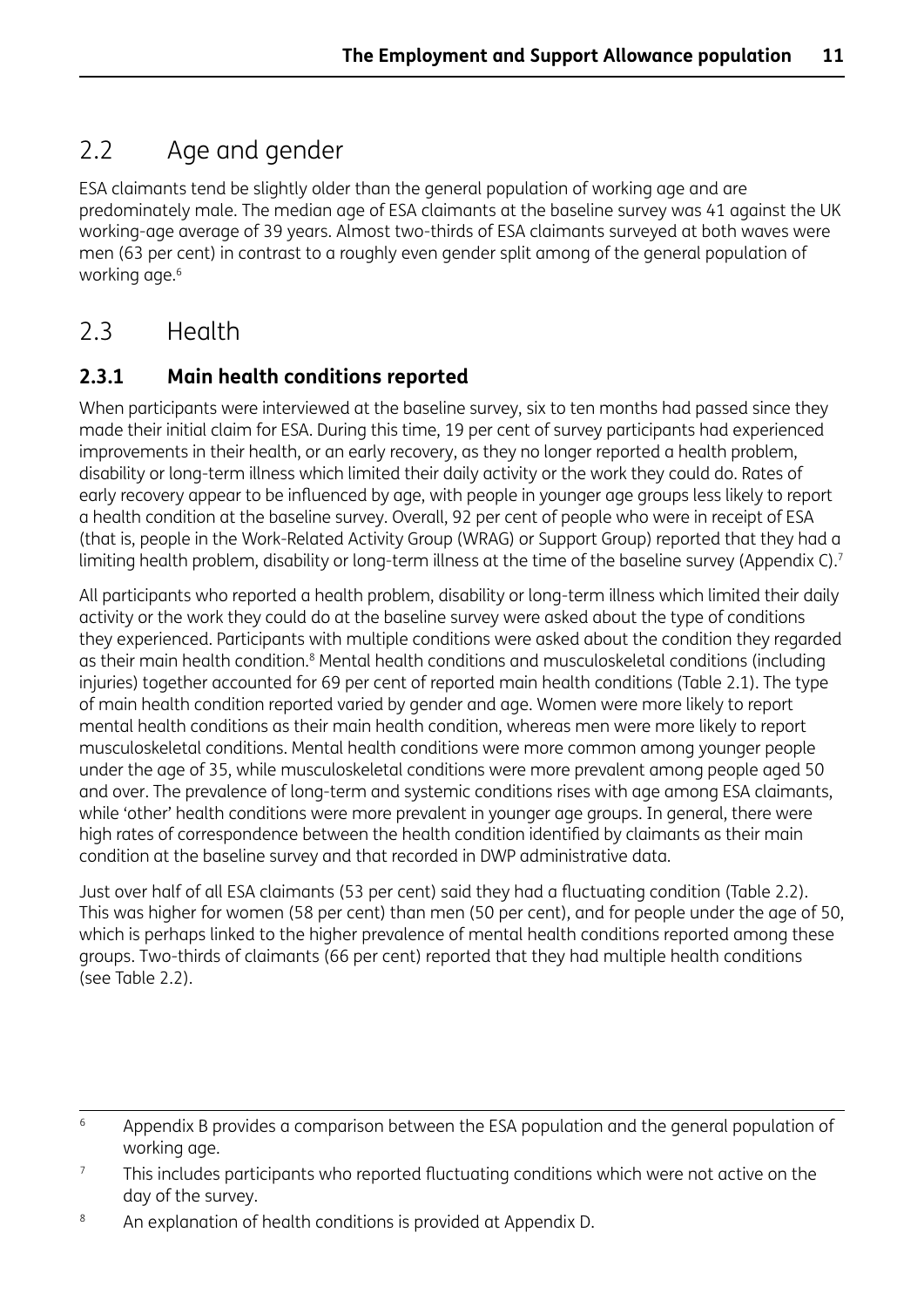|            |                               |                                              |                                         |                                |                                        |              | Row percentage |
|------------|-------------------------------|----------------------------------------------|-----------------------------------------|--------------------------------|----------------------------------------|--------------|----------------|
|            | Mental<br>health<br>condition | Musculo-<br>skeletal<br>condition/<br>injury | Long-<br>term/<br>systemic<br>condition | Other'<br>health<br>conditions | Don't<br>know/<br>prefer not<br>to say | <b>Total</b> | <b>Base</b>    |
| Men        |                               |                                              |                                         |                                |                                        |              |                |
| $16 - 24$  | 36                            | 27                                           | 10                                      | 25                             | $[1]$                                  | 100          | 291            |
| $25 - 34$  | 39                            | 39                                           | $[7]$                                   | 14                             | [0]                                    | 100          | 342            |
| 35-49      | 30                            | 41                                           | 12                                      | 14                             | $[3]$                                  | 100          | 611            |
| $50 - 54$  | 19                            | 41                                           | 21                                      | 16                             | $[3]$                                  | 100          | 209            |
| $55+$      | 15                            | 47                                           | 30                                      | [6]                            | $[2]$                                  | 100          | 400            |
| All men    | 28                            | 40                                           | 16                                      | 14                             | $\overline{2}$                         | 100          | 1,853          |
| Women      |                               |                                              |                                         |                                |                                        |              |                |
| $16 - 24$  | 52                            | $[18]$                                       | $[10]$                                  | $[15]$                         | $[5]$                                  | 100          | 128            |
| $25 - 34$  | 51                            | 28                                           | $[10]$                                  | $[10]$                         | $[1]$                                  | 100          | 174            |
| 35-49      | 40                            | 29                                           | 19                                      | [8]                            | $[3]$                                  | 100          | 496            |
| $50 - 54$  | 26                            | 42                                           | $[17]$                                  | $[12]$                         | $[3]$                                  | 100          | 145            |
| $55+$      | 26                            | 43                                           | 22                                      | $[7]$                          | $[2]$                                  | 100          | 146            |
| All women  | 39                            | 31                                           | 17                                      | 10                             | 3                                      | 100          | 1,089          |
| All people |                               |                                              |                                         |                                |                                        |              |                |
| $16 - 24$  | 41                            | 25                                           | 10                                      | 22                             | $[2]$                                  | 100          | 420            |
| $25 - 34$  | 43                            | 35                                           | $\,8\,$                                 | 13                             | $[1]$                                  | 100          | 517            |
| 35-49      | 34                            | 36                                           | 15                                      | 12                             | 3                                      | 100          | 1,108          |
| $50 - 54$  | 22                            | 41                                           | 19                                      | 15                             | $[3]$                                  | 100          | 355            |
| $55+$      | 18                            | 46                                           | 28                                      | 6                              | $[2]$                                  | 100          | 545            |
| All people | 32                            | 37                                           | 16                                      | 13                             | $\overline{2}$                         | 100          | 2,945          |

## <span id="page-22-0"></span>**Table 2.1 Main reported health condition at baseline survey, by age and gender**

Base: Respondents reporting a health condition, baseline survey.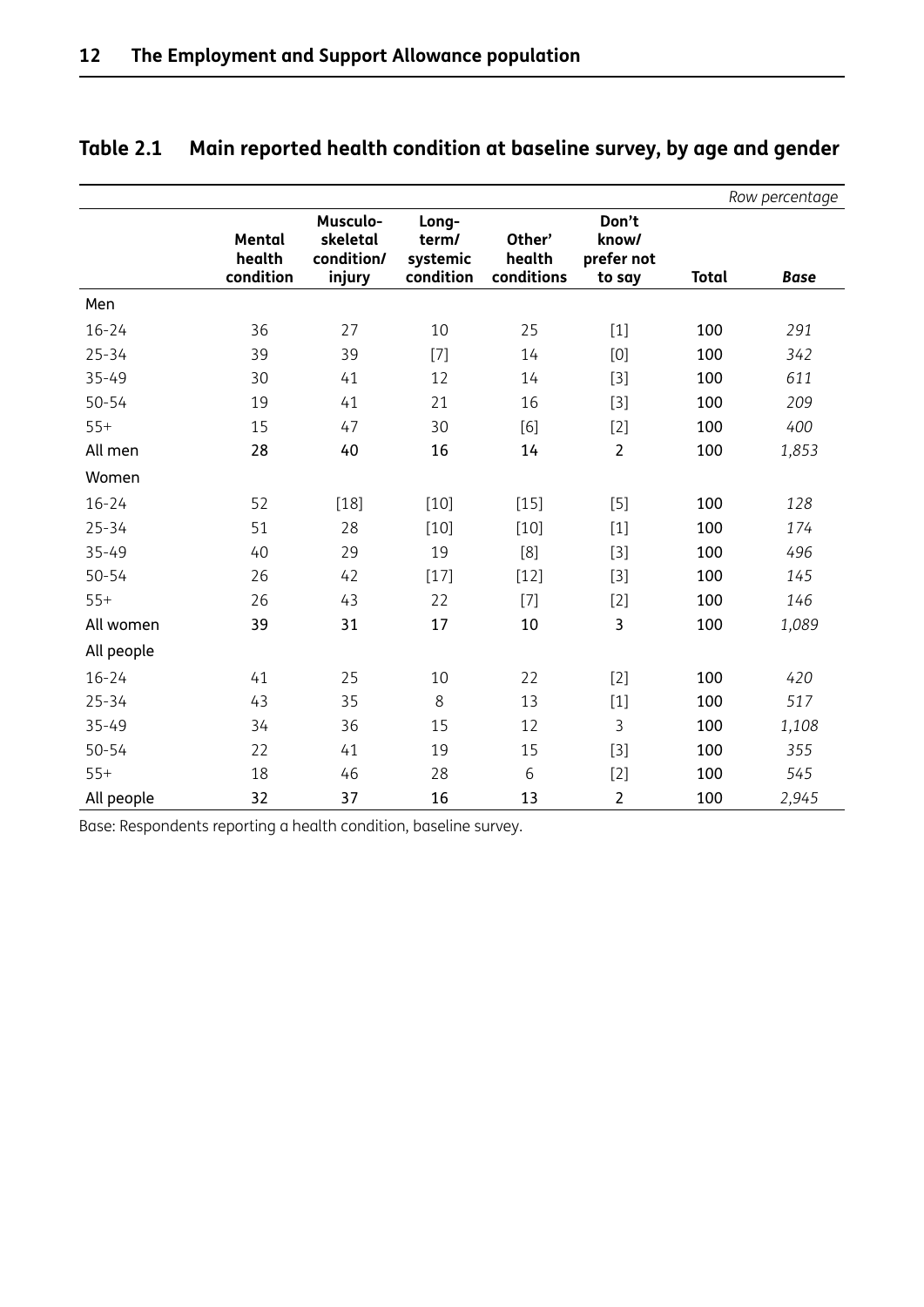|            |                                        |                                      |                                   | Row percentage |
|------------|----------------------------------------|--------------------------------------|-----------------------------------|----------------|
|            | <b>Fluctuating health</b><br>condition | <b>Multiple health</b><br>conditions | <b>Single health</b><br>condition | <b>Base</b>    |
| Men        |                                        |                                      |                                   |                |
| $16 - 24$  | 49                                     | 56                                   | 44                                | 291            |
| $25 - 34$  | 54                                     | 70                                   | 30                                | 342            |
| $35 - 49$  | 52                                     | 68                                   | 32                                | 610            |
| $50 - 54$  | 44                                     | 60                                   | 40                                | 207            |
| $55+$      | 45                                     | 63                                   | 37                                | 398            |
| All men    | 50                                     | 65                                   | 35                                | 1,848          |
| Women      |                                        |                                      |                                   |                |
| $16 - 24$  | 63                                     | 66                                   | 34                                | 129            |
| $25 - 34$  | 73                                     | 69                                   | 31                                | 175            |
| $35 - 49$  | 58                                     | 69                                   | 31                                | 491            |
| $50 - 54$  | 50                                     | 63                                   | 37                                | 144            |
| $55+$      | 47                                     | 72                                   | 28                                | 145            |
| All women  | 58                                     | 68                                   | 32                                | 1,084          |
| All people |                                        |                                      |                                   |                |
| $16 - 24$  | 54                                     | 59                                   | 41                                | 420            |
| $25 - 34$  | 60                                     | 70                                   | 30                                | 518            |
| 35-49      | 55                                     | 68                                   | 32                                | 1,101          |
| $50 - 54$  | 47                                     | 61                                   | 39                                | 352            |
| $55+$      | 45                                     | 65                                   | 35                                | 542            |
| All people | 53                                     | 66                                   | 34                                | 2,933          |

#### <span id="page-23-0"></span>**Table 2.2 Whether health condition fluctuates and whether multiple or single condition at baseline survey, by age and gender**

Base: Respondents reporting a health condition, baseline survey.

### **2.3.2 Socio-economic differences in health**

In addition to the age and gender patterns discussed, the main health condition reported by ESA claimants also varied by their socio-economic group (Table 2.3). The prevalence of mental health conditions was highest among people who were long-term unemployed or had never worked, while musculoskeletal conditions were most common among people in intermediate occupations and routine or semi-routine jobs. Age-specific rates of conditions by socio-economic group (NS-SEC) and gender are provided in Appendix E.

When asked about the cause of their health condition a substantial minority of respondents (19 per cent) reported that it was work-related (Table 2.4). People with musculoskeletal conditions were most likely to attribute their health conditions to work: 14 per cent of people with mental health conditions and 11 per cent of people with long-term or systemic conditions said their conditions were work-related, whereas 32 per cent of people with musculoskeletal conditions said that their health condition was caused by work.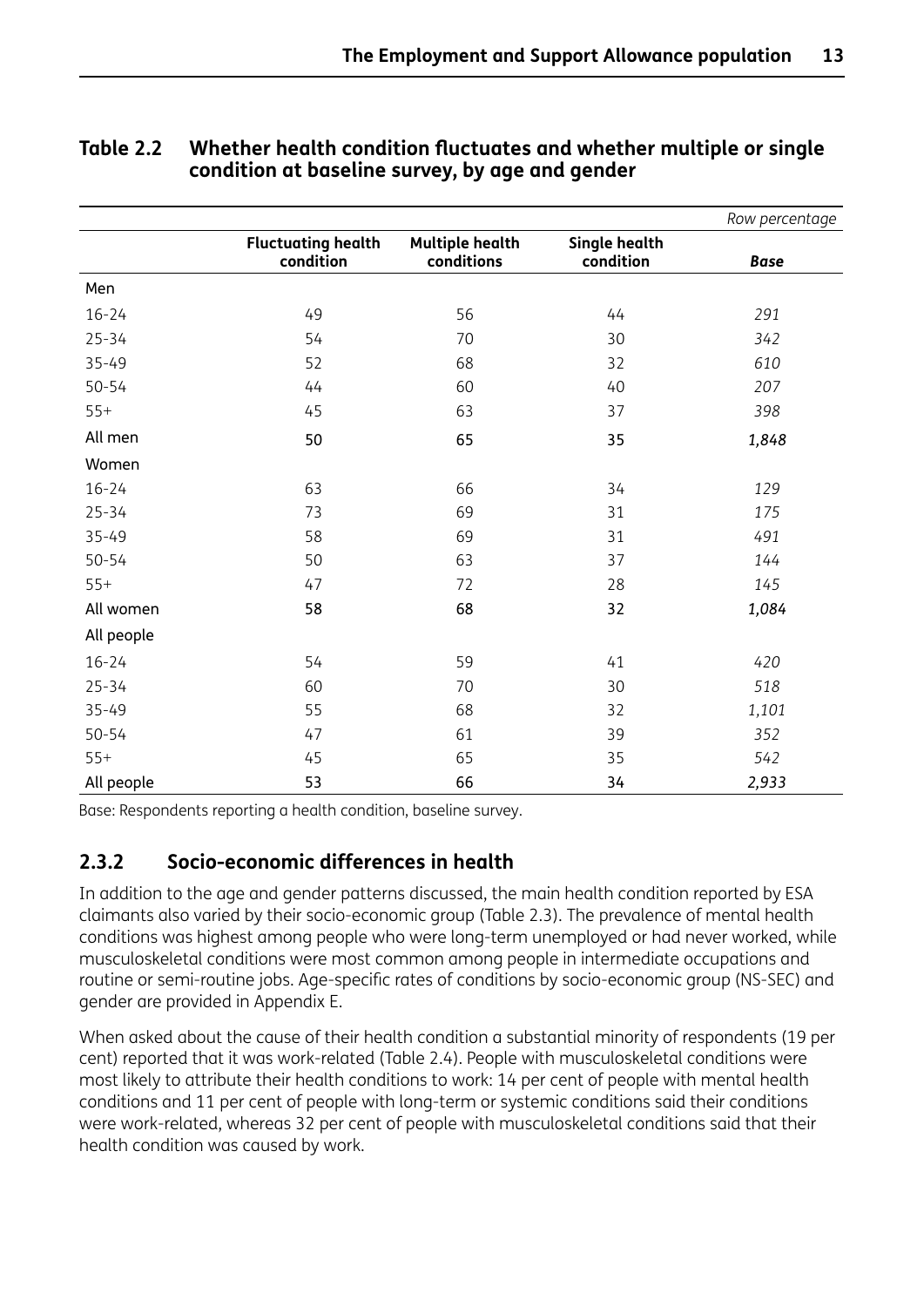|                                    |                                   |                                                                                                                                |                             |                                               | Column percentage |
|------------------------------------|-----------------------------------|--------------------------------------------------------------------------------------------------------------------------------|-----------------------------|-----------------------------------------------|-------------------|
|                                    |                                   |                                                                                                                                |                             | Socio-economic group (NS-SEC combined groups) |                   |
| Main health<br>condition           | Managerial<br>and<br>professional | <b>Intermediate</b><br>occupations,<br>small<br>employers and<br>own account<br>workers, lower<br>supervisory<br>and technical | Semi-routine<br>and routine | Never worked<br>and long-term<br>unemployed   | All groups        |
| Mental health<br>condition         | 31                                | 25                                                                                                                             | 32                          | 45                                            | 32                |
| Musculo skeletal or<br>injury      | 32                                | 43                                                                                                                             | 39                          | 23                                            | 37                |
| Long-term or<br>systemic condition | 19                                | 19                                                                                                                             | 18                          | $[5]$                                         | 16                |
| Other health<br>conditions         | 12                                | 11                                                                                                                             | 9                           | 23                                            | 13                |
| Don't know/prefer<br>not to say    | [5]                               | $[2]$                                                                                                                          | $[2]$                       | $[2]$                                         | $\overline{2}$    |
| Total                              | 100                               | 100                                                                                                                            | 100                         | 100                                           | 100               |
| Base                               | 352                               | 883                                                                                                                            | 1,134                       | 525                                           | 2,894             |

#### <span id="page-24-0"></span>**Table 2.3 Main health condition at baseline survey, by socio-economic group (NS-SEC combined groups)**<sup>9</sup>

Base: Respondents reporting a health condition, baseline survey.

### **Table 2.4 Reported cause of main health condition, by type of condition**

|                           |                               |                                         |                                        |                                      |                                     | Column percentage |  |  |  |
|---------------------------|-------------------------------|-----------------------------------------|----------------------------------------|--------------------------------------|-------------------------------------|-------------------|--|--|--|
|                           | <b>Main health condition</b>  |                                         |                                        |                                      |                                     |                   |  |  |  |
| <b>Cause of condition</b> | Mental<br>health<br>condition | <b>Musculo</b><br>skeletal or<br>injury | Long-term<br>or systemic<br>conditions | <b>Other</b><br>health<br>conditions | Don't know/<br>prefer not<br>to say | Total             |  |  |  |
| Born with it              | 7                             | 7                                       | 13                                     | 27                                   | 12                                  | 11                |  |  |  |
| Non-work related          |                               |                                         |                                        |                                      |                                     |                   |  |  |  |
| Accident or injury        | 5                             | 26                                      | 3                                      | 7                                    | 9                                   | 13                |  |  |  |
| Disease or illness        | 67                            | 30                                      | 66                                     | 56                                   | 42                                  | 51                |  |  |  |
| Work-related              |                               |                                         |                                        |                                      |                                     |                   |  |  |  |
| Accident or injury        | 3                             | 22                                      | $\overline{2}$                         | $\overline{2}$                       | 12                                  | 10                |  |  |  |
| Disease or illness        | 11                            | 10                                      | 9                                      | 1                                    | 11                                  | 9                 |  |  |  |
| Don't know                | 8                             | 5                                       | 7                                      | 7                                    | 15                                  | 6                 |  |  |  |
|                           |                               |                                         |                                        |                                      |                                     |                   |  |  |  |
| Total                     | 100                           | 100                                     | 100                                    | 100                                  | 100                                 | 100               |  |  |  |
| Base                      | 936                           | 1,080                                   | 473                                    | 367                                  | 61                                  | (2,918)           |  |  |  |

Base: Respondents reporting a health condition at baseline survey.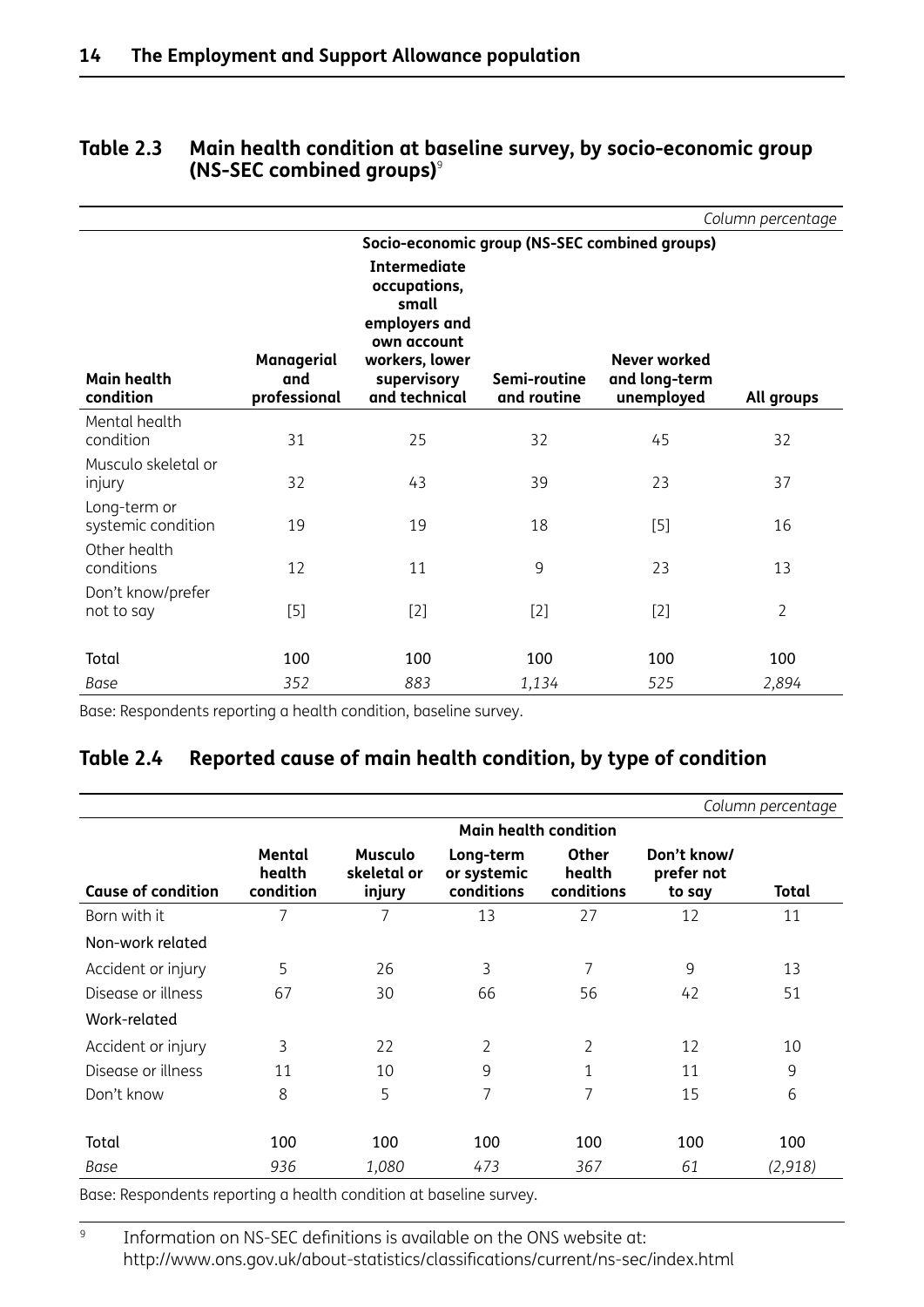## <span id="page-25-0"></span>**2.3.3 Psychological wellbeing**

Apart from collecting information on claimants reported health conditions, the baseline survey explored respondents' wellbeing using the 12-item General Health Questionnaire (GHQ-12). The GHQ-12 is a widely-used measure of psychosocial wellbeing which is accepted as a predictor of risk for developing mental health conditions. Respondents' answers to the 12 items were collated using the GHQ scoring method (Goldberg and Williams, 1991). A score of 1 or 0 was allocated for each item depending on whether the respondent had been experiencing the symptom or behaviour described. For example, respondents would score 1 if they had recently felt under constant strain 'more than usual' or 'much more than usual' and a 0 if they had recently experienced feeling under constant strain 'less than usual' or 'no more than usual'. The scores of those who answered all 12 questions were then summed to give a total GHQ-12 score for each respondent, which ranged from 0 to 12. The higher the score, the greater the indication of possible psychological distress, with a score of 4 or more usually taken as indicative of a risk factor for developing common mental health conditions (Scottish Government, 2004).

At the time of the baseline survey, ESA claimants<sup>10</sup> with a health condition had a higher mean GHQ-12 score (indicating greater psychological distress) than the population as a whole (Table 2.5), regardless of their main health condition. The mean scores found in the survey are consistent with other reported scores for people with a limiting health problem and claiming benefit (Barnes, 2000; The Poverty Site, n.d).

|                                     | <b>Mean GHQ score</b> |  |
|-------------------------------------|-----------------------|--|
| Mental health condition             | 6.74                  |  |
| Musculoskeletal condition or injury | 5.45                  |  |
| Long-term/systemic conditions       | 5.62                  |  |
| 'Other' health conditions           | 5.74                  |  |
|                                     |                       |  |
| All with a health condition         | 5.94                  |  |
| All respondents                     | 5.16                  |  |

### **Table 2.5 Mean GHQ-12 score at baseline survey, by main health condition**

Base: Respondents at baseline survey who completed all 12 items in GHQ-12 scale, 3,255 cases.

## **2.3.4 Changes in health**

At the follow-up survey, all respondents were asked to reflect on how their health had changed and to assess whether they felt their health was broadly stable, getting better, or deteriorating. Overall, 25 per cent of people said that their health had been getting better since the baseline survey, 25 per cent said that it was getting worse, and nearly half (49 per cent) reported stable or changeable health (Table 2.6). Perhaps unsurprisingly, if we focus solely on people who reported that they had a health problem which limited their daily activities or work at the time of the follow-up survey, fewer respondents (17 per cent) reported improved health. The implications of stability and a change in health for work and benefit-claiming trajectories are discussed in greater detail in Chapters 2 and 3.

<sup>&</sup>lt;sup>10</sup> It was not possible to repeat this measure at the follow-up survey, as it is not suitable for telephone interviews, due to the sensitive content of some of the questions. This was piloted, but rejected for ethical reasons.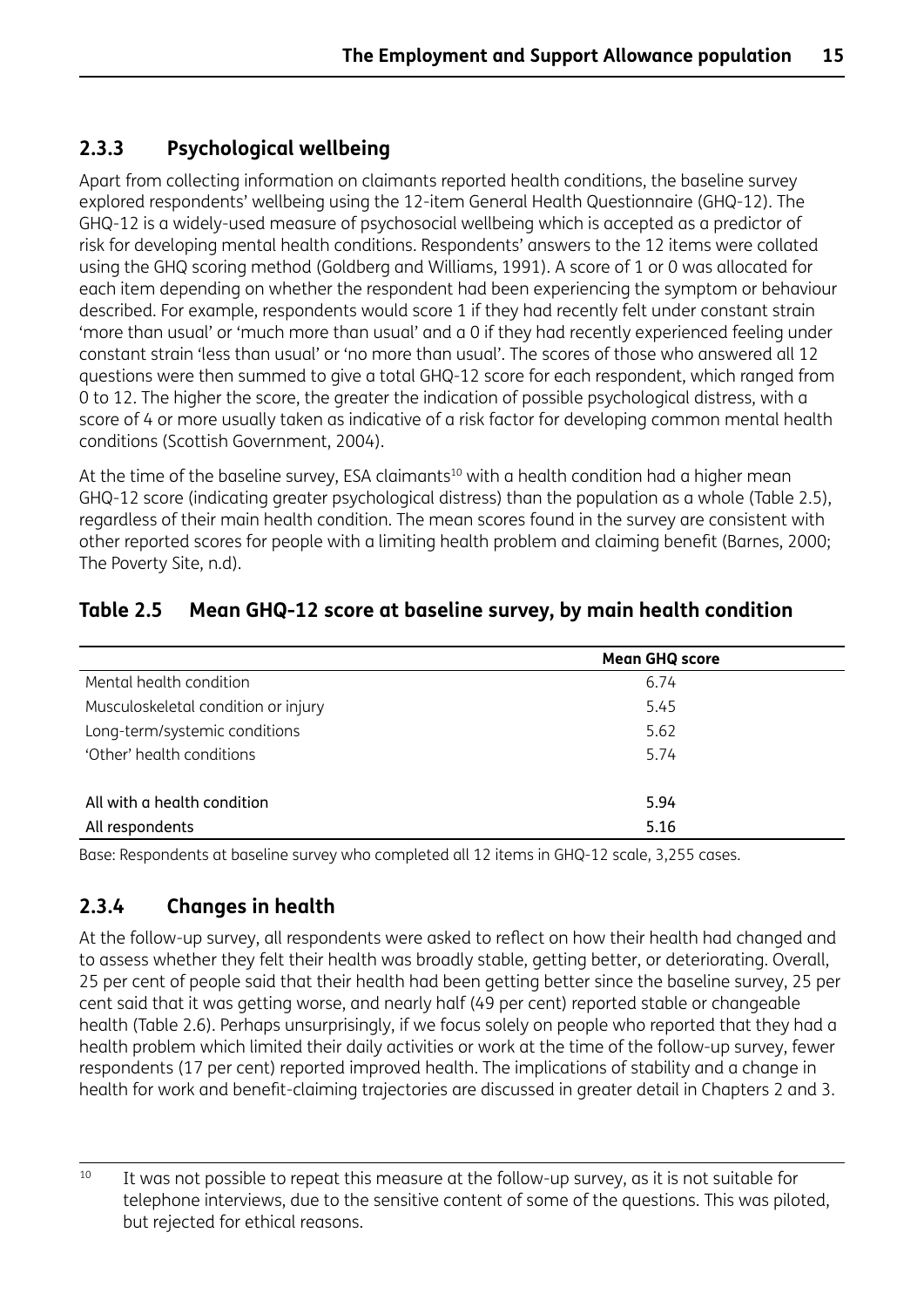#### <span id="page-26-0"></span>**Table 2.6 Health trajectory at follow-up survey: respondent views on change in health since baseline**

|                                             |                                                                                                             | Column percentage                                   |
|---------------------------------------------|-------------------------------------------------------------------------------------------------------------|-----------------------------------------------------|
| Reported change in health<br>since baseline | Has a health condition which<br>limits daily activities or work at<br>time of follow-up survey <sup>1</sup> | All respondents at<br>follow-up survey <sup>2</sup> |
| Getting better                              | 17                                                                                                          | 25                                                  |
| Getting worse                               | 32                                                                                                          | 25                                                  |
| Staying the same                            | 29                                                                                                          | 32                                                  |
| Changeable over time                        | 20                                                                                                          | 17                                                  |
| Don't know                                  | $[1]$                                                                                                       | $[1]$                                               |
| Total                                       | 100                                                                                                         | 100                                                 |
| Base                                        | 1,430                                                                                                       | 1,842                                               |

<sup>1</sup> Includes respondents who reported fluctuating conditions that were not active on the day of the survey.

<sup>2</sup> Includes those not reporting a health condition at follow-up survey, or who refused to answer this question. Totals may not sum to 100 per cent due to rounding.

### **2.3.5 Treatment**

The great majority of respondents were receiving treatment for their health conditions at both the baseline and follow-up surveys (Table 2.7), and a substantial proportion were also awaiting treatment for their main health condition at both survey waves (Table 2.8). The most commonlyreported forms of treatment were prescription drugs, physiotherapy and counselling, Cognitive Behavioural Therapy (CBT) or psychotherapy. At the time of the follow-up survey 30 per cent of respondents were still awaiting treatment for their main health condition and this was most commonly surgery or psychological therapies or counselling.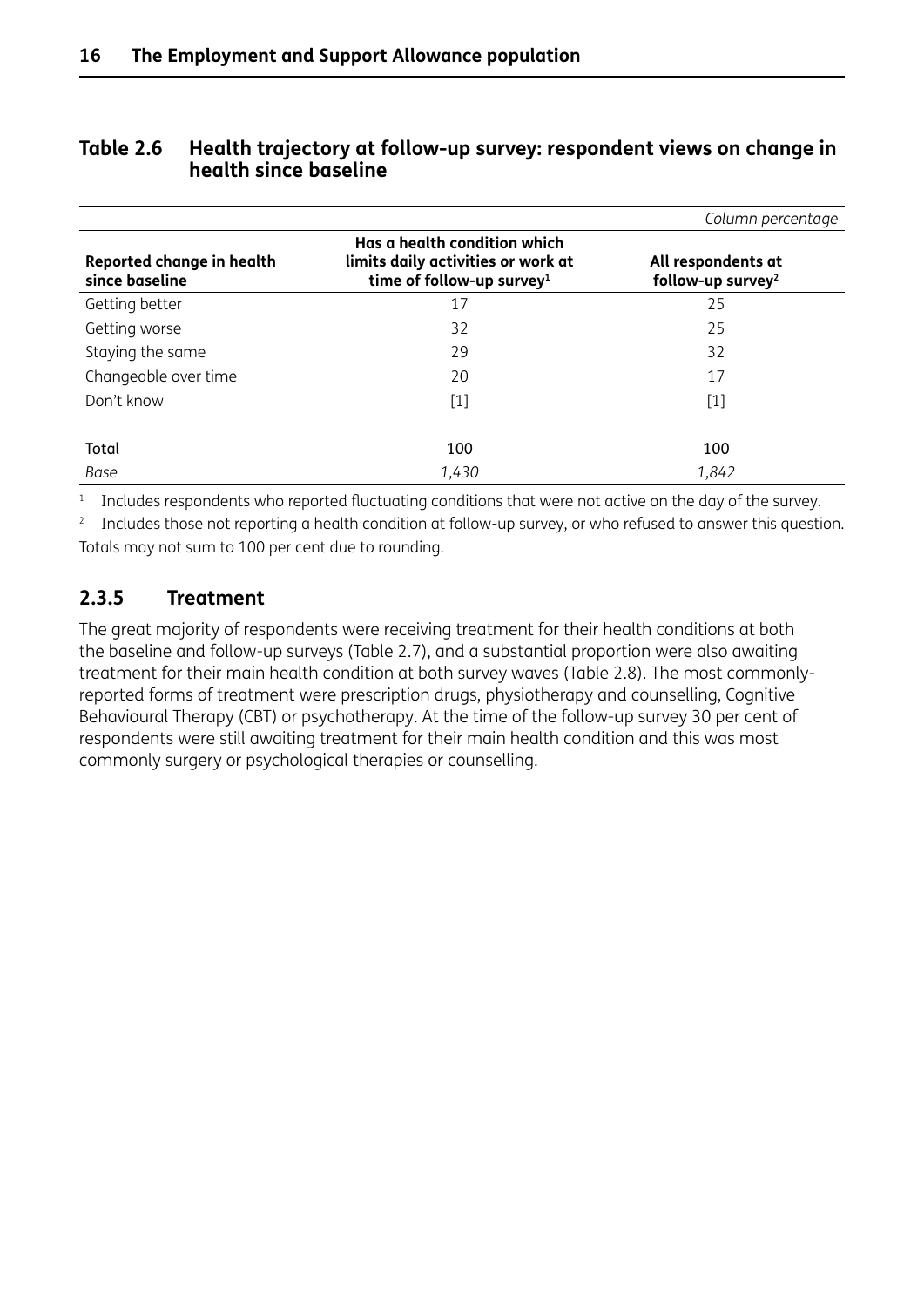|                                      |                               |                                                      |                                       |                                      |                                        | Column percentage |
|--------------------------------------|-------------------------------|------------------------------------------------------|---------------------------------------|--------------------------------------|----------------------------------------|-------------------|
|                                      |                               |                                                      | <b>Main health condition</b>          |                                      |                                        |                   |
| <b>Receipt of treatment</b>          | Mental<br>health<br>condition | <b>Musculo</b><br>skeletal<br>condition<br>or injury | Long-term<br>or systemic<br>condition | <b>Other</b><br>health<br>conditions | Don't<br>know/<br>prefer not<br>to say | <b>Total</b>      |
| At baseline                          |                               |                                                      |                                       |                                      |                                        |                   |
| Receiving treatment (%)              | 86                            | 75                                                   | 88                                    | 77                                   | 86                                     | 81                |
| Of whom % receiving:                 |                               |                                                      |                                       |                                      |                                        |                   |
| Prescription drugs                   | 89                            | 79                                                   | 89                                    | 88                                   | 91                                     | 86                |
| Counselling, CBT or<br>psychotherapy | 43                            | 5                                                    | 10                                    | 17                                   | $[25]$                                 | 21                |
| Physiotherapy                        | 6                             | 40                                                   | $[7]$                                 | 11                                   | $[15]$                                 | 19                |
| Diagnostic tests                     | 12                            | 32                                                   | 39                                    | 25                                   | $[51]$                                 | 26                |
| Base                                 | 809                           | 809                                                  | 418                                   | 284                                  | 52                                     | 2,372             |
| At follow-up                         |                               |                                                      |                                       |                                      |                                        |                   |
| Receiving treatment (%)              | 78                            | 66                                                   | 79                                    | 76                                   | 81                                     | 74                |
| Of whom % receiving:                 |                               |                                                      |                                       |                                      |                                        |                   |
| Prescription drugs                   | 91                            | 78                                                   | 88                                    | 84                                   | 93                                     | 85                |
| Counselling, CBT or<br>psychotherapy | 51                            | [6]                                                  | $[10]$                                | $[15]$                               | $[25]$                                 | 20                |
| Physiotherapy                        | $[9]$                         | 41                                                   | $[12]$                                | $[15]$                               | [16]                                   | 21                |
| Diagnostic tests                     | 20                            | 30                                                   | 38                                    | 31                                   | 30                                     | 28                |
| Base                                 | 301                           | 415                                                  | 200                                   | 147                                  | 110                                    | 1,174             |

#### <span id="page-27-0"></span>**Table 2.7 Whether treatment being received at baseline and follow-up surveys and treatment type, by main health condition**

Base: Respondents reporting a health condition at baseline and follow-up surveys.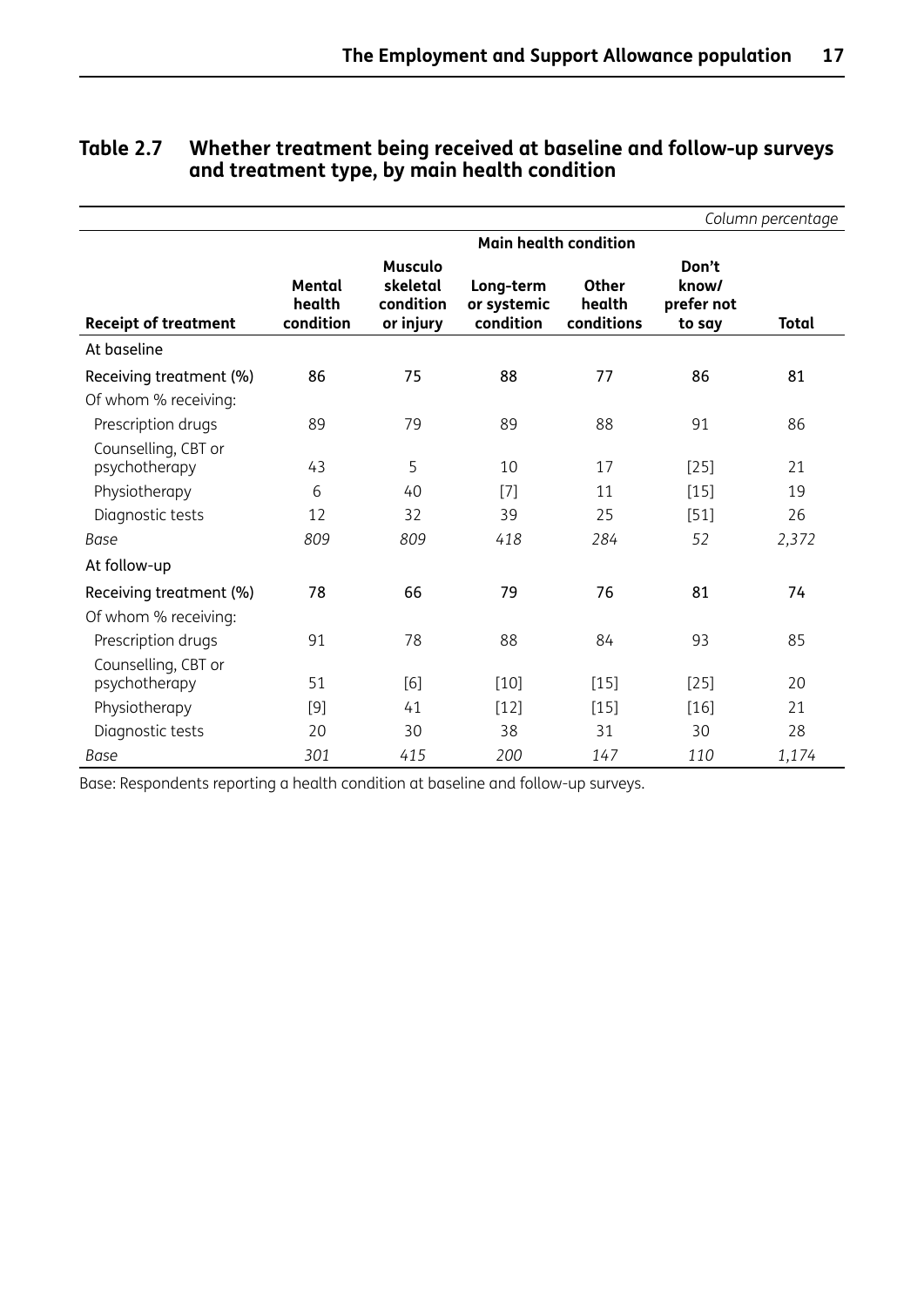|                                               |                               |                                                       |                                       |                               |                                        | Column percentage |
|-----------------------------------------------|-------------------------------|-------------------------------------------------------|---------------------------------------|-------------------------------|----------------------------------------|-------------------|
|                                               |                               |                                                       | <b>Main health condition</b>          |                               |                                        |                   |
| <b>Receipt of treatment</b>                   | Mental<br>health<br>condition | <b>Musculo-</b><br>skeletal<br>condition<br>or injury | Long-term<br>or systemic<br>condition | Other<br>health<br>conditions | Don't<br>know/<br>prefer not<br>to say | <b>Total</b>      |
| At baseline                                   |                               |                                                       |                                       |                               |                                        |                   |
| Awaiting treatment (%)<br>Of whom % awaiting: | 30                            | 44                                                    | 42                                    | 34                            | $[35]$                                 | 38                |
| Prescription drugs                            | 15                            | 17                                                    | 15                                    | $[22]$                        | [9]                                    | 17                |
| Surgery                                       | 10                            | 47                                                    | 34                                    | $[20]$                        | $[25]$                                 | 32                |
| Counselling, CBT or<br>psychotherapy          | 61                            | $[4]$                                                 | $[7]$                                 | $[21]$                        | $[25]$                                 | 22                |
| Physiotherapy                                 | [6]                           | 25                                                    | $[3]$                                 | $[13]$                        | $[4]$                                  | 14                |
| Diagnostic tests                              | [6]                           | 7                                                     | $[11]$                                | $[4]$                         | $[16]$                                 | $\overline{7}$    |
| Base                                          | 283                           | 475                                                   | 197                                   | 127                           | 21                                     | 1,102             |
| At follow-up                                  |                               |                                                       |                                       |                               |                                        |                   |
| Awaiting treatment (%)                        | 25                            | 34                                                    | 30                                    | 26                            | 32                                     | 30                |
| Of whom % awaiting:                           |                               |                                                       |                                       |                               |                                        |                   |
| Prescription drugs                            | $[19]$                        | [7]                                                   | $[16]$                                | [9]                           | $[9]$                                  | 12                |
| Surgery                                       | $[9]$                         | 54                                                    | 52                                    | $[47]$                        | $[40]$                                 | 42                |
| Counselling, CBT or<br>psychotherapy          | 68                            | [2]                                                   | [4]                                   | [33]                          | $[18]$                                 | 21                |
| Physiotherapy                                 | $[2]$                         | 26                                                    | $[10]$                                | $[7]$                         | $[11]$                                 | 13                |
| Diagnostic tests                              | [6]                           | $[5]$                                                 | $[1]$                                 | [3]                           | $[9]$                                  | 5                 |
| <b>Base</b>                                   | 92                            | 192                                                   | 74                                    | 49                            | 42                                     | 449               |

#### <span id="page-28-0"></span>**Table 2.8 Whether awaiting treatment at the baseline and follow-up surveys and treatment type, by main health condition**

Base: Respondents reporting a health condition at baseline and follow-up surveys.

## 2.4 Characteristics of people claiming the Employment and Support Allowance from work or non-work backgrounds

As Table 2.9 shows, people can claim ESA directly from work (29 per cent), from work with an intervening period of sickness absence (22 per cent), or from a non-work situation, such as unemployment or family care (49 per cent). These groups vary in important ways.

This section compares some key characteristics of those who claimed ESA from work or from nonwork overall, in terms of household circumstances, health, ESA claim status, and work history. Summary tables for each of these dimensions are presented later in this chapter, and an overall summary is shown in Appendix F. Chapters 3 and 4 go on to discuss the employment and social trajectories of those coming respectively from work (including those who have had a period of sickness absence) and from non-work.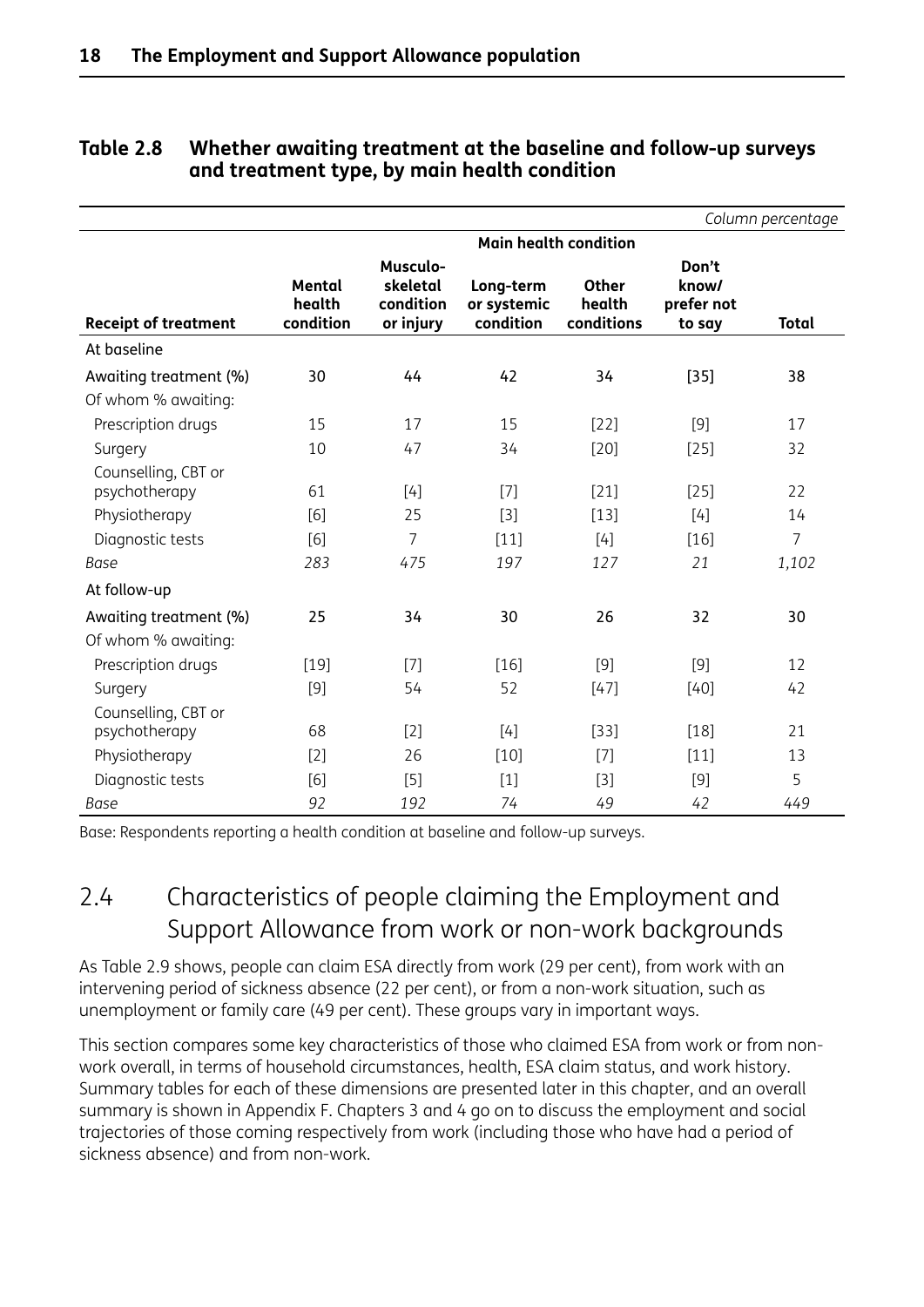|                                                              |       |       | Column percentage |
|--------------------------------------------------------------|-------|-------|-------------------|
| <b>Employment situation before claim</b>                     | Men   | Women | <b>Total</b>      |
| In work                                                      | 50    | 51    | 51                |
| Employed by an employer                                      | 36    | 44    | 39                |
| In work                                                      | 20    | 24    | 22                |
| Off sick and getting paid as normal                          | 3     | 4     | 3                 |
| Off sick and getting sick pay (less than normal pay)         | 7     | 10    | 8                 |
| Off sick but not getting normal pay or sick pay              | 5     | 5     | 5                 |
| Self-employed                                                | 15    | 8     | 12                |
| Working                                                      | 10    | 3     | 7                 |
| Not working due to sickness                                  | 5     | 5     | 5                 |
| Out of work                                                  | 50    | 49    | 49                |
| Unemployed and looking for work                              | 30    | 19    | 26                |
| Waiting to take up a definite job offer, but not started yet | [0]   | [0]   | [0]               |
| Temporarily sick or injured - no job to return to            | 5     | 5     | 5                 |
| Permanently off work because of sickness or disability       | 7     | 8     | 8                 |
| In training or education                                     | 3     | 3     | 3                 |
| On a government scheme                                       | [0]   | [0]   | [0]               |
| Looking after children or the home                           | 0     | 8     | 3                 |
| Caring for someone who is frail, sick or disabled            | $[1]$ | $[2]$ | 1                 |
| Retired                                                      | [0]   | [0]   | [0]               |
| Not in work for some other reason                            | 3     | 3     | 3                 |
|                                                              |       |       |                   |
| Total                                                        | 100   | 100   | 100               |
| Base                                                         | 2,305 | 1,345 | 3,650             |

## <span id="page-29-0"></span>**Table 2.9 Employment situation immediately before claim by gender**

Base: All respondents, baseline survey.

## **2.4.1 Household circumstances**

There was no difference in gender composition between people in work and not in work immediately before their claim (respectively 63 and 64 per cent were men). People coming from work were older than those from non-work; 36 per cent were aged 50 or over compared with 22 per cent from nonwork (Table 2.10). Similar proportions of both groups were in what might be regarded as being the prime working-age bracket, aged 35-49.

Claimants coming from work were more likely to be living as a couple; 54 per cent were living with a partner (Table 2.10), compared to 30 per cent of those from non-work. The partners of claimants coming from work were also more likely to be employed. Conversely, more people from non-work origins lived alone (25 per cent compared to 17 per cent of people claiming from work) or in another type of household situation, such as with parents or with friends (22 per cent compared to 15 per cent of claimants from work). Almost one-quarter (23 per cent) of people from non-work were lone parents, compared to 14 per cent of those from work.

People from work were twice as likely as people from non-work backgrounds to own their own home (47 per cent compared to 23 per cent – Table 2.11) whereas people who were not in work before claiming were more likely to live in rented housing and were almost twice as likely to have a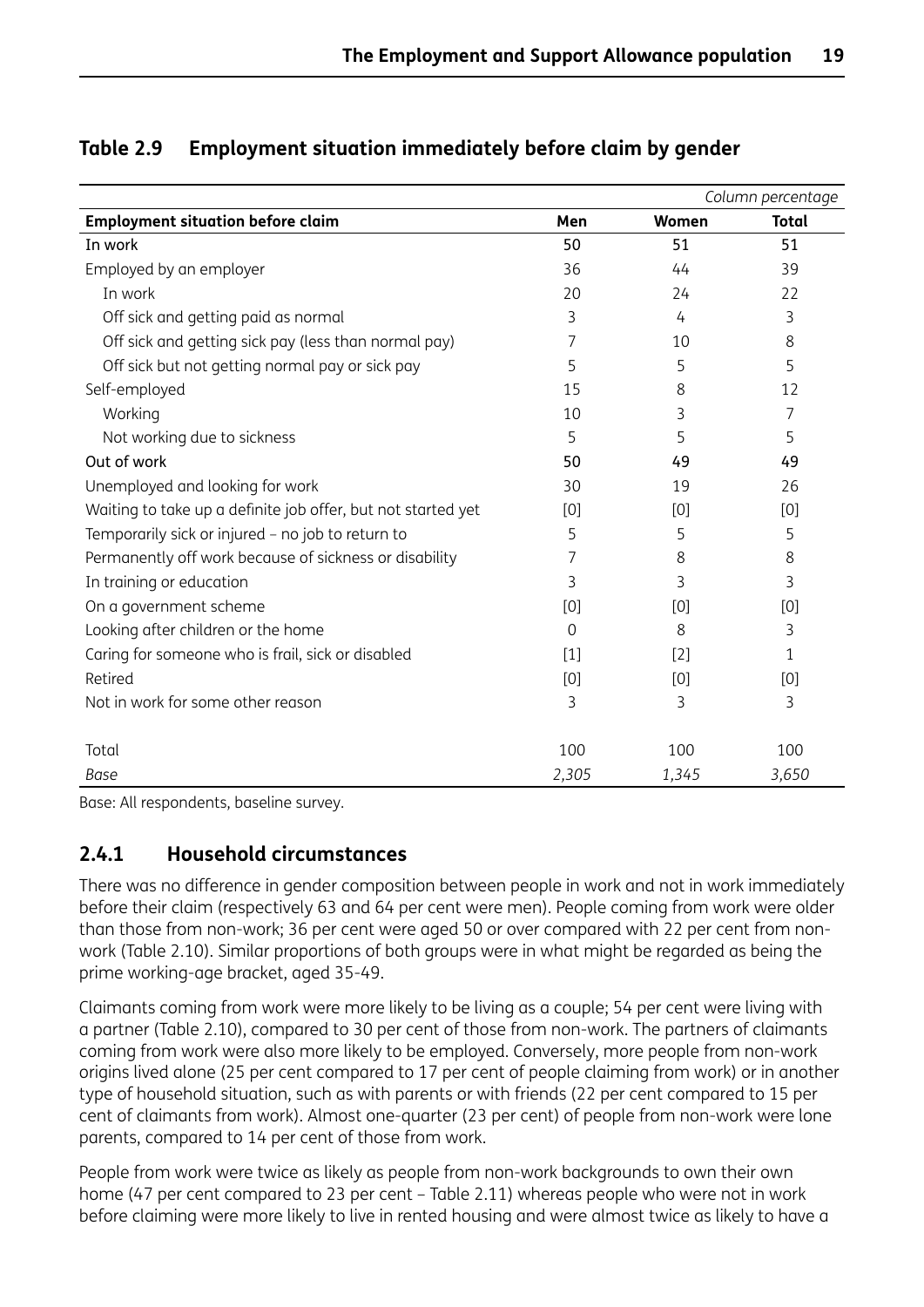<span id="page-30-0"></span>private landlord (20 per cent compared to 12 per cent for people claiming directly from work). They were also slightly more likely to live in some other arrangement, such as with parents. These figures suggest a more economically disadvantaged profile among the group of people who claim ESA from non-work backgrounds. People in receipt of out-of-work benefits are often entitled to Housing Benefit and ESA claimants – particularly those who were not in work before their claim – might, therefore, face uncertainty about the continuation of their Housing Benefit should they return to work.

## **2.4.2 Health**

People who were not in work before claiming ESA were more likely to identify a mental health condition as their main condition, whereas people who were in work were most likely to report musculoskeletal conditions (Table 2.12).

People from work had generally had a limiting health condition for a shorter period than people in the non-work group. Almost half (49 per cent) of people in work prior to their claim said that their condition was of relatively recent (2008/09) onset, compared to one-third (33 per cent) of people from non-work. By contrast, around one-third (32 per cent) of people not employed prior to claiming had a condition which began before 2004, compared to around one-fifth (22 per cent) of those from work.

## **2.4.3 Work history, skills and employability**

The vast majority (85 per cent) of people working prior to their ESA claim had been in employment for most of their working lives (Table 2.11), but this applied to only around half (52 per cent) of people not in employment prior to claiming. People from non-work backgrounds were also markedly less likely to have qualifications; 41 per cent had no qualifications compared to 28 per cent of people claiming straight from work. People from non-work backgrounds were also more likely to have a literacy problem (25 per cent) or to be in disadvantaged groups that are at risk of social exclusion (28 per cent) such as care leavers and those with convictions (Table 2.13). $^{11}$ 

<sup>&</sup>lt;sup>11</sup> Groups at risk of social exclusion include people who reported they had recently left care, were an offender under probation supervision, had spent criminal convictions, had unspent criminal convictions, were in contact with secondary mental health services (psychiatrist, specialist or clinic, not a GP) or had moderate to severe learning disabilities.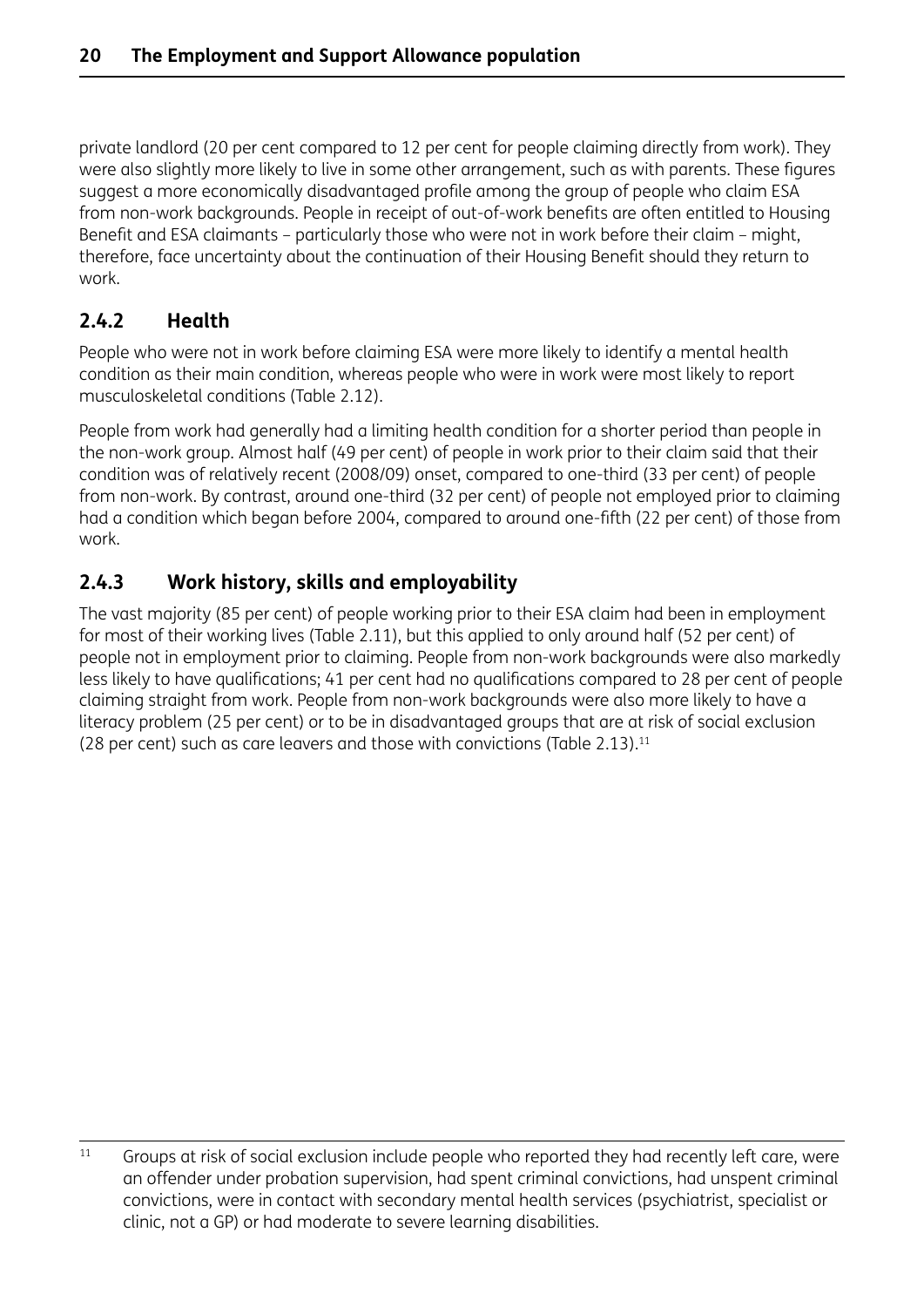|                                       |       |                |                      |              |       |                          | Column percentage |
|---------------------------------------|-------|----------------|----------------------|--------------|-------|--------------------------|-------------------|
|                                       |       |                | In work before claim |              |       | Not in work before claim |                   |
|                                       | All   | Men            | Women                | <b>Total</b> | Men   | Women                    | <b>Total</b>      |
| Age                                   |       |                |                      |              |       |                          |                   |
| $16 - 24$                             | 17    | 11             | 10                   | 11           | 25    | 22                       | 24                |
| $25 - 34$                             | 18    | 14             | 18                   | 16           | 22    | 15                       | 19                |
| 35-49                                 | 36    | 35             | 42                   | 38           | 30    | 42                       | 35                |
| $50 - 54$                             | 12    | 11             | 16                   | 13           | 9     | 10                       | 10                |
| $55+$                                 | 18    | 29             | 14                   | 23           | 13    | 10                       | 12                |
| Total                                 | 100   | 100            | 100                  | 100          | 100   | 100                      | 100               |
| Base                                  | 3,635 | 1,156          | 684                  | 1,841        | 1,132 | 649                      | 1,783             |
| Household type                        |       |                |                      |              |       |                          |                   |
| Lives alone                           | 21    | 19             | 14                   | 17           | 26    | 23                       | 25                |
| Lone parent with<br>children under 19 | 19    | $\overline{7}$ | 26                   | 14           | 14    | 39                       | 23                |
| Couple with children<br>under 19      | 21    | 25             | 25                   | 25           | 18    | 16                       | 17                |
| Couple with no children<br>under 19   | 21    | 32             | 22                   | 29           | 15    | 9                        | 13                |
| Single but not alone                  | 18    | 16             | 13                   | 15           | 27    | 14                       | 22                |
| Total                                 | 100   | 100            | 100                  | 100          | 100   | 100                      | 100               |
| Base                                  | 3,644 | 1,160          | 688                  | 1,847        | 1,134 | 650                      | 1,784             |
| Partner's employment                  |       |                |                      |              |       |                          |                   |
| In work (and working)                 | 54    | 57             | 69                   | 61           | 42    | 44                       | 42                |
| Other                                 | 46    | 43             | 31                   | 39           | 58    | 56                       | 58                |
| Total                                 | 100   | 100            | 100                  | 100          | 100   | 100                      | 100               |
| Base                                  | 1,527 | 688            | 323                  | 992          | 375   | 158                      | 533               |

## **Table 2.10 Key demographic characteristics of ESA claimants**

Base: All respondents, baseline survey.

'Totals' may not sum to 'All' due to missing data on gender and work status and other variables shown.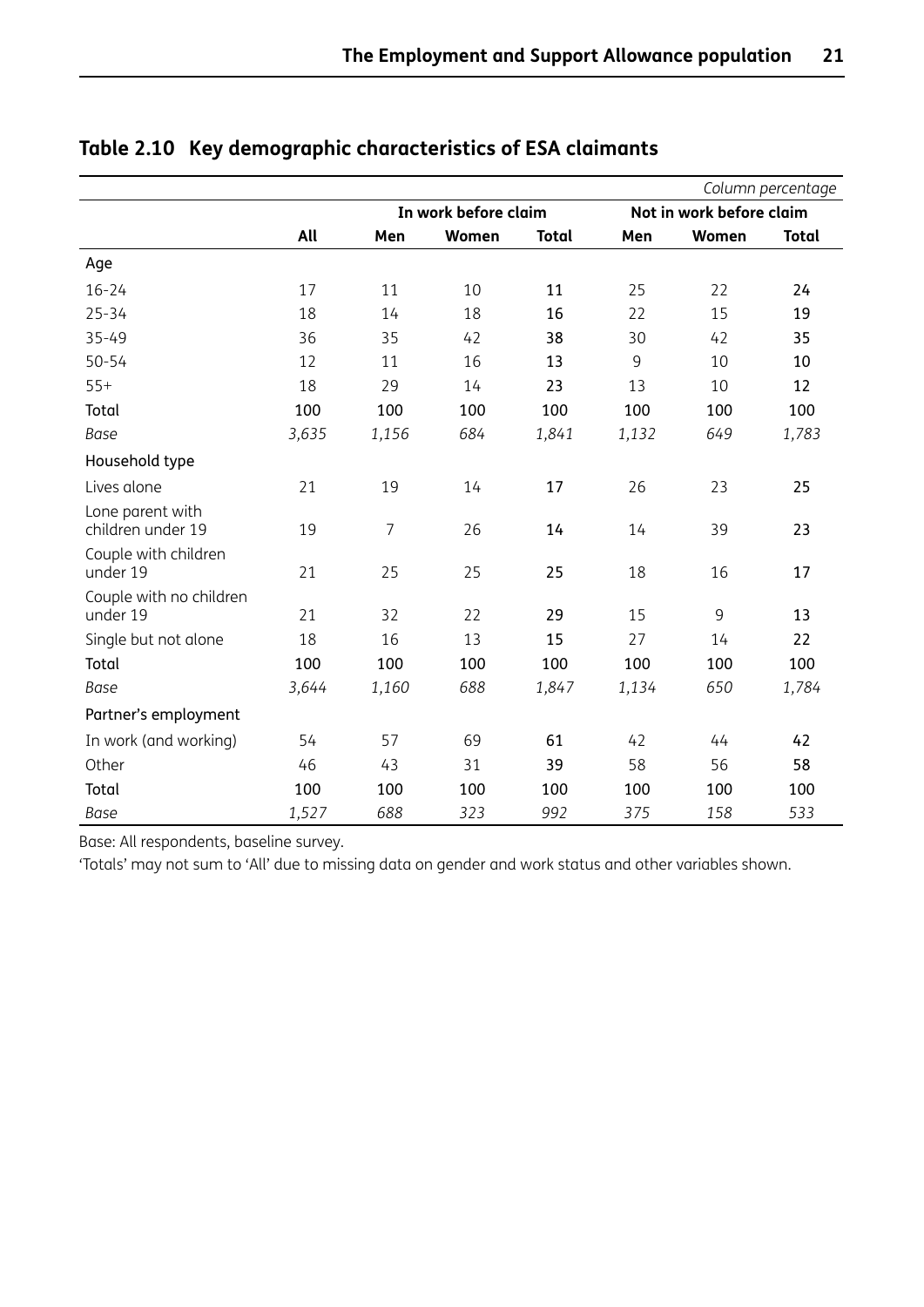|                                           |                      |       |       |              |       | Column percentage        |                |  |
|-------------------------------------------|----------------------|-------|-------|--------------|-------|--------------------------|----------------|--|
|                                           | In work before claim |       |       |              |       | Not in work before claim |                |  |
|                                           | All                  | Men   | Women | <b>Total</b> | Men   | Women                    | <b>Total</b>   |  |
| Level of highest qualification            |                      |       |       |              |       |                          |                |  |
| Degree or equivalent qualification        | 8                    | 7     | 11    | 9            | 6     | 8                        | $\overline{7}$ |  |
| GCE A Level/Higher School Certificate     | $\overline{7}$       | 4     | 10    | 6            | 8     | 9                        | 8              |  |
| GCSE grades A to C or equivalent          | 17                   | 19    | 21    | 20           | 15    | 14                       | 15             |  |
| GCSE grades D to E or equivalent          | 8                    | 6     | 10    | 7            | 8     | 8                        | 8              |  |
| Other academic qualification              | 7                    | 5     | 9     | 6            | 8     | 10                       | 8              |  |
| Work qualifications only                  | 18                   | 29    | 14    | 23           | 15    | $\mathsf 9$              | 13             |  |
| No qualifications                         | 35                   | 30    | 26    | 28           | 40    | 42                       | 41             |  |
| Total                                     | 100                  | 100   | 100   | 100          | 100   | 100                      | 100            |  |
| Base                                      | 3,635                | 1,164 | 688   | 1,852        | 1,136 | 651                      | 1,786          |  |
| NS-SEC                                    |                      |       |       |              |       |                          |                |  |
| Managerial and professional               | 12                   | 12    | 22    | 16           | 8     | 8                        | 8              |  |
| Intermediate occupations, small           | 31                   | 46    | 26    | 39           | 27    | 14                       | 22             |  |
| employers and own account workers,        |                      |       |       |              |       |                          |                |  |
| and lower supervisory and technical       |                      |       |       |              |       |                          |                |  |
| Semi-routine and routine                  | 40                   | 38    | 44    | 41           | 39    | 42                       | 40             |  |
| Never worked and long-term<br>unemployed  | 17                   | 4     | 8     | 5            | 26    | 35                       | 29             |  |
| Total                                     | 100                  | 100   | 100   | 100          | 100   | 100                      | 100            |  |
| Base                                      | 3,584                | 1,150 | 678   | 1,828        | 1,112 | 634                      | 1,746          |  |
|                                           |                      |       |       |              |       |                          |                |  |
| Long-term employment history <sup>1</sup> |                      |       |       |              |       |                          |                |  |
| Most of life working:                     | 69                   | 89    | 78    | 85           | 61    | 36                       | 52             |  |
| As an employee                            | 61                   | 73    | 76    | 74           | 55    | 35                       | 48             |  |
| Self-employed                             | 8                    | 16    | $[2]$ | 11           | 6     | $[1]$                    | 4              |  |
| Base                                      | 3,650                | 1,164 | 688   | 1,852        | 1,136 | 651                      | 1,786          |  |
| Tenure                                    |                      |       |       |              |       |                          |                |  |
| Owner-occupied                            | 35                   | 47    | 47    | 47           | 24    | 21                       | 23             |  |
| With mortgage                             | 23                   | 28    | 33    | 30           | 15    | 14                       | 15             |  |
| Owned outright                            | 12                   | 19    | 13    | 17           | 9     | 6                        | 8              |  |
| Rented                                    | 50                   | 39    | 45    | 41           | 54    | 67                       | 59             |  |
| Local authority                           | 20                   | 15    | 19    | 16           | 21    | 28                       | 24             |  |
| Housing association                       | 14                   | 12    | 15    | 13           | 13    | 18                       | 15             |  |
| Private landlord                          | 16                   | 13    | 11    | 12           | 20    | 21                       | 20             |  |
| Other arrangement                         | 15                   | 14    | 9     | 12           | 22    | 12                       | 18             |  |
| Total                                     | 100                  | 100   | 100   | 100          | 100   | 100                      | 100            |  |
| Base                                      | 3,644                | 1,164 | 688   | 1,852        | 1,133 | 647                      | 1,781          |  |

## <span id="page-32-0"></span>**Table 2.11 Socio-economic characteristics of ESA claimants**

Base: All respondents, baseline survey.

'Totals' may not sum to 'All' due to missing data on gender, work status and other variables shown.

<sup>1</sup> Selected groups – column percentages do not sum to 100.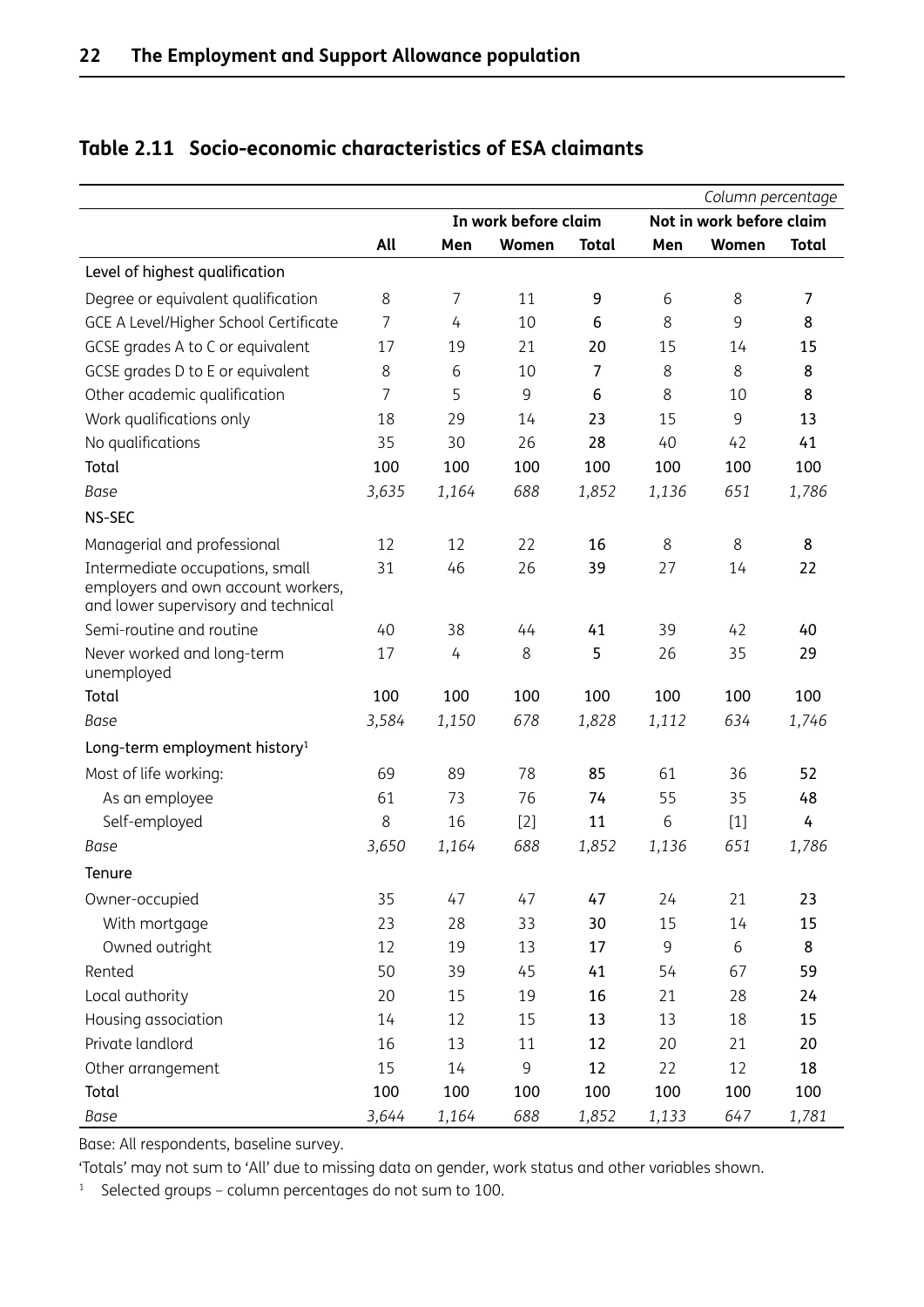|                                 |       |                      |       |       |                          |       | Column percentage |
|---------------------------------|-------|----------------------|-------|-------|--------------------------|-------|-------------------|
|                                 |       | In work before claim |       |       | Not in work before claim |       |                   |
|                                 | All   | Men                  | Women | Total | Men                      | Women | Total             |
| Main health condition           |       |                      |       |       |                          |       |                   |
| Mental health                   | 32    | 20                   | 36    | 26    | 36                       | 42    | 38                |
| Musculoskeletal condition       | 37    | 47                   | 32    | 41    | 33                       | 30    | 32                |
| Long-term/systemic<br>condition | 16    | 19                   | 21    | 20    | 12                       | 13    | 12                |
| Other                           | 13    | 12                   | 6     | 10    | 17                       | 13    | 16                |
| Do not know                     | 2     | $[2]$                | $[5]$ | 3     | $[2]$                    | $[2]$ | $[2]$             |
| Total                           | 100   | 100                  | 100   | 100   | 100                      | 100   | 100               |
| Base                            | 2,954 | 940                  | 545   | 1,485 | 918                      | 544   | 1,462             |
| Onset of condition              |       |                      |       |       |                          |       |                   |
| Recent (2008/09)                | 41    | 52                   | 43    | 49    | 36                       | 28    | 33                |
| Long-term (before 2004)         | 27    | 20                   | 26    | 22    | 30                       | 24    | 32                |
| Base                            | 2,850 | 905                  | 521   | 1,426 | 894                      | 528   | 1,422             |

### <span id="page-33-0"></span>**Table 2.12 Key features of ESA claimants' health**

Base: Respondents reporting a health condition, baseline survey.

'Totals' may not sum to 'All' due to missing data on gender, work status and other variables shown.

### **Table 2.13 Skills and employability of ESA claimants**

|                                  |       |       |                      |              |       |                          | Column percentage |  |
|----------------------------------|-------|-------|----------------------|--------------|-------|--------------------------|-------------------|--|
|                                  |       |       | In work before claim |              |       | Not in work before claim |                   |  |
|                                  | All   | Men   | Women                | <b>Total</b> | Men   | Women                    | <b>Total</b>      |  |
| Literacy problems                |       |       |                      |              |       |                          |                   |  |
| Yes                              | 22    | 22    | 13                   | 19           | 26    | 22                       | 25                |  |
| No                               | 78    | 78    | 87                   | 81           | 74    | 78                       | 75                |  |
| Total                            | 100   | 100   | 100                  | 100          | 100   | 100                      | 100               |  |
| Base                             | 3,647 | 1,163 | 686                  | 1,849        | 1,134 | 651                      | 1,786             |  |
| Disadvantaged group <sup>1</sup> |       |       |                      |              |       |                          |                   |  |
| Yes                              | 20    | 14    | 11                   | 13           | 34    | 18                       | 28                |  |
| No                               | 80    | 86    | 89                   | 87           | 66    | 82                       | 72                |  |
| Total                            | 100   | 100   | 100                  | 100          | 100   | 100                      | 100               |  |
| Base                             | 3,650 | 1,164 | 688                  | 1,852        | 1,136 | 651                      | 1,785             |  |

Base: All respondents, baseline survey.

'Totals' may not sum to 'All' due to missing data on gender and work status and other variables shown.

<sup>1</sup> Includes people who reported they had recently left care, had a criminal conviction, were in contact with secondary mental health services or had moderate to severe learning disabilities.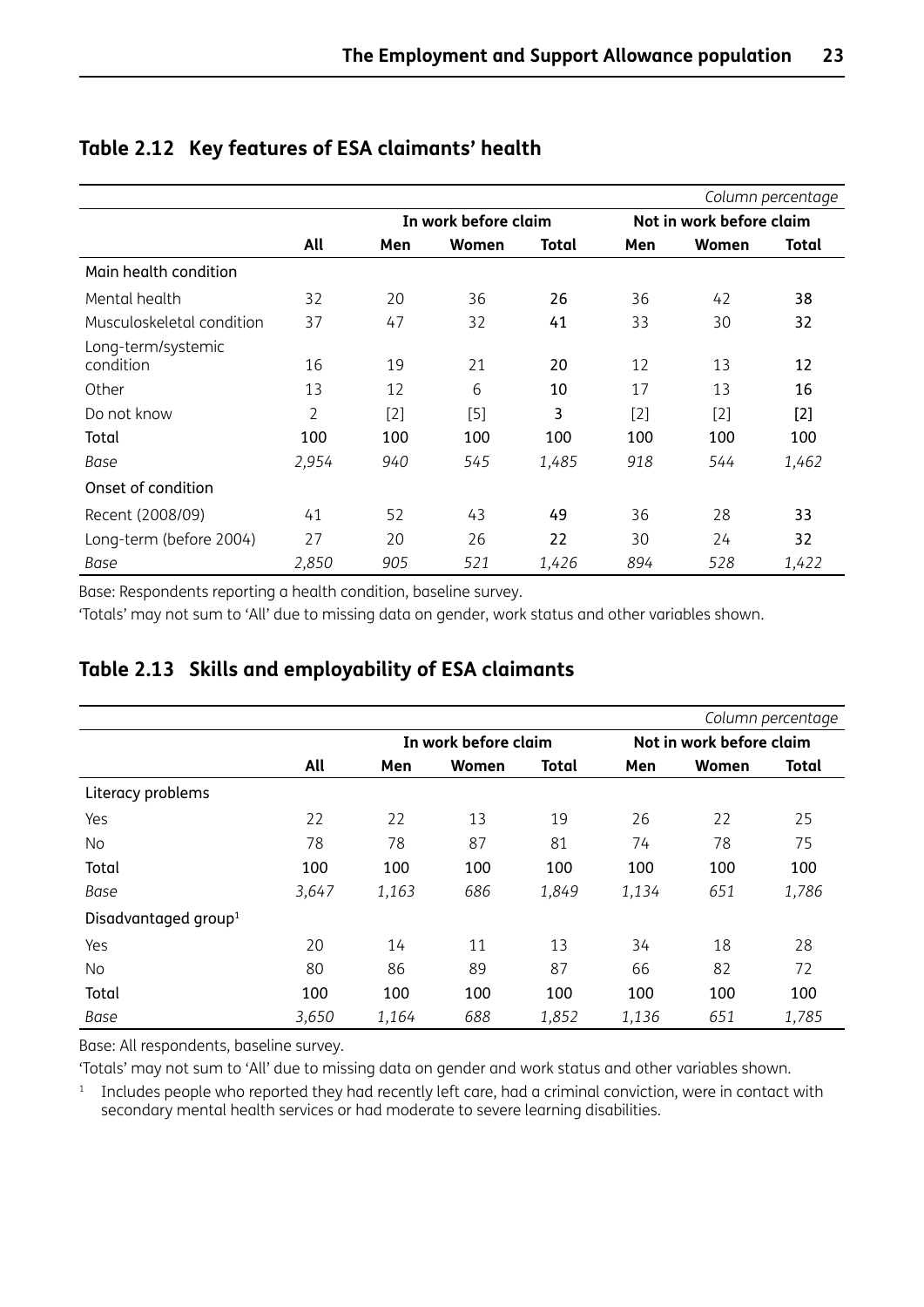# <span id="page-34-0"></span>**3 People claiming Employment and Support Allowance from employment**

### Key points

- Women who had been in work prior to claiming were more likely to have a mental health condition whilst men coming from employment were more likely to have a musculoskeletal condition.
- Over one-quarter (27 per cent) of people claiming Employment and Support Allowance (ESA) from employment attributed their health condition to work. Men were more likely than women to say that their condition was work related.
- Claimants who were in work prior to their ESA claim were more likely than those who were not to report improved health at the follow-up survey. Among claimants from work, younger people were more likely to report that their health condition had been improving over the previous six months. Men were also more likely than women to report improving health.
- People who had been in employment before claiming had typically been working in the private sector, on a permanent contract although 15 per cent of people coming from work had been in temporary posts.
- Over one-third (35 per cent) of people in employment had worked in unskilled or semi-skilled occupations and exactly a quarter in skilled trades. Fewer than one in five (19 per cent) had worked in managerial or professional occupations. Women were more likely than men to have worked in managerial or professional posts and six times as likely to have worked in administrative or service occupations, while men were over-represented in skilled trades, unskilled and semi-skilled occupations.
- Most of those claiming from work had been low paid with almost three-quarters (74 per cent) earning less than £20,000 a year. Nearly half (48 per cent) of women who claimed ESA following employment had been earning less than £10,000 a year. Less than ten per cent of people in employment prior to claiming had earned more than £30,000 a year.
- Over half (55 per cent) of people who had been in work before claiming had left their last job for health reasons and 25 per cent because of redundancy. Women and those with a physical health problem were more likely to have left their job because of ill-health. A substantial minority of men (13 per cent) had left work because their temporary job ended.
- Public sector employees were most likely to have discussed a health condition with their line manager or Human Resources (HR) and women were more likely to have done so than men. People with mental health conditions discussed their health condition less frequently than people with other conditions. People who had spoken to an employer about their health condition had generally found this helpful.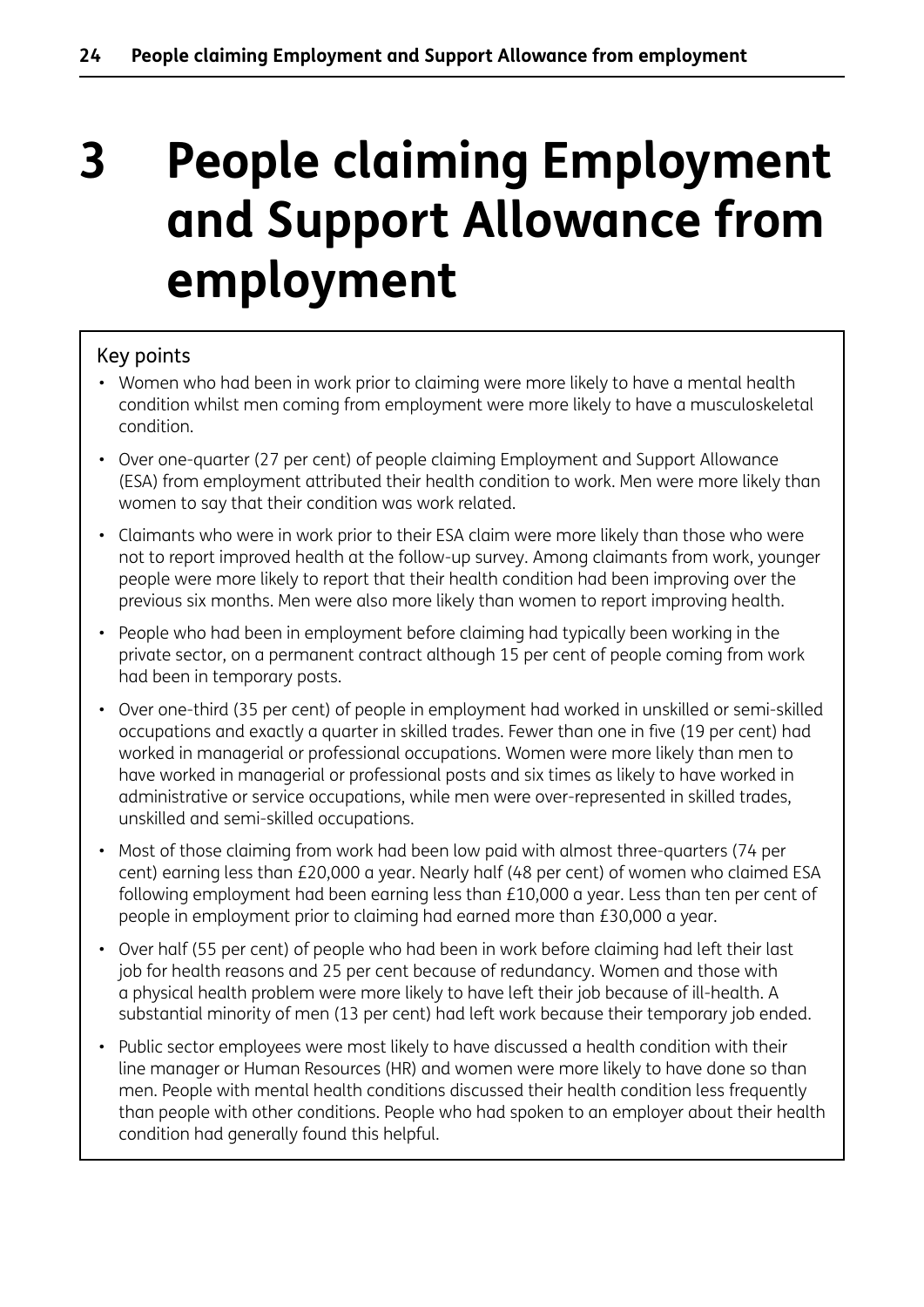## <span id="page-35-0"></span>3.1 Introduction

This chapter looks in more detail at the work and health trajectories of people claiming ESA from work. It first considers claimants' health, and then moves on to examine their work histories.

## 3.2 Health status

As noted in Chapter 2 (Table 2.10), musculoskeletal conditions were the most commonly reported conditions among people who were claiming ESA from work, with 41 per cent reporting such conditions. However, as Table 3.1 shows, there were gender differences in the main reported health condition. While men coming from a work background most commonly reported musculoskeletal conditions, women from work were more likely to report a mental health condition as their main condition. For both men and women claiming ESA from work, the likelihood of reporting a mental health condition declined with age.

|            |                               |                                                |                                         |                                      |                                        |              | Row percentage |
|------------|-------------------------------|------------------------------------------------|-----------------------------------------|--------------------------------------|----------------------------------------|--------------|----------------|
|            |                               |                                                |                                         | <b>Main health condition</b>         |                                        |              |                |
|            | Mental<br>health<br>condition | Musculo-<br>skeletal<br>condition<br>or injury | Long-<br>term/<br>systemic<br>condition | <b>Other</b><br>health<br>conditions | Don't<br>know/<br>prefer not<br>to say | <b>Total</b> | <b>Base</b>    |
| Men        |                               |                                                |                                         |                                      |                                        |              |                |
| $16 - 24$  | $[32]$                        | 36                                             | $[20]$                                  | $[12]$                               | [0]                                    | 100          | 88             |
| $25 - 34$  | 26                            | 57                                             | $[7]$                                   | $[10]$                               | [0]                                    | 100          | 133            |
| 35-49      | 22                            | 47                                             | 14                                      | 16                                   | $[2]$                                  | 100          | 327            |
| $50 - 54$  | $[14]$                        | 42                                             | $[23]$                                  | $[16]$                               | $[5]$                                  | 100          | 113            |
| $55+$      | 15                            | 46                                             | 30                                      | [6]                                  | $[3]$                                  | 100          | 275            |
| All men    | 20                            | 46                                             | 19                                      | 12                                   | $[2]$                                  | 100          | 936            |
| Women      |                               |                                                |                                         |                                      |                                        |              |                |
| $16 - 24$  | $[49]$                        | [8]                                            | $[10]$                                  | $[17]$                               | $[16]$                                 | 100          | 39             |
| $25 - 34$  | 44                            | 33                                             | $[15]$                                  | [6]                                  | $[2]$                                  | 100          | 96             |
| 35-49      | 37                            | 29                                             | 25                                      | $[5]$                                | $[4]$                                  | 100          | 243            |
| $50 - 54$  | 35                            | 37                                             | $[17]$                                  | [8]                                  | $[3]$                                  | 100          | 85             |
| $55+$      | $[19]$                        | 47                                             | $[25]$                                  | $[5]$                                | $[4]$                                  | 100          | 78             |
| All women  | 36                            | 32                                             | 21                                      | 6                                    | $[4]$                                  | 100          | 540            |
| All people |                               |                                                |                                         |                                      |                                        |              |                |
| $16 - 24$  | 37                            | 27                                             | $[17]$                                  | $[13]$                               | $[5]$                                  | 100          | 127            |
| $25 - 34$  | 34                            | 47                                             | $[11]$                                  | [8]                                  | $[1]$                                  | 100          | 229            |
| 35-49      | 28                            | 39                                             | 18                                      | 11                                   | $[3]$                                  | 100          | 570            |
| $50 - 54$  | 23                            | 40                                             | 21                                      | $[12]$                               | $[4]$                                  | 100          | 197            |
| $55+$      | 16                            | 46                                             | 29                                      | [6]                                  | $[3]$                                  | 100          | 352            |
| All people | 26                            | 41                                             | 20                                      | 10                                   | 3                                      | 100          | 1,476          |

### **Table 3.1 Main reported health condition: people in work before claim, by age and gender**

Base: Respondents reporting a health condition, baseline survey.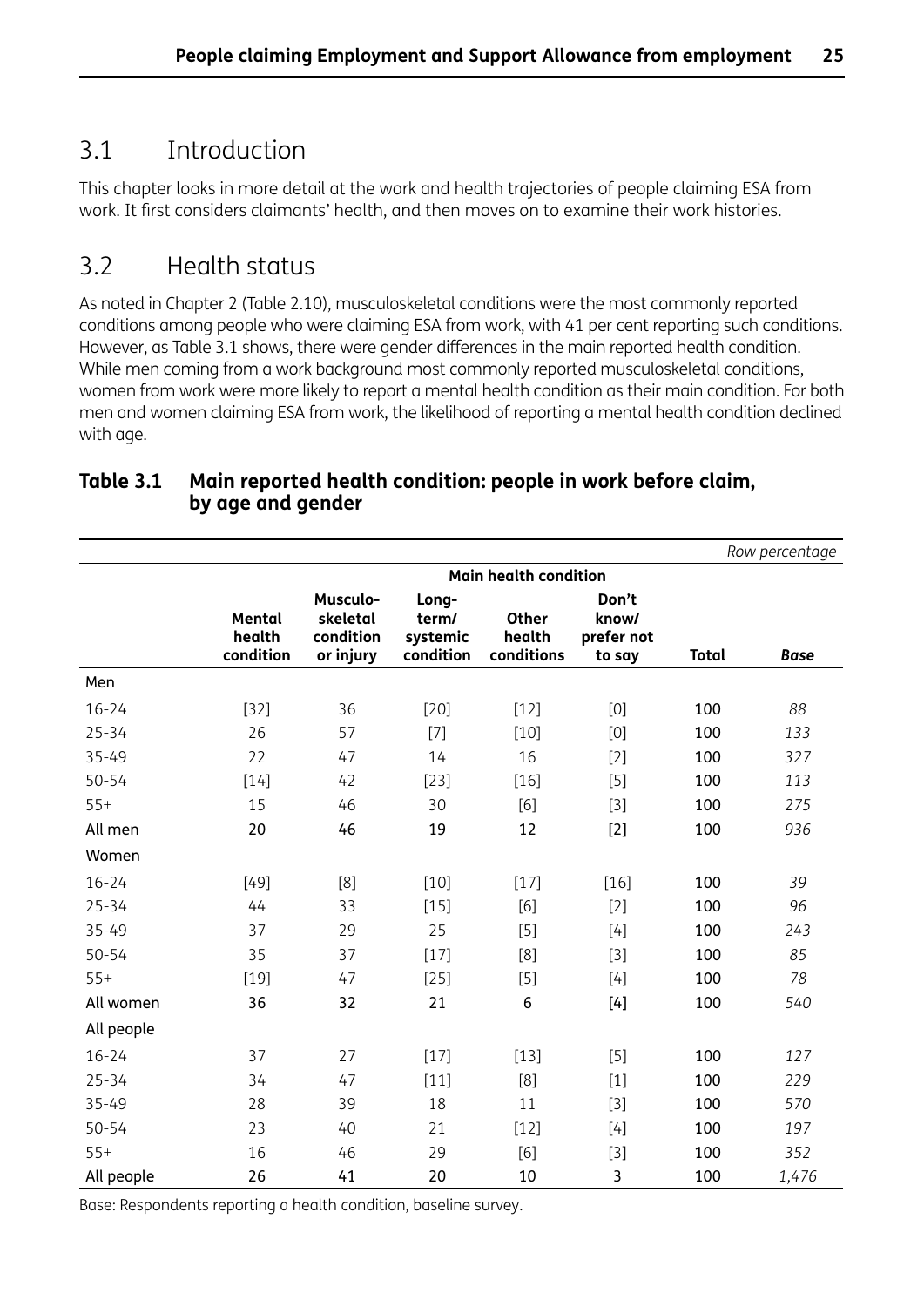Looking at reported causes of health conditions (Table 3.2), most people who were in employment prior to claiming ESA did not attribute their health condition to work. Forty-seven per cent of people claiming ESA from employment said that the cause of their illness or disease was non-work-related, and this was even more so among women (60 per cent). Traffic accidents, and sporting and leisure accidents, accounted for almost one-quarter (23 per cent) of health conditions among people aged under 25, but declined steadily in line with age.

Over one-quarter of people who were working prior to claiming ESA reported that their condition was work-related; with 14 per cent reporting a work-related accident or injury, and 13 per cent a disease or illness caused by work. Work-related disease or illness increased with age, presumably in part due to delayed onset, but accident and injury rates were similar across age groups. Men who claimed ESA from work were almost three times as likely as women to report that a work accident was the cause of their condition (19 per cent compared to seven per cent).

## **Table 3.2 Cause of condition: people in work before claim, by age and by gender**

|                                                                             |           |           |           |        |        |            | Column percentage |              |
|-----------------------------------------------------------------------------|-----------|-----------|-----------|--------|--------|------------|-------------------|--------------|
|                                                                             |           |           | Age group |        |        |            | Gender            |              |
| <b>Cause of condition</b>                                                   | $16 - 24$ | $25 - 34$ | 35-49     | 50-54  | $55 +$ | All<br>men | All<br>women      | <b>Total</b> |
| Born with it or birth<br>injury (including heredity<br>illnesses)           | $[15]$    | $[13]$    | 9         | [6]    | $[5]$  | 8          | 10                | 9            |
| Work-related accident or<br>injury (including traffic<br>accidents at work) | [6]       | 16        | 16        | $[12]$ | 14     | 19         | $\overline{7}$    | 14           |
| Non-work related traffic<br>accident or injury                              | $[12]$    | $[10]$    | 6         | [6]    | $[4]$  | 9          | $[3]$             | 7            |
| Household, leisure and<br>sports accident or injury<br>(non-work related)   | $[11]$    | [6]       | $[4]$     | $[3]$  | $[3]$  | 5          | $[3]$             | 4            |
| Work-related diseases and<br>illnesses                                      | $[3]$     | [6]       | 14        | $[12]$ | 19     | 14         | 10                | 13           |
| Non-work-related diseases<br>and illnesses                                  | 45        | 44        | 44        | 54     | 49     | 39         | 60                | 47           |
| Don't know                                                                  | [8]       | $[5]$     | 8         | $[7]$  | $[5]$  | 7          | 6                 | 7            |
| Total                                                                       | 100       | 100       | 100       | 100    | 100    | 100        | 100               | 100          |
| Base                                                                        | 127       | 225       | 560       | 196    | 346    | 926        | 537               | 1,4631       |

Base: Respondents reporting a health condition, baseline survey.

 $1$  Base total by age is 1,454 due to missing data on age in nine cases.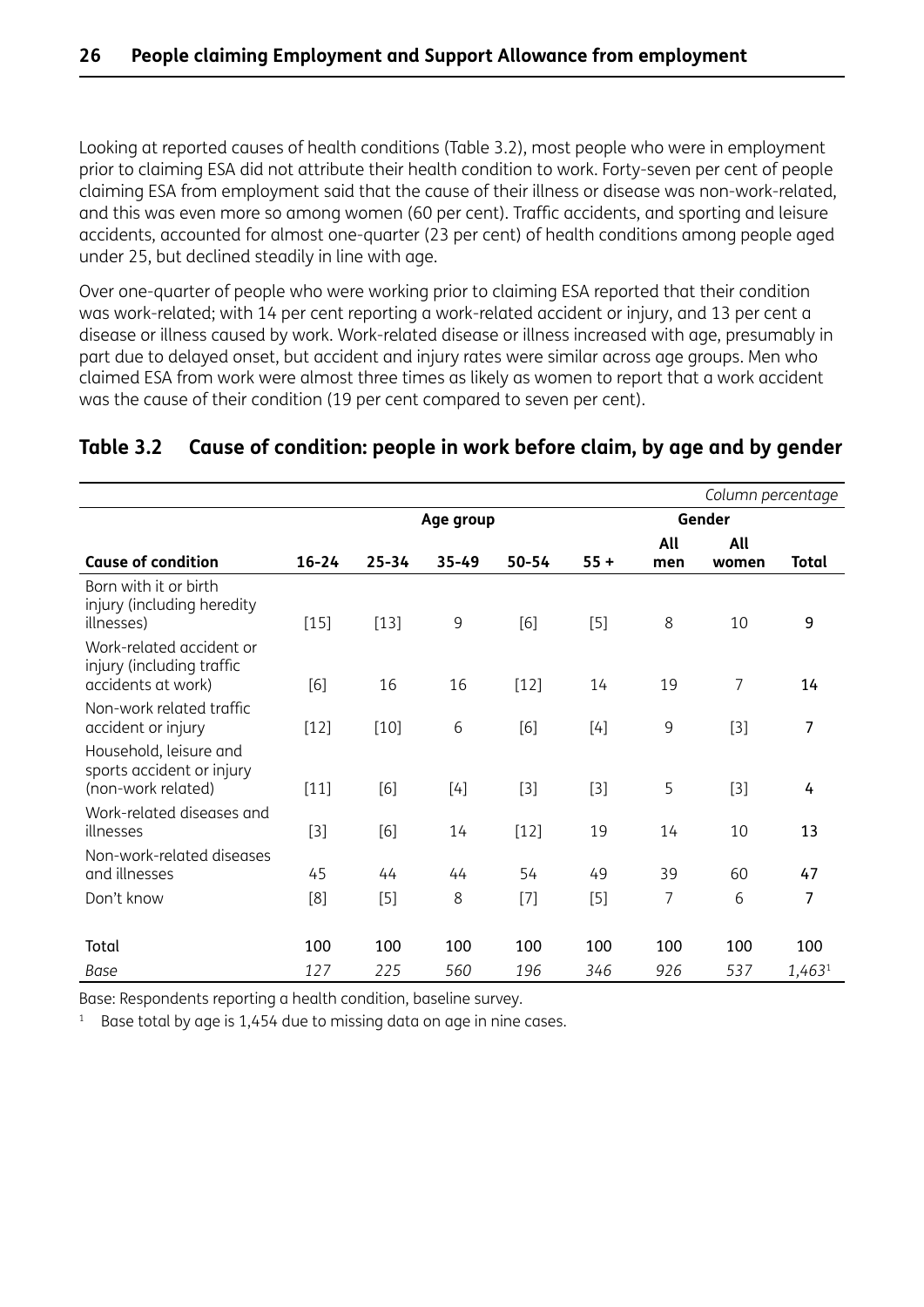#### **3.2.1 Changes in health and health expectations**

At the follow-up survey, people were asked about changes in their health status and about their expectations of future health. People who were in work before claiming ESA were more likely to report improved health in the six months since the baseline survey (29 per cent compared with 21 per cent of people who were not in work prior to claiming ESA).

Table 3.3 shows that changes in health and views on health prospects among those in work before their claim differed by age and gender. Younger people in this group were more likely to report an improvement in health and older people a deterioration (46 per cent of people aged 25-34 reported health improvements compared to 18 per cent of those aged 55 or more). Over one-third (34 per cent) of people aged 50 and over said that their condition was deteriorating, compared to exactly one-quarter of people aged 35-49.

Men who had worked prior to claiming were more likely to reflect positively on how their health had changed since the baseline survey: 31 per cent of men compared to 25 per cent of women said their health had improved – despite them being less likely to report that they were receiving treatment (69 per cent compared with 85 per cent of women). Women who had worked before their ESA claim were more likely to report that their condition was changeable over time (19 per cent compared with 11 per cent of men), which may be linked to higher rates of mental health conditions among women, but there was little difference between the overall proportions of men and women coming from work who felt their health had deteriorated.

At the follow-up survey, respondents were also asked to assess how they felt their health would progress in the following six months. Older people aged 50 and over who had been in employment prior to claiming ESA, generally had more negative health expectations: two in ten of these people reported that they expected their health to deteriorate (20 to 23 per cent across age groups), compared to less than one in ten people in younger age groups (zero to eight per cent). Less than one-quarter (20 to 24 per cent) of people over 50 expected that the health would improve over the following six months compared with approximately one-third (31 to 36 per cent) of those under 50.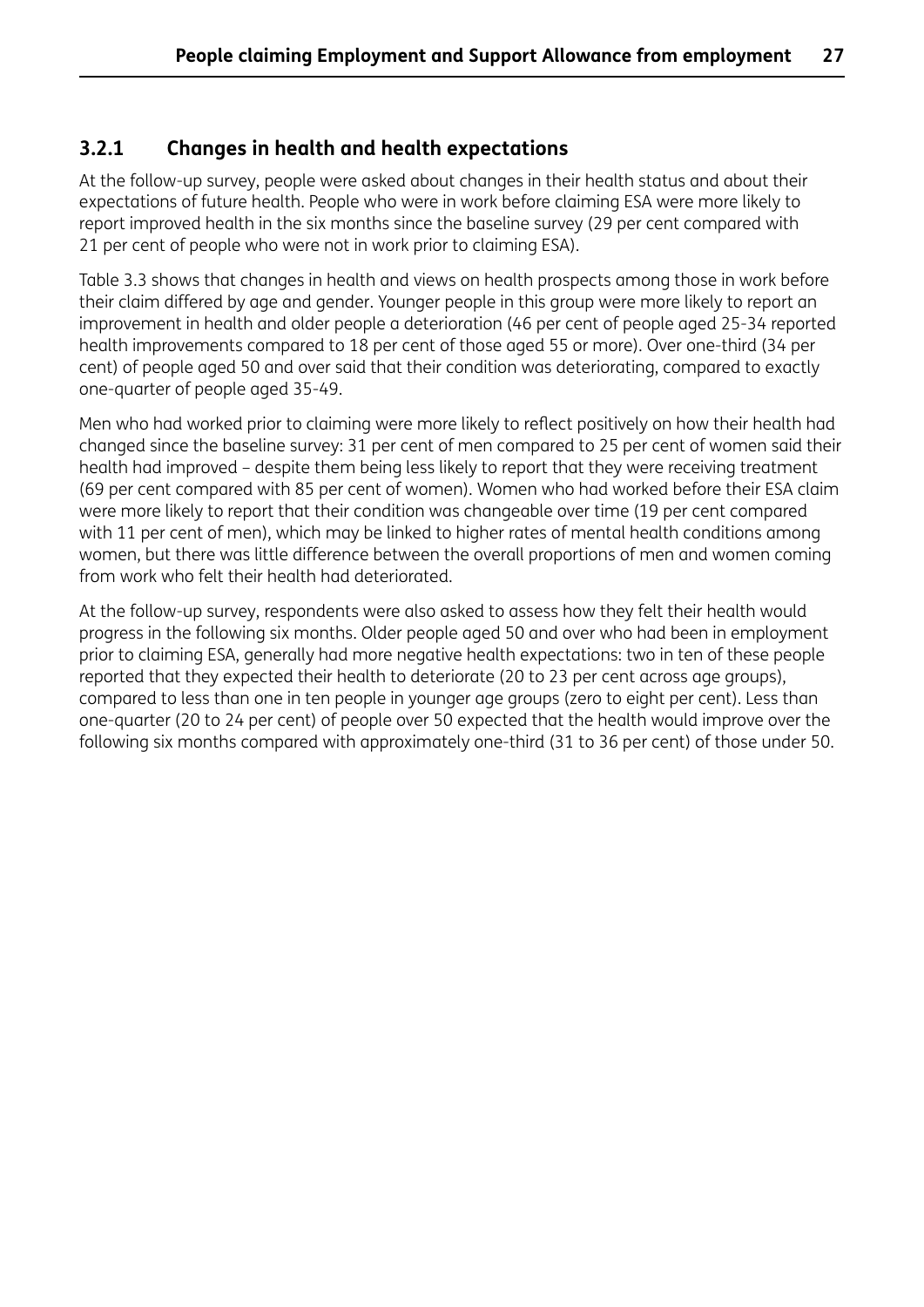|                                               |                                                                                                                                                                                                                                                                                                                                                                                                                                                                                                                                                                                                    |           |           |           |               |                | Column percentage |              |
|-----------------------------------------------|----------------------------------------------------------------------------------------------------------------------------------------------------------------------------------------------------------------------------------------------------------------------------------------------------------------------------------------------------------------------------------------------------------------------------------------------------------------------------------------------------------------------------------------------------------------------------------------------------|-----------|-----------|-----------|---------------|----------------|-------------------|--------------|
|                                               |                                                                                                                                                                                                                                                                                                                                                                                                                                                                                                                                                                                                    |           | Age group |           |               |                | Gender            |              |
|                                               |                                                                                                                                                                                                                                                                                                                                                                                                                                                                                                                                                                                                    |           |           |           | <b>55 and</b> | All            | All               |              |
|                                               | $16 - 24$                                                                                                                                                                                                                                                                                                                                                                                                                                                                                                                                                                                          | $25 - 34$ | $35 - 49$ | $50 - 54$ | over          | men            | women             | <b>Total</b> |
| Change in health                              |                                                                                                                                                                                                                                                                                                                                                                                                                                                                                                                                                                                                    |           |           |           |               |                |                   |              |
| Getting better                                | $[36]$                                                                                                                                                                                                                                                                                                                                                                                                                                                                                                                                                                                             | 46        | 30        | $[20]$    | 18            | 31             | 25                | 29           |
| Getting worse                                 | $[4]$                                                                                                                                                                                                                                                                                                                                                                                                                                                                                                                                                                                              | 19        | 25        | 34        | 34            | 25             | 28                | 26           |
| Staying the same                              | 52                                                                                                                                                                                                                                                                                                                                                                                                                                                                                                                                                                                                 | 20        | 26        | 33        | 37            | 33             | 27                | 31           |
| Changeable over time                          | [8]                                                                                                                                                                                                                                                                                                                                                                                                                                                                                                                                                                                                | $[13]$    | 18        | $[13]$    | $[11]$        | 11             | 19                | 14           |
| Don't know                                    | [0]                                                                                                                                                                                                                                                                                                                                                                                                                                                                                                                                                                                                | $[2]$     | $[1]$     | [0]       | [0]           | 0              | $[1]$             | $[1]$        |
| Total                                         | 100                                                                                                                                                                                                                                                                                                                                                                                                                                                                                                                                                                                                | 100       | 100       | 100       | 100           | 100            | 100               | 100          |
| Base                                          | 75                                                                                                                                                                                                                                                                                                                                                                                                                                                                                                                                                                                                 | 160       | 350       | 128       | 221           | 586            | 347               | 933          |
| Currently receiving<br>treatment?1            |                                                                                                                                                                                                                                                                                                                                                                                                                                                                                                                                                                                                    |           |           |           |               |                |                   |              |
| Yes                                           | $[62]$                                                                                                                                                                                                                                                                                                                                                                                                                                                                                                                                                                                             | 66        | 79        | 76        | 76            | 69             | 85                | 75           |
| No                                            | $[38]$                                                                                                                                                                                                                                                                                                                                                                                                                                                                                                                                                                                             | 34        | 21        | $[24]$    | 23            | 31             | 16                | 25           |
| Don't know                                    | [0]                                                                                                                                                                                                                                                                                                                                                                                                                                                                                                                                                                                                | [0]       | [0]       | [0]       | $[1]$         | $\overline{0}$ | $\mathbf 0$       | [0]          |
| Total                                         | 100                                                                                                                                                                                                                                                                                                                                                                                                                                                                                                                                                                                                | 100       | 100       | 100       | 100           | 100            | 100               | 100          |
| Base                                          | 37                                                                                                                                                                                                                                                                                                                                                                                                                                                                                                                                                                                                 | 130       | 292       | 99        | 179           | 460            | 278               | 738          |
| Currently awaiting<br>treatment? <sup>2</sup> |                                                                                                                                                                                                                                                                                                                                                                                                                                                                                                                                                                                                    |           |           |           |               |                |                   |              |
| Yes                                           | $[22]$                                                                                                                                                                                                                                                                                                                                                                                                                                                                                                                                                                                             | 32        | 26        | 30        | 30            | 27             | 31                | 29           |
| <b>No</b>                                     | $[78]$                                                                                                                                                                                                                                                                                                                                                                                                                                                                                                                                                                                             | 67        | 73        | 68        | 69            | 73             | 70                | 70           |
| Don't know                                    | [0]                                                                                                                                                                                                                                                                                                                                                                                                                                                                                                                                                                                                | $[1]$     | [0]       | $[2]$     | $[1]$         | $\mathbf 0$    | $[2]$             | $[1]$        |
| Total                                         | 100                                                                                                                                                                                                                                                                                                                                                                                                                                                                                                                                                                                                | 100       | 100       | 100       | 100           | 100            | 100               | 100          |
| Base                                          | 36                                                                                                                                                                                                                                                                                                                                                                                                                                                                                                                                                                                                 | 130       | 291       | 99        | 179           | 458            | 278               | 736          |
| Health expectations for six<br>months' time   |                                                                                                                                                                                                                                                                                                                                                                                                                                                                                                                                                                                                    |           |           |           |               |                |                   |              |
| Better than now                               | $[31]$                                                                                                                                                                                                                                                                                                                                                                                                                                                                                                                                                                                             | 36        | 32        | $[20]$    | 24            | 30             | 27                | 29           |
| Worse than now                                | $[0] % \begin{center} % \includegraphics[width=\linewidth]{imagesSupplemental_3.png} % \end{center} % \caption { % Our method can be used for the use of the image. % Note that the \emph{DefNet}~\cite{bib30} as a function of the \emph{DefNet}~\cite{bib30} as a function of the \emph{DefNet}~\cite{bib30} as a function of the \emph{DefNet}~\cite{bib30} as a function of the \emph{DefNet}~\cite{bib30} as a function of the \emph{DefNet}~\cite{bib30} as a function of the \emph{DefNet}~\cite{bib30} as a function of the \emph{DefNet}~\cite{bib30} as a function of the \emph{DefNet}$ | $[4]$     | [8]       | $[23]$    | 20            | 13             | 10                | 12           |
| About the same as now                         | 64                                                                                                                                                                                                                                                                                                                                                                                                                                                                                                                                                                                                 | 40        | 43        | 41        | 44            | 45             | 43                | 44           |
| Don't know                                    | [5]                                                                                                                                                                                                                                                                                                                                                                                                                                                                                                                                                                                                | 19        | 17        | $[16]$    | $[12]$        | 13             | 19                | 15           |
| Total                                         | 100                                                                                                                                                                                                                                                                                                                                                                                                                                                                                                                                                                                                | 100       | 100       | 100       | 100           | 100            | 100               | 100          |
| Base                                          | 75                                                                                                                                                                                                                                                                                                                                                                                                                                                                                                                                                                                                 | 160       | 348       | 128       | 222           | 586            | 347               | 933          |

#### **Table 3.3 Recent health, treatment status and health expectations at follow-up survey: people in work before claim, by age and gender**

Base: Respondents reporting a health condition, follow-up survey.

<sup>1</sup> Currently receiving treatment relates to all conditions.

<sup>2</sup> Currently awaiting treatment relates to main health condition only.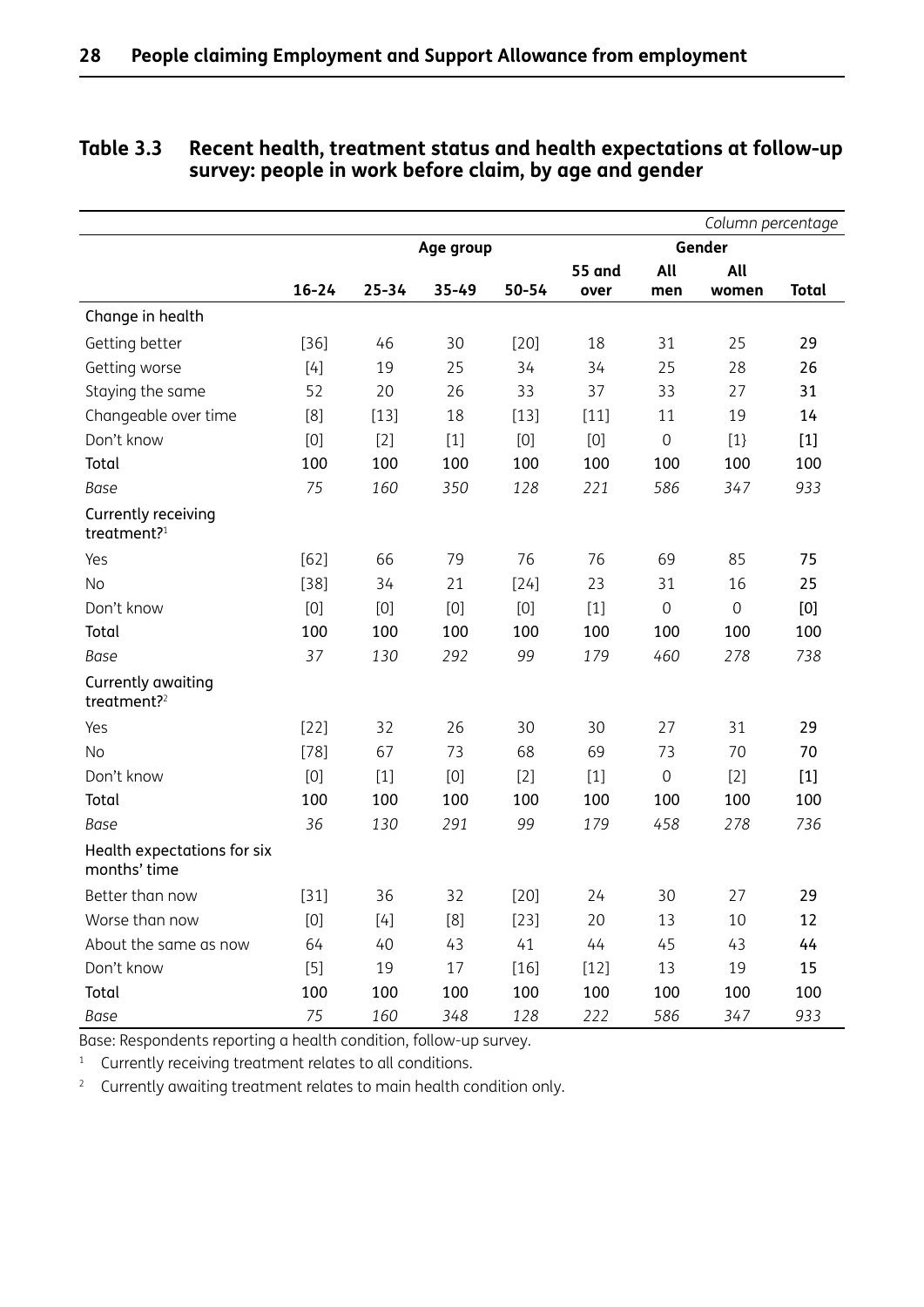# 3.3 Work experience and work history

## **3.3.1 Work history**

The vast majority (81 per cent) of people claiming ESA from work had been employed in the private sector (Table 3.4), but there were gender differences. Working in the private sector was more common among men (88 per cent) than women (67 per cent). A higher proportion of men were also self-employed (32 per cent) compared with women (18 per cent).

ESA claimants' employment prior to claiming appears to tend towards more insecure work with waged low-paid jobs<sup>12</sup>:

- Over one-third (35 per cent) were employed in unskilled or semi-skilled occupations and a quarter in skilled trades.
- Fewer than one in five had worked in managerial or professional occupations, but these occupations were more common among women (25 per cent) than men (16 per cent).
- Most men had been employed in skilled trades (36 per cent) or unskilled and semi-skilled occupations (41 per cent) and one in five men had been on a temporary or fixed term contract.
- Almost three-quarters (74 per cent) had earned less than £20,000 a year, and nearly half (48 per cent) of women had been earning less than £10,000 a year. Only nine per cent had earned more than £30,000 a year.
- Women were six times more likely to have worked in administrative, personal service or sales occupations (47 per cent compared with seven per cent of men) and were more likely to be employed by large organisations (31 per cent compared with 22 per cent of men).

Table 3.5 considers the main reasons why claimants left employment to claim ESA. Over half (55 per cent) reported their health as one of the reasons. People not spontaneously reporting that their health played a part were then asked directly whether it had been a factor in their job coming to an end and 50 per cent reported that it had.

Ill-health was a more common driver for leaving employment for women (62 per cent) than for men (51 per cent) and for a higher proportion of claimants with physical health conditions (62 per cent) than for those mental health conditions (53 per cent). It was also important for a higher proportion of public sector workers (70 per cent) than private sector workers (52 per cent).

Exactly one-quarter of people working prior to claiming reported redundancy or company closure as a reason for leaving their last job. This was more common for men (28 per cent) than for women (19 per cent) and for people in certain types of jobs. For example, people who were employed in the private sector (28 per cent), and those working in skilled trades, semi-skilled and unskilled occupations were among the most likely to report redundancy as a reason for leaving work. Likewise, those in skilled trades and those working in the third sector were more likely to report leaving work because their job was temporary.

<sup>12</sup> Due to the way the questionnaire was structured, some information on employment prior to the claim for ESA was not collected from all respondents. This is because some of employment questions, about sector, occupation and firm size, were asked about respondents' current job if they were in work when interviewed or their most recent job if not. Therefore, where individuals had started a different job after their claim, information on the characteristics of their employment prior to claiming was not collected. On this basis, 14 per cent of 'from work' group cases were excluded from this analysis.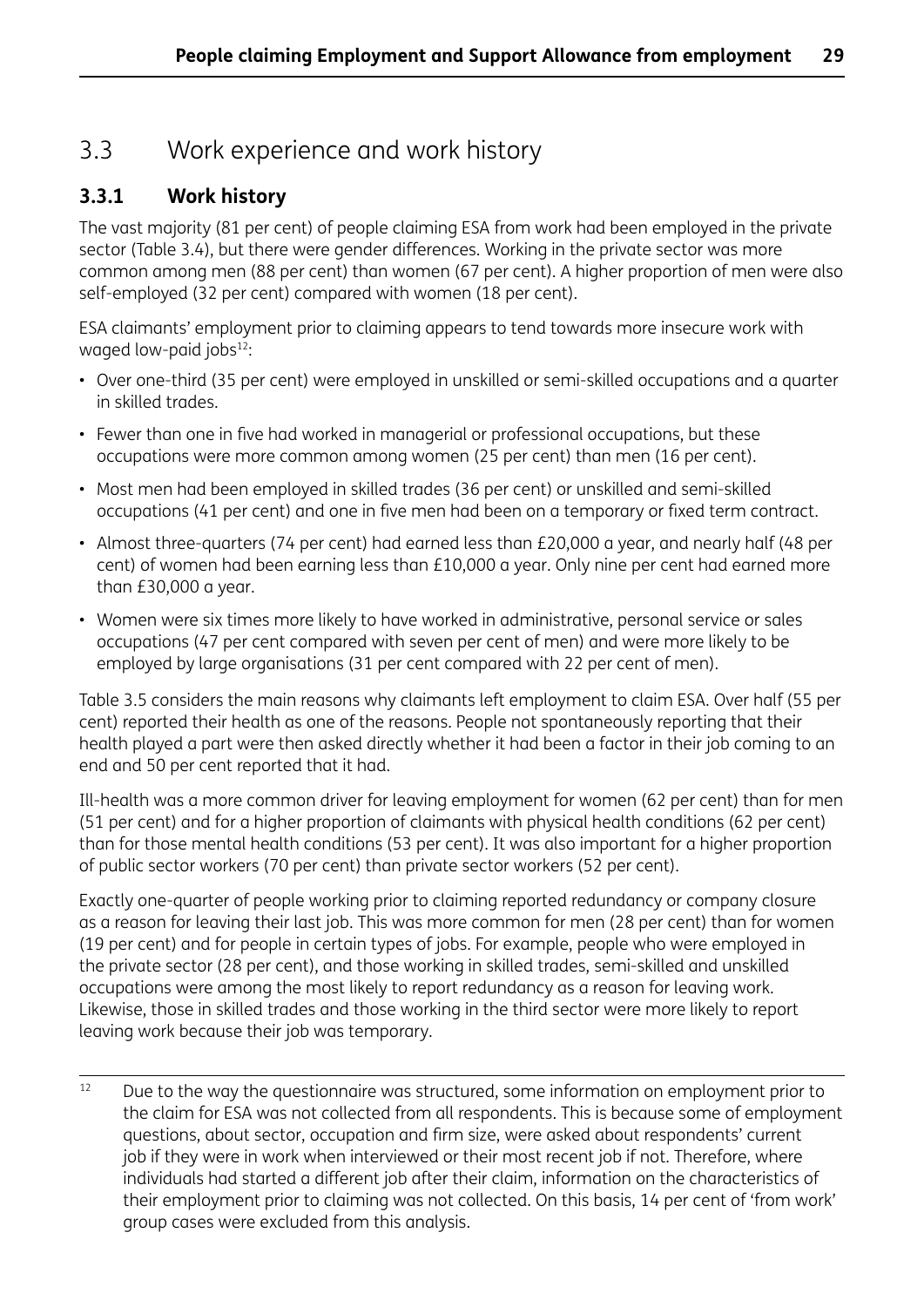|                                                      |       |              | Column percentage |
|------------------------------------------------------|-------|--------------|-------------------|
|                                                      | Men   | Women        | All               |
| Sector                                               |       |              |                   |
| Private sector                                       | 88    | 67           | 81                |
| Public sector                                        | 11    | 30           | 18                |
| Charity/voluntary sector                             | $[1]$ | $[3]$        | $[1]$             |
| Total                                                | 100   | 100          | 100               |
| Base                                                 | 973   | 535          | 1,508             |
| Occupation                                           |       |              |                   |
| Managerial, professional, and associate professional | 16    | 25           | 19                |
| Administrative, personal service and sales           | 7     | 47           | 21                |
| Skilled trades                                       | 36    | $[4]$        | 25                |
| Semi-skilled and unskilled                           | 41    | 23           | 35                |
| Total                                                | 100   | 100          | 100               |
| Base                                                 | 990   | 544          | 1,534             |
| Firm size                                            |       |              |                   |
| Micro (1-9 employees)                                | 15    | 14           | 15                |
| Small (10-49 employees)                              | 11    | 18           | 14                |
| Medium (50-249 employees)                            | 13    | 14           | 13                |
| Large (250+ employees)                               | 22    | 31           | 25                |
| Do not know                                          | 6     | 6            | 6                 |
| Self-employed                                        | 32    | 18           | 27                |
| Total                                                | 100   | 100          | 100               |
| Base                                                 | 1,053 | 573          | 1,626             |
| Type of contract                                     |       |              |                   |
| Permanent                                            | 81    | 92           | 85                |
| Temporary, seasonal or casual                        | 10    | 5            | 8                 |
| Fixed term                                           | 6     | 3            | 5                 |
| Other non-permanent                                  | 3     | $\mathbf{1}$ | $\overline{2}$    |
| Total                                                | 100   | 100          | 100               |
| Base                                                 | 570   | 300          | 870               |
| Annual earnings                                      |       |              |                   |
| Less than £10,000                                    | 21    | 48           | 30                |
| £10,000 to £19,999                                   | 46    | 40           | 44                |
| £20,000 to £29,999                                   | 23    | 7            | 17                |
| More than £30,000                                    | 11    | $[5]$        | 9                 |
| Total                                                | 100   | 100          | 100               |
| Base                                                 | 520   | 266          | 786               |

## **Table 3.4 Previous employment: people in work before claim, by gender**

Base: Respondents in work immediately before claiming ESA, baseline survey.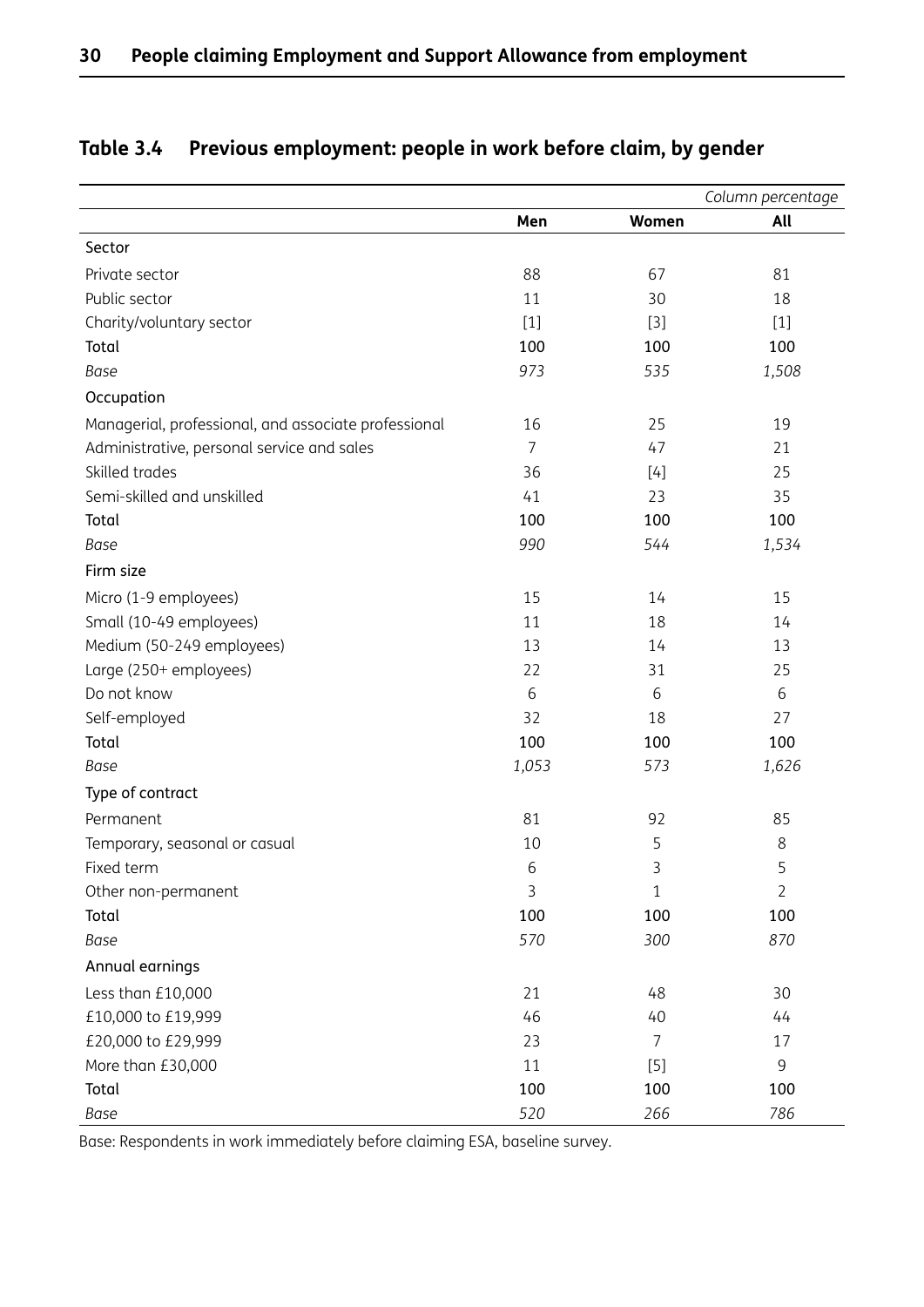|                                                         |            |            |           |              | Row percentage |
|---------------------------------------------------------|------------|------------|-----------|--------------|----------------|
|                                                         |            |            | Job was   |              |                |
|                                                         | Ill-health | Redundancy | temporary | <b>Other</b> | <b>Base</b>    |
| Gender                                                  |            |            |           |              |                |
| Male                                                    | 51         | 28         | 13        | 14           | 297            |
| Female                                                  | 62         | 19         | $[2]$     | 25           | 158            |
| Main health condition                                   |            |            |           |              |                |
| Physical health condition                               | 62         | 25         | [9]       | 12           | 297            |
| Mental health condition                                 | 53         | 16         | $[5]$     | 33           | 95             |
| Sector                                                  |            |            |           |              |                |
| Private sector                                          | 52         | 28         | 9         | 19           | 362            |
| Public sector                                           | 70         | $[7]$      | 9         | [19]         | 66             |
| Charity/voluntary sector                                | $[77]$     | $[19]$     | $[16]$    | [0]          | $\overline{7}$ |
| Occupation                                              |            |            |           |              |                |
| Managerial, professional, and<br>associate professional | 65         | 15         | [8]       | $[21]$       | 87             |
| Administrative, personal service<br>and sales           | 60         | 22         | [5]       | [16]         | 112            |
| Skilled trades                                          | 49         | $[33]$     | [16]      | [11]         | 91             |
| Semi-skilled and unskilled                              | 49         | $[27]$     | [8]       | 22           | 165            |
| All from work                                           | 55         | 25         | 9         | 18           | 455            |
| All people (ESA sample)                                 | 45         | 27         | 8         | 27           | 1,026          |

## **Table 3.5 Reason last job ended: people in work before claim, by selected characteristics**

Base: Respondents in work immediately before claiming ESA, who had not returned to work at baseline survey and responded to follow-up survey. 'Reason last job ended' was asked at the follow-up survey. It is a multiple response question, does not sum to 100.

## **3.3.2 Comparing the self-employed and employed**

People who were self-employed prior to their claim tended to be older (Table 3.6). A higher proportion were aged 55 and over (29 per cent compared with 21 per cent of employees) and a lower proportion were aged 16 to 26 (five per cent compared to 12 per cent of employees).

Differences in gender can also be seen between the types of employment. Men accounted for over three-quarters (77 per cent) of the self-employed, but the gender divide is slightly more even among employees; 58 per cent of this group were men. This is similar to the UK population, of which 71 per cent of the self-employed are men and 51 per cent of employees are men<sup>13</sup>.

A slightly higher proportion of those who were self-employed reported a physical health condition; exactly three-quarters compared with 71 per cent of employees.

Looking at the level of qualifications held by claimants in work prior to their claim, more of those who were self-employed sit at either end of the spectrum, with 12 per cent reporting holding a degree or equivalent qualification (compared with eight per cent of employees), but also 33 per cent claiming to have no qualifications (compared with 27 per cent of employees).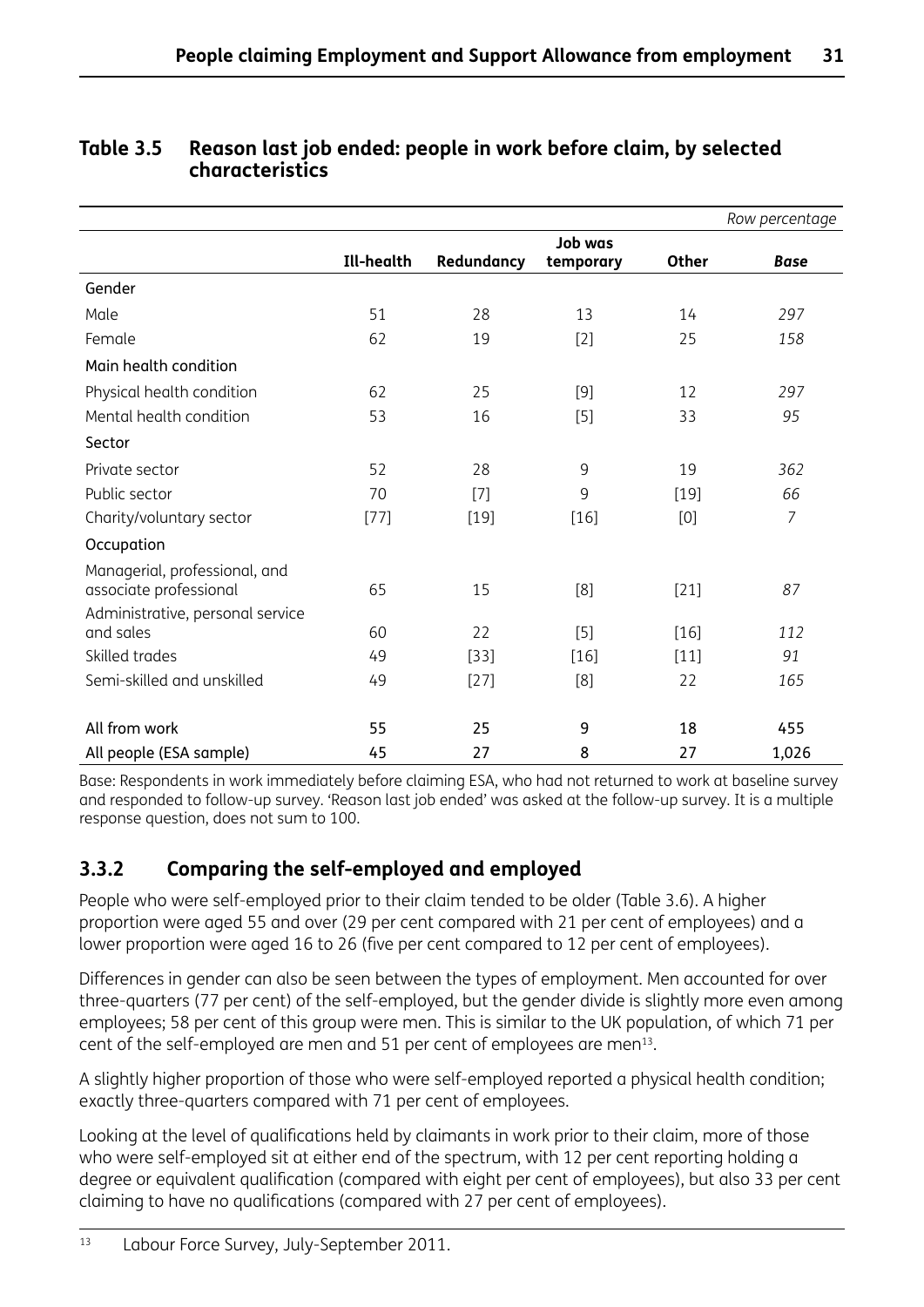When considering employment characteristics, Table 3.7, shows that the majority of people who were self-employed prior to their claim to ESA worked in the private sector (93 per cent) compared with 78 per cent of employees. The skilled trades seems to be the dominant occupation for selfemployed people, with 45 per cent working in these occupations. People who were employees prior to claiming ESA were more likely to be in semi-skilled and unskilled occupations, and administrative, personal service and sales jobs (38 per cent and 24 per cent respectively).

|                                              |                                                   |                                          | Column percentage |  |  |  |
|----------------------------------------------|---------------------------------------------------|------------------------------------------|-------------------|--|--|--|
|                                              | <b>Employment status immediately before claim</b> |                                          |                   |  |  |  |
| <b>Claimant characteristics</b>              | <b>Employed</b><br>(including off<br>sick)        | Self-employed<br>(including off<br>sick) | <b>Total</b>      |  |  |  |
| Gender                                       |                                                   |                                          |                   |  |  |  |
| Male                                         | 58                                                | 77                                       | 63                |  |  |  |
| Female                                       | 42                                                | 23                                       | 37                |  |  |  |
| Total                                        | 100                                               | 100                                      | 100               |  |  |  |
| Base                                         | 1,408                                             | 444                                      | 1,852             |  |  |  |
| Age                                          |                                                   |                                          |                   |  |  |  |
| $16 - 24$                                    | 12                                                | $[5]$                                    | 11                |  |  |  |
| $25 - 34$                                    | 15                                                | 17                                       | 16                |  |  |  |
| 35-49                                        | 37                                                | 40                                       | 38                |  |  |  |
| $50 - 54$                                    | 15                                                | 8                                        | 13                |  |  |  |
| 55 and over                                  | 21                                                | 29                                       | 23                |  |  |  |
| Total                                        | 100                                               | 100                                      | 100               |  |  |  |
| Base                                         | 1,402                                             | 438                                      | 1,841             |  |  |  |
| Main health condition                        |                                                   |                                          |                   |  |  |  |
| Mental health condition                      | 29                                                | 25                                       | 28                |  |  |  |
| Physical health condition                    | 71                                                | 75                                       | 72                |  |  |  |
| Total                                        | 100                                               | 100                                      | 100               |  |  |  |
| Base                                         | 1,098                                             | 342                                      | 1,440             |  |  |  |
| Qualifications                               |                                                   |                                          |                   |  |  |  |
| Degree or equivalent qualification           | 8                                                 | 12                                       | 9                 |  |  |  |
| GCE A Level/Higher School Certificate        | 7                                                 | $[5]$                                    | 6                 |  |  |  |
| GCE O Level/GCSE grades A to C or equivalent | 21                                                | 16                                       | 20                |  |  |  |
| GCE O Level/GCSE grades D to E or equivalent | 8                                                 | $[5]$                                    | $\overline{7}$    |  |  |  |
| Other academic qualifications                | 6                                                 | $[7]$                                    | 6                 |  |  |  |
| Work qualifications                          | 23                                                | 24                                       | 23                |  |  |  |
| No qualifications                            | 27                                                | 33                                       | 28                |  |  |  |
| Total                                        | 100                                               | 100                                      | 100               |  |  |  |
| Base                                         | 1,408                                             | 444                                      | 1,852             |  |  |  |

#### **Table 3.6 Self-employed and employed: people in work before claim, by individual characteristics**

Base: Respondents in work immediately before claiming ESA.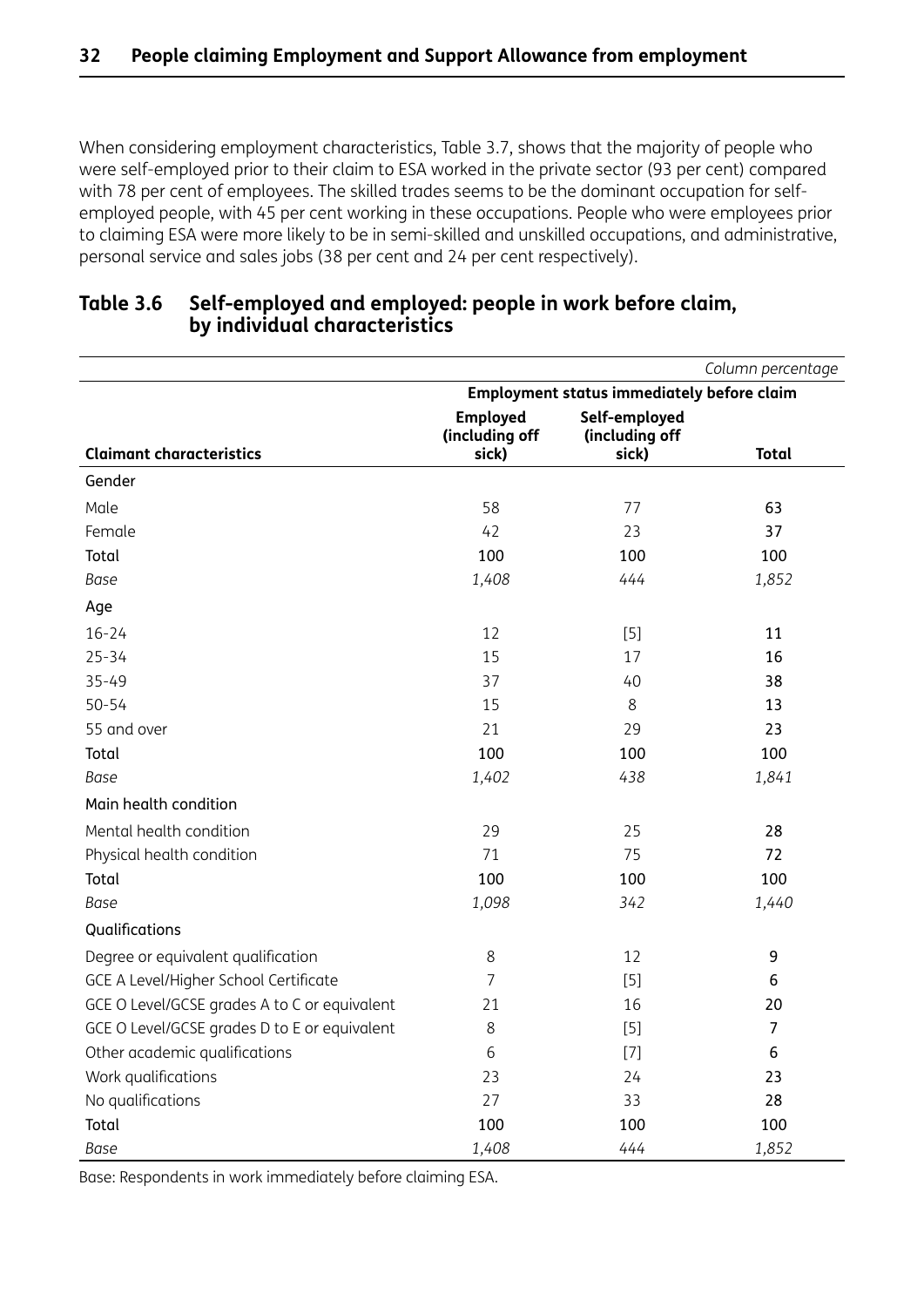|                                                                      |                                       |                                                   | Column percentage |
|----------------------------------------------------------------------|---------------------------------------|---------------------------------------------------|-------------------|
|                                                                      |                                       | <b>Employment status immediately before claim</b> |                   |
| <b>Characteristics of claimant's job</b>                             | <b>Employed including</b><br>off sick | Self-employed<br>including off sick               | <b>Total</b>      |
| Sector                                                               |                                       |                                                   |                   |
| Private sector                                                       | 78                                    | 93                                                | 81                |
| Public sector                                                        | 21                                    | [6]                                               | 18                |
| Charity or voluntary sector                                          | $[1]$                                 | $[1]$                                             | $[1]$             |
| Total                                                                | 100                                   | 100                                               | 100               |
| Base                                                                 | 1,158                                 | 351                                               | 1,509             |
| Occupation                                                           |                                       |                                                   |                   |
| Managerial, professional and<br>associate professional and technical | 19                                    | 21                                                | 19                |
| Administrative, personal service<br>and sales                        | 24                                    | 11                                                | 21                |
| Skilled trades                                                       | 19                                    | 45                                                | 25                |
| Semi-skilled and unskilled                                           | 38                                    | 24                                                | 35                |
| Total                                                                | 100                                   | 100                                               | 100               |
| Base                                                                 | 1,180                                 | 354                                               | 1,534             |
| Annual earnings                                                      |                                       |                                                   |                   |
| Less than £10,000                                                    | 29                                    | 33                                                | 30                |
| £10,000 to £19,999                                                   | 46                                    | 33                                                | 44                |
| £20,000 to £29,999                                                   | 17                                    | $[19]$                                            | 17                |
| More than £30,000                                                    | 8                                     | $[15]$                                            | 9                 |
| Total                                                                | 100                                   | 100                                               | 100               |
| <b>Base</b>                                                          | 677                                   | 110                                               | 786               |

#### **Table 3.7 Self-employed and employed: people in work before claim, by characteristics of employment**

Base: Respondents in work immediately before claiming ESA.

## **3.3.3 Sickness absence**

Some people who were employed prior to claiming ESA reported that they had had a period of paid sickness absence before their claim. This section looks at the proportions of employees who took a period of sickness absence in between working and claiming, and explores the characteristics of these different groups, looking first at their individual characteristics and then at the characteristics of the job.

Forty-three per cent of people who were employed prior to their claim reported taking a period of paid or unpaid sickness absence before claiming ESA: 30 per cent had a period of paid sickness absence, during which they either received normal pay, or a reduced rate of pay and 13 per cent reported that they had had a period of unpaid sickness absence (Table 3.8 and Table 3.9).

Individual characteristics did not appear to play a major role in determining access to paid sickness absence. Employed men and women were equally likely to have gone straight from work to claiming ESA without a period of sickness absence. Employed people in younger age groups were less likely than people in other age groups to report having a period of paid or unpaid sickness absence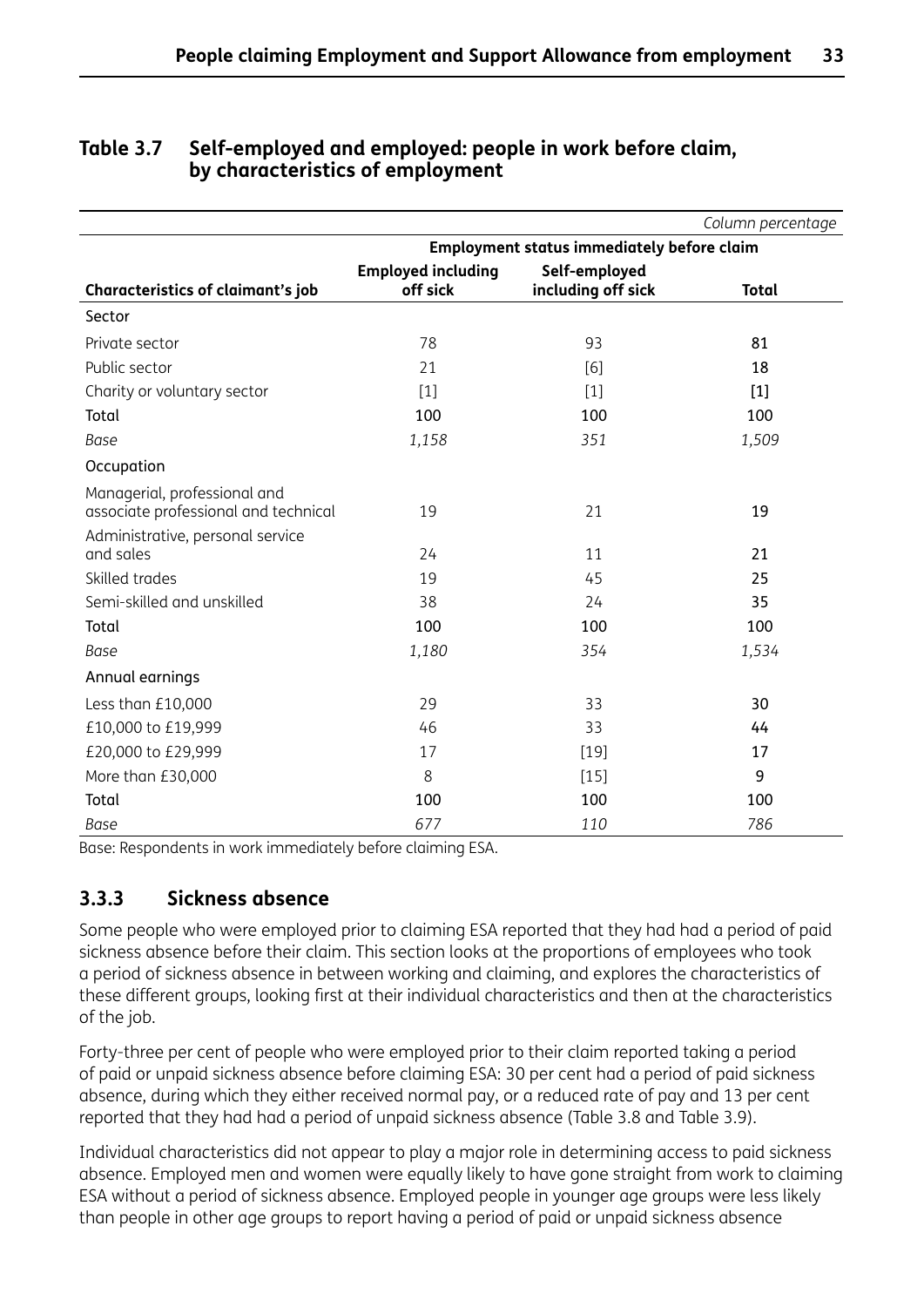immediately before their claim. Having been in self-employment, rather than employment, for most of one's working life greatly increased the probability of going straight from work to ESA, without an intervening period of sickness absence (77 per cent, compared to 56 per cent).

In terms of employment characteristics affecting access to paid sickness absence, sector was an important factor. Nearly two-thirds (61 per cent) of public sector workers reported having a period of paid or unpaid sick leave before claiming ESA compared to 39 per cent of private sector workers. Organisation size was also important; 57 per cent of people who worked for a large employer (250 or more employees) reported having access to paid or unpaid sick leave, compared to 29 per cent of those working for micro employers (with less than ten employees).

Employees in permanent jobs were much more likely than those with temporary contracts to have had a period of sickness absence before claiming ESA; 43 per cent of those with a permanent contract reported this, compared with between 19 and 23 per cent of those with various temporary contracts. Interviewees in skilled trades were least likely to have had a period of sickness absence compared to other occupational groups.

|                                 |                                                      |                                                                     |                                                          |              | Row percentage |  |  |
|---------------------------------|------------------------------------------------------|---------------------------------------------------------------------|----------------------------------------------------------|--------------|----------------|--|--|
|                                 | <b>Employment situation immediately before claim</b> |                                                                     |                                                          |              |                |  |  |
| <b>Claimant characteristics</b> | In work (not<br>off sick)                            | Off sick and<br>getting paid<br>as normal or<br>getting sick<br>pay | Off sick but<br>not getting<br>normal pay<br>or sick pay | <b>Total</b> | <b>Base</b>    |  |  |
| Gender                          |                                                      |                                                                     |                                                          |              |                |  |  |
| Male                            | 57                                                   | 29                                                                  | 14                                                       | 100          | 822            |  |  |
| Female                          | 56                                                   | 32                                                                  | 12                                                       | 100          | 586            |  |  |
| Total                           | 57                                                   | 30                                                                  | 13                                                       | 100          | 1,408          |  |  |
| Age                             |                                                      |                                                                     |                                                          |              |                |  |  |
| $16 - 24$                       | 71                                                   | $[12]$                                                              | $[17]$                                                   | 100          | 170            |  |  |
| $25 - 34$                       | 61                                                   | 23                                                                  | 16                                                       | 100          | 214            |  |  |
| 35-49                           | 56                                                   | 31                                                                  | 12                                                       | 100          | 516            |  |  |
| $50 - 54$                       | 48                                                   | 40                                                                  | $[12]$                                                   | 100          | 206            |  |  |
| 55 and over                     | 58                                                   | 38                                                                  | 11                                                       | 100          | 295            |  |  |
| Total                           | 57                                                   | 30                                                                  | 13                                                       | 100          | 1,402          |  |  |
|                                 |                                                      |                                                                     |                                                          |              | Continued      |  |  |

#### **Table 3.8 Sickness absence status before claim, by claimant characteristics: people in work before claim**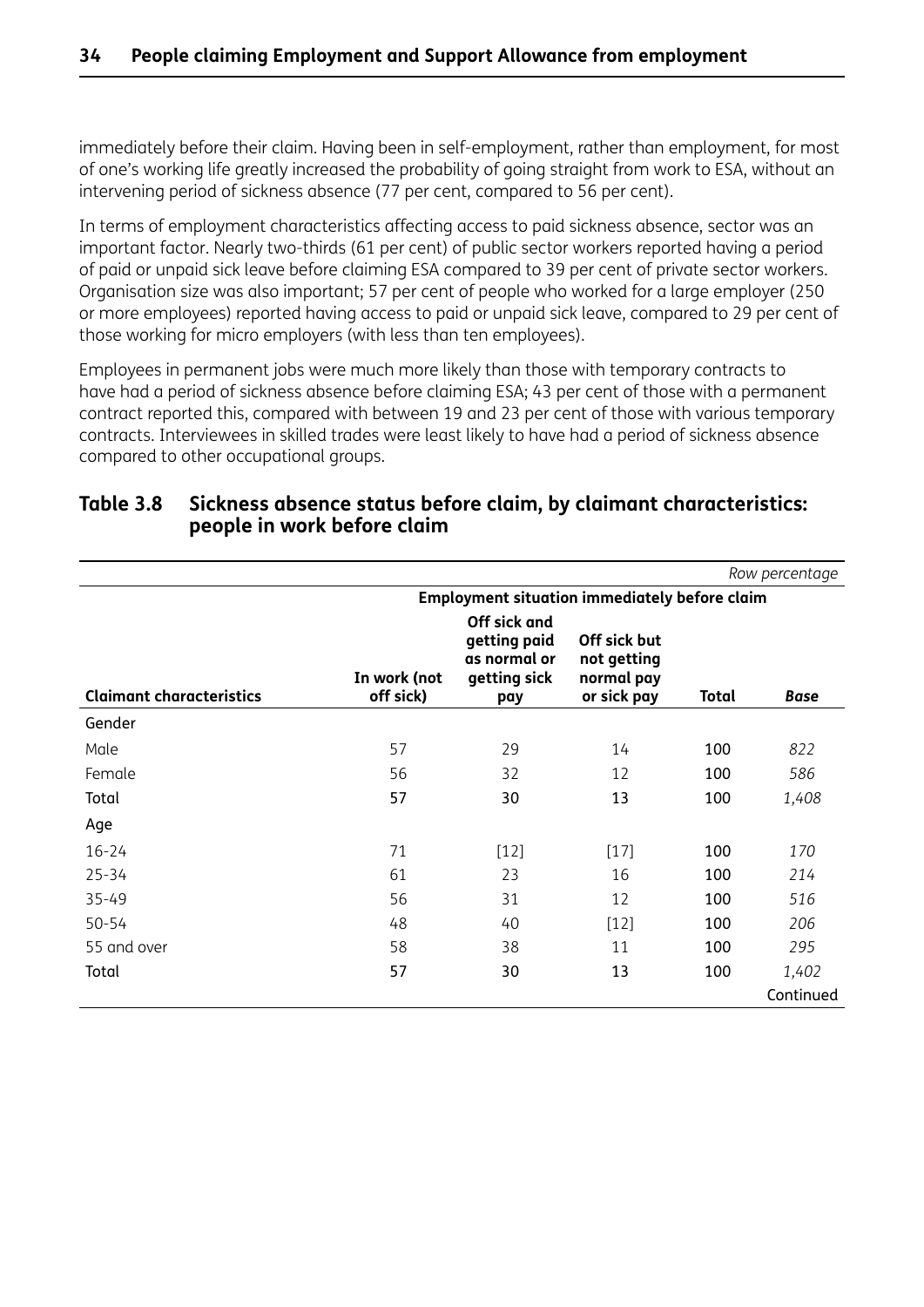## **Table 3.8 Continued**

|                                                                       |              |                                                      |                           |              | Row percentage |
|-----------------------------------------------------------------------|--------------|------------------------------------------------------|---------------------------|--------------|----------------|
|                                                                       |              | <b>Employment situation immediately before claim</b> |                           |              |                |
|                                                                       |              | Off sick and                                         |                           |              |                |
|                                                                       |              | getting paid<br>as normal or                         | Off sick but              |              |                |
|                                                                       | In work (not | getting sick                                         | not getting<br>normal pay |              |                |
| <b>Claimant characteristics</b>                                       | off sick)    | pay                                                  | or sick pay               | <b>Total</b> | Base           |
| Main health condition                                                 |              |                                                      |                           |              |                |
| Mental health                                                         | 54           | 32                                                   | 15                        | 100          | 305            |
| Musculoskeletal condition or injury                                   | 53           | 34                                                   | 13                        | 100          | 458            |
| Long-term/systemic condition                                          | 58           | 32                                                   | $[11]$                    | 100          | 219            |
| Other health conditions                                               | 42           | 28                                                   | 30                        | 100          | 116            |
| Don't know/prefer not to say                                          | $[50]$       | $[42]$                                               | [9]                       | 100          | 34             |
| Total                                                                 | 53           | 33                                                   | 14                        | 100          | 1,132          |
| Onset of condition <sup>1</sup>                                       |              |                                                      |                           |              |                |
| Recent 2008/09                                                        | 56           | 32                                                   | 12                        | 100          | 534            |
| Long-term before 2004                                                 | 50           | 31                                                   | 19                        | 100          | 234            |
| Total                                                                 | 53           | 32                                                   | 15                        | 100          | 1,085          |
| Work history                                                          |              |                                                      |                           |              |                |
| Spent most of working life as an<br>employee in steady jobs           | 56           | 32                                                   | 11                        | 100          | 1,144          |
| Spent most of working life self-<br>employed                          | 77           | [9]                                                  | $[15]$                    | 100          | 64             |
| Have mainly done casual, freelance<br>or short-term work              | $[56]$       | $[15]$                                               | $[29]$                    | 100          | 44             |
| Have spent a lot of time out of work<br>because of sickness or injury | $[56]$       | $[10]$                                               | $[34]$                    | 100          | 34             |
| Have spent a lot of my adult life<br>looking after family or the home | 54           | $[97]$                                               | [9]                       | 100          | 69             |
| Have spent more time unemployed<br>than in work                       | $[56]$       | $[29]$                                               | $[15]$                    | 100          | 31             |
| Have never really had paid                                            |              |                                                      |                           |              |                |
| employment                                                            | [8]          | $[37]$                                               | $[55]$                    | 100          | 13             |
| Don't know                                                            | [89]         | [0]                                                  | $[11]$                    | 100          | 9              |
| Total                                                                 | 57           | 30                                                   | 13                        | 100          | 1,408          |

Base: Employees in work before claim (excludes self-employed).

<sup>1</sup> Interim years of onset of condition not shown.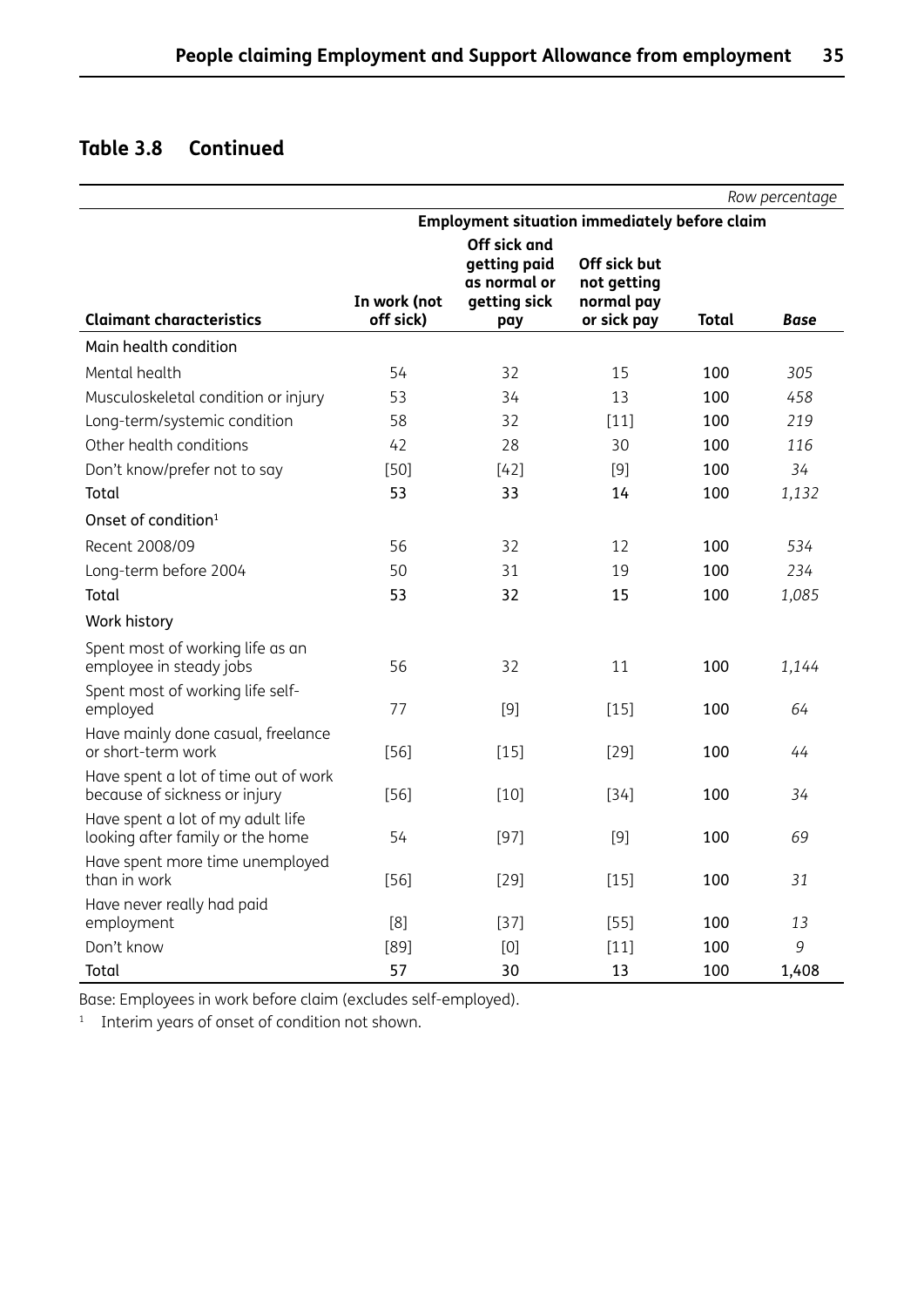|                                     |                                                      |                                                         |                                           | Column percentage |  |  |  |
|-------------------------------------|------------------------------------------------------|---------------------------------------------------------|-------------------------------------------|-------------------|--|--|--|
|                                     | <b>Employment situation immediately before claim</b> |                                                         |                                           |                   |  |  |  |
|                                     |                                                      | Off sick and<br>getting paid<br>as normal<br>or getting | Off sick but<br>not getting<br>normal pay |                   |  |  |  |
| <b>Claimant characteristics</b>     | In work                                              | sick pay                                                | or sick pay                               | <b>Total</b>      |  |  |  |
| Gender                              |                                                      |                                                         |                                           |                   |  |  |  |
| Male                                | 59                                                   | 56                                                      | 61                                        | 58                |  |  |  |
| Female                              | 41                                                   | 44                                                      | 39                                        | 42                |  |  |  |
| Total                               | 100                                                  | 100                                                     | 100                                       | 100               |  |  |  |
| Base                                | 798                                                  | 426                                                     | 184                                       | 1,408             |  |  |  |
| Age                                 |                                                      |                                                         |                                           |                   |  |  |  |
| $16 - 24$                           | 15                                                   | $[5]$                                                   | $[16]$                                    | 12                |  |  |  |
| $25 - 34$                           | 17                                                   | 12                                                      | 18                                        | 15                |  |  |  |
| 35-49                               | 37                                                   | 38                                                      | 35                                        | 37                |  |  |  |
| $50 - 54$                           | 12                                                   | 19                                                      | $[14]$                                    | 15                |  |  |  |
| 55 and over                         | 19                                                   | 26                                                      | 18                                        | 21                |  |  |  |
| Total                               | 100                                                  | 100                                                     | 100                                       | 100               |  |  |  |
| <b>Base</b>                         | 793                                                  | 426                                                     | 184                                       | 1,402             |  |  |  |
| Main health condition               |                                                      |                                                         |                                           |                   |  |  |  |
| Mental health                       | 27                                                   | 26                                                      | 27                                        | 27                |  |  |  |
| Musculoskeletal condition or injury | 41                                                   | 42                                                      | 35                                        | 40                |  |  |  |
| Long-term/systemic condition        | 21                                                   | 19                                                      | $[14]$                                    | 19                |  |  |  |
| Other health conditions             | 8                                                    | 9                                                       | 21                                        | 10                |  |  |  |
| Don't know/prefer not to say        | $[3]$                                                | $[4]$                                                   | $[2]$                                     | $[3]$             |  |  |  |
| Total                               | 100                                                  | 100                                                     | 100                                       | 100               |  |  |  |
| Base                                | 601                                                  | 369                                                     | 163                                       | 1,132             |  |  |  |
| Onset of condition <sup>1</sup>     |                                                      |                                                         |                                           |                   |  |  |  |
| Recent 2008/09                      | 51                                                   | 50                                                      | 40                                        | 49                |  |  |  |
| Long-term before 2004               | 20                                                   | 21                                                      | 28                                        | 22                |  |  |  |
| Base                                | 580                                                  | 345                                                     | 160                                       | 1,085             |  |  |  |
|                                     |                                                      |                                                         |                                           | Continued         |  |  |  |

#### **Table 3.9 Claimant characteristics, by sickness absence status before claim: people in work before claim**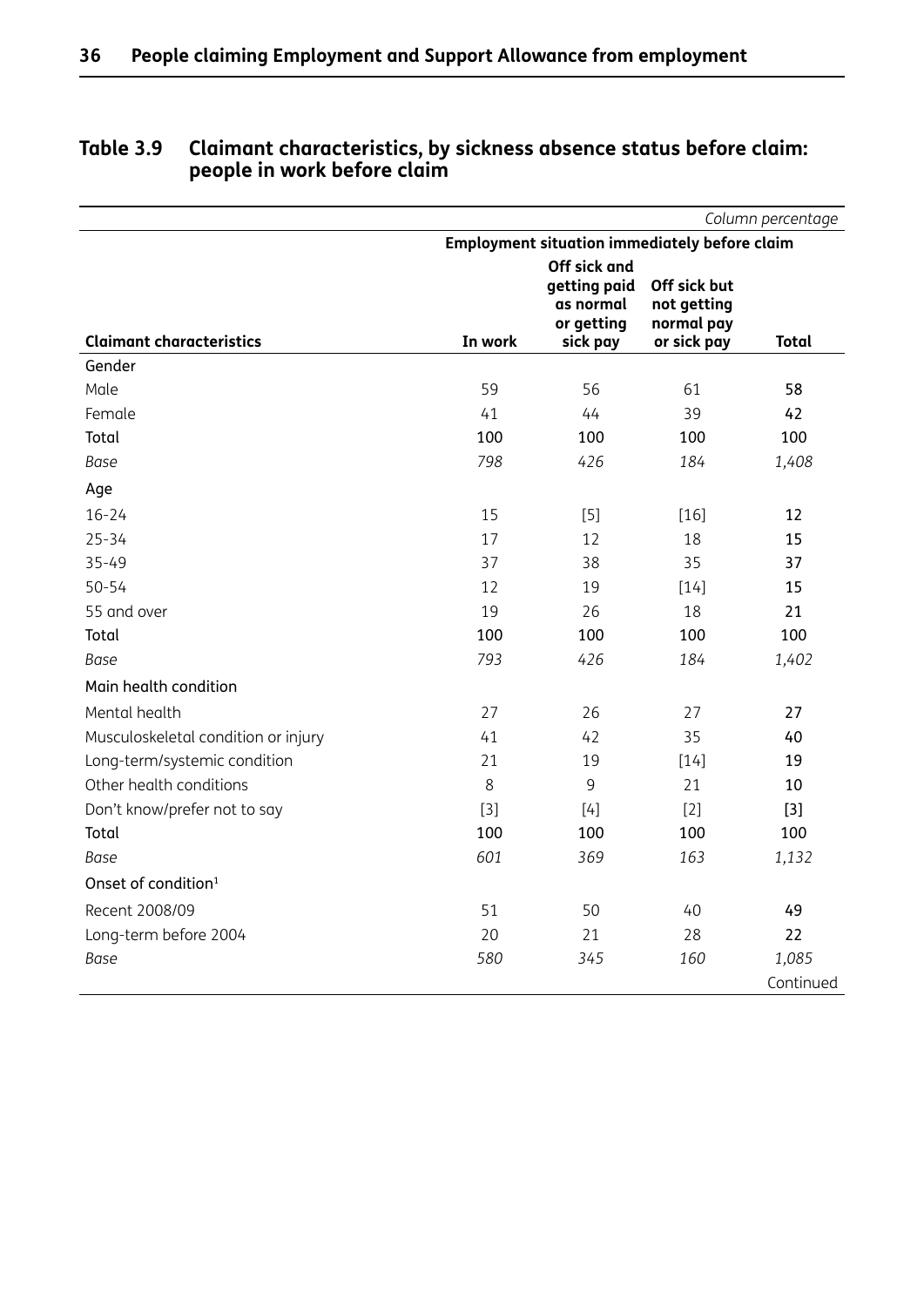## **Table 3.9 Continued**

|                                                                       |         |                                                                     |                                                          | Column percentage |
|-----------------------------------------------------------------------|---------|---------------------------------------------------------------------|----------------------------------------------------------|-------------------|
|                                                                       |         | <b>Employment situation immediately before claim</b>                |                                                          |                   |
| <b>Claimant characteristics</b>                                       | In work | Off sick and<br>getting paid<br>as normal<br>or getting<br>sick pay | Off sick but<br>not getting<br>normal pay<br>or sick pay | Total             |
| Work history                                                          |         |                                                                     |                                                          |                   |
| Spent most of working life as an employee in<br>steady jobs           | 80      | 87                                                                  | 71                                                       | 81                |
| Spent most of working life self-employed                              | 6       | $[1]$                                                               | [5]                                                      | 5                 |
| Have mainly done casual, freelance or short-term<br>work              | $[3]$   | $[1]$                                                               | $[7]$                                                    | 3                 |
| Have spent a lot of time out of work because of<br>sickness or injury | $[2]$   | $[1]$                                                               | [6]                                                      | 2                 |
| Have spent a lot of my adult life looking after<br>family or the home | 5       | [6]                                                                 | $[4]$                                                    | 3                 |
| Have spent more time unemployed than in work                          | $[2]$   | $[2]$                                                               | [2]                                                      | 2                 |
| Have never really had paid employment                                 | [0]     | $[1]$                                                               | [4]                                                      | $[1]$             |
| Don't know                                                            | $[1]$   | [0]                                                                 | $[1]$                                                    | [0]               |
| Total                                                                 | 100     | 100                                                                 | 100                                                      | 100               |
| Base                                                                  | 798     | 426                                                                 | 184                                                      | 1,408             |

Base: Employees in work before claim (excludes self-employed).

<sup>1</sup> Interim years of onset of condition not shown.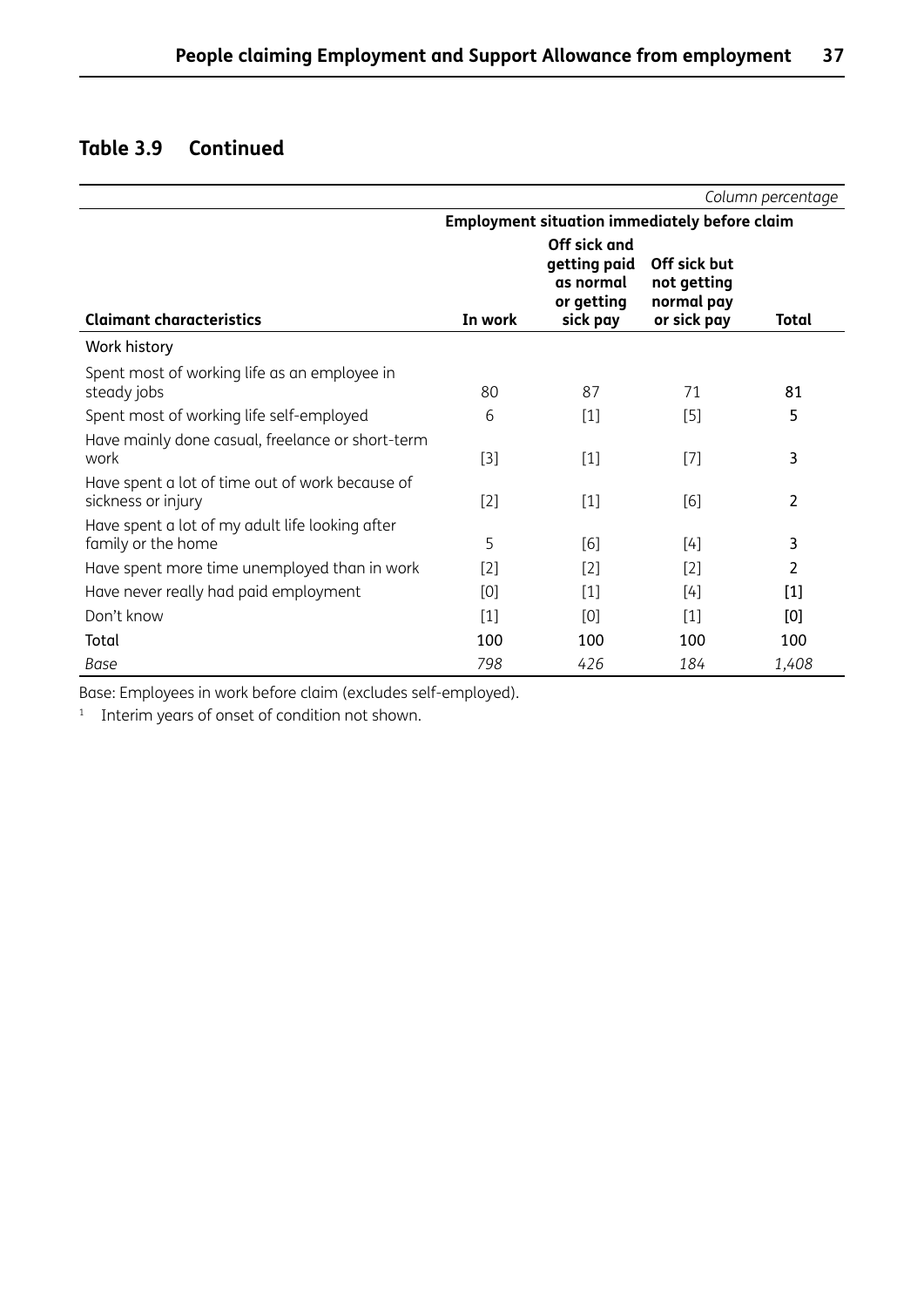|                                                                         |         |                                                                     |                                                          |              | Row percentage |
|-------------------------------------------------------------------------|---------|---------------------------------------------------------------------|----------------------------------------------------------|--------------|----------------|
|                                                                         |         | <b>Employment situation immediately before claim</b>                |                                                          |              |                |
| <b>Characteristics of</b><br>claimant's job                             | In work | Off sick and<br>getting paid<br>as normal or<br>getting sick<br>pay | Off sick but<br>not getting<br>normal pay<br>or sick pay | <b>Total</b> | <b>Base</b>    |
| Sector                                                                  |         |                                                                     |                                                          |              |                |
| Private sector                                                          | 60      | 29                                                                  | 10                                                       | 100          | 899            |
| Public sector                                                           | 38      | 47                                                                  | 14                                                       | 100          | 244            |
| Charity or voluntary sector                                             | $[70]$  | $[21]$                                                              | [8]                                                      | 100          | 16             |
| Total                                                                   | 56      | 33                                                                  | 11                                                       | 100          | 1,158          |
| Firm size                                                               |         |                                                                     |                                                          |              |                |
| Micro: 1-9 employees                                                    | 72      | 18                                                                  | $[11]$                                                   | 100          | 237            |
| Small: 10-49 employees                                                  | 62      | 25                                                                  | $[13]$                                                   | 100          | 222            |
| Medium: 50-249 employees                                                | 52      | 35                                                                  | $[13]$                                                   | 100          | 214            |
| Large: 250+ employees                                                   | 43      | 45                                                                  | 12                                                       | 100          | 412            |
| Do not know                                                             | 65      | $[27]$                                                              | $[9]$                                                    | 100          | 98             |
| Total                                                                   | 56      | 32                                                                  | 12                                                       | 100          | 1,183          |
| Occupation                                                              |         |                                                                     |                                                          |              |                |
| Managerial, professional and<br>associate professional and<br>technical | 51      | 35                                                                  | 14                                                       | 100          | 224            |
| Administrative, personal                                                |         |                                                                     |                                                          |              |                |
| service and sales                                                       | 56      | 37                                                                  | $[7]$                                                    | 100          | 285            |
| Skilled trades                                                          | 65      | 22                                                                  | $[13]$                                                   | 100          | 221            |
| Semi-skilled and unskilled                                              | 57      | 31                                                                  | 11                                                       | 100          | 449            |
| Total                                                                   | 57      | 32                                                                  | 11                                                       | 100          | 1,182          |
| Type of contract                                                        |         |                                                                     |                                                          |              |                |
| Permanent one                                                           | 56      | 32                                                                  | 11                                                       | 100          | 654            |
| Temporary, seasonal,<br>temporary or casual                             | 80      | $[12]$                                                              | [8]                                                      | 100          | 55             |
| Fixed term                                                              | $[77]$  | $[18]$                                                              | $[5]$                                                    | 100          | 23             |
| Other non-permanent                                                     | [81]    | $[17]$                                                              | $[2]$                                                    | 100          | 11             |
| Don't know                                                              | $[76]$  | $[0]$                                                               | $[24]$                                                   | 100          | $\overline{2}$ |
| Total                                                                   | 59      | 30                                                                  | 11                                                       | 100          | 745            |

#### **Table 3.10 Sickness absence status before claim, by characteristics of claimant's job: people in work before claim**

Base: Employees in work before claim (excludes self-employed).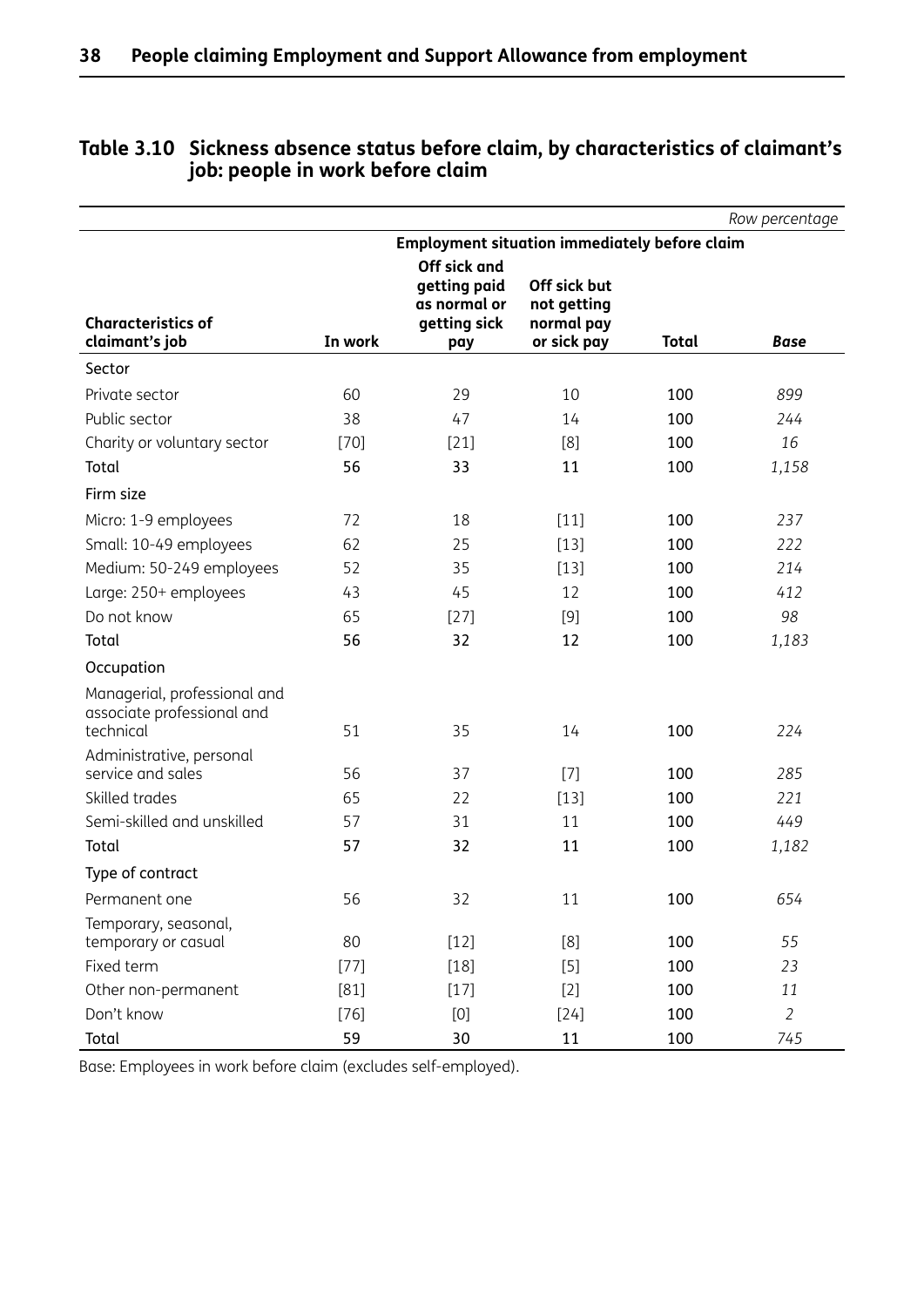#### **3.3.4 The role of employers in helping people remain in work**

Employers have a potential role to play in helping people remain in work and this section looks at whether Occupational Health (OH) was available to ESA claimants coming from work. It also looks at the characteristics of people who had discussed their condition with line managers or HR departments, and how helpful they had found these discussions.

Overall, just under one-quarter (24 per cent) of people who had been in employment prior to their claim reported having access to OH at work. There were, however, significant differences in this pattern by gender, sector and firm size (Table 3.11):

- More women than men reported access to occupational health services (31 per cent of women compared to 19 per cent of men).
- Access to OH was highest for claimants previously working in the public sector, with 66 per cent of women in the public sector, and 60 per cent of men having access to OH compared to just 16 per cent of women, and 14 per cent of men, who were working in the private sector.
- For people working within the private sector, those working in larger firms were more likely to have access to OH; the proportion of men and women with access to OH at larger employers was just over one-quarter (27 and 26 per cent respectively) compared to less than eight per cent of women and four per cent of men working at small firms.

For people who had access to OH at work, more than three-quarters had used it (77 per cent), and around a fifth (21 per cent) had changes made to their work as a result. The changes that were made related most often to changes to hours and duties. Almost three-quarters (72 per cent) of people who had made changes believed they had helped them to stay in work for longer.

#### **Table 3.11 Access to occupational health services: people in work before claim, by sector, gender and firm size**

|                                                  |                                      |        |                   |       | Row percentage |  |  |
|--------------------------------------------------|--------------------------------------|--------|-------------------|-------|----------------|--|--|
|                                                  | Access occupational health services? |        |                   |       |                |  |  |
|                                                  |                                      |        | Don't             |       |                |  |  |
|                                                  | Yes                                  | No     | know              | Total | <b>Base</b>    |  |  |
| Gender and sector of employment                  |                                      |        |                   |       |                |  |  |
| Women in public sector                           | 66                                   | $[26]$ | $[7]$             | 100   | 140            |  |  |
| Men in public sector                             | 60                                   | 39     | $\lceil 1 \rceil$ | 100   | 83             |  |  |
| Women in private sector                          | 16                                   | 77     | $[7]$             | 100   | 266            |  |  |
| Men in private sector                            | 14                                   | 82     | $[4]$             | 100   | 546            |  |  |
| Gender and firm size (private sector only)       |                                      |        |                   |       |                |  |  |
| Women in large firms with 250+ employees         | [26]                                 | 60     | $[14]$            | 100   | 73             |  |  |
| Men in large firms with 250+ employees           | 27                                   | 66     | [8]               | 100   | 155            |  |  |
| Women in small firms with less than 50 employees | [8]                                  | 87     | $[5]$             | 100   | 127            |  |  |
| Men in small firms with less than 50 employees   | [4]                                  | 95     | $[1]$             | 100   | 232            |  |  |
|                                                  |                                      |        |                   |       |                |  |  |
| All men                                          | 19                                   | 77     | 4                 | 100   | 673            |  |  |
| All women                                        | 31                                   | 61     | 8                 | 100   | 460            |  |  |
| All                                              | 24                                   | 71     | 5                 | 100   | 1,132          |  |  |

Base: Respondents in work immediately before claiming ESA.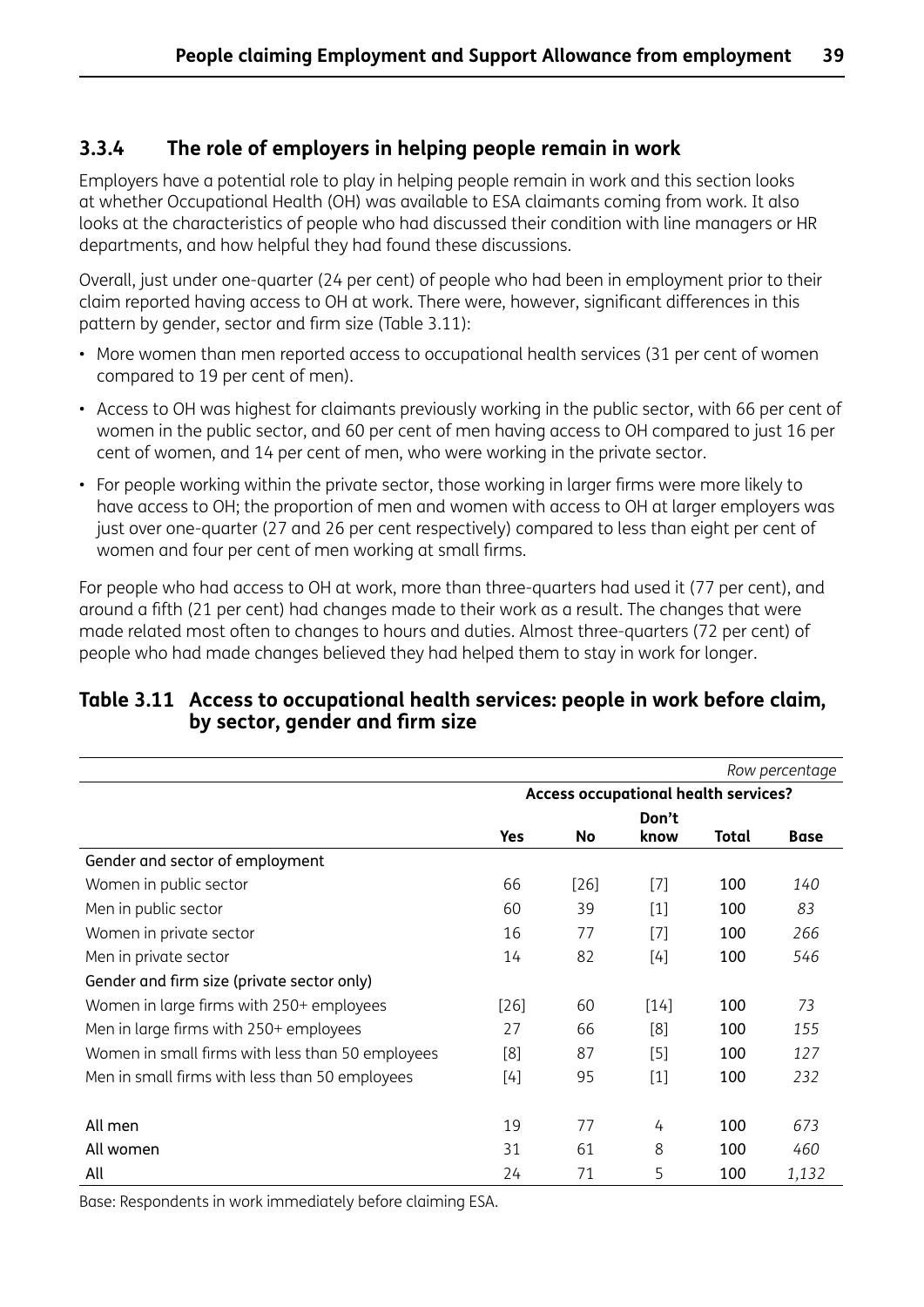Sector, gender and firm size were all key determinants of whether a health condition had been discussed with an employer (Table 3.12):

- Women in the public sector were slightly more likely to report doing so; 82 per cent reported discussing their condition with their line manager compared to 79 per cent of men in this sector.
- Men in the private sector were least likely to report that they had discussed their condition with their line manager, at 58 per cent.
- People in larger private sector firms were only slightly less likely than those in the public sector to have discussed their condition with their employer.

Smaller proportions (27 per cent, overall) of employees had discussed their condition with someone in HR:

- Women in the public sector were most likely to discuss their health condition with HR (50 per cent).
- The lowest rates of consultation with HR were in the private sector (24 per cent for women and 22 per cent for men).
- In the private sector, rates of consultation with HR differ greatly by firm size. A far higher proportion of those in large firms reported discussing their health with HR (45 per cent of women and 41 per cent of men), compared to those in small firms (14 per cent of women and seven per cent of men). This is likely to reflect the absence of a dedicated HR function in smaller private sector firms.

The type of health condition also made a difference to whether or not health was discussed with a line manager or HR:

- Mental health conditions were discussed least often (53 per cent of people with a mental health condition had discussed this with their line manager and only 21 per cent with HR).
- Musculoskeletal conditions were discussed most often (66 per cent of people with a musculoskeletal condition had discussed this with a line manager and 29 per cent with HR).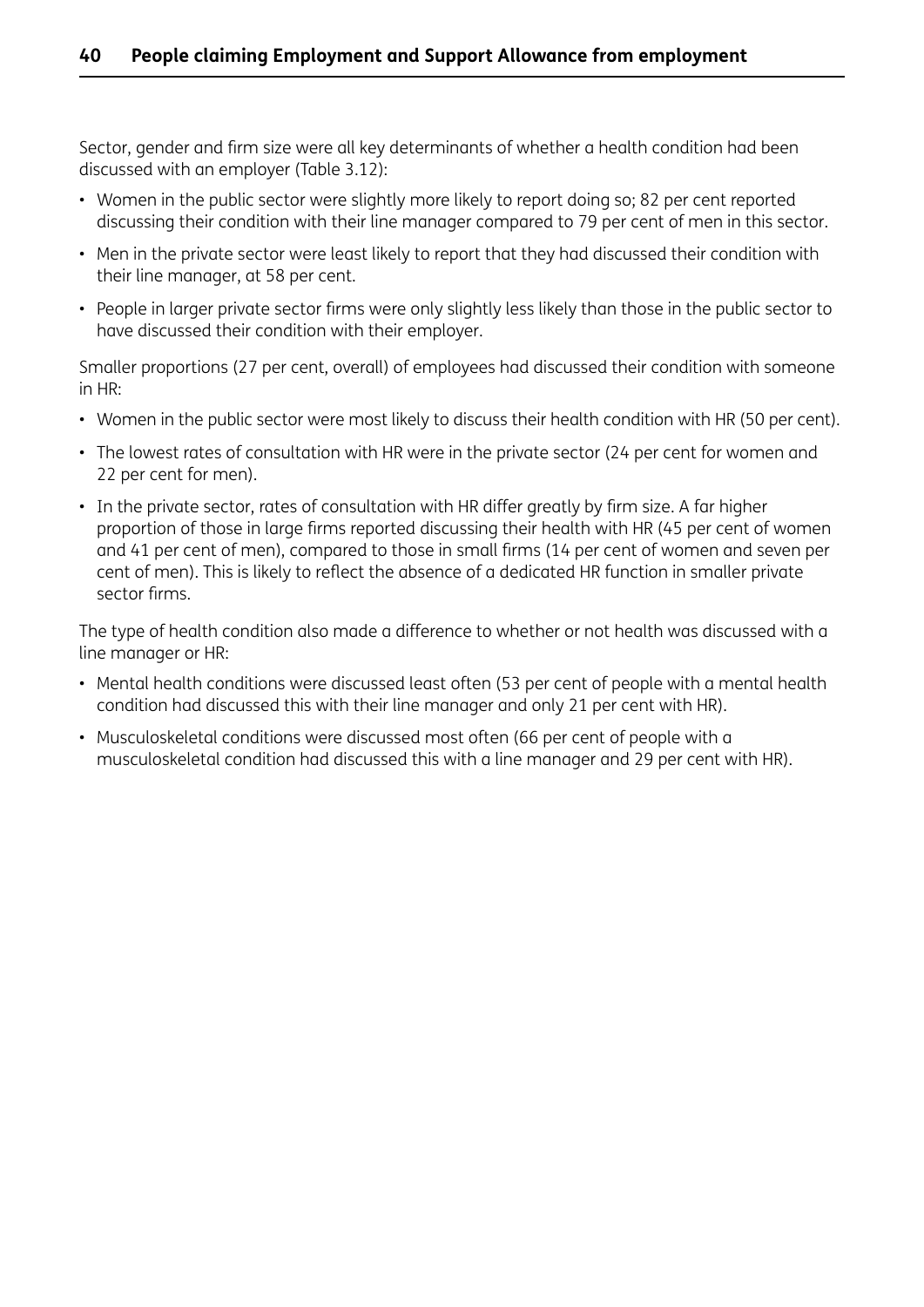|                                               |                                                           | Row percentage                               |
|-----------------------------------------------|-----------------------------------------------------------|----------------------------------------------|
|                                               | <b>Discussed health</b><br>condition with line<br>manager | <b>Discussed health</b><br>condition with HR |
| Gender and sector of employment               |                                                           |                                              |
| Women in public sector                        | 82                                                        | 50                                           |
| Men in public sector                          | 79                                                        | 42                                           |
| Women in private sector                       | 68                                                        | 24                                           |
| Men in private sector                         | 58                                                        | 22                                           |
| Gender and firm size (private sector only)    |                                                           |                                              |
| Women in large firms (250+ employees)         | 77                                                        | 45                                           |
| Men in large firms (250+ employees)           | 65                                                        | 41                                           |
| Women in small firms (less than 50 employees) | 62                                                        | 14                                           |
| Men in small firms (less than 50 employees)   | 60                                                        | $\overline{7}$                               |
| Main health condition                         |                                                           |                                              |
| Mental health condition                       | 53                                                        | 21                                           |
| Musculoskeletal condition                     | 66                                                        | 29                                           |
| Long-term/systemic conditions                 | 63                                                        | 27                                           |
| Other condition                               | 57                                                        | 23                                           |
| All men                                       | 56                                                        | 24                                           |
| All women                                     | 67                                                        | 30                                           |
| All                                           | 61                                                        | 26                                           |
| Base                                          | 1,331                                                     | 1,331                                        |

#### **Table 3.12 Whether health condition was discussed with employer: people in work before claim, by sector, gender, firm size and main health condition**

Base: Respondents in work immediately before claiming ESA.

Around two-thirds of people who had discussed a condition with their line manager had found this helpful (69 per cent of those in the public sector and 63 per cent of those in the private sector). Similarly, 68 per cent of people who had discussed their condition with HR had found it helpful, with approval ratings somewhat higher in the public sector (where 73 per cent had found it helpful, compared to 65 per cent in the private sector).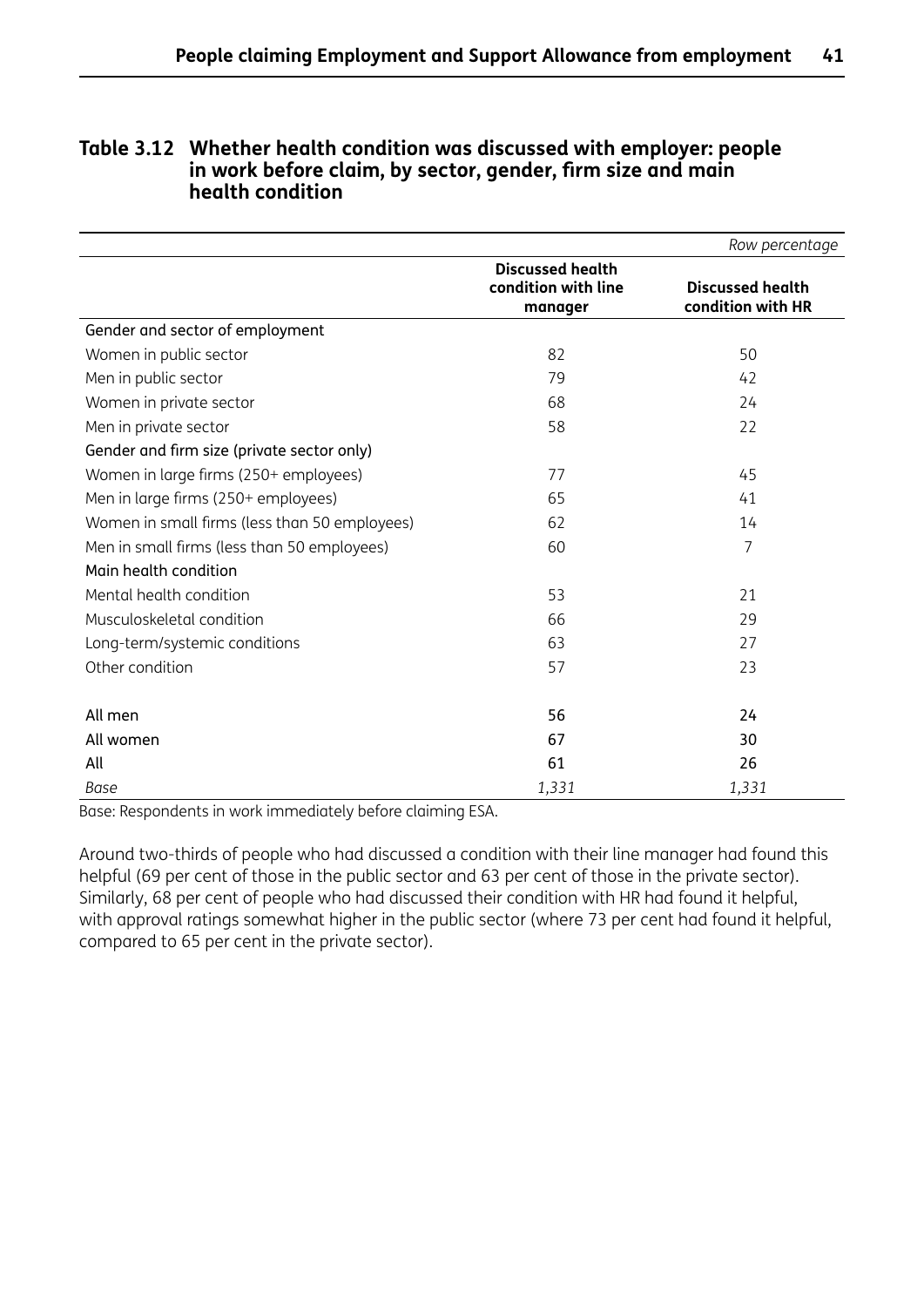# **4 People not in employment before claiming Employment and Support Allowance**

## Key points

- Mental health conditions were the most commonly reported types of condition among people who were not in work prior to claiming Employment and Support Allowance (ESA). This may be partly a reflection of the younger age profile of this group, as mental health conditions were more than twice as common among younger age groups.
- ESA claimants who were not in employment prior to making their claim were more likely to report an earlier onset for their main condition, with almost one-third (32 per cent) reporting that their condition began before 2004 compared with just over one-fifth (22 per cent) of those claiming from work.
- Only a minority of claimants not in employment prior to claiming (11 per cent) identified their condition as work related. The prevalence of birth defects or hereditary conditions was higher among this group.
- A higher proportion of people not in employment prior to claiming reported that their health had deteriorated rather than improved between the two waves of the survey.
- When looking to the future, nearly three-quarters of people who were not in work prior to claiming (73 per cent) expected their health to either be stable or improved. Only ten per cent predicted deterioration in their health in six months' time.
- Claimants not in work prior to their claim were also much less likely to have been in work for most of their working lives and were much less likely to have a working partner than those in employment prior to claiming.
- In their most recent employment, people claiming ESA from non-work backgrounds were more likely to have worked in lower skilled occupations and temporary, seasonal or casual contracts and were less likely to have earned high salaries than people in employment directly prior to their claim. They were also less likely to have been employed in the public sector.

# 4.1 Introduction

Almost half (49 per cent) of those claiming ESA were not in employment before their claim. This chapter describes the characteristics of this 'from non-work' group and discusses their employment history and trajectories.

# 4.2 Health status

Table 4.1 looks at some key health variables for people who claim ESA from non-work backgrounds. As noted in Chapter 2, mental health conditions were the most commonly reported types of conditions among those who were not in employment prior to claiming, accounting for 38 per cent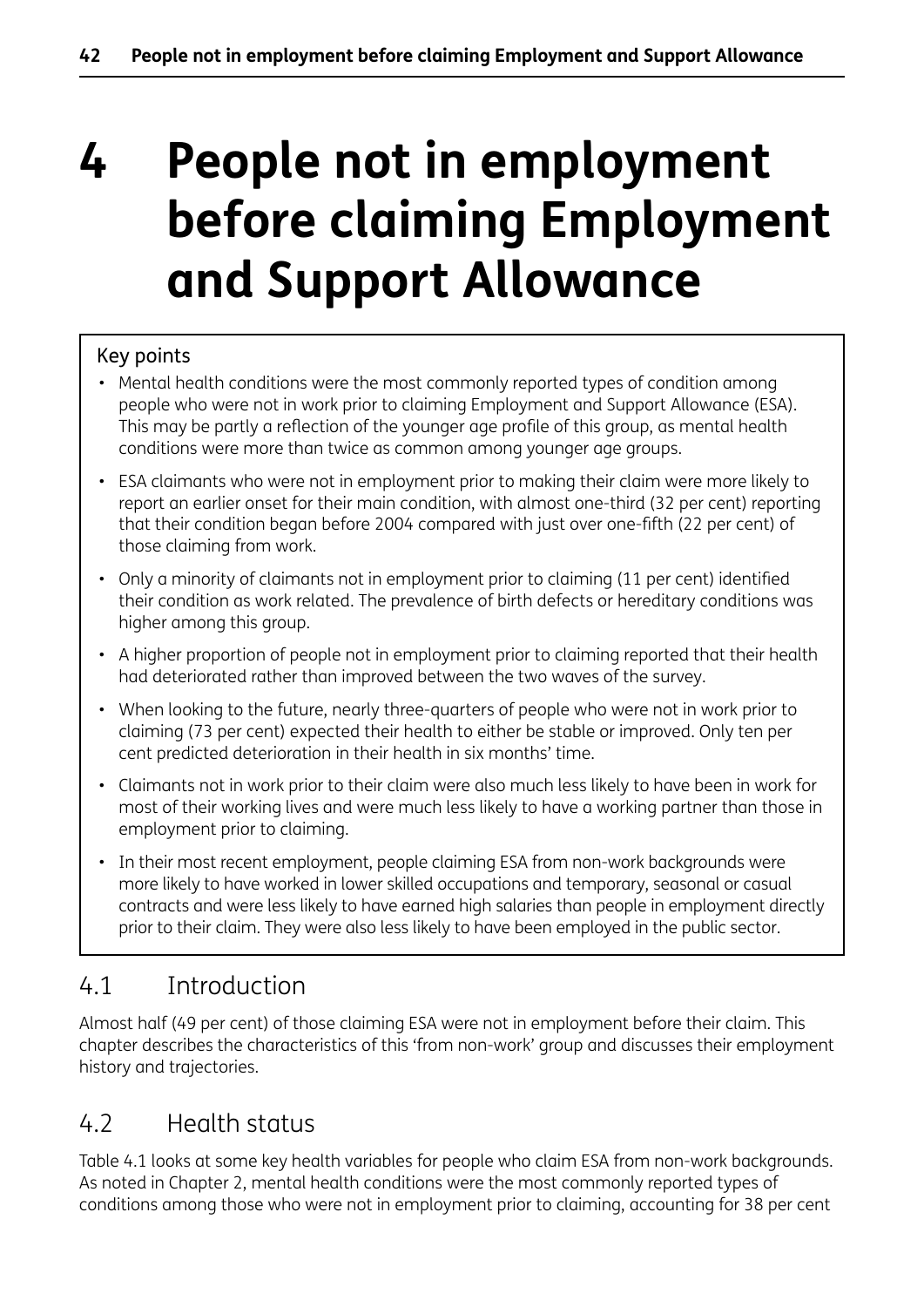of the total. This is in stark contrast to just over one-quarter of the total of those claiming from work (26 per cent). This may be partly a reflection of the younger age profile of the non-work group. Mental health conditions were more than twice as common among younger age groups, accounting for between 40 and 51 per cent of main health conditions for those aged 16-49, but only one in five for the over 50s.

Musculoskeletal conditions were the second most common health conditions among the non-work group with 32 per cent of people who had not been in employment prior to claiming ESA reporting these as their main health conditions (compared to 41 per cent of people claiming ESA from work). Again, this may be partly a reflection of the younger age profile of the non-work group as the proportion of people with musculoskeletal conditions rises with age (23 per cent of people in this group aged under 24 reported musculoskeletal conditions compared to 45 per cent of those aged 55 and over). There was no gender difference in the proportions reporting musculoskeletal conditions as their main health condition among this group, unlike people coming onto ESA from work.

Long-term and systemic conditions affected just over one in ten claimants who come from a nonwork background (12 per cent) compared to two in ten (20 per cent) of people claiming from work. Again these differences may partly reflect the younger age structure of the non-work group as these types of condition also appear to rise steadily with age, accounting for around one-quarter (26 per cent) of main health conditions for people aged 55 and over. The prevalence of long-term and systemic conditions was similar for men and women among the non-work group.

Other conditions were also more common among the non-work group of claimants (16 per cent) than those claiming from work (ten per cent), but in both groups more men than women reported other health conditions (17 per cent compared with 13 per cent in the non-work group and 12 per cent compared to six per cent of people claiming from work).

Looking at the onset of their main health condition (Table 2.10), a higher proportion of people who were not in employment prior to claiming reported that their condition was long term compared with people who were claiming ESA from work. Almost one-third (32 per cent) of people in the nonwork group reported that their condition had begun before 2004, in comparison with just over one in five (22 per cent) people who were working prior to claiming. Correspondingly, a smaller proportion, exactly one-third of those from non-work, reported that their main condition started recently (2008/09), compared to almost half (49 per cent) of people claiming from work.

Table 4.12 shows the cause of health conditions for people in the non-work group. Only a minority of claimants from this group (11 per cent) identified the cause of their condition as work related compared to over one-quarter of those claiming from work (27 per cent). The largest single cause of people's health condition was non-work-related disease or illness, with 56 per cent of people from non-work backgrounds stating this to be the case, and exactly two-thirds of women doing so. Thirteen per cent of people from non-work backgrounds said that their condition was a birth defect or hereditary condition, and this was higher among younger people (exactly one-quarter of conditions among the under 25s was reported to have been due to a birth defect or a hereditary condition). The prevalence of birth defects or hereditary conditions was lower among those claiming from work (nine per cent).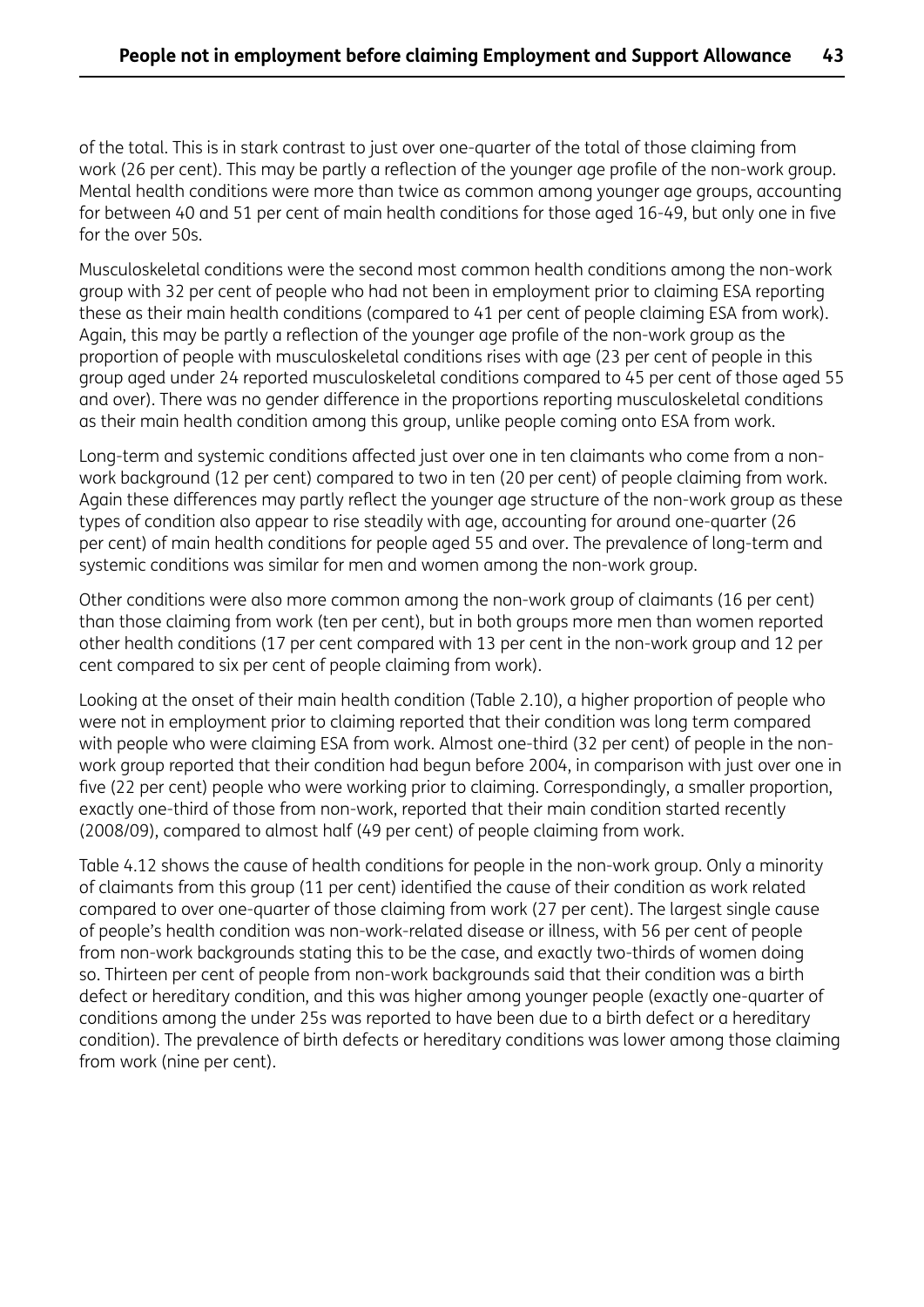|            |                               |                                                      |                                         |                                      |                                        |              | Row percentage |
|------------|-------------------------------|------------------------------------------------------|-----------------------------------------|--------------------------------------|----------------------------------------|--------------|----------------|
|            |                               |                                                      |                                         | <b>Main health condition</b>         |                                        |              |                |
|            | Mental<br>health<br>condition | <b>Musculo</b><br>skeletal<br>condition<br>or injury | Long-<br>term/<br>systemic<br>condition | <b>Other</b><br>health<br>conditions | Don't<br>know/<br>prefer not<br>to say | <b>Total</b> | <b>Base</b>    |
| Men        |                               |                                                      |                                         |                                      |                                        |              |                |
| $16 - 24$  | 38                            | 24                                                   | [6]                                     | 31                                   | $[1]$                                  | 100          | 203            |
| $25 - 34$  | 48                            | 28                                                   | $[7]$                                   | 17                                   | [0]                                    | 100          | 209            |
| 35-49      | 39                            | 35                                                   | 10                                      | 12                                   | $[4]$                                  | 100          | 284            |
| $50 - 54$  | $[24]$                        | 40                                                   | $[19]$                                  | $[17]$                               | [0]                                    | 100          | 95             |
| $55+$      | $[13]$                        | 49                                                   | 29                                      | $[7]$                                | $[2]$                                  | 100          | 124            |
| All men    | 36                            | 33                                                   | 12                                      | 17                                   | $[2]$                                  | 100          | 915            |
| Women      |                               |                                                      |                                         |                                      |                                        |              |                |
| $16 - 24$  | 54                            | $[22]$                                               | $[10]$                                  | $[14]$                               | [0]                                    | 100          | 89             |
| $25 - 34$  | 60                            | $[21]$                                               | $[4]$                                   | $[15]$                               | $[1]$                                  | 100          | 79             |
| $35 - 49$  | 41                            | 30                                                   | 14                                      | 12                                   | $[3]$                                  | 100          | 250            |
| $50 - 54$  | $[14]$                        | $[50]$                                               | $[17]$                                  | $[19]$                               | $[1]$                                  | 100          | 59             |
| $55+$      | $[35]$                        | [38]                                                 | $[18]$                                  | $[9]$                                | [0]                                    | 100          | 66             |
| All women  | 42                            | 30                                                   | 13                                      | 13                                   | $[2]$                                  | 100          | 544            |
| All people |                               |                                                      |                                         |                                      |                                        |              |                |
| $16 - 24$  | 43                            | 23                                                   | $[7]$                                   | 26                                   | $[1]$                                  | 100          | 293            |
| $25 - 34$  | 51                            | 26                                                   | [6]                                     | 16                                   | $[1]$                                  | 100          | 287            |
| 35-49      | 40                            | 32                                                   | 12                                      | 12                                   | $[3]$                                  | 100          | 534            |
| $50 - 54$  | 20                            | 44                                                   | 18                                      | $[18]$                               | [0]                                    | 100          | 155            |
| $55+$      | 21                            | 45                                                   | 26                                      | [8]                                  | $[1]$                                  | 100          | 190            |
| All people | 38                            | 32                                                   | 12                                      | 16                                   | $[2]$                                  | 100          | 1,459          |

#### **Table 4.1 Main reported health condition at baseline survey: people not in work before claim, by age and gender**

Base: Respondents reporting a health condition, baseline survey.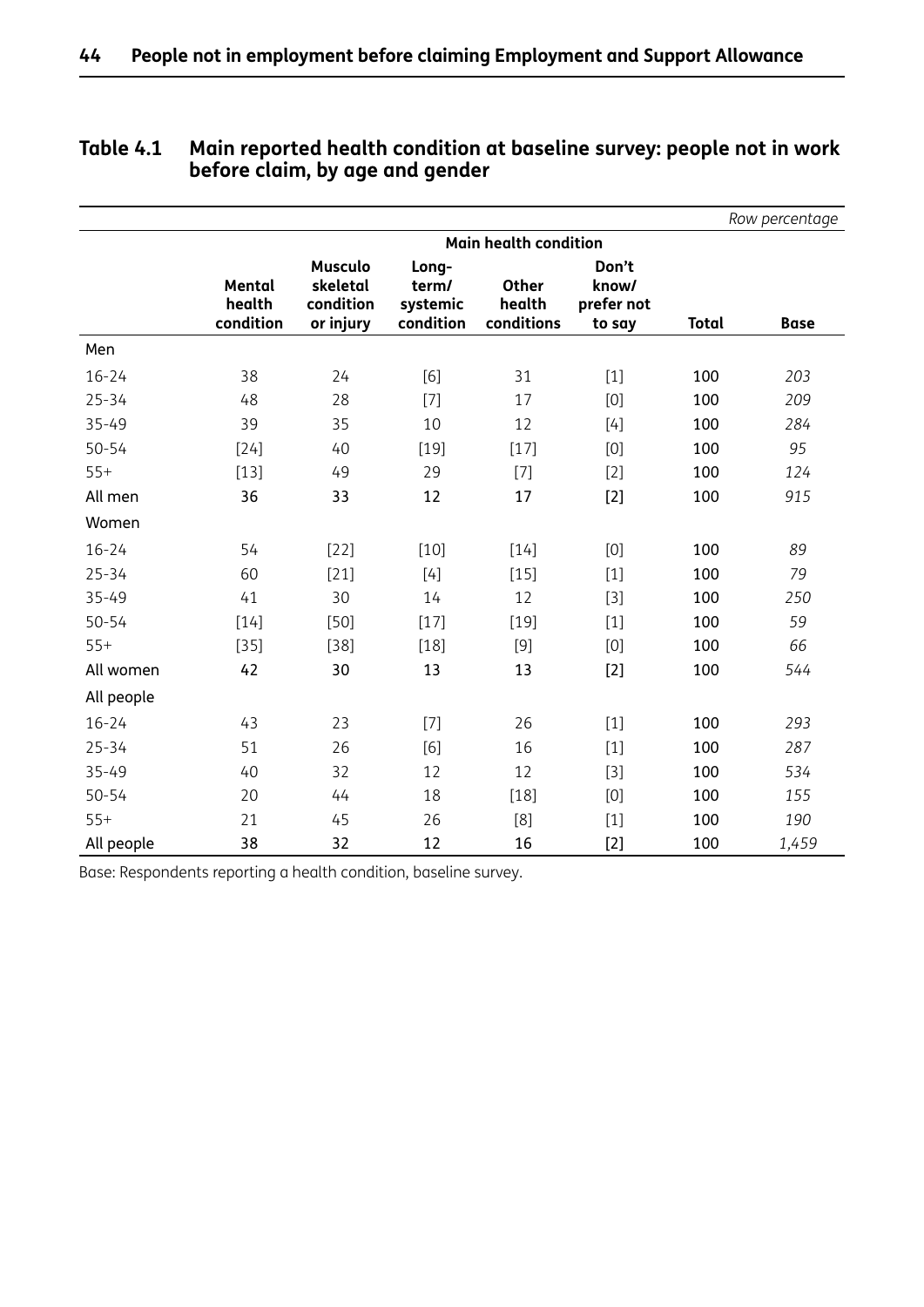| Table 4.2  Cause of condition reported at baseline survey: people not in work |
|-------------------------------------------------------------------------------|
| before claim, by age and gender                                               |

|                                                                           |           |           |       |        |                       |            | Column percentage |        |
|---------------------------------------------------------------------------|-----------|-----------|-------|--------|-----------------------|------------|-------------------|--------|
|                                                                           | Age group |           |       |        | Gender                |            |                   |        |
| <b>Cause of health condition</b>                                          | $16 - 24$ | $25 - 34$ | 35-49 | 50-54  | <b>55 and</b><br>over | All<br>men | All<br>women      | Total  |
| Born with it or birth injury<br>(including heredity illnesses)            | 25        | 13        | 10    | $[10]$ | $[3]$                 | 12         | 13                | 13     |
| Work-related accident or injury<br>(including traffic accidents at        |           |           | 7     | $[9]$  |                       | 7          |                   | 5      |
| work)                                                                     | $[1]$     | $[3]$     |       |        | $[10]$                |            | $[3]$             |        |
| Non-work related traffic<br>accident or injury                            | [6]       | $[9]$     | 7     | $[4]$  | $[4]$                 | 7          | 6                 | 6      |
| Household, leisure and sports<br>accident or injury (non-work<br>related) | $[10]$    | $[9]$     | 6     | $[11]$ | $[3]$                 | 9          | $[4]$             | 8      |
| Work-related diseases and<br>illnesses                                    | $[1]$     | $[4]$     | 7     | $[10]$ | $[11]$                | 8          | $[2]$             | 6      |
| Non-work-related diseases and<br>illnesses                                | 51        | 57        | 57    | 51     | 61                    | 50         | 66                | 56     |
| Don't know                                                                | [6]       | [6]       | 7     | $[5]$  | $[7]$                 | 6          | 6                 | 6      |
| Total                                                                     | 100       | 100       | 100   | 100    | 100                   | 100        | 100               | 100    |
| Base                                                                      | 289       | 282       | 532   | 152    | 189                   | 910        | 539               | 1,4491 |

Base: Respondents reporting a health condition.

 $1$  Base total by age is 1,444 by age, due to missing data on age in five cases.

#### **4.2.1 Changes in health between baseline and follow-up survey waves**

At the follow-up survey, exactly one-third of people who were not in work immediately prior to their claim reported no change in their health in the six months since the baseline survey. A higher proportion of this group reported that their health had deteriorated (25 per cent) rather than improved (21 per cent) between the two survey waves compared to people who claimed ESA from employment (Table 4.3). Interestingly, this is the case in spite of the younger age profile of people who claimed ESA from non-work backgrounds, as the number reporting a deterioration in their condition increases with age, and the proportion reporting an improvement is highest among the under 25s (30 per cent). This is the opposite of people claiming from work, among whom a greater proportion reported an improvement rather than deterioration in their health. Among both groups, men were more likely to report improvement in their health and women deterioration.

Twenty per cent of people who were not working prior to claiming ESA said that their health was 'changeable over time', compared to only 14 per cent of people claiming ESA from employment. As was the case for people claiming ESA from work, among those from non-work backgrounds women were more likely than men to report a changeable condition.

Just under three-quarters (72 per cent) of people from non-work were receiving treatment for their health condition at the follow-up survey and just under one-third (31 per cent) were waiting for treatment to start. A higher proportion of women in the non-work group were receiving treatment (80 per cent) than men (68 per cent), and those aged under 25 were the least likely to be receiving treatment.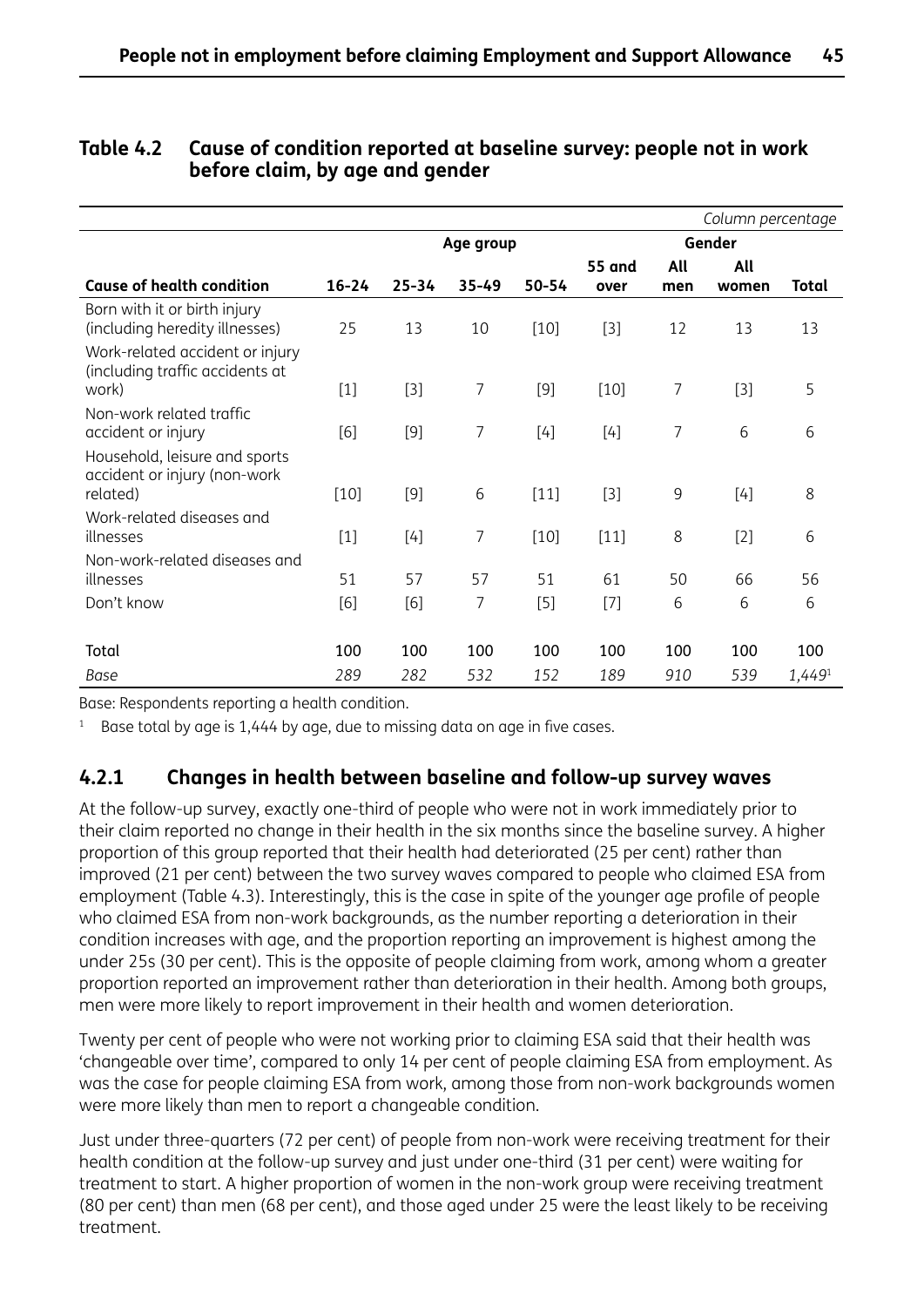When looking to the future, nearly three-quarters of people who were not in employment prior to claiming ESA (73 per cent) expected their health condition to be stable or improve. A higher proportion of men (32 per cent) in this group than women (27 per cent) predicted an improvement in their health, and a higher proportion of women (45 per cent) than men (41 per cent) predicted no change in their condition. Only ten per cent of claimants from non-work expected their health to deteriorate in six months time. Health expectations did not differ notably between claimants from work and those from non-work.

|                                             |           |           |           |        |               |       | Column percentage |              |
|---------------------------------------------|-----------|-----------|-----------|--------|---------------|-------|-------------------|--------------|
|                                             |           |           | Age group |        |               |       | Gender            |              |
|                                             |           |           |           |        | <b>55 and</b> | All   | All               |              |
|                                             | $16 - 24$ | $25 - 34$ | 35-49     | 50-54  | over          | men   | women             | <b>Total</b> |
| Whether health improving                    |           |           |           |        |               |       |                   |              |
| Getting better                              | 30        | 19        | 19        | $[18]$ | $[14]$        | 23    | 18                | 21           |
| Getting worse                               | $[12]$    | 23        | 28        | 33     | 43            | 22    | 29                | 25           |
| Staying the same                            | 35        | 36        | 32        | $[30]$ | 33            | 36    | 28                | 33           |
| Changeable over time                        | 21        | 21        | 21        | $[18]$ | $[10]$        | 18    | 23                | 20           |
| Don't know                                  | $[2]$     | $[1]$     | [0]       | [0]    | [0]           | $[0]$ | $[1]$             | $[1]$        |
| Refused                                     | [0]       | [0]       | [0]       | [0]    | $[1]$         | [0]   | [0]               | $[0]$        |
| Total                                       | 100       | 100       | 100       | 100    | 100           | 100   | 100               | 100          |
| Base                                        | 242       | 177       | 286       | 87     | 110           | 579   | 324               | 9021         |
| Currently receiving treatment               |           |           |           |        |               |       |                   |              |
| Yes                                         | 58        | 69        | 82        | 71     | 78            | 68    | 80                | 72           |
| <b>No</b>                                   | 42        | 31        | 18        | $[29]$ | $[22]$        | 32    | 20                | 28           |
| Total                                       | 100       | 100       | 100       | 100    | 100           | 100   | 100               | 100          |
| Base                                        | 172       | 154       | 257       | 80     | 102           | 493   | 272               | 765          |
| Currently awaiting treatment                |           |           |           |        |               |       |                   |              |
| Yes                                         | 27        | 33        | 34        | $[30]$ | $[27]$        | 31    | 30                | 31           |
| <b>No</b>                                   | 72        | 66        | 62        | 70     | 72            | 68    | 67                | 67           |
| Don't know                                  | $[1]$     | $[1]$     | [4]       | [0]    | $[1]$         | $[1]$ | $[3]$             | $[2]$        |
| Total                                       | 100       | 100       | 100       | 100    | 100           | 100   | 100               | 100          |
| Base                                        | 173       | 154       | 252       | 80     | 102           | 489   | 270               | 761          |
| Health expectations for six<br>months' time |           |           |           |        |               |       |                   |              |
| Better than now                             | 35        | 32        | 30        | 27     | 21            | 32    | 27                | 30           |
| Worse than now                              | $[2]$     | $[9]$     | 11        | $[13]$ | $[20]$        | 9     | 10                | 10           |
| About the same as now                       | 48        | 44        | 36        | 47     | 43            | 41    | 45                | 43           |
| Don't know                                  | 14        | $[16]$    | 23        | $[14]$ | $[16]$        | 18    | 18                | 18           |
| Total                                       | 100       | 100       | 100       | 100    | 100           | 100   | 100               | 100          |
| Base                                        | 243       | 177       | 287       | 88     | 110           | 579   | 325               | 905          |

#### **Table 4.3 Recent health, treatment status and health expectations at follow-up survey: people not in work before claim, by age and gender**

Base: Respondents reporting a health condition.

<sup>1</sup> Base for whether health improving does not sum by age group due to missing data on age in one case.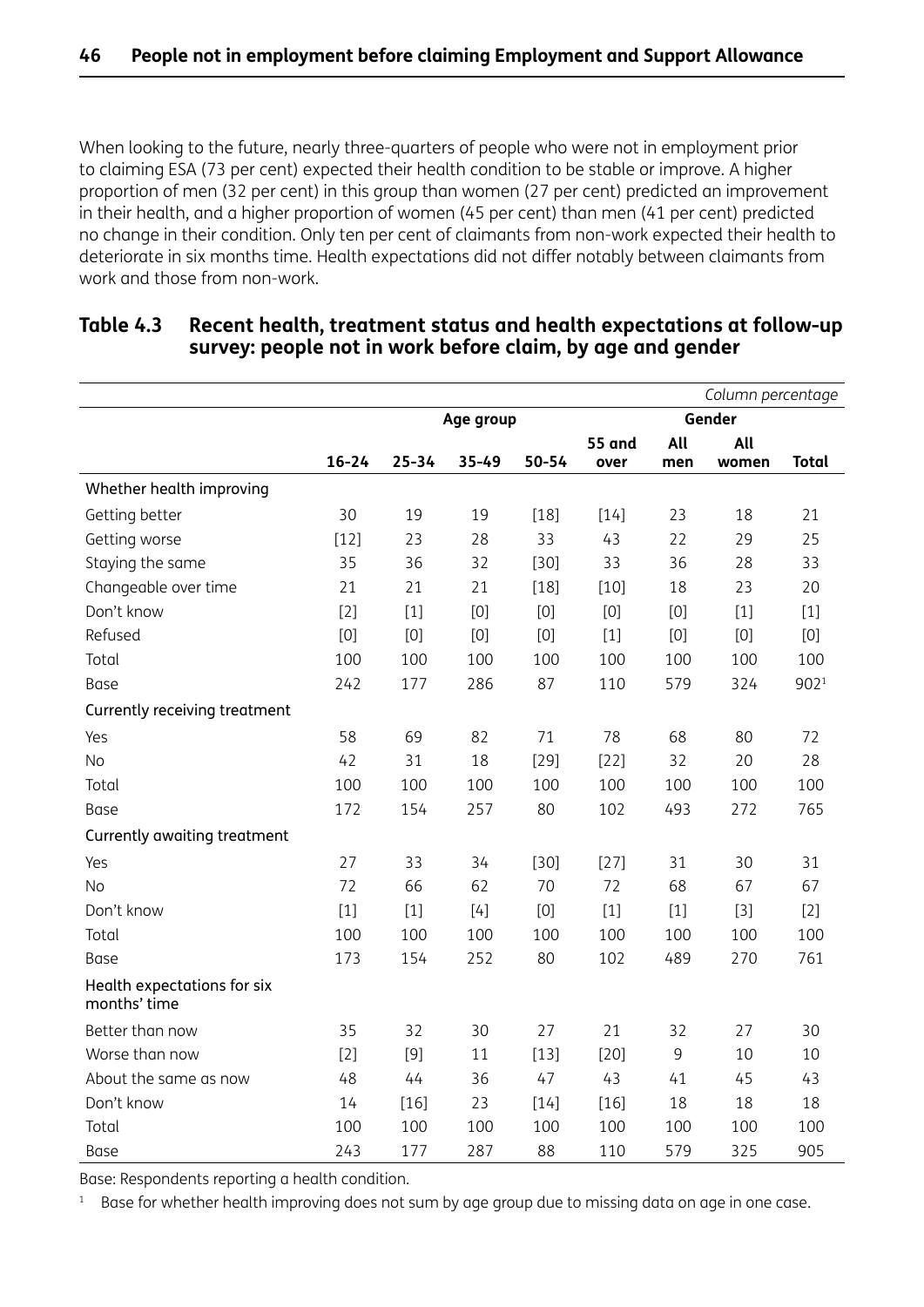## 4.3 Work experience and work history

As noted in Chapter 2, people who were not working prior to claiming were less qualified and more likely to have literacy problems compared to the ESA population as whole. Slightly over half (52 per cent) of the non-work group had spent most of their working lives in employment, whether as an employee or self-employed, which is markedly lower than people in the 'from work' group, 85 per cent of whom had been in work for the majority of their working lives (Table 2.12).

|                                                  |       |       | Column percentage |
|--------------------------------------------------|-------|-------|-------------------|
| Economic activity immediately before claim       | Men   | Women | <b>Total</b>      |
| Unemployed                                       | 60    | 40    | 53                |
| Temporarily or permanently sick                  | 25    | 27    | 25                |
| Looking after home/family                        |       | 17    | 6                 |
| Caring for someone who is frail sick or disabled |       | 3     | 3                 |
| In training or education                         | 5     |       | 5                 |
| Others                                           |       | 8     | 8                 |
|                                                  |       |       |                   |
| Total                                            | 100   | 100   | 100               |
| Base                                             | 1,136 | 650   | 1,786             |

#### **Table 4.4 Economic activity immediately before ESA claim by gender: people out of work before claiming**

Base: Respondents not in work before claiming ESA, baseline survey.

About half (53 per cent) of people who were not in work before claiming ESA had been unemployed though this differed by gender (60 per cent of men, 40 per cent of women); 17 per cent of women (but few men) also reported that they had been looking after the home or family (Table 4.4). Onequarter of claimants who were not in work before their ESA claim, reported that they were out of work due to temporary or permanent sickness, five per cent were in education or training, and around three per cent were informal carers.

An analysis of the most recent employment among people who were not in work immediately prior to their ESA claim shows that this group were more likely to have worked in lower skilled occupations and temporary, seasonal or casual contracts, and were less likely to have earned high salaries than people in employment directly prior to their claim (Table 4.5). They were also less likely to have been employed in the public sector (12 per cent compared with 18 per cent from work). In both groups, a higher proportion of men were employed in the private sector and a higher proportion of women in the public sector.

Almost half (45 per cent) of people in the non-work group had been employed in semi-skilled and unskilled occupations, compared to 35 per cent of those claiming directly from work. People from non-work backgrounds were less likely to have worked in managerial, professional or associate professional occupations most recently (12 per cent) compared with people claiming from work (19 per cent) and almost one-third (29 per cent) of the non-work group had been on some form of temporary employment contract in their most recent job. Eight out of ten (79 per cent) claimants in the non-work group had been earning less than £20,000, and over one-third (35 per cent) were earning less than £10,000.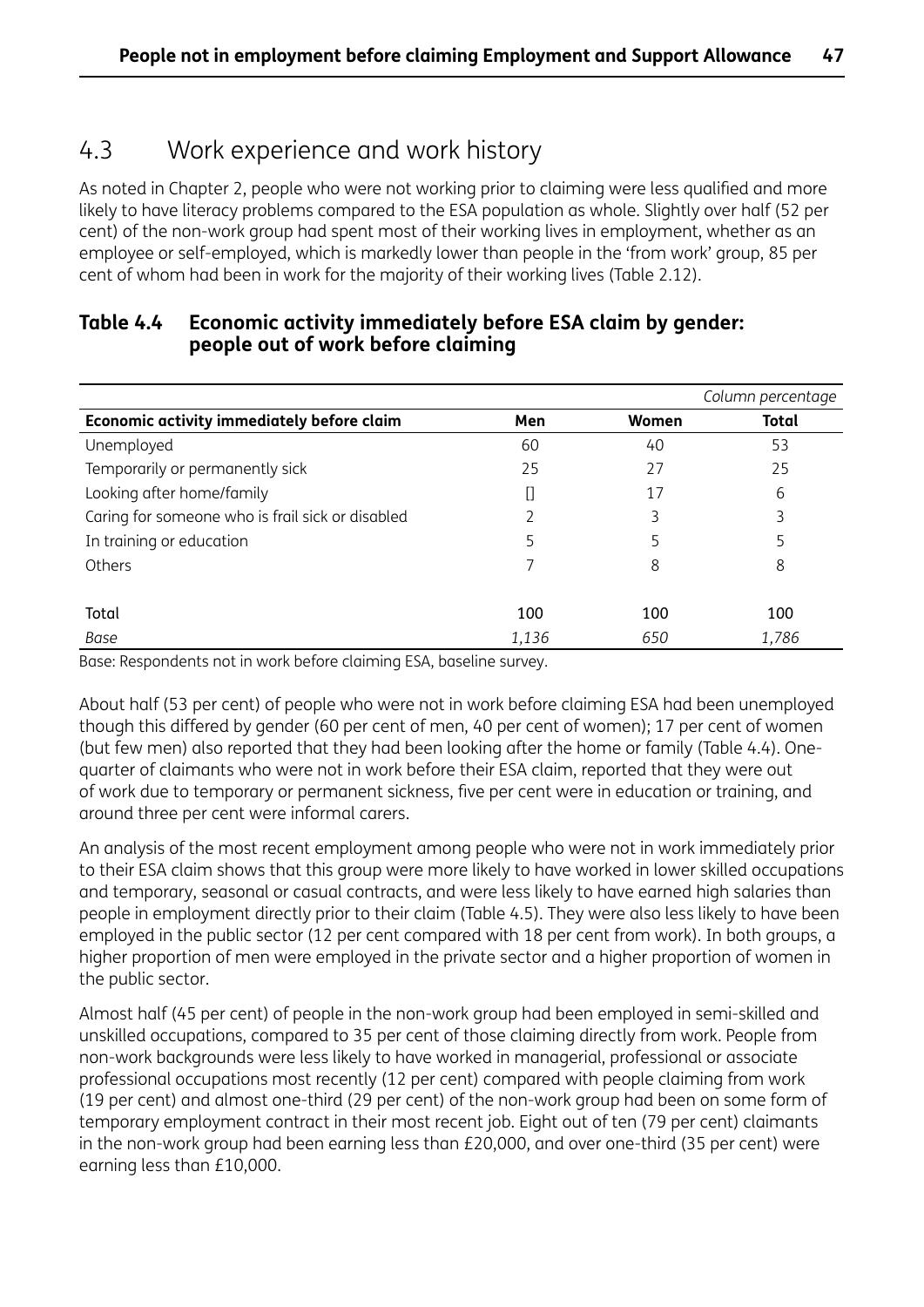|                                                      |       |       | Column percentage |
|------------------------------------------------------|-------|-------|-------------------|
|                                                      | Men   | Women | All               |
| Sector of employment                                 |       |       |                   |
| Private sector                                       | 90    | 79    | 86                |
| Public sector                                        | 9     | 19    | 12                |
| Charity/voluntary sector                             | $[1]$ | $[2]$ | $[1]$             |
| Total                                                | 100   | 100   | 100               |
| Base                                                 | 797   | 410   | 1,207             |
| Occupation                                           |       |       |                   |
| Managerial, professional, and associate professional | 12    | 12    | 12                |
| Administrative, personal service and sales           | 12    | 50    | 25                |
| Skilled trades                                       | 26    | 3     | 19                |
| Semi-skilled and unskilled                           | 50    | 35    | 45                |
| Total                                                | 100   | 100   | 100               |
| Base                                                 | 823   | 412   | 1,234             |
| Type of contract                                     |       |       |                   |
| Permanent                                            | 70    | 71    | 70                |
| Temporary, seasonal or casual                        | 16    | 19    | 17                |
| Fixed term                                           | 9     | 4     | 8                 |
| Other non-permanent                                  | 3     | 4     | 4                 |
| Total                                                | 100   | 100   | 100               |
| Base                                                 | 713   | 379   | 1,092             |
| Annual earnings                                      |       |       |                   |
| Less than £10,000                                    | 24    | 61    | 35                |
| £10,000 to £19,999                                   | 50    | 32    | 44                |
| £20,000 to £29,999                                   | 18    | 5     | 14                |
| More than £30,000                                    | 8     | 3     | 6                 |
| Total                                                | 100   | 100   | 100               |
| Base                                                 | 576   | 265   | 842               |

#### **Table 4.5 Characteristics of previous employment: people not in work before claim, by gender**

Base: People not in work immediately before claiming ESA.

'Don't know' not shown – totals may not some to 100 per cent in some instances.

Table 4.6 considers the main reasons why last jobs ended for people not in employment prior to their ESA claim. Ill-health was the most commonly stated reason, mentioned by 37 per cent of men and 39 per cent of women in the non-work group. This is a lower proportion than reported by people in work prior to their claim. The proportions mentioning ill-health did, however, vary by type of condition, sector and occupation. A slightly higher proportion of people whose main condition affected their mental health (46 per cent), than people whose main condition affected their physical health (41 per cent) said their employment had come to an end due to their health, as did a higher proportion of workers in the public sector (48 per cent) than in the private sector (36 per cent). Illhealth was also most commonly mentioned by people working in administrative, personal service and sales occupations (51 per cent) as their reason for leaving employment.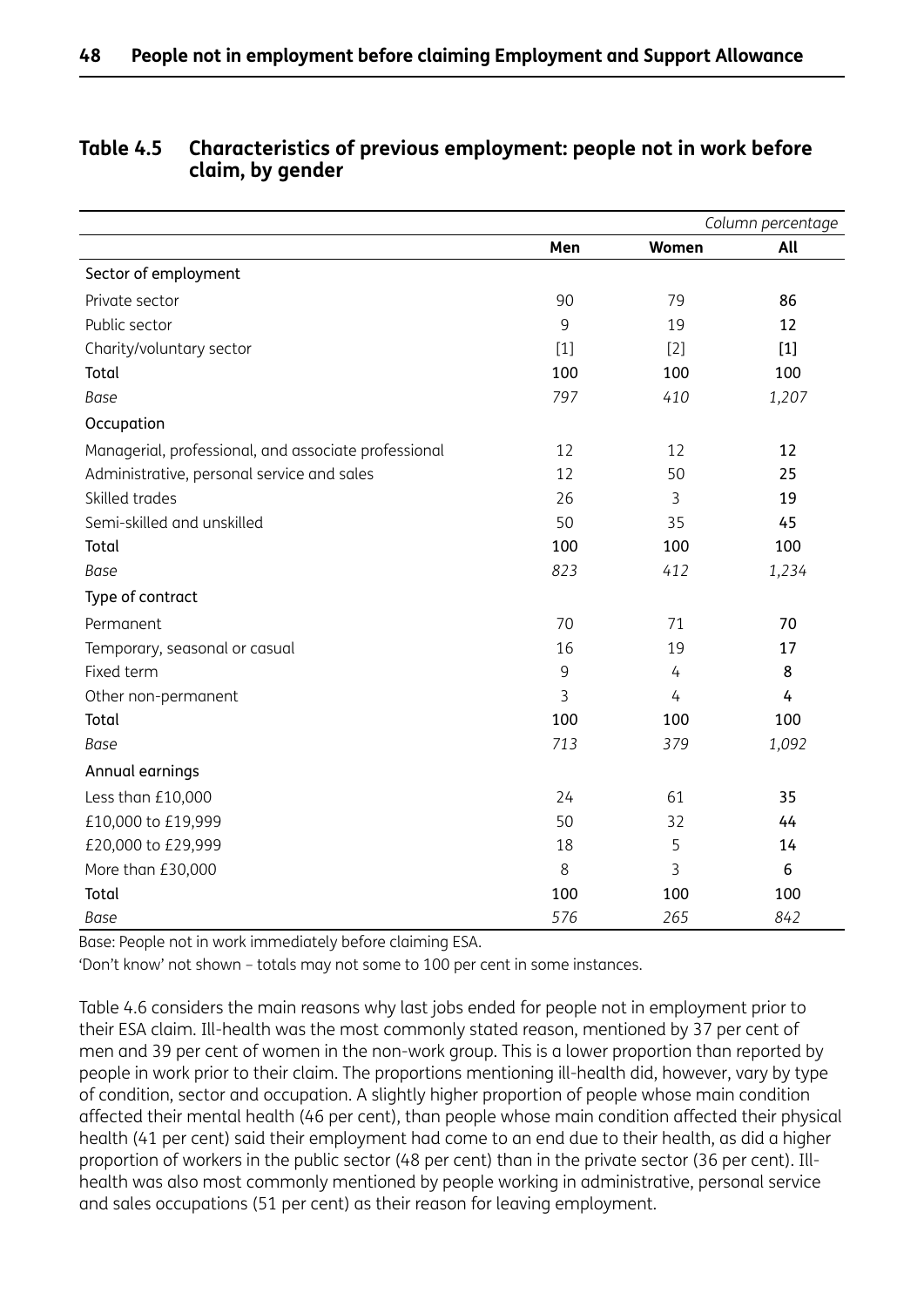The number of people moving onto ESA from non-work backgrounds who mentioned redundancy as the reason their employment ended varied by gender, health condition and occupation. Over onethird of men (35 per cent) in the non-work group mentioned redundancy, and this was higher than reported by men in work prior to their claim (28 per cent). In contrast, only 18 per cent of women in the non-work group gave redundancy as the reason why their employment ended, which was the same as women who had worked immediately prior to claiming ESA. Within the non-work group, people with a physical health condition were slightly more likely to mention redundancy than those with a mental health condition (29 per cent compared to 24 per cent). Over half (52 per cent) of people in the non-work group who had previously worked in managerial, professional and associate professional occupations reported that their last job had ended because of redundancy.

|                                                         |            |            |                       |              | Row percentage |
|---------------------------------------------------------|------------|------------|-----------------------|--------------|----------------|
|                                                         |            |            | Reason last job ended |              |                |
|                                                         |            |            | <b>Job was</b>        |              |                |
|                                                         | Ill-health | Redundancy | temporary             | <b>Other</b> | <b>Base</b>    |
| Gender                                                  |            |            |                       |              |                |
| Male                                                    | 37         | 35         | [8]                   | 29           | 361            |
| Female                                                  | 39         | 18         | $[7]$                 | 43           | 207            |
| Main health condition                                   |            |            |                       |              |                |
| Physical health condition                               | 41         | 29         | [6]                   | 30           | 300            |
| Mental health condition                                 | 46         | 24         | $[5]$                 | 39           | 186            |
| Sector                                                  |            |            |                       |              |                |
| Private sector                                          | 36         | 31         | 8                     | 32           | 467            |
| Public sector                                           | 48         | $[13]$     | $[3]$                 | 42           | 73             |
| Charity/voluntary sector                                | $[38]$     | $[31]$     | $[10]$                | $[21]$       | $\mathcal G$   |
| Occupation                                              |            |            |                       |              |                |
| Managerial, professional, and<br>associate professional | $[28]$     | 52         | [4]                   | $[27]$       | 67             |
| Administrative, personal service<br>and sales           | 51         | $[12]$     | $[15]$                | 29           | 164            |
| Skilled trades                                          | $[27]$     | 32         | [8]                   | 41           | 92             |
| Semi-skilled and unskilled                              | 36         | 33         | $[3]$                 | 35           | 236            |
| All from non-work                                       | 38         | 29         | 8                     | 34           | 568            |
| All people (ESA sample)                                 | 45         | 27         | 8                     | 27           | 1,026          |

#### **Table 4.6 Reason last job ended: people not in work before claim, by selected characteristics**

Base: People not in work at baseline survey and who responded to follow-up survey. 'Reason last job ended' was asked at the follow-up survey.

Multiple response question, does not sum to 100.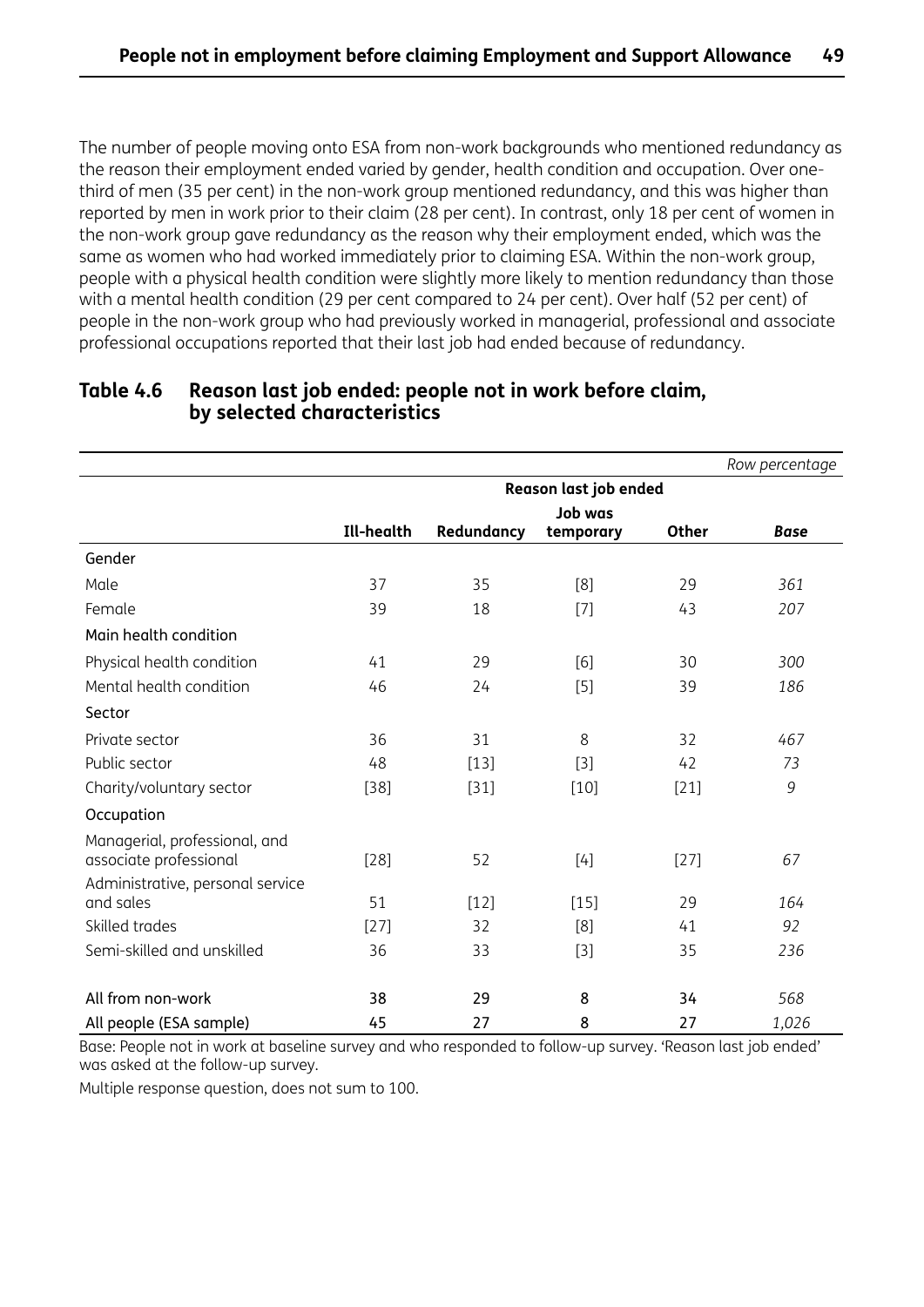# **5 A typology of groups flowing onto Employment and Support Allowance**

#### Key points

- A typology of Employment and Support Allowance (ESA) groups was designed using information on claimants' route onto ESA, longer-term employment history and duration of health condition.
- The profile of the groups differs significantly in terms of age, main health conditions and qualifications.
- Almost one-fifth (19 per cent) of people flowing onto ESA were out of work before their claim and had a fragmented longer-term employment history. This group tended to be poorly qualified and more likely to report mental health conditions. Many of the claimants in this group were likely to face significant barriers to work.
- A significant proportion of ESA claimants (17 per cent) were unemployed immediately prior to their claim, but had a consistent longer-term employment history
- The groups had very different rates of entry to employment following their ESA claim. Nonmanual workers who flowed onto ESA from work had the highest subsequent employment entry rates. People who flowed onto ESA from non-work and who had a fragmented longerterm work history were least likely to have gone into employment.

# 5.1 Introduction

This chapter describes a typology of ESA claimants based on employment history and health that consists of eight distinct groups. The primary distinction used to classify people in the typology was employment origin – whether or not people were in work immediately before their claim to ESA. Within the two broad categories of people with work and non-work origins, distinct groups were identified based on:

- type of occupation;
- longer-term employment history $14$ ;
- duration of illness (whether their illness began more or less than two years before the baseline survey).

The typology is used to present more detailed information about large groups of claimants with similar experiences. Taken together the groups comprise 80 per cent of respondents – the remaining 20 per cent of respondents were unallocated using the classification variables (Figure 5.1).

 $14$  For respondents with work origins, only people with a consistent work history are included in the typology as there were few respondents who had interrupted careers.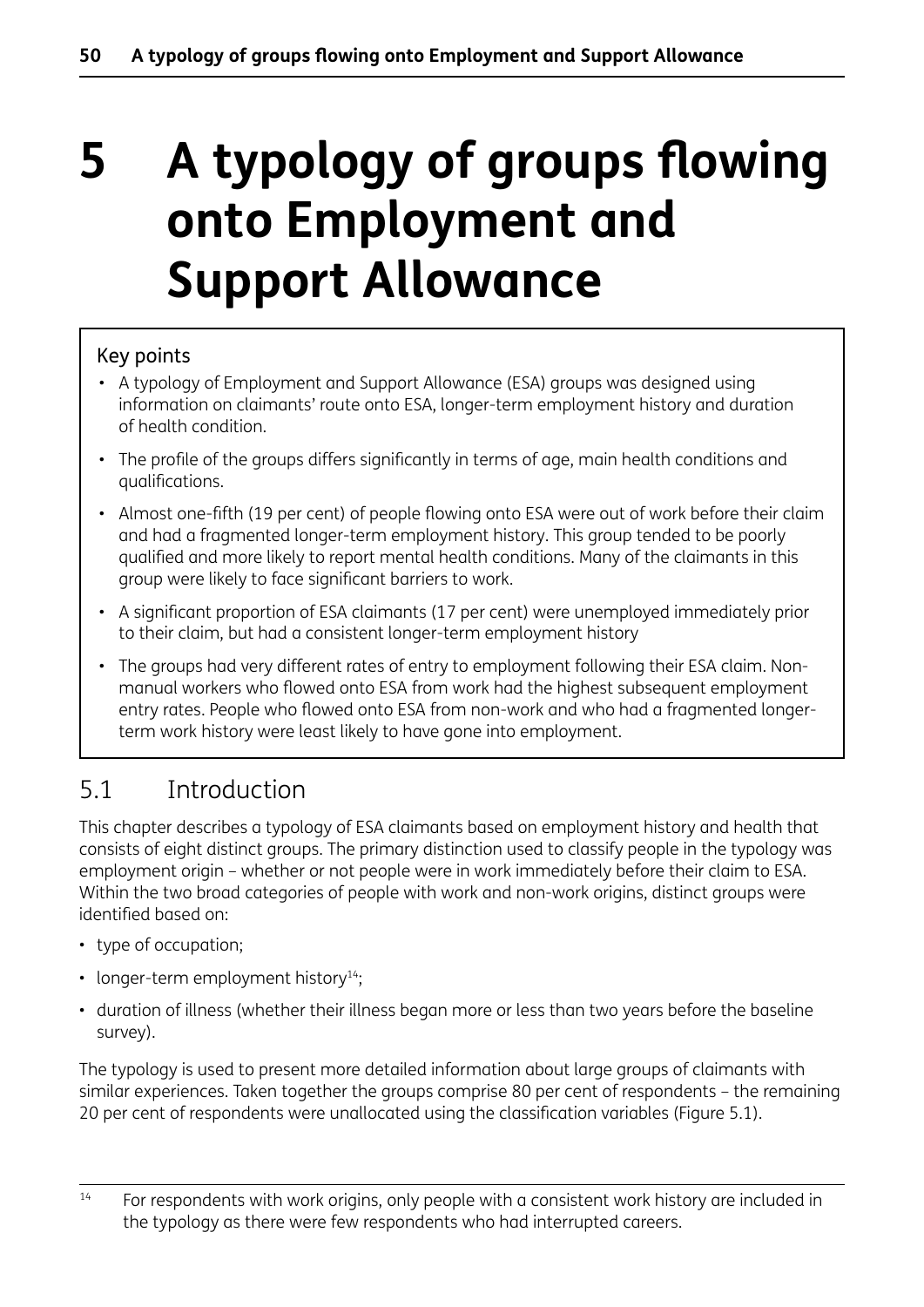



The characteristics of each group are discussed in more detail in the remainder of this chapter.

# 5.2 Groups in work before claiming

Among people with work origins, four groups were distinguished each comprising at least seven per cent of the total population of ESA claimants.15 Table 5.1 shows selected characteristics for each group, and the estimated numbers of people flowing onto ESA annually within each group.

<sup>&</sup>lt;sup>15</sup> For people from work origins the information includes those who still have a health condition at the baseline survey only, as only those with an illness were asked the subset of questions about type of condition and period of onset.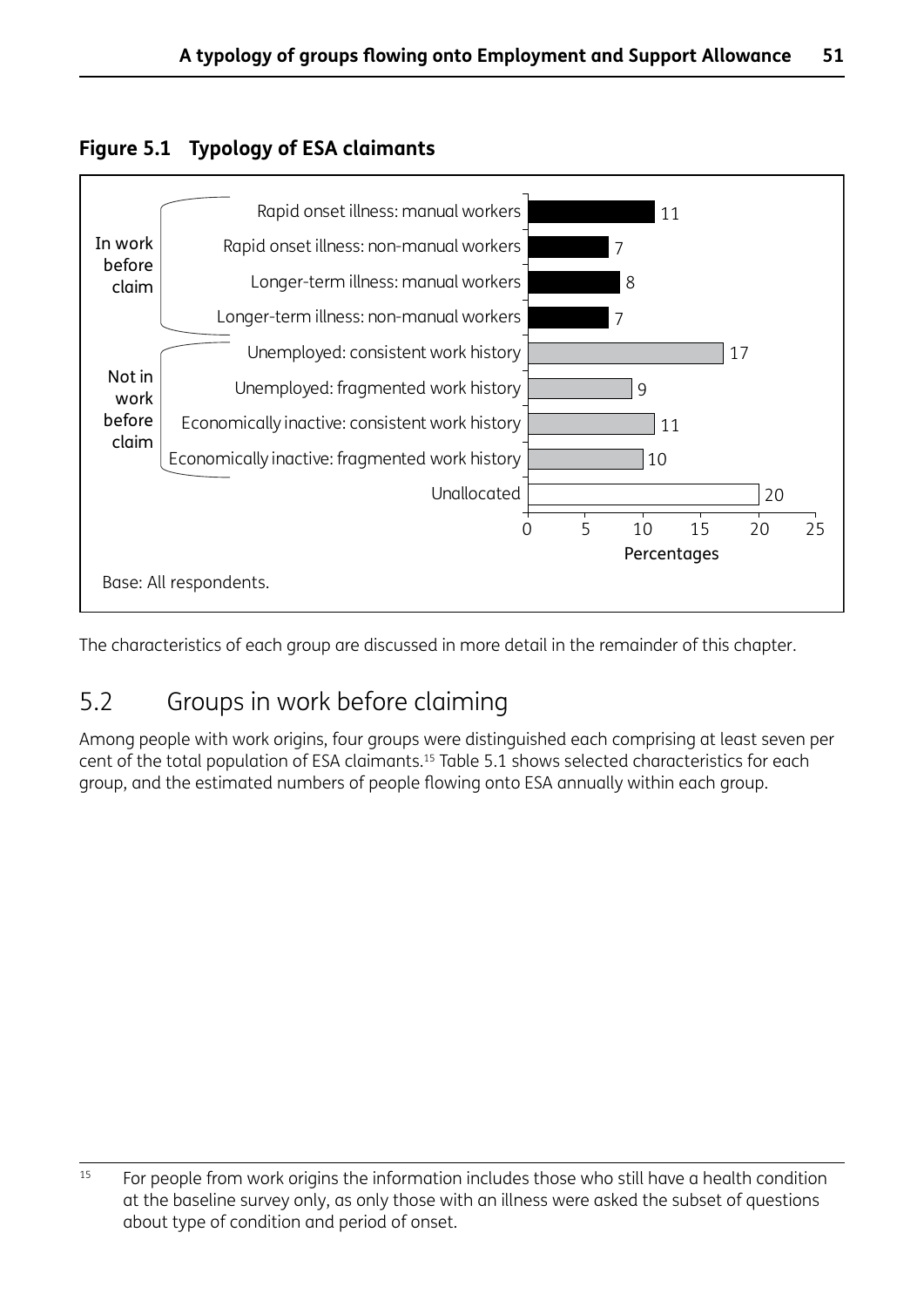- Rapid onset illness: manual workers constitute 11 per cent of the survey suggesting an annual ESA inflow of around 65,600.16 The majority of this group have musculoskeletal conditions (57 per cent), and there are large numbers who have either no qualifications (35 per cent) or who have qualifications linked to work only (30 per cent). A significant proportion (38 per cent) of this group is over 50. By the follow-up survey, 28 per cent of this group were back in employment, of whom 17 per cent had returned to the same job.<sup>17</sup> More than one-third (35 per cent) had worked at some point since their claim. The figures suggest that where a return to their previous work is not possible, individuals in this group may require help in a number of different areas, including their health and potentially their skills and qualifications, in order to return to work.
- Rapid onset illness: non-manual workers account for seven per cent of the survey sample, equivalent to an annual ESA inflow of around 43,200. This group have a more even spread of different conditions, though the largest proportion reported mental health conditions and they are more likely to be aged between 35 and 49. This group tends to have higher levels of qualification than ESA claimants as whole: a quarter have qualifications at A level or above and a further third at General Certificate of Secondary Education (GCSE) A-C. People in this group were more likely to be back in employment at the follow-up survey than the survey population as a whole (30 per cent were back in work).
- Longer-term illness: manual workers account for eight per cent of respondents to the survey, implying an annual ESA inflow of around 50,300. People in this group are generally much older, with 35 per cent aged 55 or over. Almost half (49 per cent) have a musculoskeletal condition. There are large numbers within this group who have either no qualifications (32 per cent) or who have qualifications linked to work only (35 per cent). As with rapid onset illness manual workers, the figures suggest that where a return to their previous work is not possible, individuals in this group may require help in a number of different areas, including health as well as potentially their skills and qualifications in order to return to work. Overall, this group was about as likely as the survey population as a whole to be back in work at the follow-up survey.
- Longer-term illness: non-manual workers account for seven per cent of survey respondents which would imply an annual ESA inflow of around 39,000. Thirty-eight per cent of this group is aged over 50, and more than a third have a musculoskeletal condition. This group tends to have achieved higher qualification levels than the ESA survey population as whole: around half (49 per cent) have either A-levels or above, or GCSEs at A-C. They were more likely to be back in employment at the follow-up survey than the survey population as a whole (30 per cent were back in work). Only around a third of those in work at the follow-up survey had returned to the same job.

<sup>16</sup> On-flow figures based on Department for Work and Pensions (DWP) official estimates, see Doran (2011).

<sup>17</sup> Figures given on employment at the baseline and follow-up surveys relate to people who had a job and were working at the time. This narrower definition of employment, excludes people who reported having a job but who were off work sick. It is felt to be a more precise indicator of work resumption because some people may have had a job that remained open to them while claiming ESA, even if they did not attend work. Significant numbers of self-employed people who were not working had might also have occupations they might return to in the future.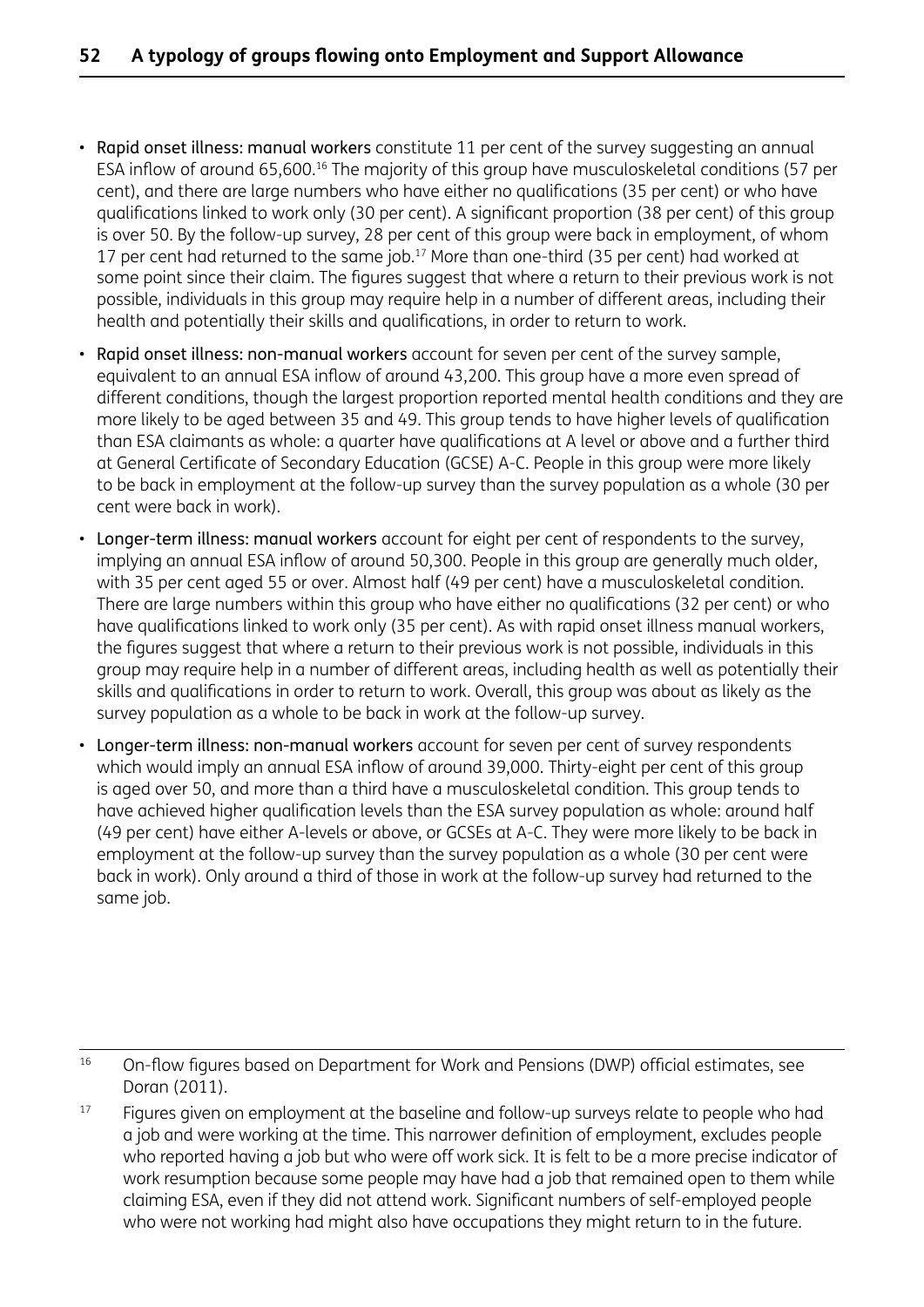|                                                                        |       |                                       | Column percentage and frequencies (on-flows) |                                     |       |                                |        |                              |
|------------------------------------------------------------------------|-------|---------------------------------------|----------------------------------------------|-------------------------------------|-------|--------------------------------|--------|------------------------------|
|                                                                        |       | <b>Rapid onset</b><br>illness: manual |                                              | <b>Rapid onset</b><br>illness: non- |       | Longer-term<br>illness: manual |        | Longer-term<br>illness: non- |
|                                                                        |       | workers                               |                                              | manual workers                      |       | workers                        |        | manual workers               |
|                                                                        | %     | $On$ -flow $1$                        | %                                            | On-flow                             | %     | On-flow                        | %      | On-flow                      |
| Total, all groups                                                      | 100   | 65,600                                | 100                                          | 43,200                              | 100   | 50,300                         | 100    | 39,900                       |
| Age at baseline                                                        |       |                                       |                                              |                                     |       |                                |        |                              |
| $16 - 24$                                                              | 8     | 5,500                                 | [8]                                          | 3,400                               | $[3]$ | 1,600                          | $[5]$  | 1,900                        |
| $25 - 34$                                                              | 15    | 9,700                                 | 12                                           | 5,300                               | 14    | 7,200                          | 19     | 7,200                        |
| 35-49                                                                  | 39    | 25,600                                | 45                                           | 19,400                              | 36    | 18,100                         | 39     | 15,500                       |
| $50 - 54$                                                              | 12    | 7,900                                 | 16                                           | 6,900                               | 12    | 5,800                          | $[13]$ | 5,000                        |
| 55 and over                                                            | 26    | 16,900                                | 19                                           | 8,200                               | 35    | 17,600                         | 25     | 9,900                        |
| Main health condition at<br>baseline                                   |       |                                       |                                              |                                     |       |                                |        |                              |
| Mental health condition                                                | 20    | 13,200                                | 37                                           | 16,000                              | 20    | 9,900                          | 25     | 9,900                        |
| Conditions relating to bones,<br>muscle problems or physical<br>injury | 57    | 38,000                                | 31                                           | 13,500                              | 49    | 24,700                         | 36     | 14,600                       |
| Long-term conditions that<br>affect major organs or the<br>whole body  | 19    | 12,800                                | 25                                           | 10,600                              | 23    | 11,600                         | 23     | 9,200                        |
| Other condition or disability                                          | $[3]$ | 2,100                                 | $[7]$                                        | 3,100                               | [8]   | 4,300                          | 15     | 5,800                        |
| Qualifications at baseline                                             |       |                                       |                                              |                                     |       |                                |        |                              |
| A levels or above                                                      | 7     | 4,400                                 | 25                                           | 10,700                              | [8]   | 3,900                          | 31     | 12,300                       |
| GCSE A-C                                                               | 16    | 10,500                                | 33                                           | 14,400                              | 18    | 9,100                          | 18     | 6,900                        |
| Other academic                                                         | 13    | 8,900                                 | 13                                           | 5,300                               | $[7]$ | 3,700                          | 21     | 8,200                        |
| Work qualifications only                                               | 30    | 19,600                                | 14                                           | 5,900                               | 35    | 17,600                         | 16     | 6,400                        |
| No qualifications                                                      | 35    | 22,900                                | 16                                           | 6,900                               | 32    | 16,000                         | 15     | 5,900                        |
| Employment status at baseline<br>survey                                |       |                                       |                                              |                                     |       |                                |        |                              |
| In work                                                                | 23    |                                       | 16                                           |                                     | 23    |                                | 23     |                              |
| Not in work                                                            | 77    |                                       | 84                                           |                                     | 77    |                                | 77     |                              |
|                                                                        |       |                                       |                                              |                                     |       |                                |        | Continued                    |

#### **Table 5.1 Estimated ESA on-flow: people in work before claim with consistent employment histories**<sup>18</sup>

<sup>18</sup> Excludes those from work who did not report a health condition at the baseline survey (19 per cent of cases).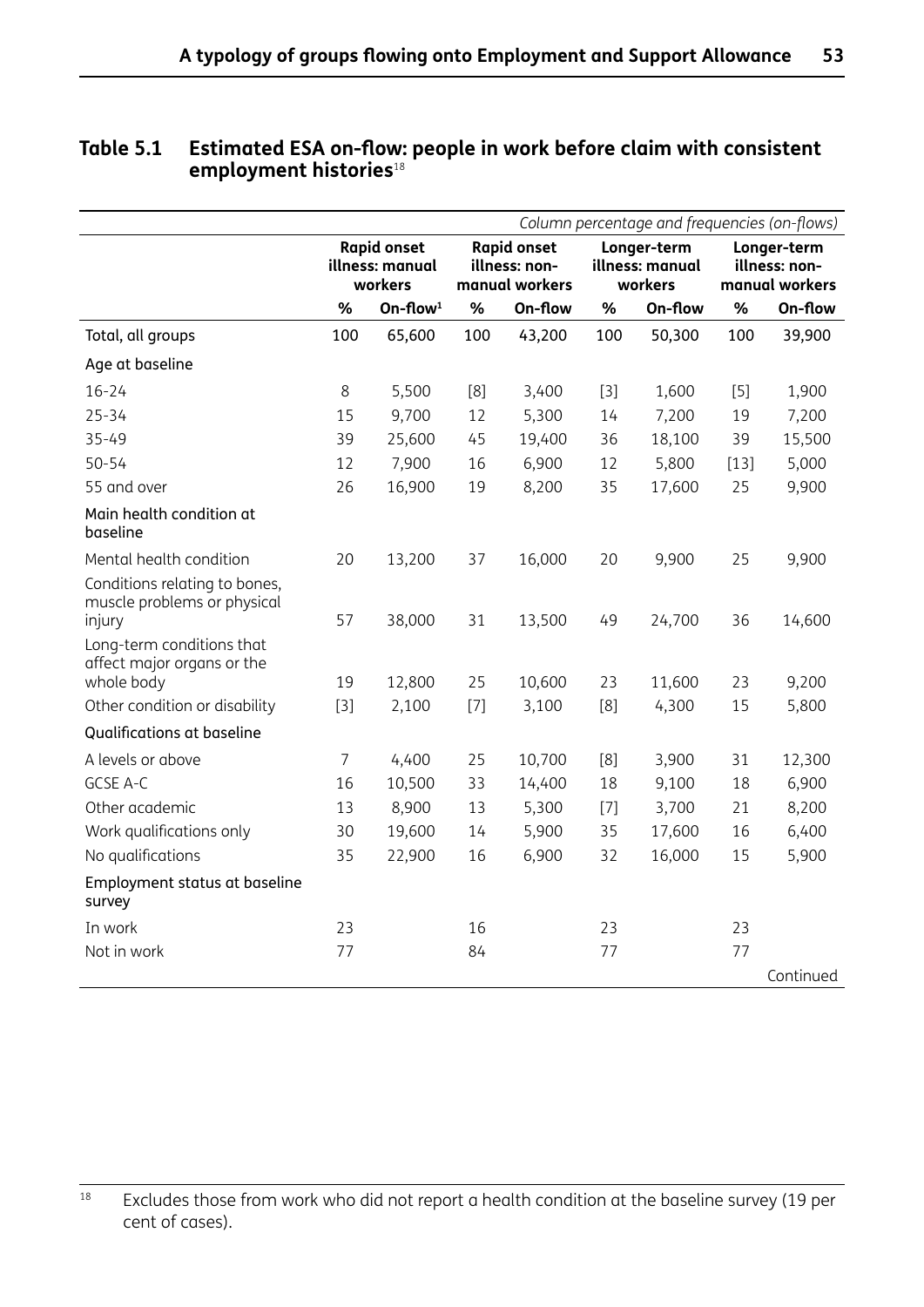#### **Table 5.1 Continued**

|                                            |                                                  |             | Column percentage and frequencies (on-flows) |                                                       |        |                                           |        |                                                |
|--------------------------------------------|--------------------------------------------------|-------------|----------------------------------------------|-------------------------------------------------------|--------|-------------------------------------------|--------|------------------------------------------------|
|                                            | <b>Rapid onset</b><br>illness: manual<br>workers |             |                                              | <b>Rapid onset</b><br>illness: non-<br>manual workers |        | Longer-term<br>illness: manual<br>workers |        | Longer-term<br>illness: non-<br>manual workers |
|                                            | %                                                | On-flow $1$ | %                                            | On-flow                                               | %      | On-flow                                   | ℅      | On-flow                                        |
| Employment status at follow-up<br>survey   |                                                  |             |                                              |                                                       |        |                                           |        |                                                |
| In work $2$                                | 28                                               |             | 30                                           |                                                       | 24     |                                           | 30     |                                                |
| Returned to the same job <sup>3</sup>      | 17                                               |             | $[20]$                                       |                                                       | $[12]$ |                                           | $[10]$ |                                                |
| Not in work                                | 72                                               |             | 70                                           |                                                       | 76     |                                           | 70     |                                                |
| Worked between baseline and<br>follow-up   | [4]                                              |             | [2]                                          |                                                       | [2]    |                                           | [3]    |                                                |
| Had worked at all since claim <sup>4</sup> | 35                                               |             | 32                                           |                                                       | 29     |                                           | 35     |                                                |

<sup>1</sup> On-flows grossed up using official statistics from June 2009 to May 2010 (Doran, 2011). The annual on-flow over this period was 649,200.

<sup>2</sup> Excludes those who reported being off work sick.

<sup>3</sup> Includes people who reported that they had returned to the job they occupied before claiming ESA at baseline or follow-up.

<sup>4</sup> Includes people who were at work (not off sick) at baseline or follow-up surveys, or who had worked in the intervening period.

# 5.3 Groups not in work before claiming

Table 5.2 provides information about some of the noteworthy groups of ESA claimants who were not in employment prior to claiming.

• Unemployed: consistent work history account for 17 per cent of the survey sample which would imply an annual ESA inflow of around 107,100. It is the largest group in the typology. A significant proportion of this group of claimants did not report having a health condition at the baseline survey (27 per cent). Among those reporting a health condition the numbers were relatively evenly split between mental health and musculoskeletal conditions (35 and 37 per cent respectively). This group have qualifications which are somewhat higher than for the overall survey population; around one-third (34 per cent) have qualifications at GCSE A-C or above. Overall, this group was about as likely to be in work at the follow-up survey as the broader survey sample<sup>19</sup>, and 31 per cent had done some work since their claim.

 $19$  This analysis is based on those who were in work and attending work. It excludes people off sick from work.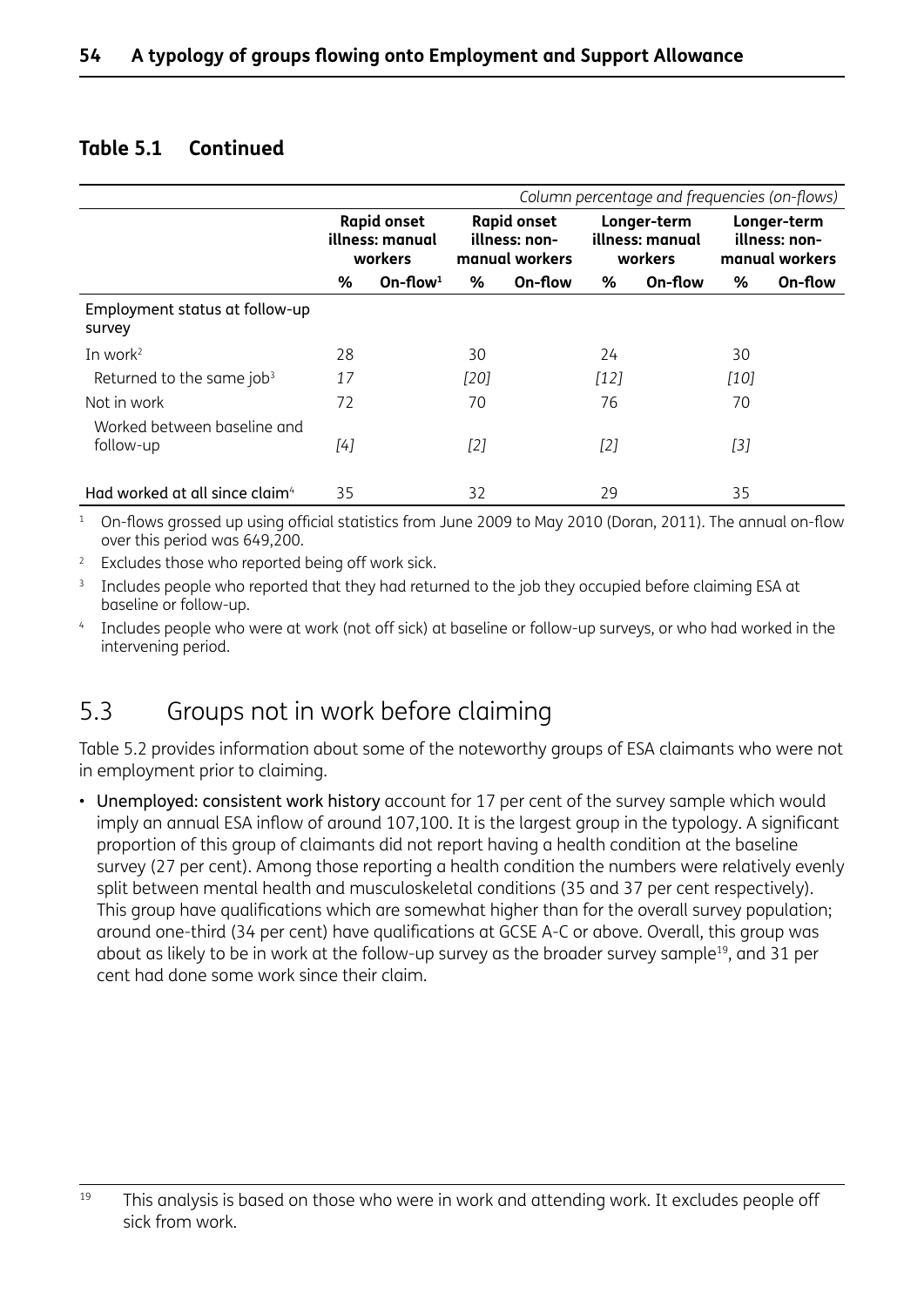- Unemployed: fragmented work history account for nine per cent of the survey sample which would imply an annual ESA inflow of around 61,200. This group tends to be young, with 43 per cent under 25, and have a very high incidence of mental health conditions (45 per cent). More than half of this group have no qualifications. The figures suggest that individuals in this group may require significant help with several areas, including their health and potentially their skills and qualifications, in order to return to work. Fifteen per cent of this group had worked at some point since their claim.
- Economically inactive: consistent work history: account for 11 per cent of the survey sample, which suggests an annual ESA inflow of around 75,600. This is likely to be a relatively diverse group as people are inactive for a range of different reasons. The group has a relatively even age spread and people within it are slightly more likely to have a 'long-term or systemic condition' than the broader survey population. Overall, they are slightly better qualified than the broader survey population at the top end (A-Levels or above). This group were just over half as likely as the broader ESA population to be in work by the time of the follow-up survey.
- Economically inactive: fragmented work history account for ten per cent of the survey sample which would imply an annual ESA inflow of around 64,900. This group tends to be relatively younger and includes high proportions with mental health conditions (45 per cent). This group tends to have low qualification levels relative to the ESA survey population as a whole, with 60 per cent having no qualifications. People in this group are likely to be a considerable distance from the labour market and are likely to require very significant support with health and employability. This group were much less likely to be in work at the baseline and follow-up surveys (only five per cent reported being in employment at the follow-up survey).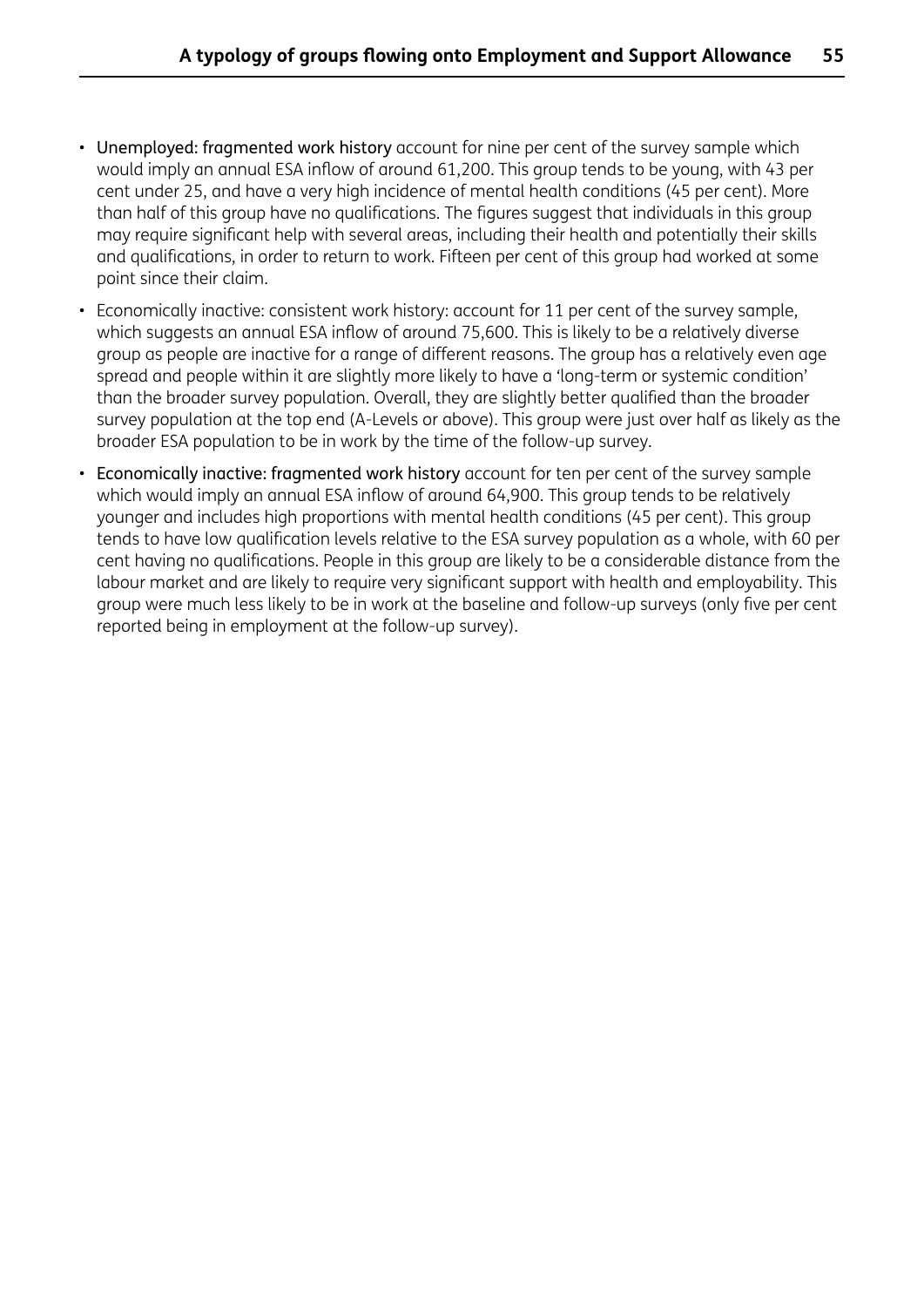|                                                                     |     |                                           |        |                                           |        | Column percentage and frequencies (on-flows)                   |        |                                                                |
|---------------------------------------------------------------------|-----|-------------------------------------------|--------|-------------------------------------------|--------|----------------------------------------------------------------|--------|----------------------------------------------------------------|
|                                                                     |     | Unemployed:<br>consistent work<br>history |        | Unemployed:<br>fragmented<br>work history |        | <b>Economically</b><br>inactive:<br>consistent work<br>history |        | <b>Economically</b><br>inactive:<br>fragmented<br>work history |
|                                                                     | %   | On-flow $1$                               | %      | On-flow                                   | %      | On-flow                                                        | %      | On-flow                                                        |
| Total, all groups                                                   | 100 | 107,100                                   | 100    | 61,200                                    | 100    | 75,600                                                         | 100    | 64,900                                                         |
| Age at baseline                                                     |     |                                           |        |                                           |        |                                                                |        |                                                                |
| $16 - 24$                                                           | 19  | 20,100                                    | 43     | 26,100                                    | 12     | 8,700                                                          | 26     | 19,900                                                         |
| $25 - 34$                                                           | 22  | 23,500                                    | 20     | 12,500                                    | 17     | 13,000                                                         | 17     | 11,400                                                         |
| 35-49                                                               | 33  | 35,200                                    | 30     | 18,300                                    | 39     | 29,600                                                         | 39     | 25,400                                                         |
| $50 - 54$                                                           | 13  | 14,100                                    | [6]    | 3,400                                     | 10     | 7,800                                                          | 9      | 5,900                                                          |
| 55 and over                                                         | 13  | 14,200                                    | $[1]$  | 900                                       | 22     | 16,600                                                         | 8      | 5,500                                                          |
| Main health condition at baseline                                   |     |                                           |        |                                           |        |                                                                |        |                                                                |
| Mental health condition                                             | 35  | 27,900                                    | 45     | 20,800                                    | 32     | 21,100                                                         | 45     | 27,200                                                         |
| Conditions relating to bones,<br>muscle problems or physical injury | 37  | 29,300                                    | 27     | 12,600                                    | 35     | 23,500                                                         | 29     | 17,100                                                         |
| Long-term conditions that affect<br>major organs or the whole body  | 15  | 11,700                                    | [8]    | 3,700                                     | 18     | 12,100                                                         | [6]    | 3,900                                                          |
| Other condition or disability                                       | 11  | 9,100                                     | 19     | 8,700                                     | 14     | 9,200                                                          | 19     | 11,200                                                         |
| Qualifications at baseline                                          |     |                                           |        |                                           |        |                                                                |        |                                                                |
| A-levels or above                                                   | 16  | 17,300                                    | $[9]$  | 5,200                                     | 20     | 15,500                                                         | 12     | 7,600                                                          |
| GCSE A-C                                                            | 18  | 19,600                                    | 14     | 8,500                                     | 17     | 13,300                                                         | $[7]$  | 4,400                                                          |
| Other academic                                                      | 16  | 17,300                                    | 20     | 12,100                                    | 14     | 10,700                                                         | 17     | 10,700                                                         |
| Work qualifications only                                            | 19  | 20,500                                    | [6]    | 3,700                                     | 18     | 13,600                                                         | $[5]$  | 3,000                                                          |
| No qualifications                                                   | 30  | 32,500                                    | 52     | 31,700                                    | 31     | 23,300                                                         | 60     | 39,000                                                         |
| Employment status at baseline<br>survey                             |     |                                           |        |                                           |        |                                                                |        |                                                                |
| In work <sup>1</sup>                                                | 11  |                                           | $[3]$  |                                           | 8      |                                                                | $[$ ^* |                                                                |
| Not in work                                                         | 89  |                                           | 97     |                                           | 92     |                                                                | 100    |                                                                |
| Employment status at follow-up<br>survey                            |     |                                           |        |                                           |        |                                                                |        |                                                                |
| In work $2$                                                         | 26  |                                           | $[11]$ |                                           | $[13]$ |                                                                | $[5]$  |                                                                |
| Not in work                                                         | 74  |                                           | 89     |                                           | 87     |                                                                | 95     |                                                                |
| Worked between baseline and<br>follow-up                            | [5] |                                           | [4]    |                                           | $[1]$  |                                                                | $[1]$  |                                                                |
| Had worked at all since claim <sup>3</sup>                          | 31  |                                           | $[15]$ |                                           | $[14]$ |                                                                | $[5]$  |                                                                |

#### **Table 5.2 Estimated ESA on-flows: people not in work before claim, by position**  prior to claim and longer-term employment experiences<sup>20</sup>

<sup>1</sup> On-flows grossed up using official statistics from June 2009-May 2010 (Doran, 2011). The annual on-flow over this period was 649,200.

<sup>2</sup> Excludes those who reported being off work sick.

<sup>3</sup> Includes people who were at work (not off sick) at baseline or follow-up surveys, or who had worked in the intervening period.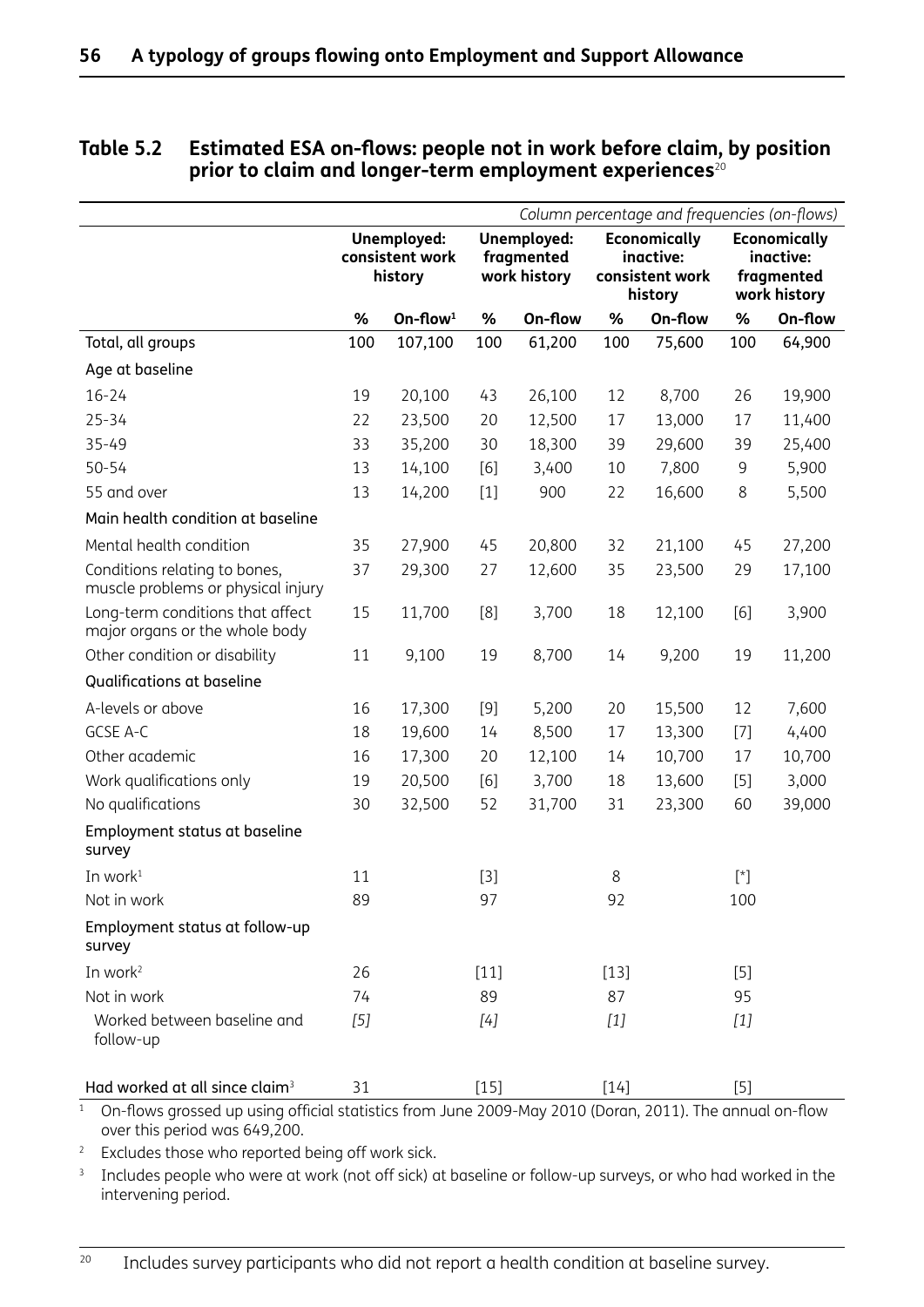# **6 Routes off Employment and Support Allowance**

## Key points

- Just over a quarter (26 per cent) of people who were in employment before claiming who were allowed Employment and Support Allowance (ESA) (that is, were in the Work-Related Activity Group (WRAG) or Support Group) were back in employment at the time of the follow-up survey compared to just nine per cent of people from non-work backgrounds who allowed ESA.
- Rates of return to work were higher for people in the Fit for Work (FFW) or claim closed/ withdrawn groups, but a strong difference remained between those who had been in employment before claiming and those who had not; around half of people from work (48 per cent), and one-fifth (21 per cent) of people not from work had returned to work.
- For men, the likelihood of a return to work was strongly associated with health improvements (recovery by the time of the baseline survey, improving health between the baseline and follow-up surveys). It was also influenced by recent work experience, longerterm employment history and having qualifications.
- For women, early recovery, health and recent labour market experience again emerged as important factors for a return to work, but with some key differences. Age and deteriorating health had an independent effect in reducing the likelihood of being in work for women. Having qualifications was not a significant predictor of a return to work for women.
- Among claimants who had been in work immediately before claiming ESA, early recovery and changes in health emerged as the most important predictors of a return to work. Believing that work improves health and having some qualifications were also significant.

# 6.1 Introduction

This chapter compares trajectories onto, and off, ESA, for people claiming ESA from a work or nonwork background and looks in detail at the factors influencing a return to work (Table 6.1).

# 6.2 Employment outcomes

Overall, people who were not working immediately prior to claiming ESA were much less likely than people who had been in employment to have returned to work. By the time of the baseline survey, only six per cent of those coming from non-work backgrounds prior to their claim reported being in work and working, compared to 30 per cent of people who had been in employment before claiming ESA. If people who reported that they had a job but were off sick at the time of the baseline survey are included, these figures rise to 12 per cent and 50 per cent.<sup>21</sup> By the follow-up survey, 15 per cent of claimants from non-work backgrounds were in employment and working compared with 35 per cent of claimants who were in work prior to their ESA claim. If those off sick are included, these figures rise to 18 per cent and 44 per cent respectively. Overall exactly a quarter (25 per cent) of the whole ESA sample were in work and working at the follow-up survey.

<sup>&</sup>lt;sup>21</sup> The narrower measure of having a job and being in work is given first as this is felt to measure trajectories more accurately.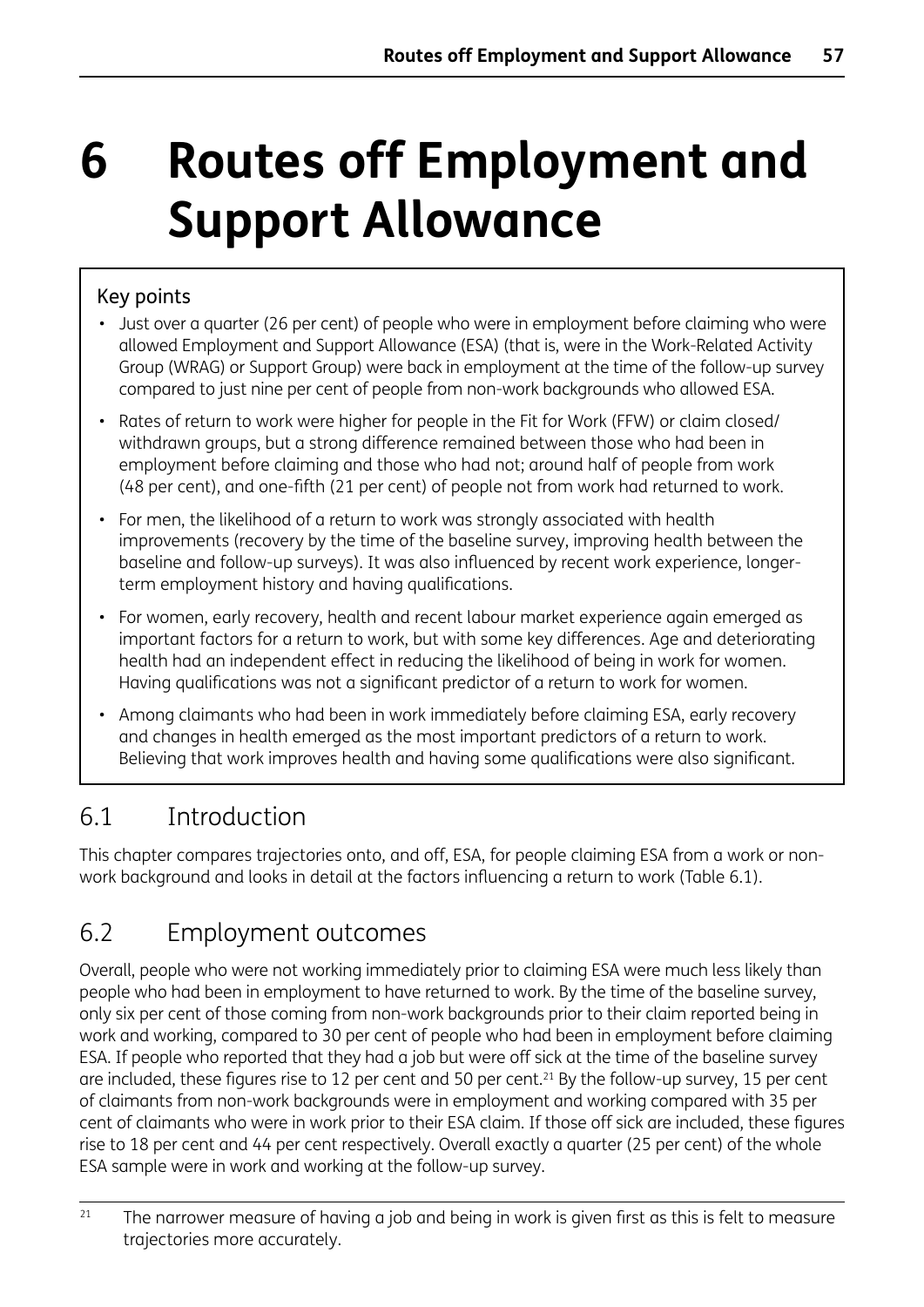|                            |                         |                                          | Column percentage |
|----------------------------|-------------------------|------------------------------------------|-------------------|
|                            |                         | <b>Employment situation before claim</b> |                   |
| <b>Employment outcome</b>  | In work before<br>claim | Not in work before<br>claim              | <b>Total</b>      |
| At baseline survey         |                         |                                          |                   |
| In work and working        | 30                      | 6                                        | 18                |
| In work including off sick | 50                      | 12                                       | 32                |
| Base                       | 1,852                   | 1,786                                    | 3,639             |
| At follow-up survey        |                         |                                          |                   |
| In work and working        | 35                      | 15                                       | 25                |
| In work including off sick | 44                      | 18                                       | 31                |
| Base                       | 934                     | 904                                      | 1,838             |

## **Table 6.1 Employment outcomes, by route onto ESA**

# 6.3 Claim trajectories

Figures 6.1 and 6.2 summarise the claim trajectories for claimants coming from work and non-work backgrounds respectively, showing their employment situation immediately before claiming, their ESA claim status at the baseline survey, and their employment situation at the follow-up survey. The statistics in bold font within boxes show what proportion of claimants were in a particular category at each point in time (before the claim, at the baseline survey and at the follow-up survey). The arrows show the employment status of claimants at the follow-up survey according to their claim status. Appendix G provides a summary of the trajectories described and a more detailed breakdown of flows onto, and off ESA.

Figure 6.1 shows the trajectories of claimants from work backgrounds. Twenty-two per cent of people who made a claim to ESA from work were awarded the benefit and allocated to either the Support Group or the Work-Related Activity Group (WRAG), while 69 per cent of claimants either closed their claim or were found Fit for Work (FFW).<sup>22</sup> Just over one-quarter (26 per cent) of people who were allowed ESA were back in work by the follow-up survey: the other three-quarters (74 per cent) remained out of work (including remaining on ESA). Almost half of people who either withdrew or closed their claim or were found FFW were back in employment by the follow-up survey (48 per cent).

Overall, 40 per cent of people who were in work prior to their ESA claim had worked at some point since their claim (not shown in Figure 6.1).<sup>23</sup> Looking in more detail at the type of work being done by all those who had returned to work, just over half (51 per cent) had returned to the same job.<sup>24</sup>

- <sup>22</sup> Among those with origins in work immediately before claiming ESA, nine per cent of claims were still 'in progress' at baseline survey.
- <sup>23</sup> Includes people who were in work and working at the baseline or the follow-up survey as well as those who had done some work in-between.
- $24$  Includes people who had returned to the same job either at the baseline or follow-up survey or in-between, whether or not they were still in that post.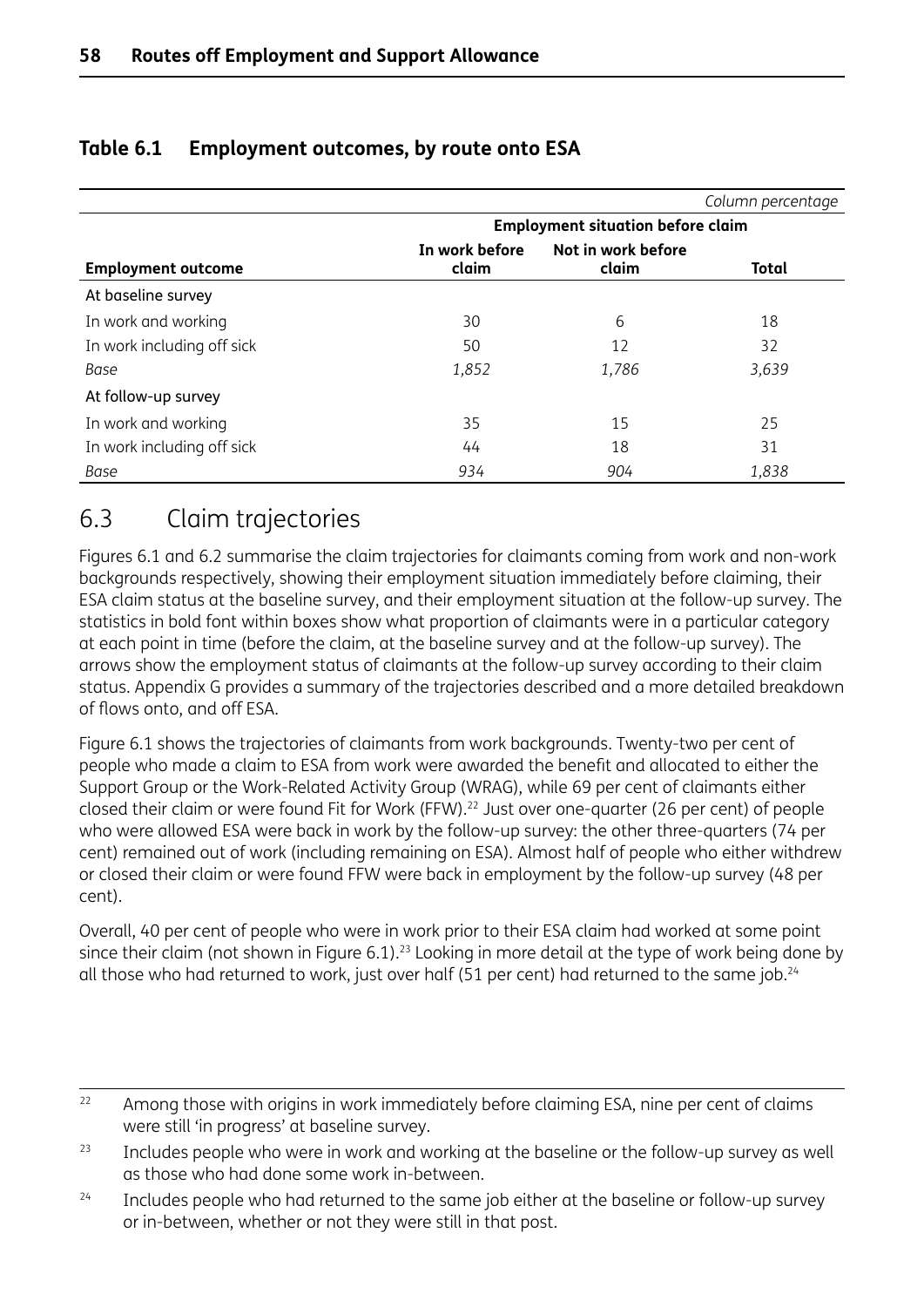Employment trajectory of claimants with work origins<sup>25</sup> **Figure 6.1 Employment trajectory of claimants with work origins25** Figure 6.1

25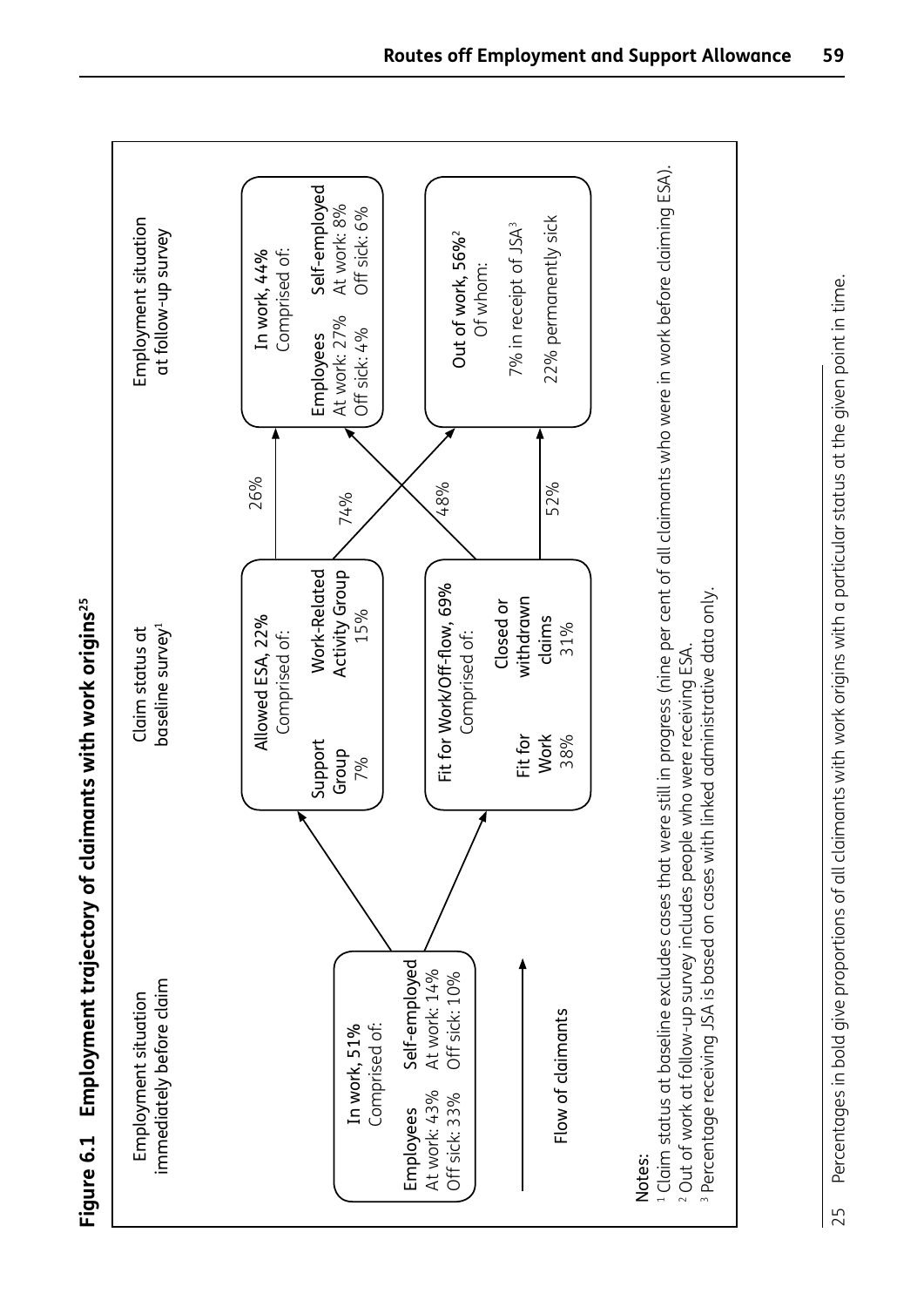Figure 6.2 illustrates that people who were not in employment prior to claiming ESA tended to have very different employment trajectories from those who were previously in work. People within this group were awarded ESA in almost identical proportions to people who claimed from work (with 21 per cent receiving ESA). However, in terms of the rate of return to work, their trajectories diverge markedly. Nine per cent of claimants accepted onto ESA who were not in work before their claim were in employment by the follow-up survey. This is almost three times less than people who claimed ESA from work. For people who were not accepted onto the benefit (those who closed or withdrew their claims or who were found FFW), the likelihood of being in work by the follow-up survey was also much lower, with around one-fifth (21 per cent) being in employment. Overall, only 18 per cent of people who were not in work prior to their claim had worked at some point since their claim26.

The flows depicted highlight the central role which routes onto the benefit play in influencing the rate at which claimants move into work; crucially this is true whether or not they have been awarded ESA following assessment.

 $26$  Counts those who were in work and working at the baseline or the follow-up survey as well as those who had done some work in-between.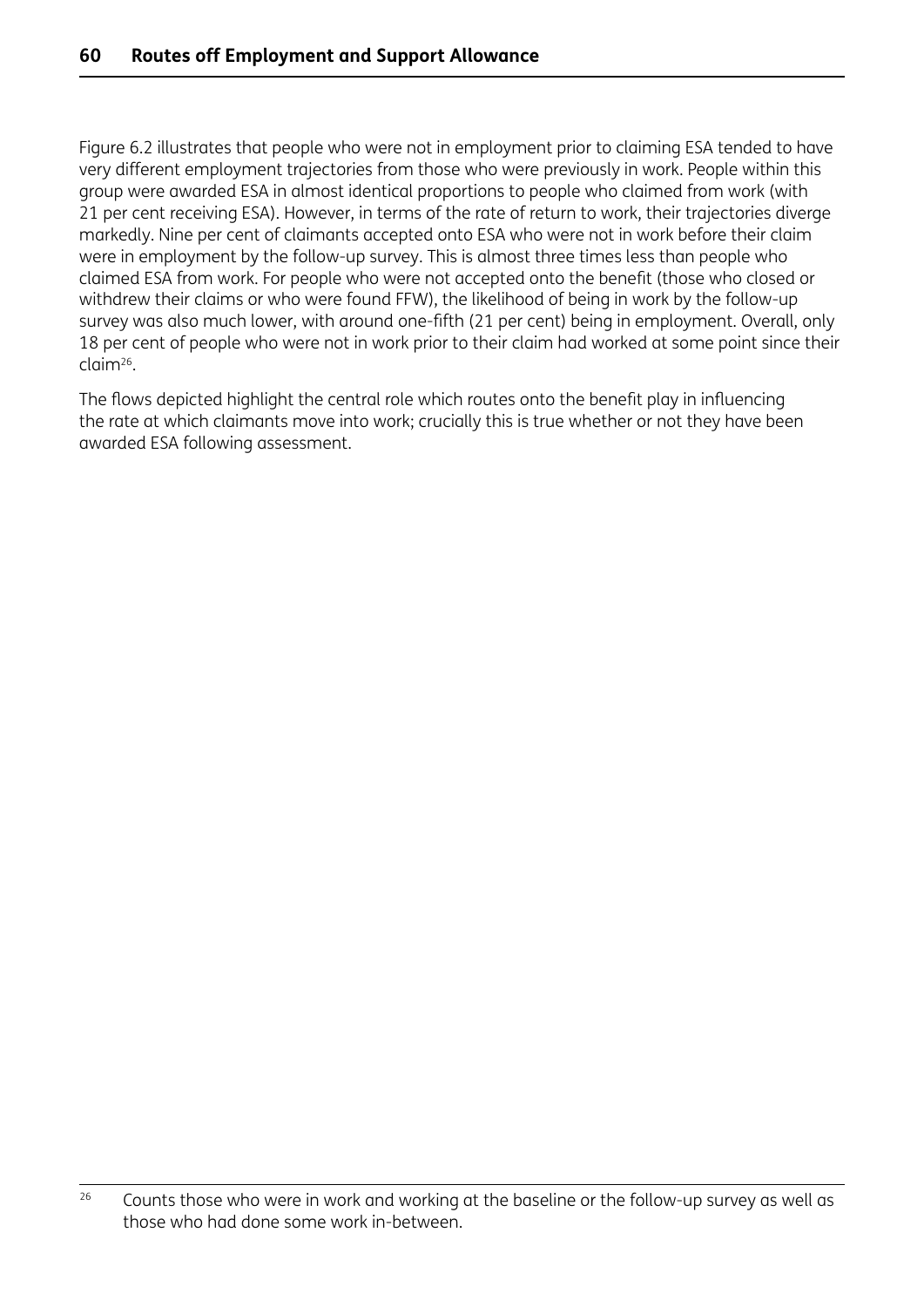| Employment situation                                                                                                                                                                                                                                                                                 | Claim status at                                                                                                                                                      | Employment situation                                                                                                                                                                                                                                             |  |
|------------------------------------------------------------------------------------------------------------------------------------------------------------------------------------------------------------------------------------------------------------------------------------------------------|----------------------------------------------------------------------------------------------------------------------------------------------------------------------|------------------------------------------------------------------------------------------------------------------------------------------------------------------------------------------------------------------------------------------------------------------|--|
| immediately before claim                                                                                                                                                                                                                                                                             | baseline survey <sup>1</sup>                                                                                                                                         | at follow-up survey                                                                                                                                                                                                                                              |  |
| Fit for<br><b>Work</b><br>41%<br>Support<br>Group<br>6%<br>50% in receipt JSA<br>Out of work, 49%<br>Flow of claimants<br>Of whom:                                                                                                                                                                   | Work-Related<br>Activity Group<br>Fit for Work/Off-flow, 69%<br>withdrawn<br>Closed or<br>15%<br>Allowed ESA, 21%<br>claims<br>25%<br>Comprised of:<br>Comprised of: | Self-employed<br>At work: 2%<br>Off sick: 2%<br>27% permanently sick<br>20% in receipt of JSA <sup>3</sup><br>Out of work, 83% <sup>2</sup><br>Comprised of:<br>In work, 17%<br>Of whom:<br>At work: 13%<br>Off sick: 0%<br>Employees<br>9%<br>21%<br>79%<br>91% |  |
| 1 Claim status at baseline excludes cases that were still in progress (13 per cent of all claimants who were in work before claiming ESA)<br><sup>2</sup> Out of work at follow-up survey includes people who were receiving ESA.<br><sup>3</sup> Percentage receiving JSA is based on cases with li | inked administrative data only.                                                                                                                                      |                                                                                                                                                                                                                                                                  |  |

Percentages in bold give proportions of all claimants with non-work origins with a particular status at the given point in time.  $^{27}$  Percentages in bold give proportions of all claimants with non-work origins with a particular status at the given point in time.  $\frac{1}{2}$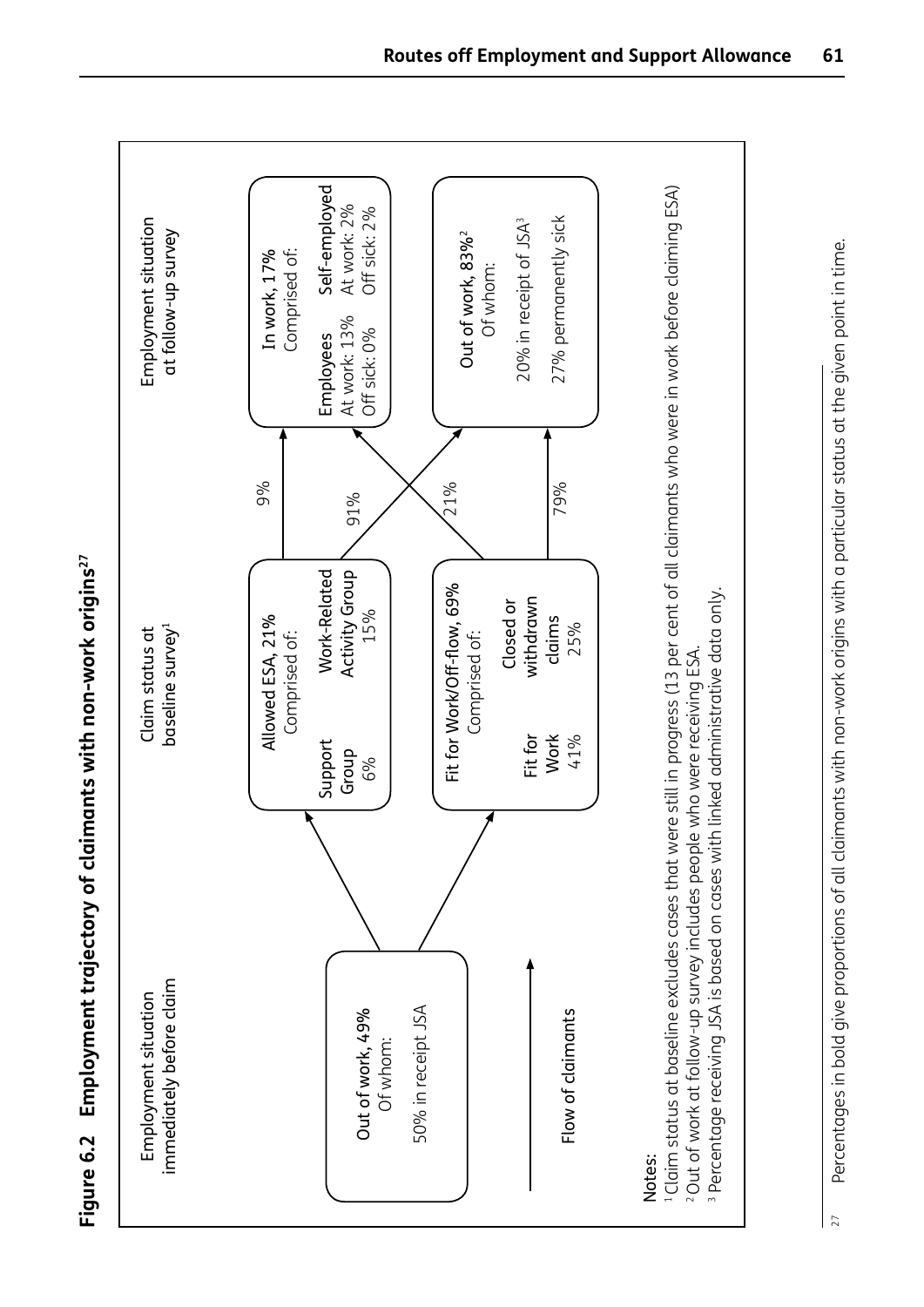# 6.4 Factors influencing entry to work

This section explores the factors influencing work entry by the follow-up survey using logistic regression. Logistic regression allows us to show the individual effect of a range of explanatory variables on an outcome variable. The results from a number of regression models are summarised here (with the full output in Appendix H). These models explored the factors influencing the likelihood of being in employment for both men and women who had claimed ESA, and for the group of claimants who had been in employment immediately prior to their claim.

The regression models include a range of explanatory variables which relate to individuals' health, demographics, qualifications and employment experiences. They also include a variable reporting which claim group respondents were in at the baseline survey, in order to adjust for the influence which this has on return to work rates. As would be expected, the models show that claim group has a strong influence on entering work with those in the claim closed or withdrawn group, or those found FFW, being significantly more likely to move into employment.<sup>28</sup> The remainder of this section will concentrate on the impact which the other explanatory variables, relating to personal characteristics, have on the likelihood of moving into work.

## **6.4.1 Factors associated with entry to work for men claiming ESA**

Box 6.1 shows the factors related to male ESA claimants having moved to work by the time of the follow-up survey. The outcome variable is whether, at the time of the follow-up survey, claimants have been in work at any time since their claim<sup>29</sup>; with not having worked being the reference category.

A range of explanatory variables were used to assess their impact on the likelihood of claimants having worked between their claim and the follow-up survey. The factors which were assessed as important were health status, employment position prior to claim and highest qualification level.

Health was found to be a very important predictor of a work entry. Recovering shortly after claiming (not having a health condition at the time of the baseline survey) was highly significant in increasing the likelihood of being in employment. There is little in the descriptive data which suggests the characteristics that drive early recovery. The rate of recovery is somewhat lower among people in the NS-SEC group who had 'never worked and were long-term unemployed' and, as might be expected is somewhat higher among those aged 16-24.

Changes in health between the baseline and follow-up surveys were also important predictors of a return to work. Men who reported that their health was improving were more likely to have entered employment. There were also differences between types of health conditions. Men with musculoskeletal or long-term/systemic conditions were more likely to have entered employment than men with mental health conditions.

Factors measuring employability – both employment history and qualification level – were also significant. Men who were economically inactive immediately prior to their ESA claim were significantly less likely to have been in work since their claim compared to those who were in work before their claim. Having some qualifications also increased the likelihood of being in work, as did having a consistent longer-term work history.

<sup>&</sup>lt;sup>28</sup> Although there was no observed independent difference in employment outcomes between the Support Group and the WRAG.

 $29$  This includes people who were in work and working at the baseline survey, the follow-up survey or who worked in-between.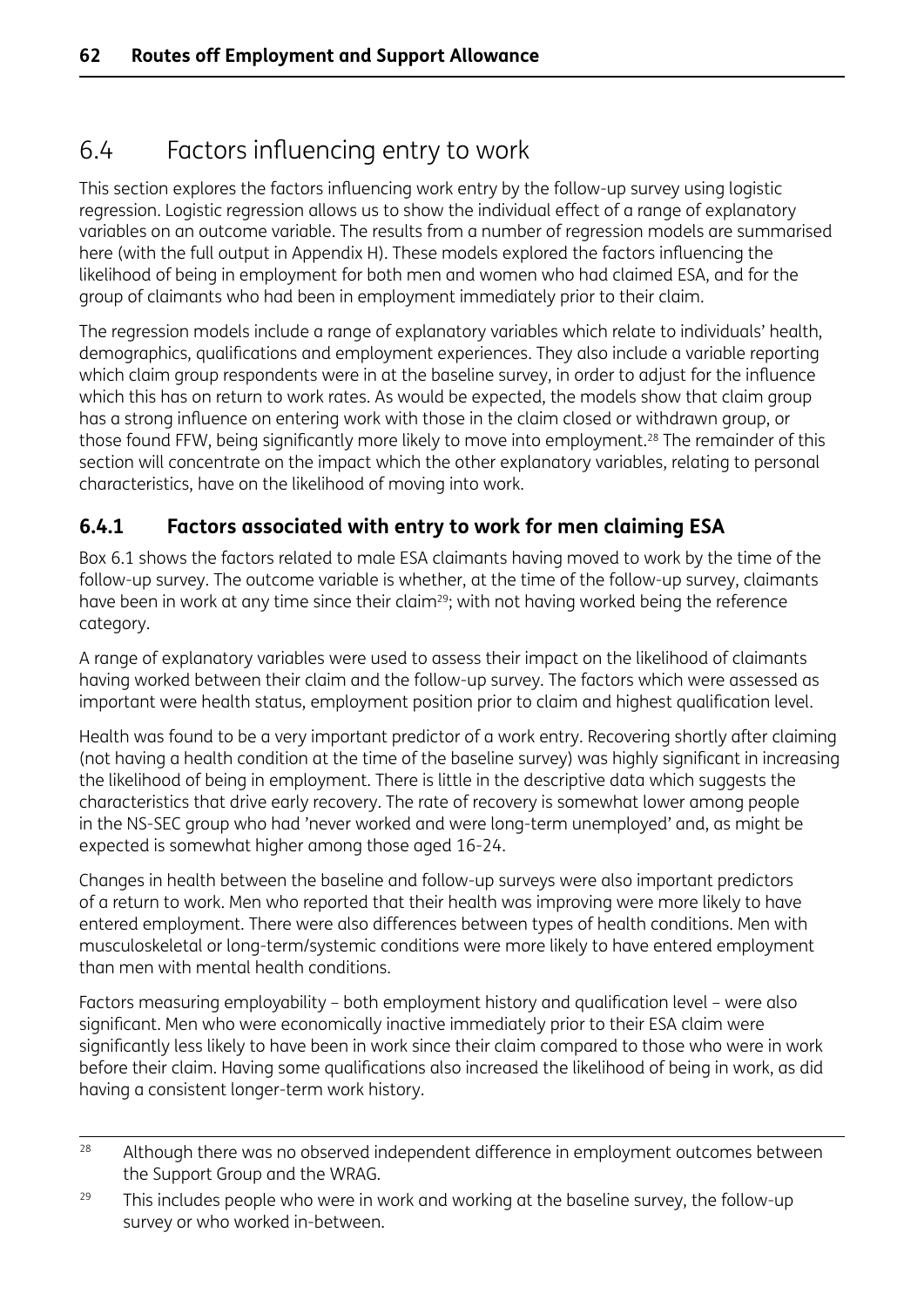Overall, the logistic regression model underlines the central importance of health and recovery in influencing a return to work. It also shows the importance of recent and past labour market experience and qualifications.

#### Box 6.1: Factors associated with increasing the likelihood of male ESA claimants being in work by the follow-up survey

After taking into account claim group and the presence of health conditions the factors most strongly associated with a return to work were:

- Being in employment immediately prior to their claim.
- Health 'getting better' between baseline and follow-up surveys.
- Having some work or academic qualifications.
- Having a musculoskeletal or long-term/systemic condition.
- Having a consistent longer-term work history.

The reference category is those who have not worked since their claim. All factors are significant at 95 per cent level.

#### **6.4.2 Factors associated with entry to work for women claiming ESA**

Box 6.2 shows the predictors of employment status for women by the follow-up survey. Again, health status and changes in health, and economic position prior to claim were the factors that strongly influenced work entry. The outcome variable is again whether, at the time of follow-up survey, claimants have been in work at any time since their claim; with not having worked being the reference category.

Early recovery (that is those not reporting a health condition at the baseline survey) was again a very strong predictor of going into work. Change in health was also important, although for women the most significant predictor here was deterioration in health, which was associated with a reduced likelihood of entering employment. In contrast to men, the type of health condition reported was not a significant predictor of a return to work for women.

Economic position immediately prior to claim was also important. Women who were unemployed or economically inactive immediately prior to their ESA claim were significantly less likely to have been in work by the follow-up survey compared to those who were in work before their claim. Age was also significant for women, with those aged 35-54 more likely to be in employment (relative to the reference category of women aged over 55). Qualifications did not appear to have an independent effect, nor did having a partner in work.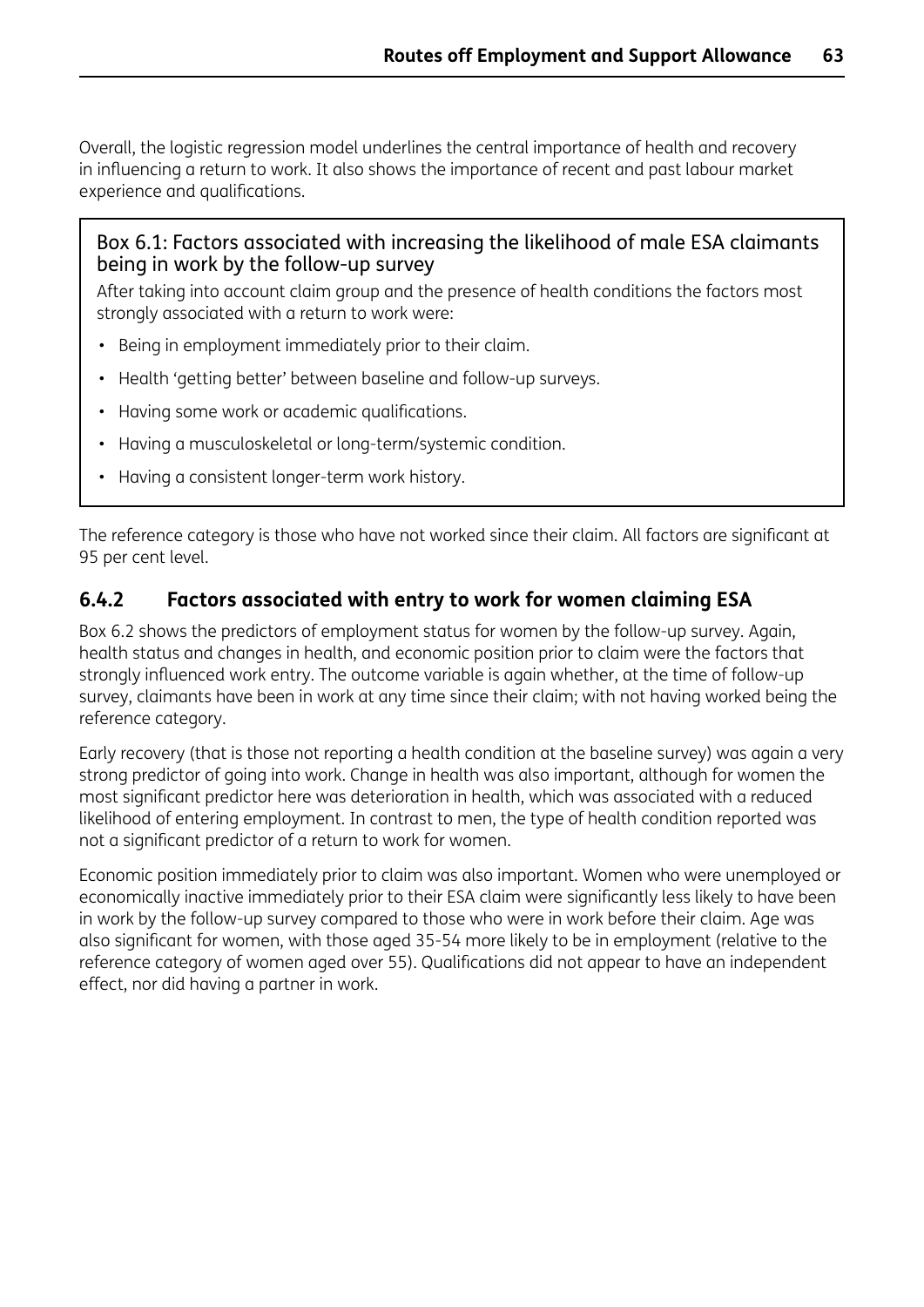#### Box 6.2: Factors associated with increasing the likelihood of female ESA claimants being in work by the follow-up survey

After taking into account claim group and the presence of health conditions, the factors most strongly associated with return to work were:

- Health was not 'getting worse' between baseline and follow-up surveys.
- Being in employment immediately prior to their claim.
- Being aged 35-54.

The reference category is those who have not worked since their claim. All factors are significant at 95 per cent level.

#### **6.4.3 Factors associated with return to work for the 'from work' group of ESA claimants**

Box 6.3 shows the factors associated with having worked by the follow-up survey for people who had been in work before claiming ESA.<sup>30</sup> A range of explanatory variables were entered to assess their impact on the likelihood of being back in employment since their claim and again, the most significant role was played by health factors.

Early recovery (not having a health condition at the time of the baseline survey) was a very strong predictor of a return to work. Health trajectory was also significant (a reported deterioration in health reduced the likelihood of being back in work) but the type of health condition was not significant.

Attitudes towards health and work were also found to be important. People agreeing that being in work helped their health were more likely to have returned to work. Having some qualifications was also again found to have an independent effect in raising the likelihood of being in work.

Other possible factors, which were tested but found not to have an independent statistically significant impact on the return to work for this group included occupation, sector of employment, work orientation questions (other than health), age and gender.

#### Box 6.3: Factors associated with increasing the likelihood of the 'from work' group being in work by the follow-up survey

- Not reporting a health condition at the baseline survey.
- Agreeing that 'being in work helps my health'.
- Having some qualifications.

The reference category is those who have not worked since their claim. All factors are significant at 95 per cent level.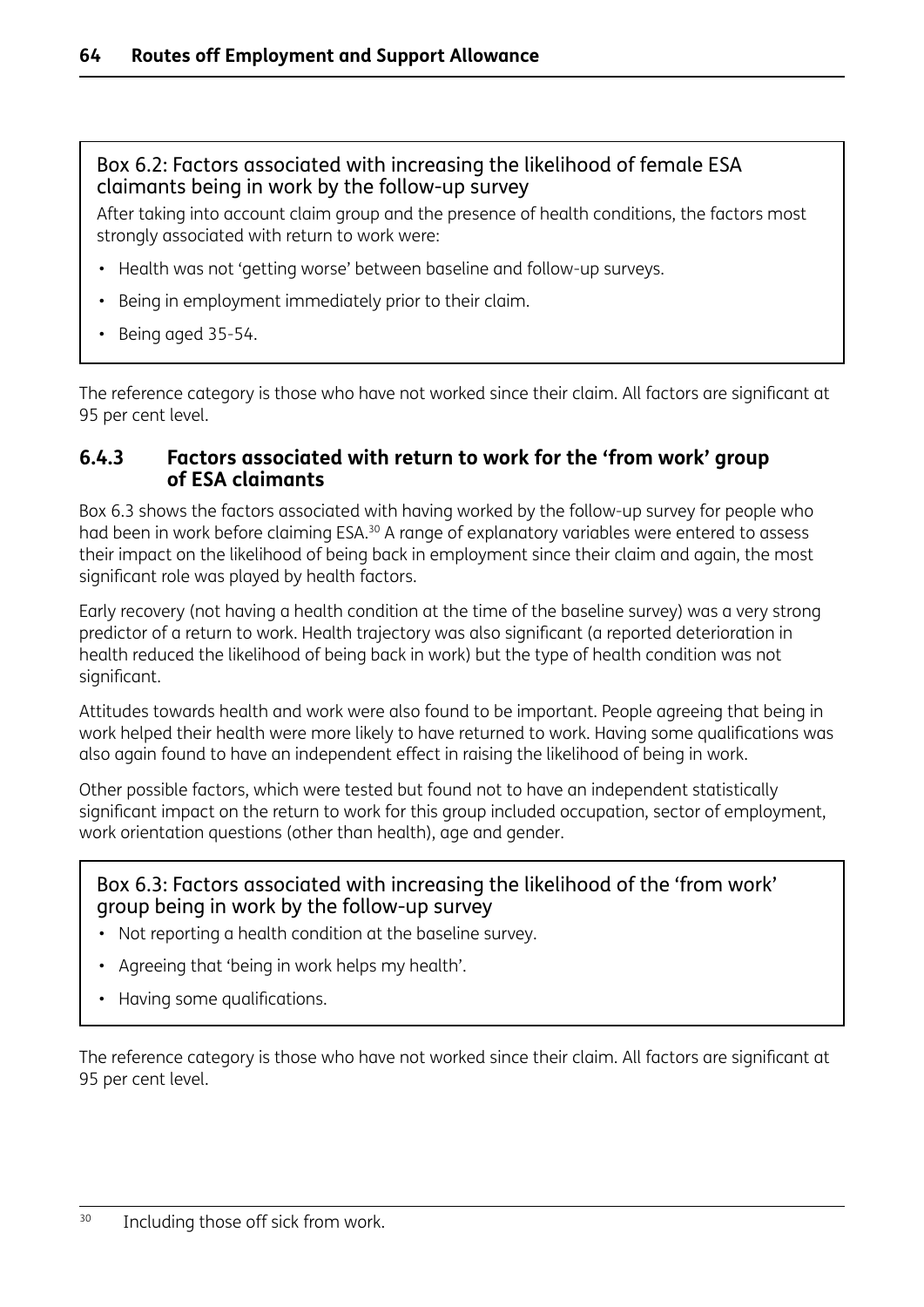# **7 Conclusions**

# 7.1 Overview of findings

# **7.1.1 The population of Employment and Support Allowance claimants**

Compared to the working-age population as a whole, Employment and Support Allowance (ESA) claimants are more likely to be male and less likely to have any qualifications. The health conditions reported by claimants were influenced by gender, age and socio-economic group. The prevalence of mental health conditions was higher among women, younger people and people who were longterm unemployed or had never worked. Musculoskeletal conditions were more common among men and older people. Around one in five conditions (19 per cent) were seen as work related, rising to around a third (32 per cent) of musculoskeletal conditions.

Around half (51 per cent) of those claiming ESA were in employment immediately prior to their claim; 29 per cent claimed directly from work and 22 per cent had a period off sick from work first.

## **7.1.2 People claiming from employment**

People who were in employment immediately prior to their claim for ESA tended to be older. The vast majority had been in employment for most of their working lives and most of this group had been in stable permanent employment, although around one-fifth (19 per cent) had most recently been in temporary work. A large proportion of people claiming ESA from work had come from manual occupations. Over one-third (35 per cent) had been employed in unskilled or semi-skilled occupations prior to their claim and exactly a quarter were from skilled trades.

Employees working in the public sector were most likely to have discussed their health condition with a line manager or Human Resources (HR) department, and they were also more likely to have received support through Occupational Health (OH) services.

Over two in five (44 per cent) ESA claimants who were in employment immediately prior to their claim had returned to work by the time of the follow-up survey.

### **7.1.3 People not in employment prior to claiming**

People who had not been in employment immediately prior to claiming ESA tended to be younger. They were less likely to have any qualifications and more likely to have employability issues. Exactly one-quarter had literacy problems and 28 per cent were in a disadvantaged group at risk of social exclusion such as care leavers and those with criminal convictions. Mental health conditions were more prevalent among people who had not been in work before claiming and a higher proportion of this group reported deterioration, rather than improvement in their health between the baseline and follow-up surveys.

People who were not in work prior to claiming ESA were more likely to have been in lower skilled occupations and on temporary, seasonal or casual contracts in their most recent employment. Only 17 per cent of claimants from non-work origins were in employment at the follow-up survey, considerably less than half the rate of people who claimed ESA from a work background. People who were not in employment prior to claiming and had a fragmented long-term work history were least likely to have gone into employment, and people in this group were also much more likely to have no qualifications and to report mental health conditions.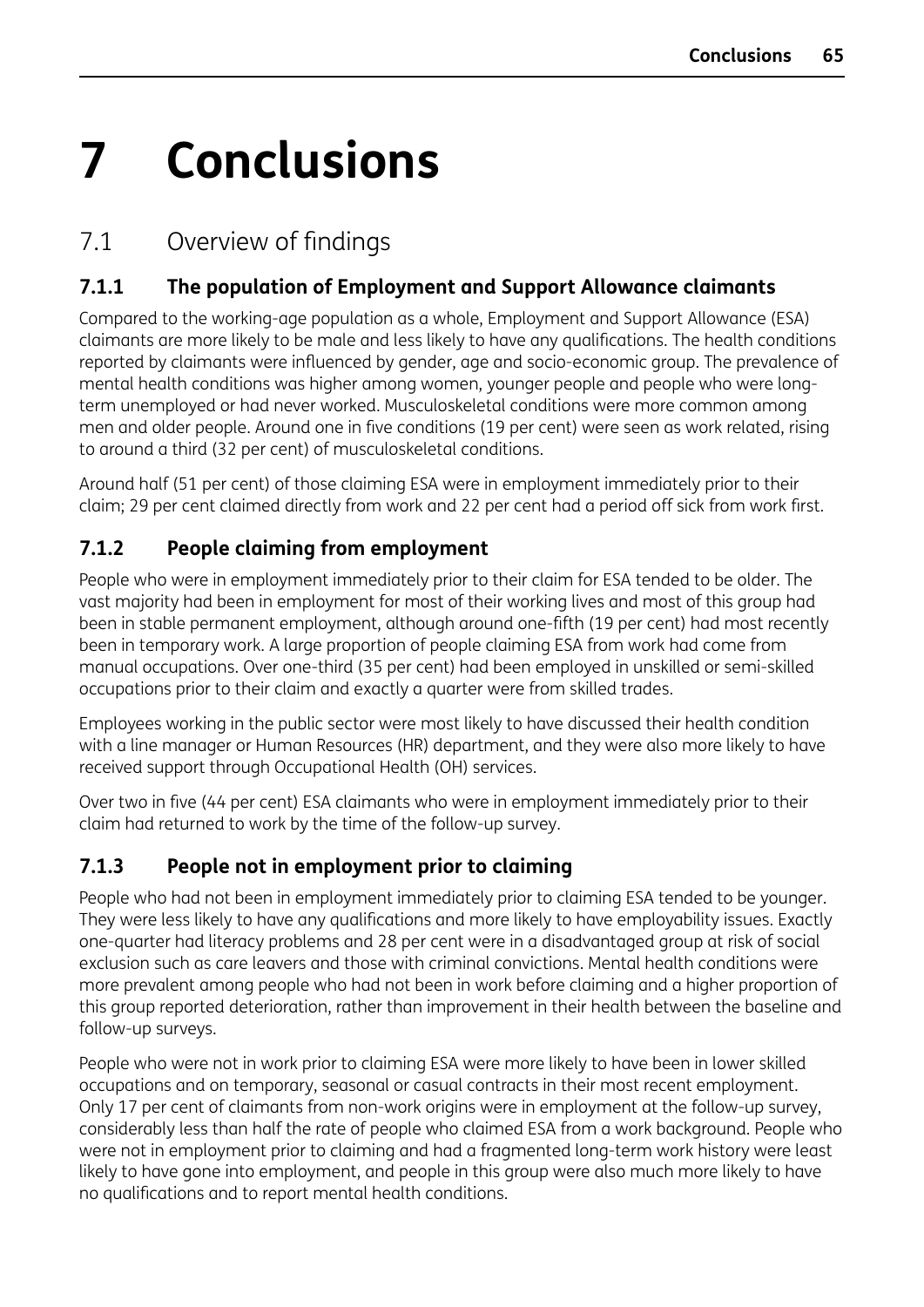### **7.1.4 Influences on entering work after ESA claims**

Our logistic regression analysis highlights the importance of both health and human capital characteristics in explaining the likelihood of moving into work. Health recovery and health trajectory were shown to be strong predictors of moving into work. Employment experiences immediately prior to a claim (and for men, longer-term work history) were also found to be important predictors. Having qualifications (rather than no qualifications) was also an important determinant for men, as well as for predicting a return to work among people who were in employment prior to claiming. This shows that while health is the central factor influencing a return to work, other factors which measure employability and distance from the labour market are also important in explaining the future employment trajectories of ESA claimants.

# 7.2 Policy implications of findings

### **7.2.1 Factors influencing work entry**

Work entry rates were highest among claimants in the claim closed or withdrawn group, suggesting that recovery from short-term health conditions is often a trigger for moving into employment among this group.

Among the wider survey population, improvements (or stability) in health are central to a return to work, so measures to facilitate access to treatment and prevent deterioration in health are likely to improve return to work rates.

Work histories, both immediately prior to the claim for ESA, and over the longer-term have been shown to be important influences on returning to work. This suggests that there are employability issues for many claimants with which they will require support to facilitate a move into work.

Qualifications were also found to be a strong predictor of returning to work. Assisting people without qualifications to obtain them may also be of value, although the return on later qualifications is not identical to those obtained earlier in life (Blanden *et al.*, 2005).

Taken together, the human capital factors of employment experiences and qualifications are likely to influence an individual's belief about how likely it is that they will move into employment and over what time-period. Among claimants coming from employment, attitudes to work emerged as important influences on work resumption. As such, encouraging people in the belief that work helps their health may also play a role in promoting return to work.

People in older age groups are likely to require additional assistance to return to work, as there is clear evidence of disadvantage by age, especially if people continue to have a health problem over time.

## **7.2.2 Support for people with employability and health needs**

It may be possible to improve employment outcomes by delivering targeted help to people who are in most need of it. The typology of claimants provides potential pointers for doing so, as it identifies discrete subgroups of ESA claimants who may require contrasting approaches and interventions. For example, people coming from manual occupations and with long-term conditions may benefit from career change support, while those with limited employment histories and low qualifications may need more intensive support around employability.

For people who are inactive or unemployed, the salience of previous work history is notable. Claimants with a fragmented work history were more likely to face significant barriers to work, compared to claimants with a consistent work history. Avoiding long-term unemployment and inactivity, especially among younger age groups, should, therefore, be a policy priority. Given the high rates of mental health conditions in some claimant groups, and the continuing prejudices attached to these health conditions, specific measures aimed at people with mental health conditions may also be of value.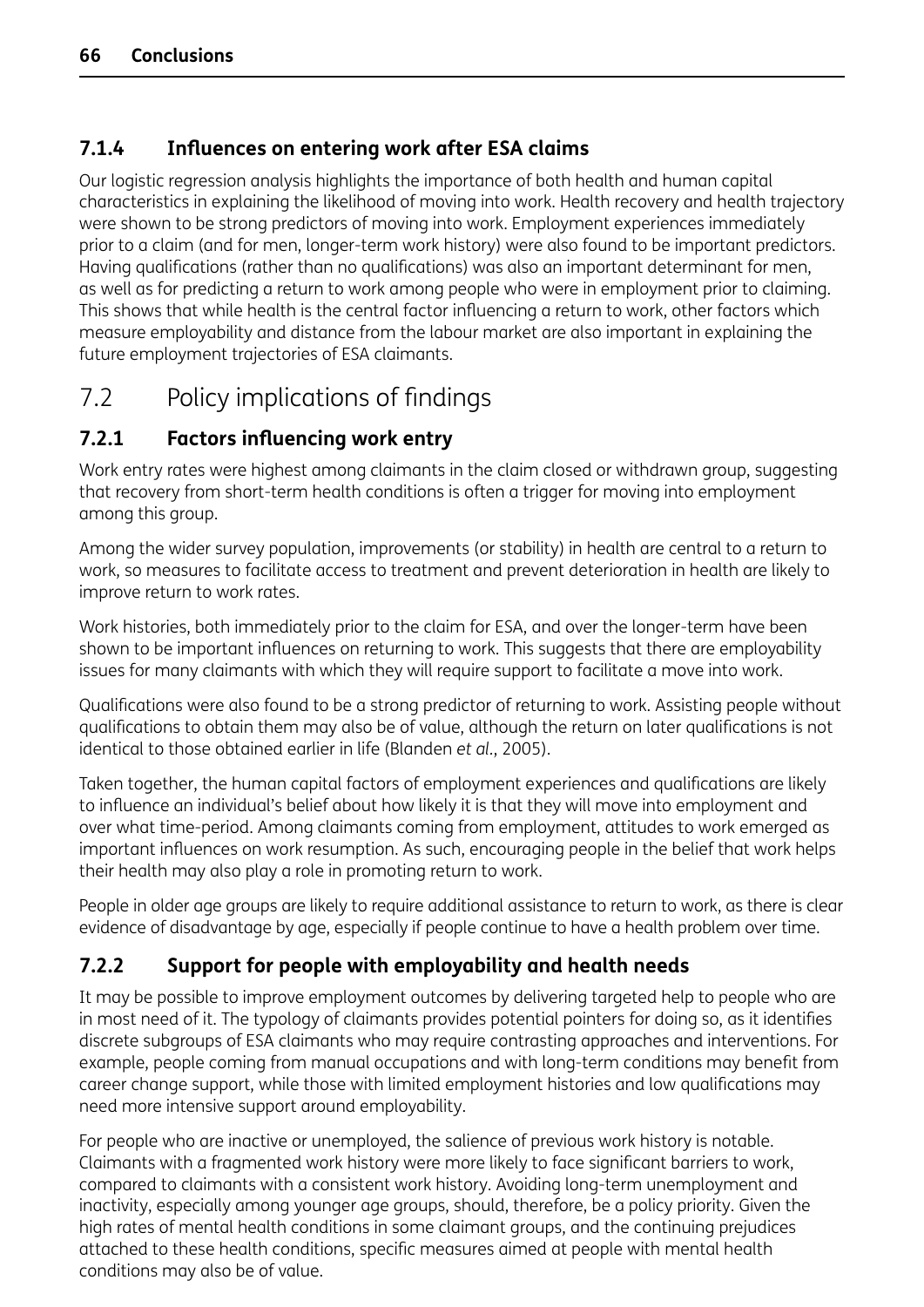# **Appendix A The Employment and Support Allowance claim process (simplified)**

Customer makes a claim for ESA

Most claims to the Employment and Support Allowance (ESA) are made by phone. The adviser will give basic information about Pathways to Work. The adviser will explain that the customer may be required to attend Work Focused Interviews (WFIs).

#### Benefit payments start

For the first 13 weeks of a claim, customers receive benefit at the assessment rate, which is the same as the Jobseeker's Allowance (JSA) rate.

First Work Focused Interview

At the time of this research, customers were required to attend an interview with a Jobcentre Plus Personal Adviser at around week eight of their ESA claim.

#### Work Capability Assessment and ESA50 form

The customer is sent an ESA50 form to complete and return. This is a questionnaire which asks about the impact of their health condition or disability on their day-to-day activities.

The customer or their treating physician can also provide further medical evidence they feel is relevant.

Customers with the most severe functional limitations are placed in the Support Group on the basis of the ESA50 form and/or other medical evidence they supply.

Most customers will attend a face-to-face Work Capability Assessment (WCA) with a healthcare professional (this is usually a doctor or nurse). This happens at about week 9 of the claim.

This process helps determine entitlement to ESA and, for those entitled, whether the customer is placed in the Work-Related Activity Group (WRAG) or Support Group.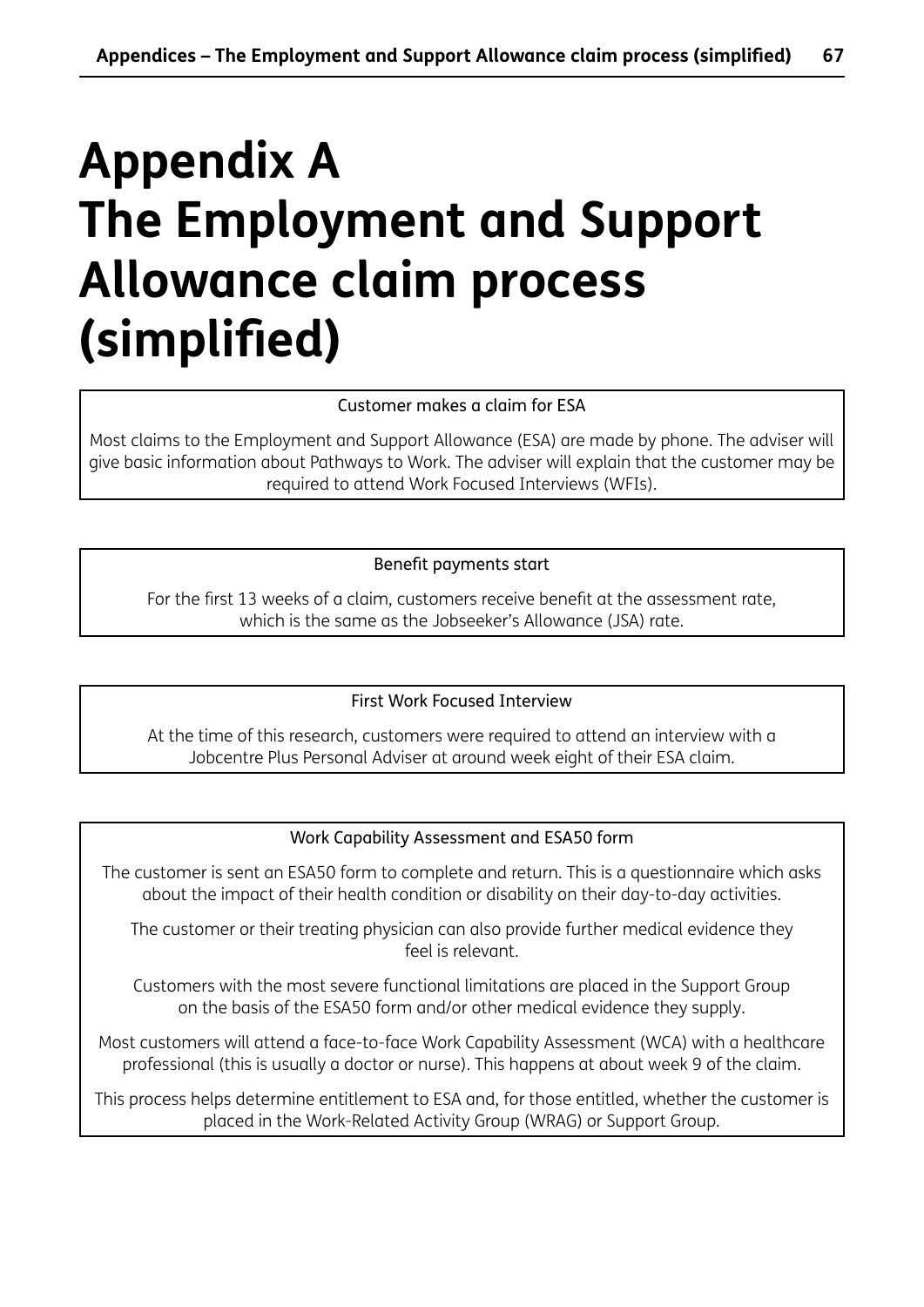#### Benefit decision

Jobcentre Plus use the information from the WCA to make a decision about the customer's entitlement to ESA. This should happen at about week 13 of the ESA claim.

Customers who are entitled to ESA are placed in the Support Group or WRAG.

Customers who disagree with the decision they are Fit for Work (FFW), or in the WRAG rather than the Support Group, can appeal against this decision. ESA continues to be paid at the assessment rate, while an appeal outcome is awaited.

Customers who are found FFW and not entitled to ESA can claim JSA. There is some flexibility in JSA to get earlier support and/or to tailor the requirements for disabled people. For those entitled to ESA, a higher rate of payment starts at week 14 of the claim.

#### Support Group

Customers with the most severe health conditions or disabilities are placed in the Support Group. They receive higher rates of benefit. There is no requirement for them to attend WFIs, but all customers can volunteer for back-to-work support.

#### Work-Related Activity Group

Those who can prepare for a return to work are required to attend three further WFIs, where steps the customer can take to prepare to move towards such (such as training) are discussed.

Further WFIs may take place with Jobcentre Plus or with a Pathways to Work Provider, who conduct WFIs on behalf of Jobcentre Plus in some areas.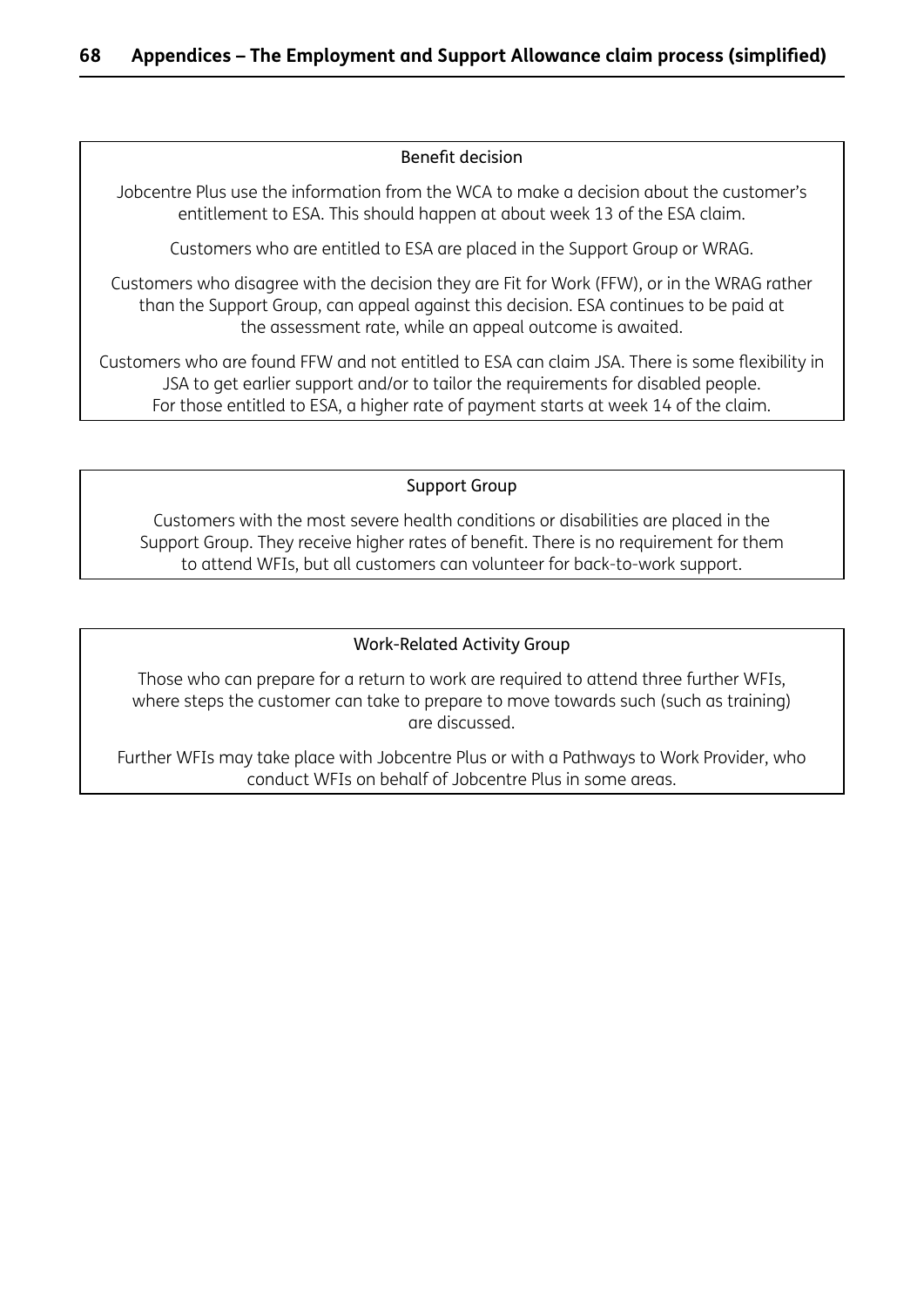# **Appendix B Comparisons of the Employment and Support Allowance population with the general population**

#### **Table B.1 ESA claimants, compared with the general population of working age at time of baseline survey: selected characteristics**

|                          |                      | Percentage with characteristic (column %)      |
|--------------------------|----------------------|------------------------------------------------|
|                          | <b>ESA claimants</b> | General population of working age <sup>1</sup> |
| Gender                   |                      |                                                |
| Male                     | 63                   | 52                                             |
| Age (years)              |                      |                                                |
| Median                   | 41                   | 39                                             |
| Household type           |                      |                                                |
| Lives alone              | 21                   | 11                                             |
| Tenure                   |                      |                                                |
| Owner occupied           | 35                   | 67                                             |
| Rented                   | 50                   | 33                                             |
| Qualifications           |                      |                                                |
| No qualifications        | 35                   | 10                                             |
| NS-SEC                   |                      |                                                |
| Semi routine and routine | 40                   | 21                                             |

<sup>1</sup> Source: Labour Force Survey, January to March 2010.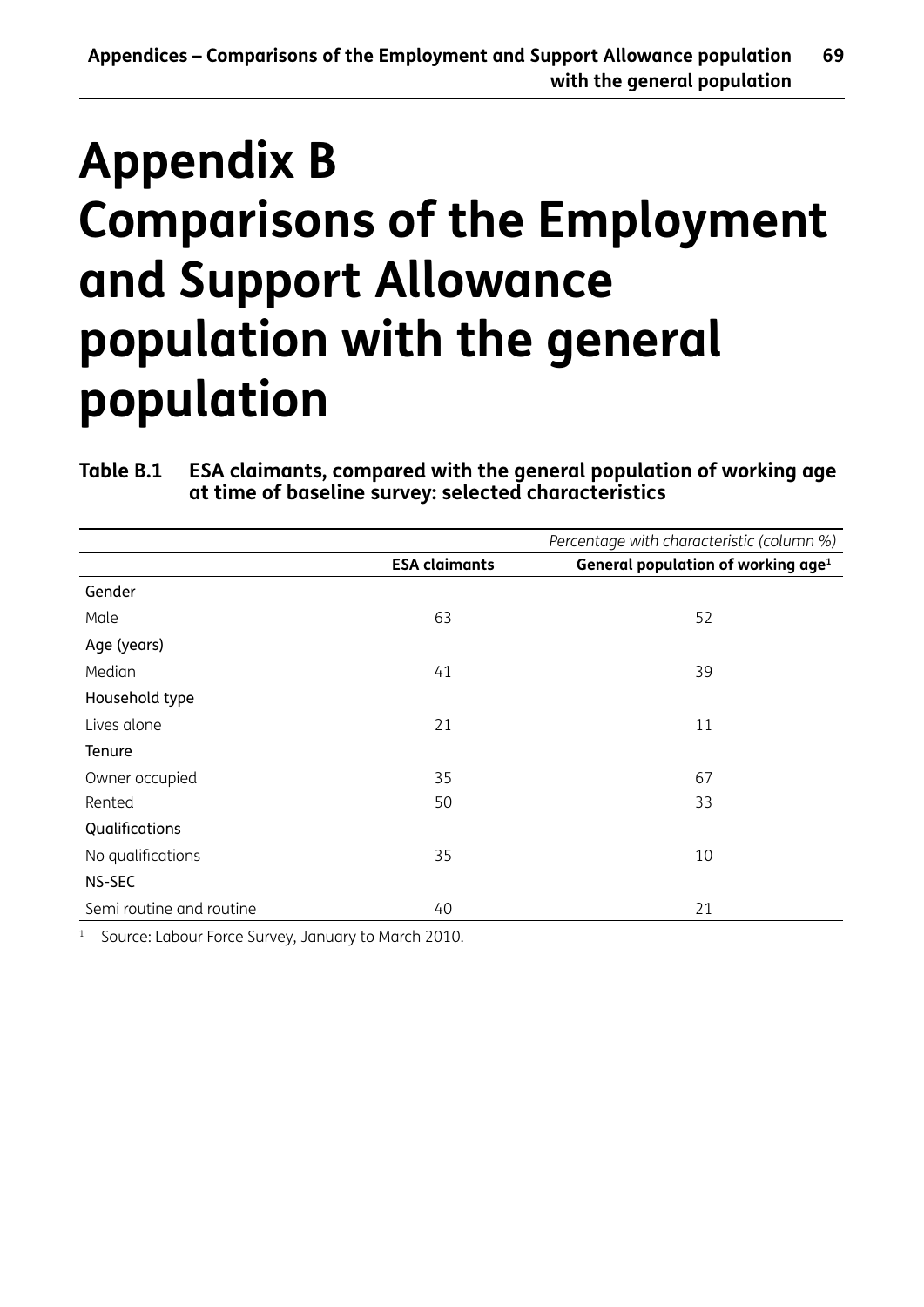# **Appendix C Limiting health problems at baseline and follow-up surveys**

#### **Table C.1 Limiting health problems at baseline and follow-up surveys, by age**

|                                                                                                                                            | Percentage of each age group with a health condition (column %) |           |           |           |       |              |             |
|--------------------------------------------------------------------------------------------------------------------------------------------|-----------------------------------------------------------------|-----------|-----------|-----------|-------|--------------|-------------|
|                                                                                                                                            | $16 - 24$                                                       | $25 - 34$ | $35 - 49$ | $50 - 54$ | $55+$ | <b>Total</b> | <b>Base</b> |
| Had a health problem which limits<br>daily activities or work at baseline<br>survey                                                        | 67                                                              | 81        | 84        | 85        | 85    | 81           | 3,635       |
| Had a health problem which limits<br>daily activities or work at follow-up<br>survey                                                       | 57                                                              | 82        | 83        | 80        | 81    | 78           | 1,840       |
| Had a health problem which limits<br>daily activities or work at follow-<br>up survey, people in receipt of ESA<br>(WRAG or Support Group) | 91                                                              | 94        | 92        | 93        | 93    | 92           | 552         |

Base: All respondents. Includes participants who reported fluctuating conditions that were not active on the day of the survey.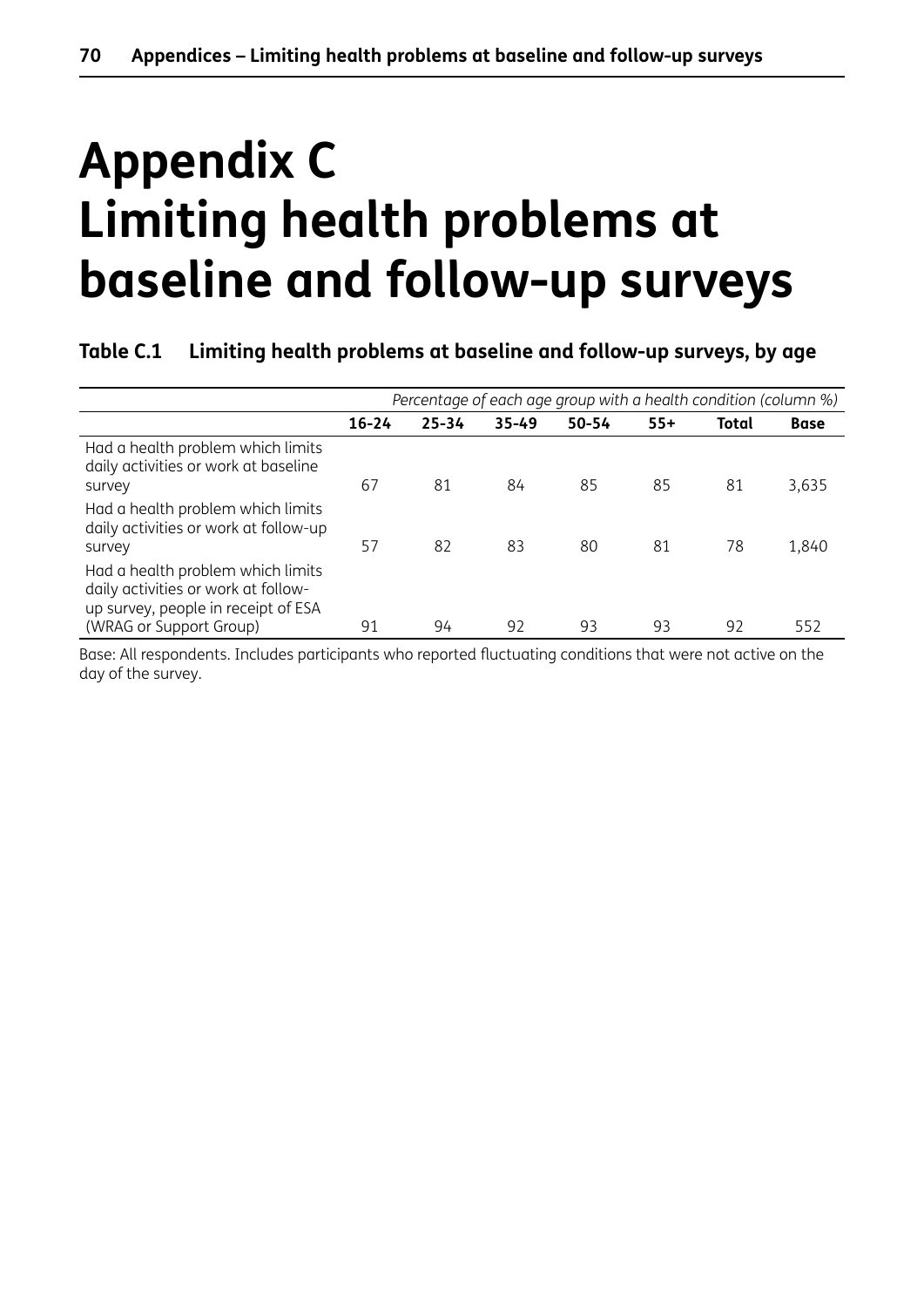# **Appendix D Health conditions**

### **Mental health conditions**

- A. Stress or anxiety
- B. Depression
- C. Fatigue or problems with concentration or memory
- D. Other mental health conditions

### **Conditions related to bones muscle, problems or physical injury**

- E. Problems with your arms or hands
- F. Problems with your legs or feet
- G. Problems with your neck, shoulders or back
- H. Pain or discomfort
- I. Any other condition related to bone or muscle problems or physical injury

### **Long-term conditions that affect major organs or the whole body**

- J. Problems with your bowel, stomach, liver, kidneys or digestion, including Crohn's disease
- K. Chest or breathing problems, including asthma
- L. Heart problems or blood pressure, including angina
- M. Skin conditions or allergies
- N. Cancer
- O. Other long-term condition (please specify)

### **Other condition or disability**

- P. Difficulty in seeing
- Q. Difficulty in hearing
- R. Dizziness or balance problems
- S. Diabetes
- T. Problems due to alcohol
- U. Problems due to illegal use of drugs
- V. Epilepsy
- W. Learning difficulties, including dyslexia
- X. Aspergers syndrome or autism
- Y. Progressive illness not covered above
- Z. Other health problem or disability (please specify)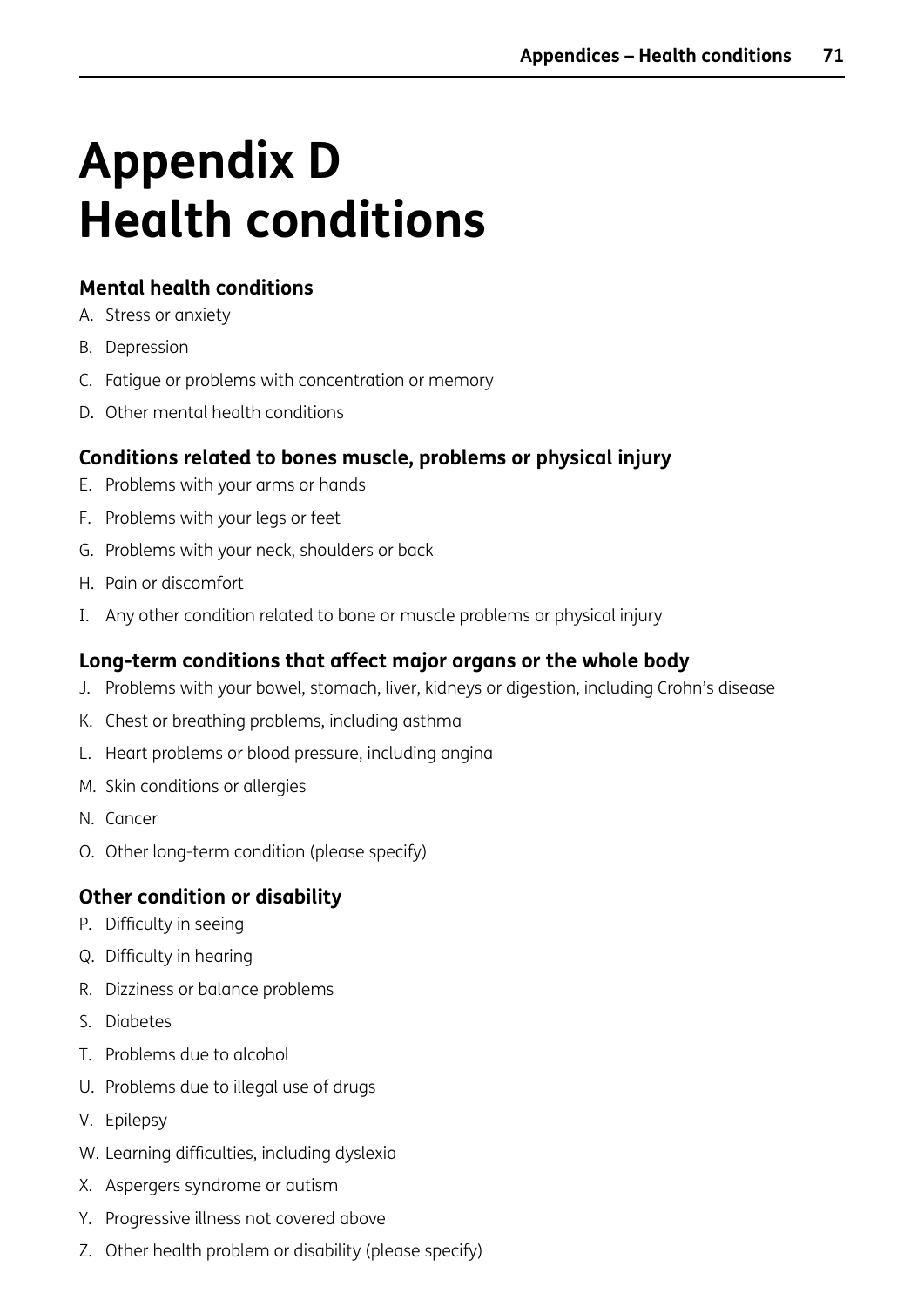# **Appendix E Age-specific prevalence of health conditions**

**Table E.1 Proportion with each condition by age group and NS-SEC, people with a health condition only, men (column percentages)**

|                                                                                                              | $16 - 24$ | $25 - 34$ | 35-49 | $50 - 54$ | $55+$ |
|--------------------------------------------------------------------------------------------------------------|-----------|-----------|-------|-----------|-------|
| Managerial and professional                                                                                  |           |           |       |           |       |
| Mental health conditions                                                                                     | 28.6      | 44.8      | 34.7  | 9.6       | 24.6  |
| Conditions relating to bones, muscle<br>problems or physical injury                                          | 13.4      | 33.0      | 37.4  | 33.9      | 39.2  |
| Long-term conditions that affect major<br>organs or the whole body                                           | 29.8      | 12.2      | 8.8   | 34.5      | 29.1  |
| Other condition or disability                                                                                | 28.2      | 10.0      | 19.2  | 22.0      | 7.1   |
| Intermediate occupations, small employers<br>and own account workers, and lower<br>supervisory and technical |           |           |       |           |       |
| Mental health conditions                                                                                     | 9.7       | 30.3      | 27.9  | 17.9      | 12.8  |
| Conditions relating to bones, muscle<br>problems or physical injury                                          | 41.6      | 51.5      | 44.7  | 48.2      | 53.4  |
| Long-term conditions that affect major<br>organs or the whole body                                           | 18.2      | 3.2       | 15.2  | 16.6      | 28.7  |
| Other condition or disability                                                                                | 30.4      | 15.1      | 12.2  | 17.3      | 5.1   |
| Semi-routine and routine                                                                                     |           |           |       |           |       |
| Mental health conditions                                                                                     | 39.8      | 45.6      | 31.9  | 20.9      | 14.0  |
| Conditions relating to bones, muscle<br>problems or physical injury                                          | 37.7      | 36.8      | 42.1  | 42.7      | 44.8  |
| Long-term conditions that affect major<br>organs or the whole body                                           | 16.4      | 9.6       | 14.5  | 21.6      | 33.5  |
| Other condition or disability                                                                                | 6.2       | 8.1       | 11.5  | 14.8      | 7.7   |
| Never worked and long-term unemployed                                                                        |           |           |       |           |       |
| Mental health conditions                                                                                     | 45.4      | 40.9      | 33.3  | 9.7       | 0.0   |
| Conditions relating to bones, muscle<br>problems or physical injury                                          | 17.5      | 26.3      | 36.4  | 48.9      | 91.8  |
| Long-term conditions that affect major<br>organs or the whole body                                           | 3.5       | 5.4       | 0.5   | 20.3      | 8.2   |
| Other condition or disability                                                                                | 33.6      | 27.4      | 29.7  | 21.2      | 0.0   |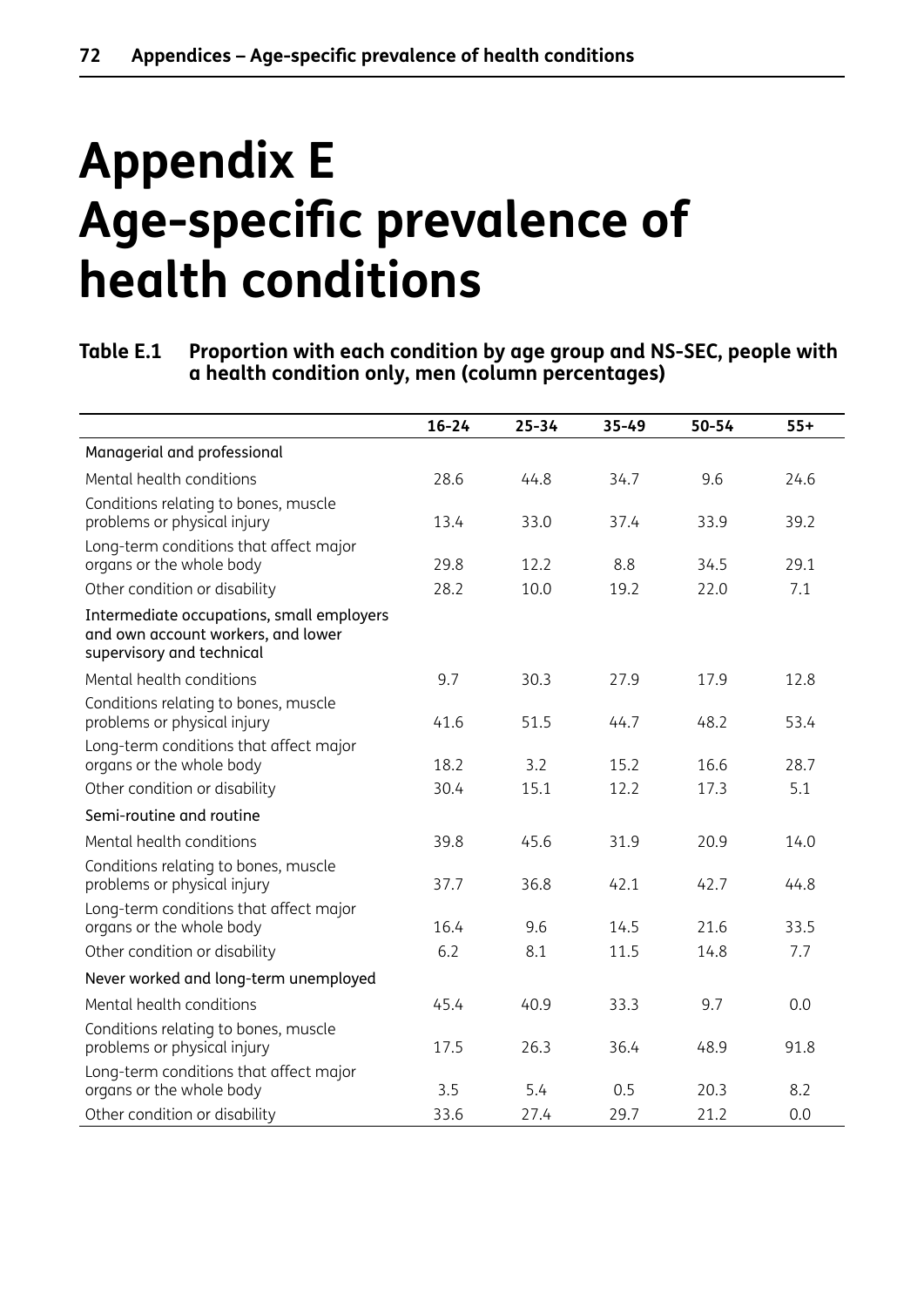|                                                                                                              |           |           |       |       | Column percentage |
|--------------------------------------------------------------------------------------------------------------|-----------|-----------|-------|-------|-------------------|
|                                                                                                              | $16 - 24$ | $25 - 34$ | 35-49 | 50-54 | $55+$             |
| Managerial and professional                                                                                  |           |           |       |       |                   |
| Mental health conditions                                                                                     | 77.1      | 52.4      | 40.1  | 29.2  | 32.6              |
| Conditions relating to bones, muscle<br>problems or physical injury                                          | 22.9      | 33.9      | 26.5  | 43.1  | 49.8              |
| Long-term conditions that affect major<br>organs or the whole body                                           | 0.0       | 10.9      | 22.1  | 24.4  | 11.6              |
| Other condition or disability                                                                                | 0.0       | 2.7       | 11.3  | 3.3   | 6.0               |
| Intermediate occupations, small employers<br>and own account workers, and lower<br>supervisory and technical |           |           |       |       |                   |
| Mental health conditions                                                                                     | 39.2      | 40.7      | 45.2  | 31.5  | 29.2              |
| Conditions relating to bones, muscle<br>problems or physical injury                                          | 12.3      | 29.1      | 19.9  | 50.1  | 34.4              |
| Long-term conditions that affect major<br>organs or the whole body                                           | 48.5      | 23.3      | 24.0  | 10.4  | 32.9              |
| Other condition or disability                                                                                | 0.0       | 6.9       | 10.9  | 8.0   | 3.5               |
| Semi-routine and routine                                                                                     |           |           |       |       |                   |
| Mental health conditions                                                                                     | 43.0      | 40.3      | 36.0  | 26.4  | 26.2              |
| Conditions relating to bones, muscle<br>problems or physical injury                                          | 26.5      | 36.2      | 35.9  | 42.3  | 47.6              |
| Long-term conditions that affect major<br>organs or the whole body                                           | 18.0      | 6.5       | 22.5  | 16.5  | 21.3              |
| Other condition or disability                                                                                | 12.5      | 17.0      | 5.6   | 14.8  | 4.9               |
| Never worked and long-term unemployed                                                                        |           |           |       |       |                   |
| Mental health conditions                                                                                     | 62.6      | 71.9      | 52.0  | 17.5  | 21.4              |
| Conditions relating to bones, muscle<br>problems or physical injury                                          | 14.5      | 14.9      | 30.4  | 33.4  | 39.7              |
| Long-term conditions that affect major<br>organs or the whole body                                           | 2.5       | 4.1       | 7.9   | 21.2  | 19.8              |
| Other condition or disability                                                                                | 20.3      | 9.1       | 9.7   | 27.8  | 19.1              |

#### **Table E.2 Proportion with each condition by age group and NS-SEC, people with a health condition only, women (column percentages)**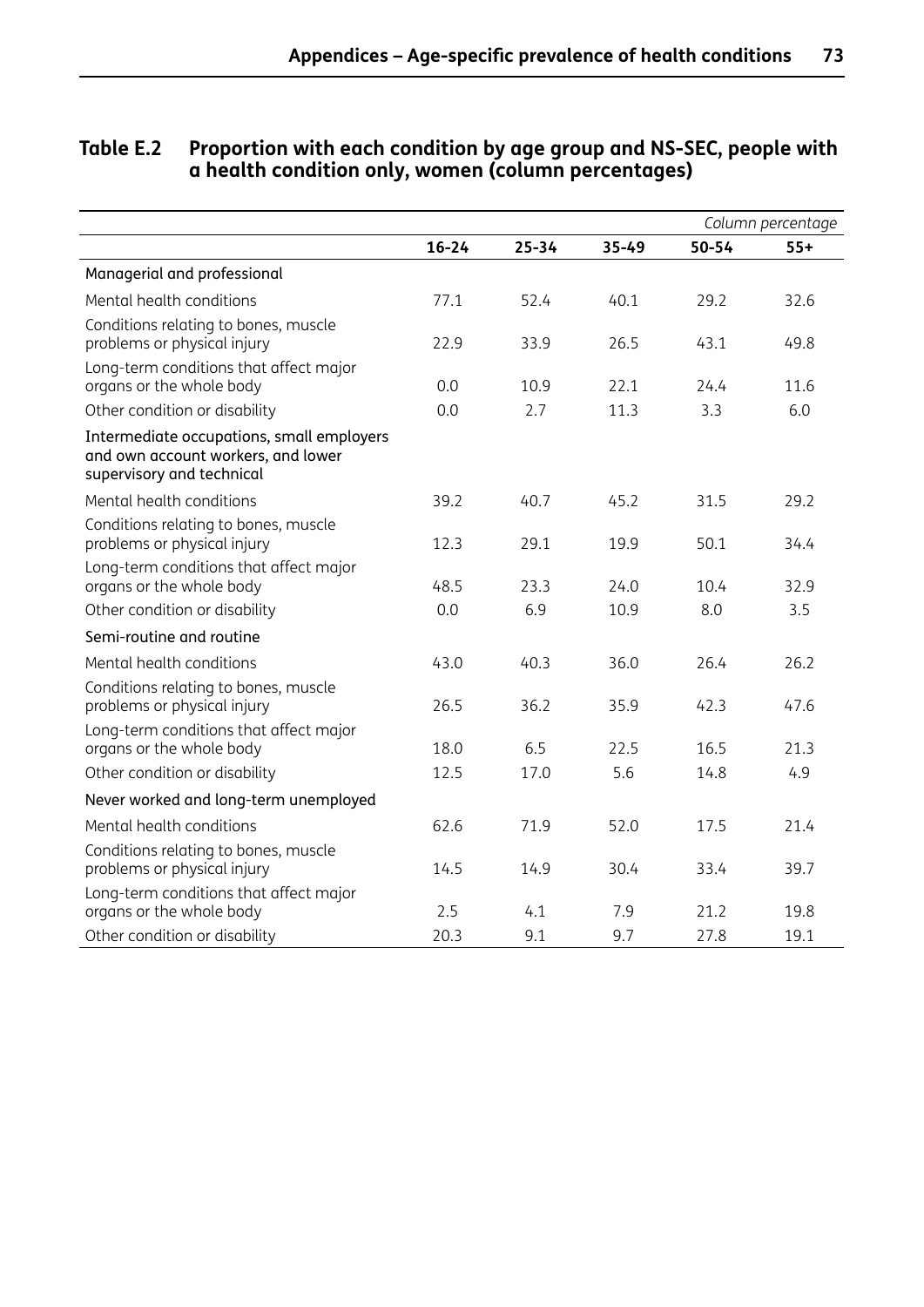# **Appendix F Summary of key characteristics**

#### **Table F.1 Summary table of selected characteristics of ESA claimants by employment situation prior to making claim for ESA**

|                                       |                      | Column percentage        |
|---------------------------------------|----------------------|--------------------------|
|                                       | In work before claim | Not in work before claim |
| Gender                                |                      |                          |
| Male                                  | 63                   | 64                       |
| Age                                   |                      |                          |
| $16 - 24$                             | 11                   | 24                       |
| $55+$                                 | 23                   | 12                       |
| Household type                        |                      |                          |
| Lives alone                           | 17                   | 25                       |
| Partner's employment                  |                      |                          |
| In work (and working)                 | 61                   | 42                       |
| Main health condition                 |                      |                          |
| Mental health                         | 26                   | 38                       |
| Musculoskeletal condition             | 41                   | 32                       |
| Onset of condition                    |                      |                          |
| Recent (2008/09)                      | 49                   | 33                       |
| Disadvantaged group <sup>1</sup>      |                      |                          |
| In a disadvantaged group              | 13                   | 28                       |
| Qualifications                        |                      |                          |
| No qualifications                     | 28                   | 41                       |
| NS-SEC                                |                      |                          |
| Semi routine and routine              | 41                   | 40                       |
| Never worked and long-term unemployed | 5                    | 29                       |
| Tenure                                |                      |                          |
| Owner occupied                        | 47                   | 23                       |
| Rented                                | 41                   | 59                       |
| Long-term employment history          |                      |                          |
| Spent most of life working            | 85                   | 52                       |

<sup>1</sup> Disadvantaged group related to old PSA16 indicators for adults at risk of social exclusion.

http://webarchive.nationalarchives.gov.uk/+/http://www.hm-treasury.gov.uk/media/3/9/pbr\_csr07\_psa16.pdf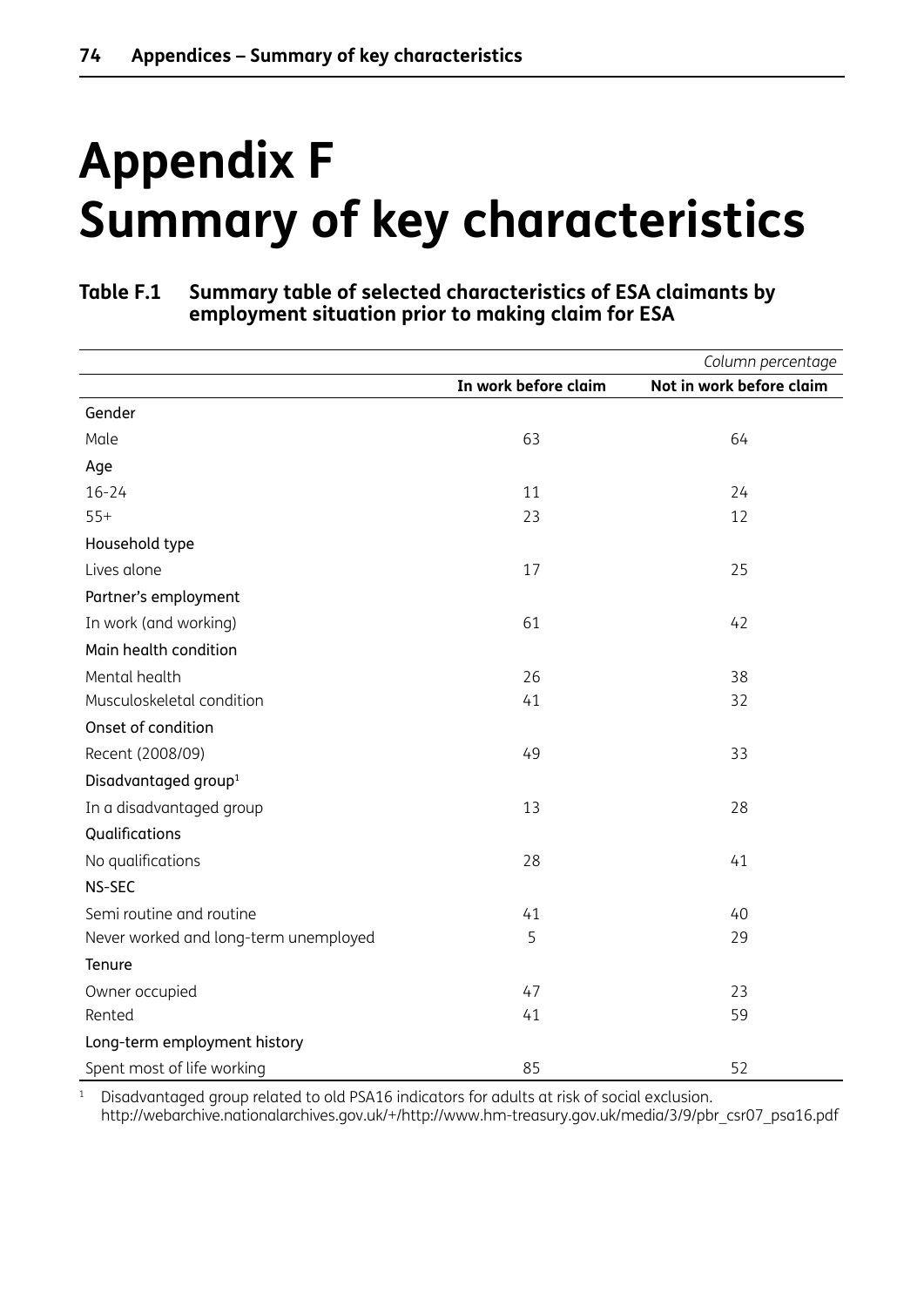# **Appendix G Summary of trajectories**

### **Table G.1 Summary of trajectories**

|                                                                                      |                                               |                |             |              | Row percentage |
|--------------------------------------------------------------------------------------|-----------------------------------------------|----------------|-------------|--------------|----------------|
| <b>Employment situation at follow-up survey</b>                                      |                                               |                |             |              |                |
|                                                                                      | In work                                       |                |             |              |                |
| <b>Employment situation before</b><br>claiming and claim group at<br>baseline survey | At work<br>(employee<br>or self-<br>employed) | Off-sick       | Not in work | <b>Total</b> | <b>Base</b>    |
| In work before claim                                                                 |                                               |                |             |              |                |
| Employees (including off sick)                                                       |                                               |                |             |              |                |
| Support Group                                                                        | 16                                            | 16             | 67          | 100          | 49             |
| <b>WRAG</b>                                                                          | 9                                             | 8              | 83          | 100          | 127            |
| Fit for Work                                                                         | 32                                            | 5              | 63          | 100          | 318            |
| Closed/withdrawn                                                                     | 51                                            | 1              | 48          | 100          | 200            |
| Claim in progress                                                                    | 36                                            | 12             | 52          | 100          | 58             |
| All employees                                                                        | 33                                            | 6              | 62          | 100          | 752            |
| Self-employed (including off sick)                                                   |                                               |                |             |              |                |
| Support Group                                                                        | 19                                            | 31             | 50          | 100          | 16             |
| <b>WRAG</b>                                                                          | 22                                            | 28             | 50          | 100          | 18             |
| Fit for Work                                                                         | 33                                            | 31             | 36          | 100          | 67             |
| Closed/withdrawn                                                                     | 69                                            | 3              | 27          | 100          | 62             |
| Claim in progress                                                                    | 33                                            | 44             | 22          | 100          | 18             |
| All self-employed                                                                    | 43                                            | 23             | 34          | 100          | 181            |
| Not in work before claim                                                             |                                               |                |             |              |                |
| Support Group                                                                        | 2                                             | $\overline{2}$ | 96          | 100          | 49             |
| <b>WRAG</b>                                                                          | 6                                             | 5              | 89          | 100          | 132            |
| Fit for Work                                                                         | 16                                            | $\overline{2}$ | 81          | 100          | 373            |
| Closed/withdrawn                                                                     | 22                                            | 2              | 77          | 100          | 241            |
| Claim in progress                                                                    | 13                                            | 4              | 83          | 100          | 108            |
| All not in work                                                                      | 15                                            | 3              | 82          | 100          | 903            |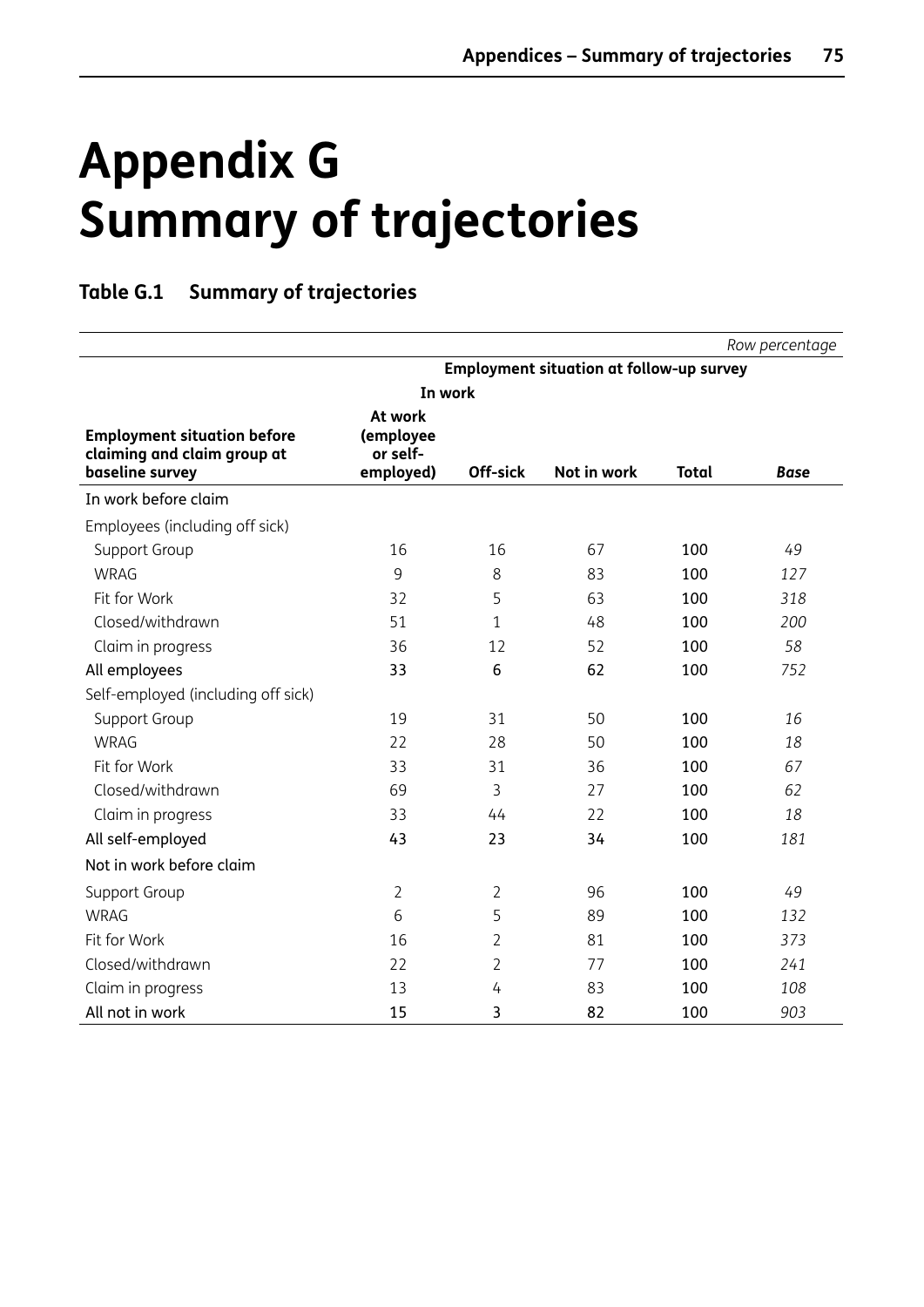# **Appendix H Logistic regression**

Logistic regression is used to predict an outcome variable using a range of explanatory variables. It allows us to disentangle the individual effect of the explanatory variables by testing each one while holding the others in the model constant. The explanatory variables which have been chosen are those which the descriptive analysis suggests are likely to be relevant factors influencing employment outcomes.

The key statistic reported here is the odds ratio [Exp(B)] which expresses the direction and strength of an individual factors association with the outcome variable. An odds ratio above one indicates an increased likelihood, below one a reduced likelihood. The odds ratio is expressed relative to a base case or reference category, for which the odds ratio is 1.

Three regression models are presented here:

- factors influencing whether male Employment and Support Allowance (ESA) claimants had been in work since their claim (by the time of the follow-up survey);
- factors influencing whether female ESA claimants had been in work since their claim (by the time of the follow-up survey);
- factors influencing whether the from-work group of claimants had been back in work since their claim (by the time of the follow-up survey).

The significance (p) values for each association are provided in the tables; a value of less than 0.05 indicates the relationship is statistically at the 95 per cent confidence level, a value of less than 0.01 indicates significance at the 99 per cent level.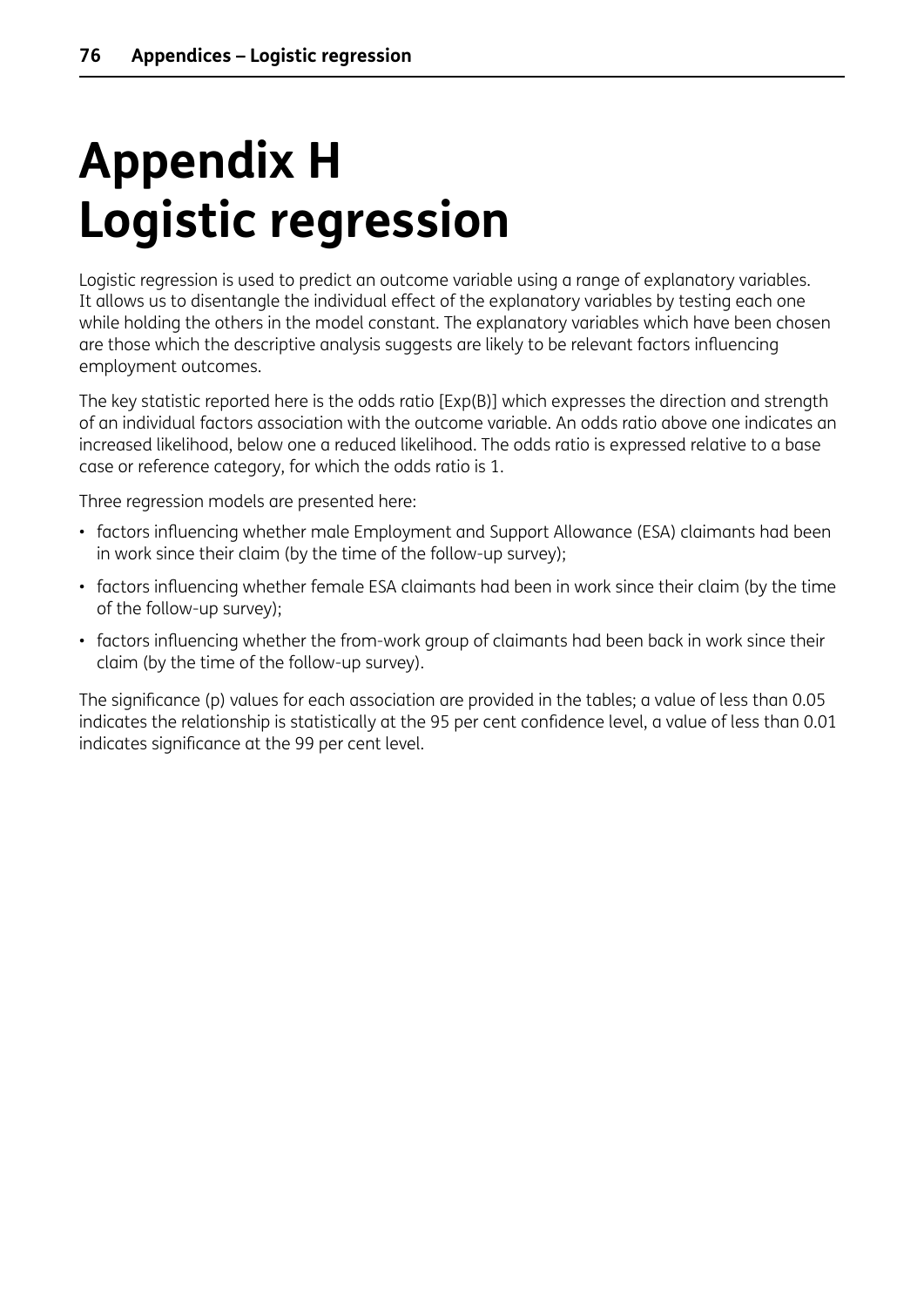### **Factors influencing the employment status of men between their claim and the follow-up survey**

#### **Table H.1 Factors associated with male ESA claimants being in work, by the follow-up survey**

|                                                                | <b>Odds ratio</b> | p                    |
|----------------------------------------------------------------|-------------------|----------------------|
| Claim group at baseline survey                                 |                   |                      |
| Support Group (reference)                                      | 1.000             | $\ddot{\phantom{0}}$ |
| <b>WRAG</b>                                                    | .793              | .651                 |
| Fit for Work                                                   | 3.389             | .001                 |
| Closed or withdrawn                                            | 9.975             | .000                 |
| In progress                                                    | 2.878             | .037                 |
| Health change since baseline survey                            |                   |                      |
| Staying the same (reference)                                   | 1.000             |                      |
| Changeable                                                     | 1.102             | .837                 |
| Getting worse                                                  | .823              | .588                 |
| Getting better                                                 | 3.660             | .000                 |
| Economic position immediately before claim                     |                   |                      |
| Employed (reference)                                           | 1.000             | $\ddot{\phantom{a}}$ |
| Unemployed                                                     | .750              | .348                 |
| Inactive                                                       | .181              | .003                 |
| Longer-term work history                                       |                   |                      |
| Consistent work history (reference)                            | 1.000             |                      |
| Fragmented work history                                        | .292              | .030                 |
| Age                                                            |                   |                      |
| 55 and over (reference)                                        | 1.000             |                      |
| $50 - 54$                                                      | .997              | .994                 |
| 35-49                                                          | 1.021             | .950                 |
| $25 - 34$                                                      | .668              | .347                 |
| $16 - 24$                                                      | .459              | .148                 |
| Main health condition at baseline survey                       |                   |                      |
| Mental health condition (reference)                            | 1.000             |                      |
| Conditions relating to bones, muscle problems, physical injury | 3.275             | .003                 |
| Long-term conditions affecting major organs or whole body      | 2.498             | .054                 |
| Other condition                                                | 1.884             | .346                 |
| No condition                                                   | 9.541             | .000                 |
|                                                                |                   | Continued            |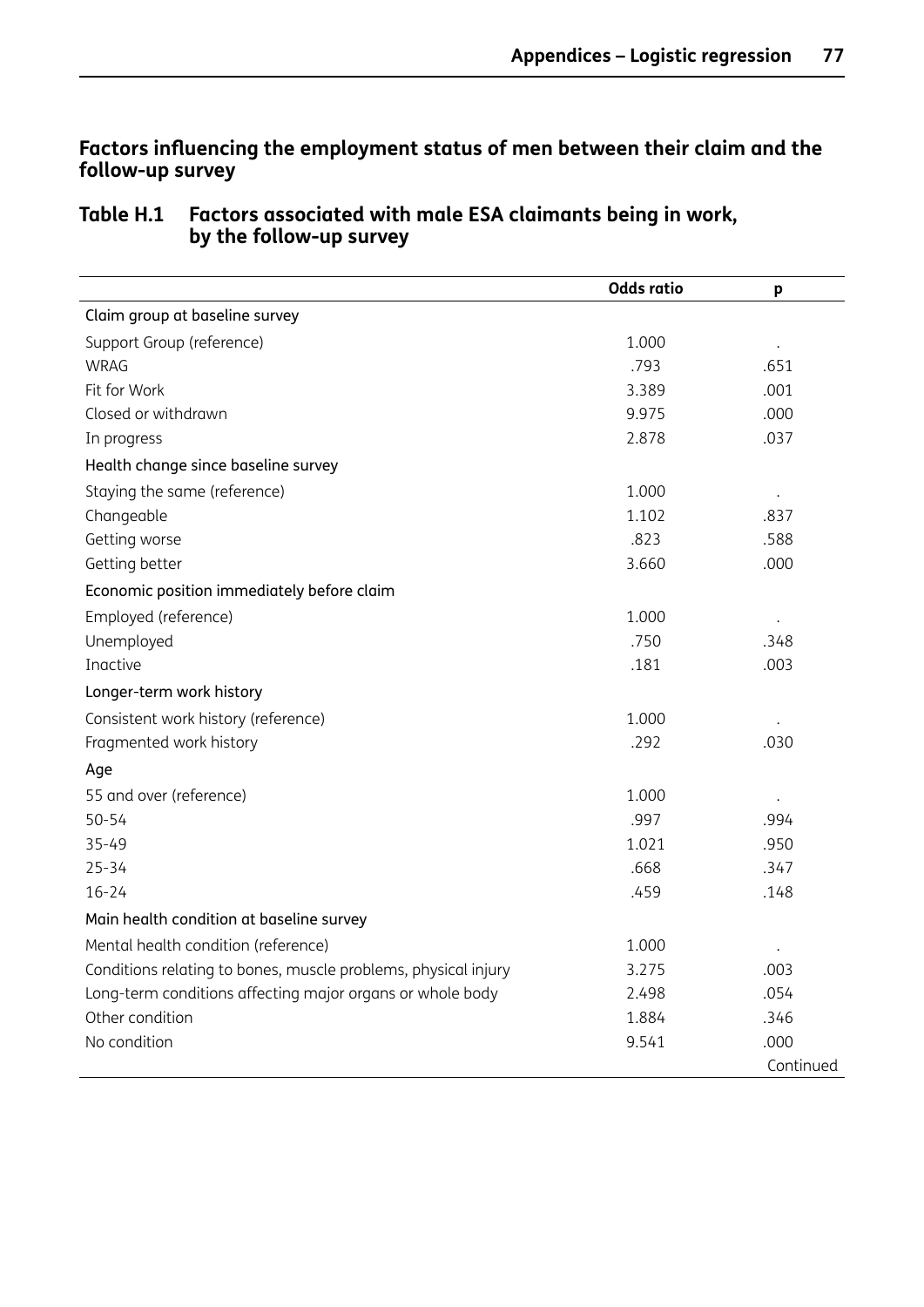### **Table H.1 Continued**

|                                             | <b>Odds ratio</b> | р         |
|---------------------------------------------|-------------------|-----------|
| Qualifications                              |                   |           |
| No qualifications (reference)               | 1.000             | $\bullet$ |
| Work qualifications only                    | 2.321             | .021      |
| Other academic qualifications               | 5.166             | .000      |
| GCSE A-C                                    | 3.894             | .001      |
| A-levels or above                           | 2.968             | .004      |
| Whether has a partner in work               |                   |           |
| Does not have a partner in work (reference) | 1.000             | $\bullet$ |
| Has a partner in work                       | 1.579             | .108      |

Base: 962 men who were surveyed at baseline and follow-up.

Initial pseudo -2 log likelihood 1377.97; final pseudo -2 log likelihood 930.40; df =636.00.

 $F = 5.34$ , P<.001; R<sup>2</sup>.33 (Cox and Snell), .47 (Nagelkerke).

#### **Factors influencing the employment status of women between their claim and the follow-up survey**

#### **Table H.2 Factors associated with female ESA claimants being in work, by the follow-up survey**

|                                            | <b>Odds ratio</b> | p         |
|--------------------------------------------|-------------------|-----------|
| Claim group at baseline survey             |                   |           |
| Support Group (reference)                  | 1.000             |           |
| <b>WRAG</b>                                | 1.582             | .274      |
| Fit for Work                               | 3.372             | .002      |
| Closed or withdrawn                        | 4.344             | .002      |
| In progress                                | 3.791             | .009      |
| Health change since baseline survey        |                   |           |
| Staying the same (reference)               | 1.000             |           |
| Changeable                                 | 1.469             | .308      |
| Getting worse                              | .283              | .001      |
| Getting better                             | 2.100             | .051      |
| Economic position immediately before claim |                   |           |
| Employed (reference)                       | 1.000             |           |
| Unemployed                                 | .372              | .022      |
| Inactive                                   | .150              | .000      |
| Longer-term work history                   |                   |           |
| Consistent work history                    | 1.000             |           |
| Fragmented work history                    | .717              | .312      |
|                                            |                   | Continued |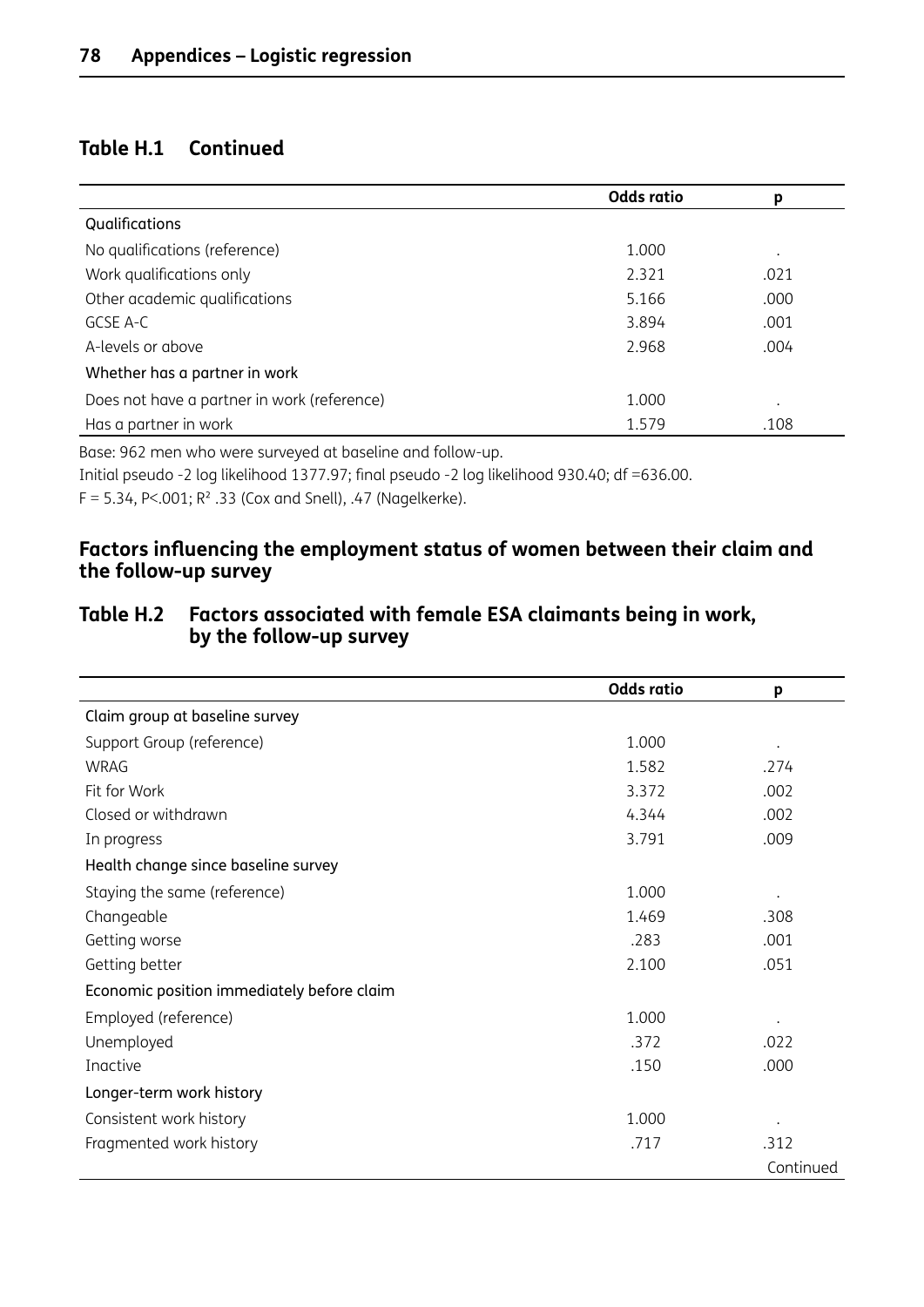# **Table H.2 Continued**

|                                                                | <b>Odds ratio</b> | p    |
|----------------------------------------------------------------|-------------------|------|
| Age                                                            |                   |      |
| 55 and over (reference)                                        | 1.000             |      |
| $50 - 54$                                                      | 2.282             | .042 |
| $35 - 49$                                                      | 2.460             | .015 |
| $25 - 34$                                                      | .896              | .804 |
| $16 - 24$                                                      | .503              | .346 |
| Main health condition at baseline survey                       |                   |      |
| Mental health condition (reference)                            | 1.000             |      |
| Conditions relating to bones, muscle problems, physical injury | 1.585             | .166 |
| Long-term conditions affecting major organs or whole body      | 1.984             | .134 |
| Other condition                                                | .984              | .979 |
| No condition                                                   |                   | .000 |
| Qualifications                                                 |                   |      |
| No qualifications (reference)                                  | 1.000             |      |
| Work qualifications only                                       | 1.412             | .381 |
| Other academic qualifications                                  | .750              | .470 |
| GCSE A-C.                                                      | 1.501             | .380 |
| A-levels or above                                              | 1.491             | .282 |
| Whether has a partner in work                                  |                   |      |
| Does not have a partner in work (reference)                    | 1.000             |      |
| Has a partner in work                                          | .731              | .292 |

Base: 791 women who were surveyed at baseline and follow-up.

Initial pseudo -2 log likelihood 776.36; final pseudo -2 log likelihood 550.97; df = 566.00.  $F = 4.12$ , P<.001; R<sup>2</sup>.30 (Cox and Snell), .42 (Nagelkerke).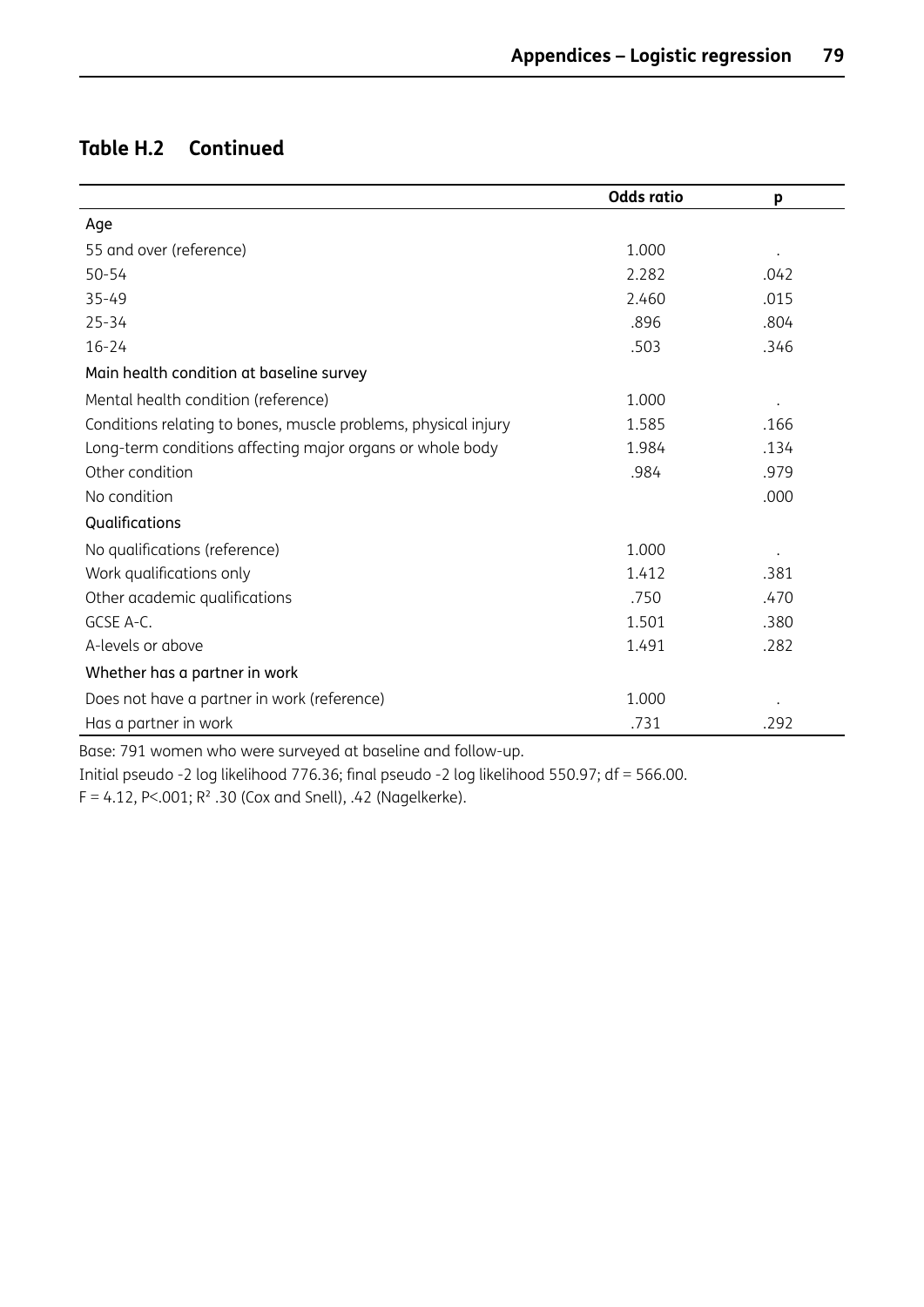#### **Factors influencing the employment status of the 'from work' group between their claim and the follow-up survey**

#### **Table H.3 Factors associated with 'from work' ESA claimants being in work, by the follow-up survey**

|                                                                | <b>Odds ratio</b> | p    |
|----------------------------------------------------------------|-------------------|------|
| Claim group at baseline                                        |                   |      |
| Support Group (reference)                                      | 1.000             |      |
| <b>WRAG</b>                                                    | .801              | .545 |
| Fit for Work                                                   | 2.217             | .014 |
| Closed or withdrawn                                            | 4.941             | .000 |
| In progress                                                    | 1.763             | .207 |
| Health change since baseline                                   |                   |      |
| Staying the same (reference)                                   | 1.000             |      |
| Changeable                                                     | 1.056             | .892 |
| Getting better                                                 | .606              | .093 |
| Getting worse                                                  | 1.743             | .059 |
| Employment position immediately before claim                   |                   |      |
| Self-employed (reference)                                      | 1.000             |      |
| Employed                                                       | .739              | .265 |
| Main health condition at baseline                              |                   |      |
| Mental health condition (reference)                            | 1.000             |      |
| Conditions relating to bones, muscle problems, physical injury | 1.504             | .637 |
| Long-term conditions affecting major organs or whole body      | 1.191             | .187 |
| Other condition                                                | 1.000             | .999 |
| No condition                                                   | 5.443             | .000 |
| Attitude towards work and health                               |                   |      |
| Disagrees that 'being in work helps my health' (reference)     | 1.000             |      |
| Agrees that 'being in work helps my health'                    | 2.856             | .000 |
| Qualifications                                                 |                   |      |
| No qualifications (reference)                                  | 1.000             |      |
| Some qualifications                                            | .518              | .011 |

Base: 1,013 people who were in work before claiming ESA and surveyed at baseline and follow-up. Initial pseudo -2 log likelihood 1225.53; final pseudo -2 log likelihood 919.27; df = 636.00. F = 7.13, P<.001. R² .29 (Cox and Snell), .39 (Nagelkerke).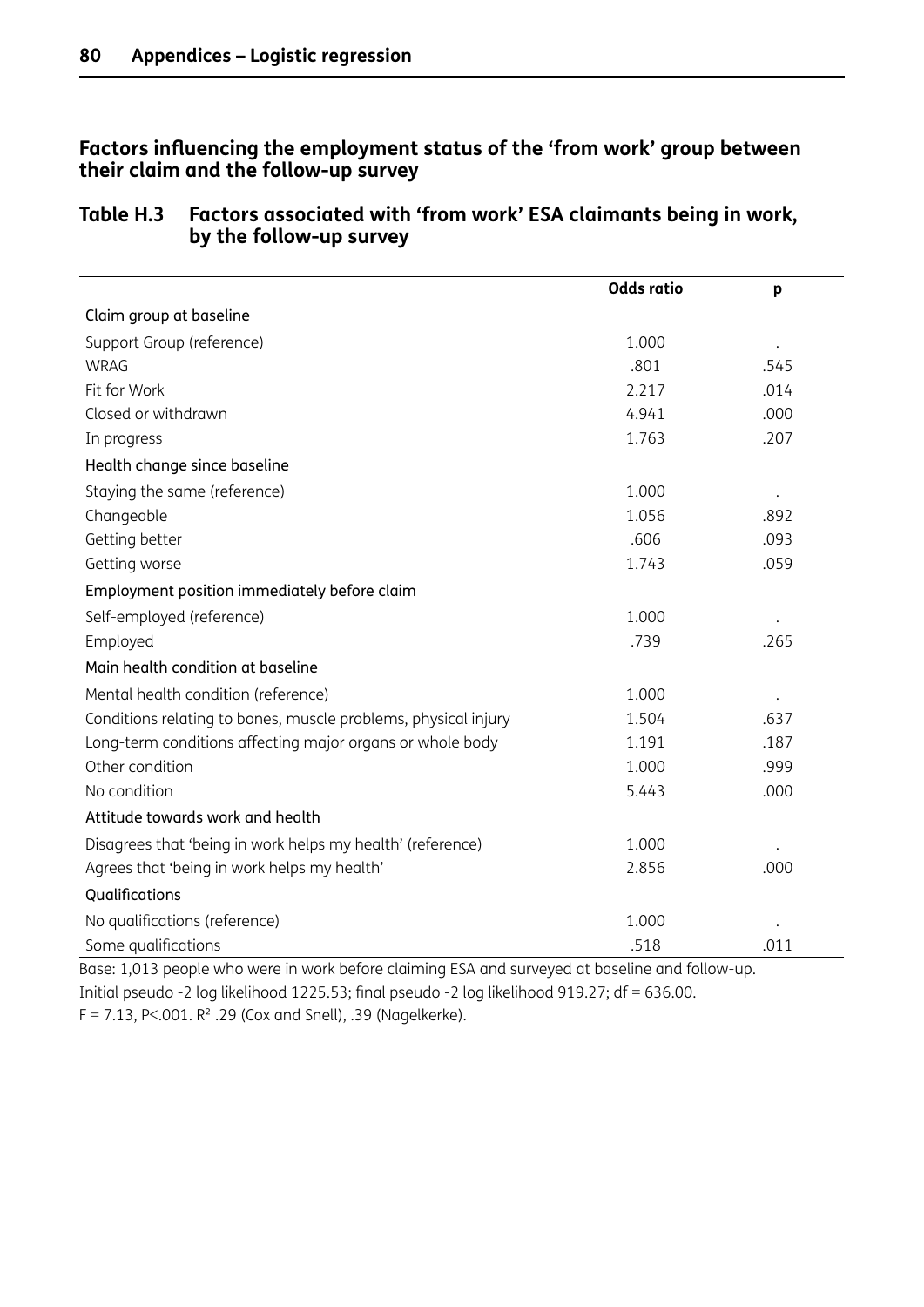# **References**

Barnes, H. (2000). *Working for a Living? Employment, benefits and the living standards of disabled people*. Policy Press.

Barnes, H., Sissons, P. and Stevens, H. (2011). *Employment and Support Allowance: Findings from a follow-up survey with customers*. DWP Research Report No 745.

Barnes, H., Sissons, P. and Stevens, H. (2010a). *Employment and Support Allowance: Findings from a face-to-face survey of customers*. DWP Research Report No 707.

Barnes, H., *et al.* (2010b). *Employment and Support Allowance: Early implementation experiences of customers and staff*. DWP Research Report No 631.

Barnes, H., Aston, J. and Williams, C. (2010c). *Employment and Support Allowance: Customer and staff experiences of the face-to-face Work Capability Assessment and Work-Focused Health-Related Assessment*. DWP Research Report No 719.

Barnes *et al.*, (forthcoming). *Unsuccessful ESA claims: post-claim experiences of people whose claim* is closed and withdrawn before a decision on it is made, and those who are found Fit for Work. DWP Research Report.

Blanden, J., Drace, M. and McIntosh, S. (2005). *The Economic and Social Returns to FE Collages*. Department of Education and Skills.

Braunholtz, S., Davidson S., King S. (2004). *Well? What do you think? (2004): The second national Scottish survey of public attitudes to mental health, mental well-being and mental health problems* [web page]. Research Findings No.44/2004. Scottish Executive Social Research. Available from: http://www.scotland.gov.uk/Resource/Doc/35596/0012566.pdf [Accessed 14 March 2011].

Department for Work and Pensions (2011). *Ministers call for end to long-term sickness absence as independent review is launched* [online press release – 17 February]. Available from: www.dwp.gov.uk/newsroom/press-releases/2011/feb-2011/dwp022-11.shtml [Accessed 14 March 2011].

Department for Work and Pensions (n.d.) *Health Work and Wellbeing*, (Our work). Available from: http://www.dwp.gov.uk/health-work-and-well-being/our-work/ [Accessed 14 March 2011].

Doran, I. (2011). *Employment and Support Allowance: Work capability assessment by health condition and functional impairment: Official statistics*. Department for Work and Pensions. Available at: http://research.dwp.gov.uk/asd/workingage/esa\_wca/esa\_wca\_25012011.pdf [Accessed 15 June 2011].

Harrington, M. (2010). *An independent review of the Work Capability Assessment*. Department for Work and Pensions.

Ipsos MORI (2011). *Evaluation of Employment and Support Allowance – Technical Report*. Report for Department for Work and Pensions. Available at: http://statistics.dwp.gov.uk/asd/asd5/rports2011-2012/ESAtechnicalreport.pdf [Accessed 16 June 2011].

Kemp, P. and Davidson, J. (2007). *Routes onto Incapacity Benefit: Findings from a survey of recent claimants*. DWP Research Report No 469.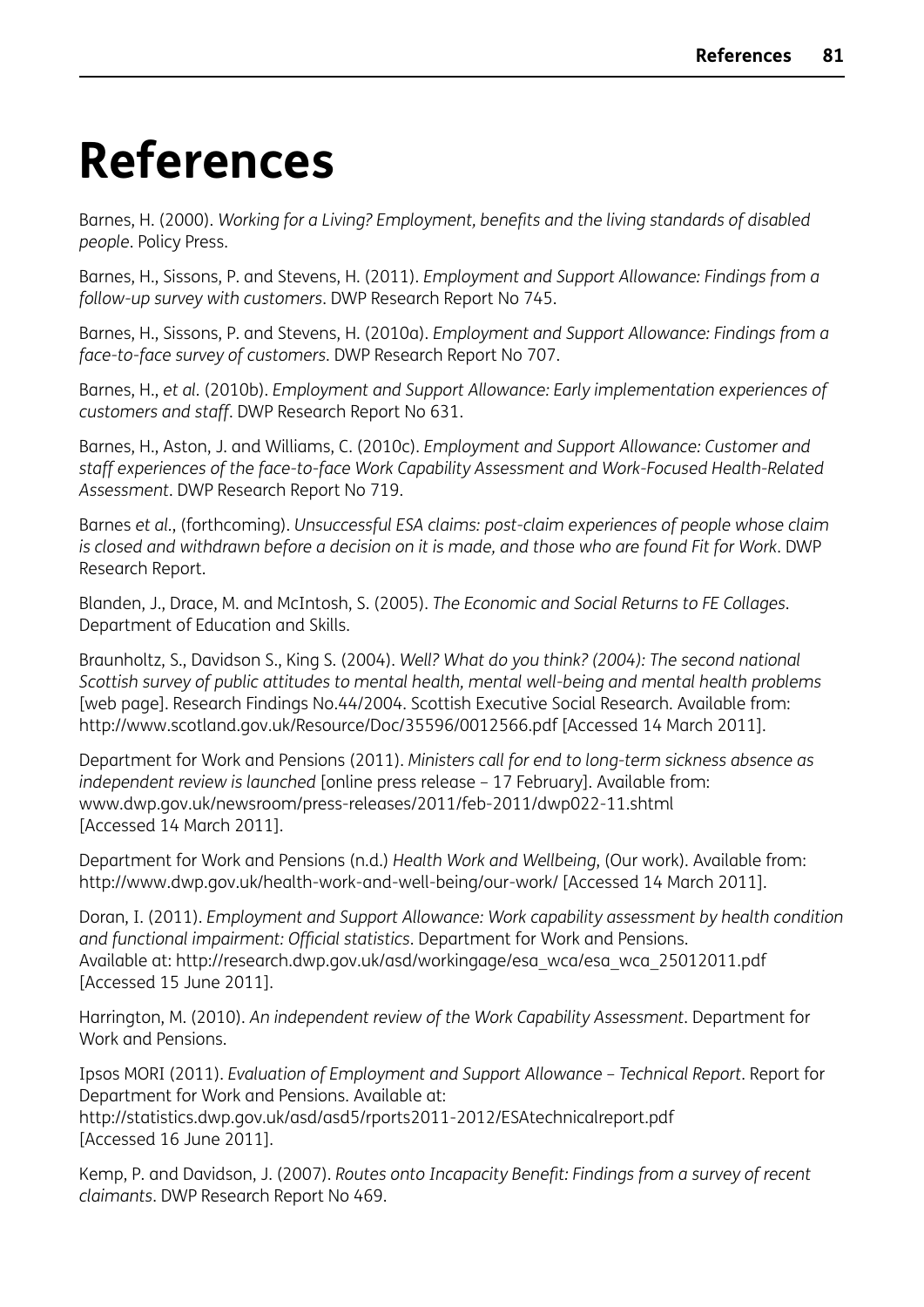Mclean, C. *et al.* (2005). *Worklessness and health – what do we know about the causal relationship? Evidence review*. NHS Health Development Agency.

Office for National Statistics (2008). *The National Statistics Socio-Economic Classification (NS-SEC)* [Web page – last updated 1 August 2008]. Available from: http://www.ons.gov.uk/about-statistics/classifications/current/ns-sec/index.html [Accessed 14 March 2011].

Office for National Statistics (2010). *Annual survey of hours and earnings – resident analysis*. [Reserved from Nomis 13.05.11] Available from: https://www.nomisweb.co.uk/query/select/getdatasetbytheme.asp?opt=3

The Poverty Site (n.d.) *United Kingdom Mental Health* [web page]. Available from: http://www.poverty.org.uk/62/index.shtml [Accessed 22 February 2011].